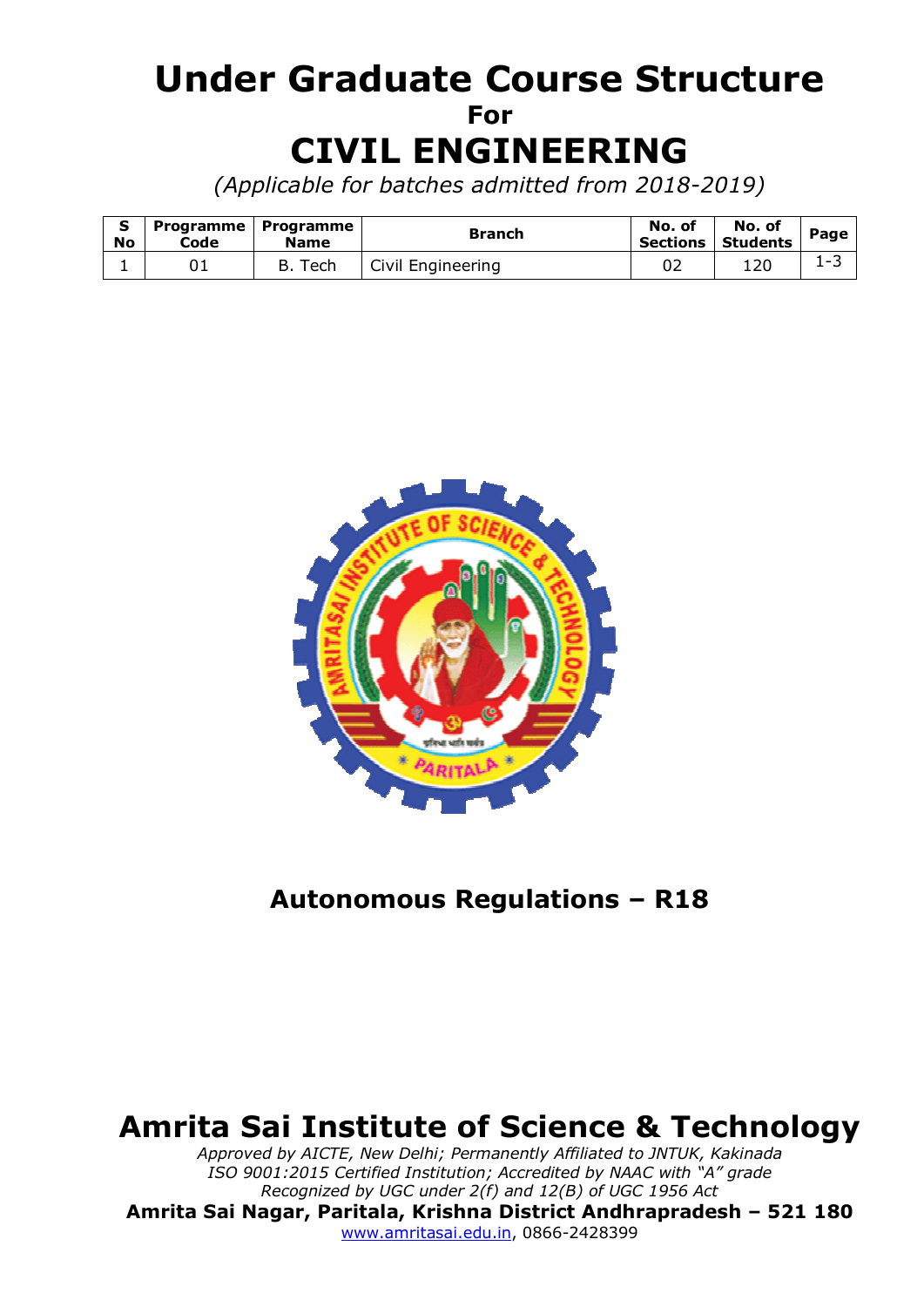#### **Outcome-Based Education – Dept of Civil Engineering**

The following curriculum for B.Tech. Civil Engineering programmes with regulations-R18are conventional to outcome-basedteaching-learning process. In general, **TWELVE PROGRAMME OUTCOMES** (a-I) have been identified and the curriculum and syllabus have been structured in such a way that each of the courses meets one or more of these outcomes. Student outcomes describe what students are expected to know and are able to do by the time of graduation. These relate to the skills, knowledge, and behaviour that students acquire as they progress through the program. Further, each course in the program defines clear instructional objectives that are mapped to student outcomes.

#### **The Programme Outcomes:**

**(a)Engineering knowledge:** Graduates will be able to apply the knowledge of mathematics, science, engineering fundamentals to solve complex civil engineering problems.

**Problem analysis:** Graduates will attain the capability to identify, formulate and analyse problems related to civil engineering and substantiate the conclusions

**Design/development of solutions:** Graduates will be in a position to design solutions for civil engineering problems and design system components and processes that meet the specified needs with appropriate consideration to public health and safety.

**Conduct investigations of complex problems:** Graduates will be able to perform analysis and interpretation of data by using research methods such as design of experiments to synthesize the information and to provide valid conclusions.

**Modern tool usage:** Graduates will be able to select and apply appropriate techniques from the available resources and modern civil engineering and software tools, and will be able to predict and model complex engineering activities with an understanding of the practical limitations.

**The engineer and society:** Graduates will be able to carry out their professional practice in civil engineering by appropriately considering and weighing the issues related to society and culture and the consequent responsibilities.

**Environment and sustainability:** Graduates will be able to understand the impact of the professional engineering solutions on environmental safety and legal issues.

**Ethics:** Graduates will transform into responsible citizens by resorting to professional ethics and norms of the engineering practice.

**Individual and teamwork:** Graduates will be able to function effectively in individual capacity as well as a member in diverse teams and in multidisciplinary streams.

**Communication:** Graduates will be able to communicate fluently on complex engineering activities with the engineering community and society, and will be able to prepare reports and make presentations effectively.

**Project management and finance:** Graduates will be able to demonstrate knowledge and understanding of the engineering and management principles and apply the same while managing projects in multidisciplinary environments.

**Life-long learning:** Graduates will engage themselves in independent and life-long learning in the broadest context of technological change while continuing professional practice in their specialized areas of civil engineering.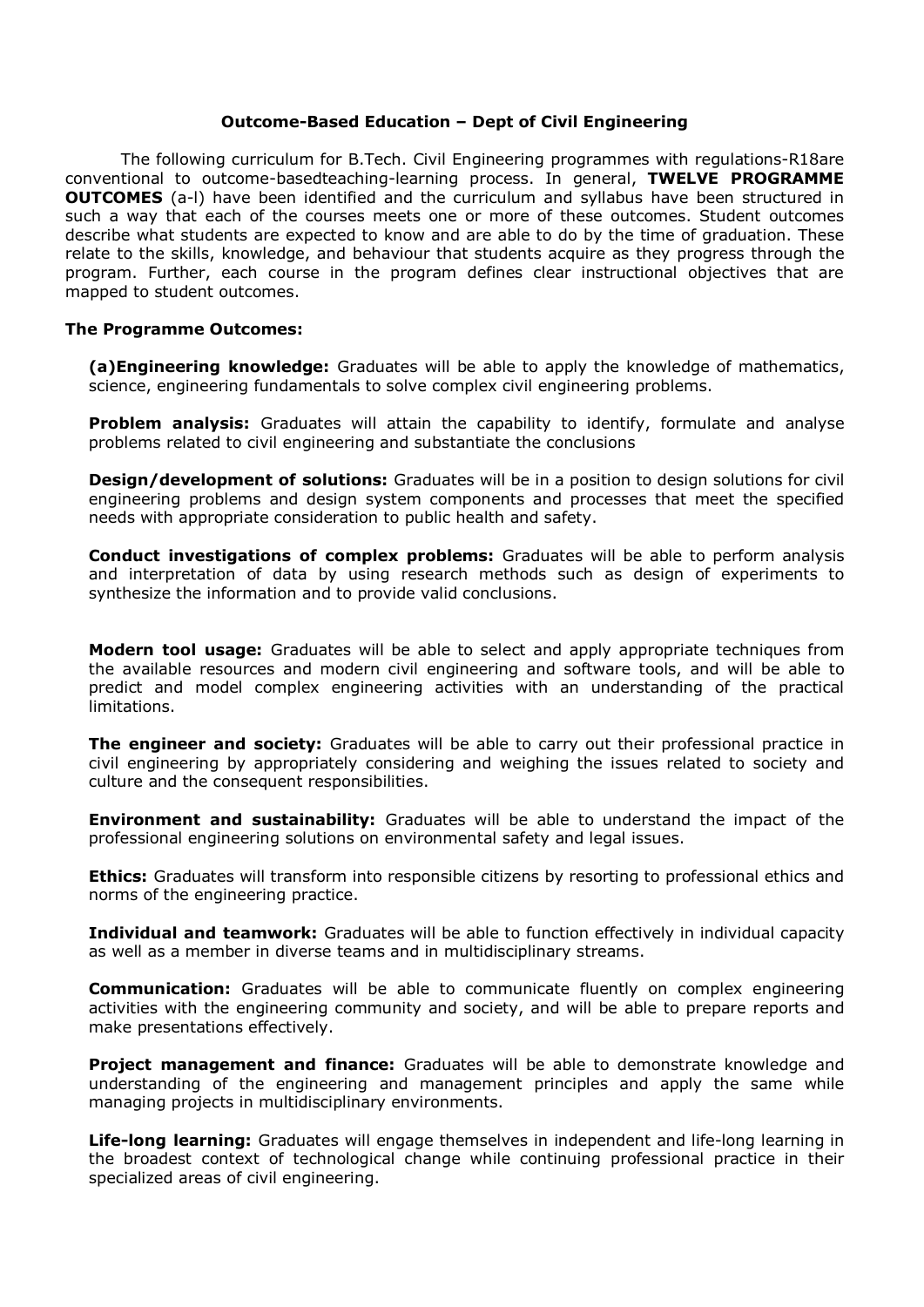### **Program Educational Objectives – CE**

| PEO-1 | Pursue successful careers or higher studies in civil engineering with morals and ethics<br>through their strong foundation in mathematics, science and engineering |
|-------|--------------------------------------------------------------------------------------------------------------------------------------------------------------------|
| PEO-2 | Analyze and design appropriate solutions for socially relevant problems by using<br>current engineering techniques and tools                                       |
| PEO-3 | Engage in professional development through effective communication, team work and<br>lifelong learning                                                             |

## **B. Tech. Course Structure – Civil Engineering**

|               | I Semester         |                                              |   |                          |    |   |
|---------------|--------------------|----------------------------------------------|---|--------------------------|----|---|
| S.<br>No      | <b>Course Code</b> | Course                                       |   |                          | P  |   |
|               | 18BS1T1            | English $- I$                                | 3 | $\overline{\phantom{0}}$ |    |   |
| $\mathcal{L}$ | 18BS1T2            | Mathematics - I                              | 4 |                          | -- | 4 |
| 3             | 18BS1T3            | <b>Engineering Chemistry</b>                 | 4 | -                        |    | 3 |
| 4             | 18BS1T4            | <b>Engineering Mechanics</b>                 | 4 |                          |    | 3 |
| 5             | 18BS1T5            | Computer Programming                         | 4 | -                        |    | 3 |
| 6             | 18BS1T6            | <b>Environmental Studies</b>                 | 4 |                          |    | 3 |
|               | 18BS1L1            | English- Communication Skills Laboratory - I |   | --                       | 3  |   |
| 8             | 18BS1L2            | <b>Engineering Chemistry Laboratory</b>      |   | --                       | 3  |   |
| 9             | 18BS1L3            | <b>Computer Programming Laboratory</b>       |   | --                       | 3  |   |
|               |                    | <b>Total Credits</b>                         |   | 21                       |    |   |

#### **II Semester**

| S.NO | Course<br>Code | <b>Course</b>                                  |   |                          | P |       |
|------|----------------|------------------------------------------------|---|--------------------------|---|-------|
|      | 18BS2T1        | English $-$ II<br>3                            |   | $\overline{\phantom{0}}$ |   |       |
|      | 18BS2T2        | Mathematics - III                              | 4 | 1                        |   | 4     |
| 3    | 18HS2T3        | Mathematics - II                               | 4 |                          |   | 3     |
| 4    | 18CE2T4        | Elements of Mechanical Engineering             | 4 | --                       |   | 3     |
| 5    | 18BS2T5        | <b>Engineering Physics</b>                     | 4 |                          |   | 3     |
| 6    | 18ME2T6        | <b>Engineering Drawing</b>                     | 4 | $\overline{\phantom{a}}$ | 4 | 3     |
| 7    | 18BS2L1        | English - Communication Skills Laboratory - II |   | --                       | 3 |       |
| 8    | 18HS2L2        | <b>Engineering Physics Laboratory</b>          |   | $- -$                    | 3 |       |
| 9    | 18ME2L3        | Engineering Workshop& IT Workshop              |   | --                       | 3 |       |
| 10   | 18BS2L4        | Engineering Physics - Virtual Labs             |   | --                       | ົ | $- -$ |
|      |                | <b>Total Credits</b>                           |   | 21                       |   |       |

|               | Total Credits<br>21 |                                                   |                |    |    |   |  |  |  |  |
|---------------|---------------------|---------------------------------------------------|----------------|----|----|---|--|--|--|--|
|               | <b>III Semester</b> |                                                   |                |    |    |   |  |  |  |  |
| S.<br>No      | <b>Course Code</b>  | Course                                            |                |    | P  |   |  |  |  |  |
|               | 18CE3T1             | Probability & Statistics                          | 3              |    |    | 3 |  |  |  |  |
| $\mathcal{P}$ | 18CE3T2             | Basic Electrical and Electronics Engineering      | 3              |    |    | 3 |  |  |  |  |
| 3             | 18CE3T3             | Strength of Materials - I                         | 3              |    |    | 3 |  |  |  |  |
| 4             | 18CE3T4             | <b>Building Materials and Construction</b>        | 3              |    | -- | 3 |  |  |  |  |
| 5             | 18CE3T5             | Surveying                                         | 3              |    | -- | 3 |  |  |  |  |
| 6             | 18CE3T6             | Fluid Mechanics                                   | 3              |    |    | 3 |  |  |  |  |
| ᄀ             | 18CE3L1             | Surveying Field work - I                          | --             | -- | 3  |   |  |  |  |  |
| 8             | 18CE3L2             | Strength of Materials Laboratory                  |                |    | 3  |   |  |  |  |  |
| 9             | 18CE3T7             | Managerial Economics and Real Estate Fundamentals | $\overline{2}$ |    |    |   |  |  |  |  |
|               |                     | <b>Total Credits</b>                              |                | 21 |    |   |  |  |  |  |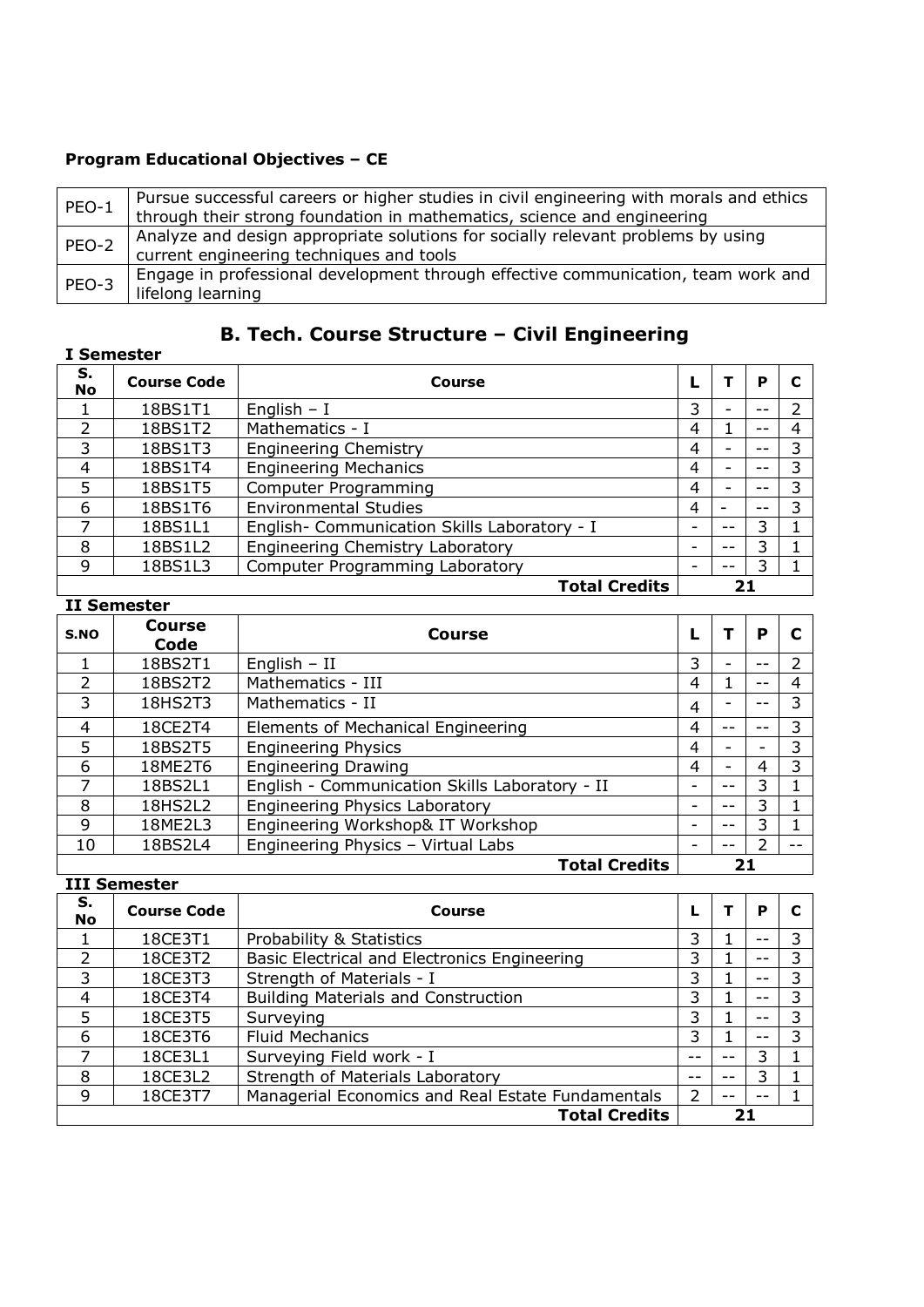#### **IV Semester**

| S.<br><b>No</b> | <b>Course Code</b> | Course                               |                      |    |    | Р  |   |
|-----------------|--------------------|--------------------------------------|----------------------|----|----|----|---|
|                 | 18CE4T1            | Building Planning and Drawing        |                      | 3  | T  |    |   |
| $\mathcal{P}$   | 18CE4T2            | Strength of Materials - II           |                      | 3  |    |    | 3 |
| 3               | 18CE4T3            | Hydraulics and Hydraulic Machinery   |                      | 3  |    | -- | 3 |
| $\overline{4}$  | 18CE4T4            | Concrete Technology                  |                      | 3  |    | -- | っ |
| 5               | 18CE4T5            | Structural Analysis - I              |                      | 3  |    | -- |   |
| 6               | 18CE4T6            | Transportation Engineering - I       |                      | 3  |    | -- | 3 |
|                 | 18CE4L1            | FM & HHM Laboratory                  |                      | -- | -- | 3  |   |
| 8               | 18CE4L2            | Surveying Field work - II            |                      | -- |    | 3  |   |
| 9               | 18CE4T7            | Professional Ethics and Human Values |                      |    |    |    |   |
|                 |                    |                                      | <b>Total Credits</b> |    |    |    |   |

#### **V Semester**

| S.<br><b>No</b> | <b>Course Code</b> | Course                                             |   |    | P  |   |
|-----------------|--------------------|----------------------------------------------------|---|----|----|---|
|                 | 18CE5T1            | Management Science & Financial Analysis            | 3 |    |    | 3 |
| $\mathcal{P}$   | 18CE5T2            | <b>Engineering Geology</b>                         | 3 |    |    | 3 |
| 3               | 18CE5T3            | Structural Analysis - II                           | 3 |    | -- | 3 |
| $\overline{4}$  | 18CE5T4            | Reinforced<br>Design and Drawing<br>of<br>Concrete | 3 |    |    | 3 |
|                 |                    | <b>Structures</b>                                  |   |    |    |   |
| 5               | 18CE5T5            | Transportation Engineering - II                    | 3 |    |    | 3 |
| 6               | 18CE5L1            | Concrete Technology Laboratory                     |   |    | 3  |   |
|                 | 18CE5L2            | <b>Engineering Geology Laboratory</b>              |   | -- | 3  |   |
| 8               | 18CE5L3            | <b>Transportation Engineering Laboratory</b>       |   | -- | 3  |   |
| 9               | 18CE5T6            | Personality Development                            |   | -- |    |   |
|                 |                    | <b>Total Credits</b>                               |   |    | 19 |   |

#### **VI Semester**

| S.<br><b>No</b> | <b>Course Code</b> | Course                                 |    |    | Р  |   |
|-----------------|--------------------|----------------------------------------|----|----|----|---|
|                 | 18CE6T1            | Design and Drawing of Steel Structures | 3  |    |    | 3 |
| $\mathcal{P}$   | 18CE6T2            | Geotechnical Engineering - I           | 3  |    |    |   |
| 3               | 18CE6T3            | Environmental Engineering - I          | 3  |    |    | 3 |
| $\overline{4}$  | 18CE6T4            | Water Resources Engineering - I        | 3. |    |    | 3 |
| 5               | 18CE6T5            | Open Elective                          | 3  |    |    | 3 |
| 6               | 18CE6L1            | Geotechnical Engineering Laboratory    |    | -- | 3  |   |
|                 | 18CE6L2            | Environmental Engineering Laboratory   |    |    | 3  |   |
| 8               | 18CE6L3            | Computer Aided Engineering Laboratory  | -- |    | 3  |   |
| 9               | 18CE6I1            | Internship & Summer Training           |    |    |    |   |
|                 |                    | <b>Total Credits</b>                   |    |    | 19 |   |

#### **VII Semester**

| S.<br><b>No</b> | <b>Course Code</b> | Course                              |    |    | Р  |   |
|-----------------|--------------------|-------------------------------------|----|----|----|---|
|                 | 18CE7T1            | Environmental Engineering - II      | 3. |    |    | 3 |
| $\mathcal{P}$   | 18CE7T2            | Water Resources Engineering - II    | 3. |    | -- | 3 |
| 3               | 18CE7T3            | Geotechnical Engineering - II       | 3  |    |    | 3 |
| $\overline{4}$  | 18CE7T4            | Remote Sensing and GIS Applications | 3. |    |    | 3 |
| 5               | 18CE7T5            | Elective $- I$                      | 3  |    | -- | 3 |
| 6               | 18CE7T6            | $Electric - II$                     | 3. |    |    |   |
|                 | 18CE7L1            | CAD and GIS Laboratory              |    |    | 3  |   |
| 8               | 18CE7L2            | Irrigation Design and Drawing       | -- | -- | 3  |   |
| 9               | 18CE7T7            | IPR & Patents                       |    |    |    |   |
|                 |                    | <b>Total Credits</b>                |    |    | 20 |   |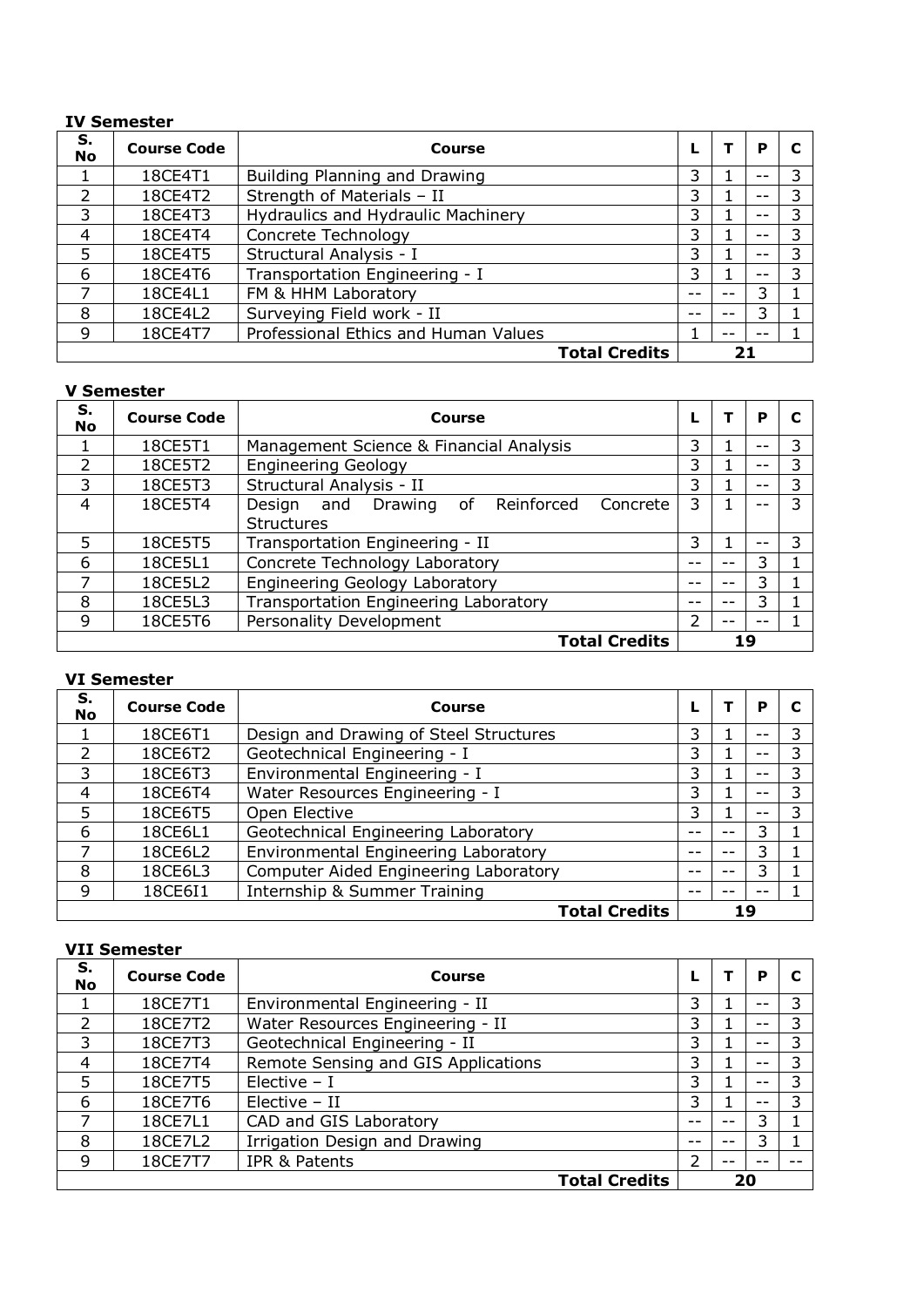#### **VIII Semester**

| S.<br>No | <b>Course Code</b> | Course                                        |    |       |  |
|----------|--------------------|-----------------------------------------------|----|-------|--|
|          | 18CE8T1            | <b>Estimation Specification and Contracts</b> | ว  | $- -$ |  |
|          | 18CE8T2            | Construction Technology and Management        | っ  | $ -$  |  |
| っ        | 18CE8T3            | Pre-Stressed Concrete                         |    |       |  |
| 4        | 18CE8T4            | $Electric - III$                              | ว  | $- -$ |  |
|          | 18CE8P1            | Project Work                                  | -- |       |  |
|          |                    | <b>Total Credits</b>                          |    | 18    |  |

|          | <b>Open Elective</b>                               | Elective - I |                               |  |
|----------|----------------------------------------------------|--------------|-------------------------------|--|
| 18CE6T5A | Electronic Instrumentation &<br>Sensor Technology  | 18CE7T4A     | <b>Finite Element Methods</b> |  |
| 18CE6T5B | Database Management<br>System                      | 18CE7T4B     | Ground Improvement Techniques |  |
| 18CE6T5C | Alternative Engineering<br>Source                  | 18CE7T4C     | <b>Tall Buildings</b>         |  |
| 18CE6T5D | Disaster Management                                | 18CE7T4D     | Urban Hydrology               |  |
| 18CE6T5E | Fundamentals of<br>Liquefied<br><b>Natural Gas</b> | 18CE7T4E     | <b>Traffic Engineering</b>    |  |
| 18CE6T5F | Green Buildings                                    |              |                               |  |

|          | Elective - II                |          | <b>Elective - III</b>         |
|----------|------------------------------|----------|-------------------------------|
| 18CE7T5A | Advanced Structural Analysis | 18CE8T3A | <b>Bridge Engineering</b>     |
| 18CE7T5B | <b>Advanced Foundation</b>   | 18CE8T3B | Soil Dynamics and             |
|          | Engineering                  |          | Foundations                   |
| 18CE7T5C | Environmental Impact         | 18CE8T3C | Solid & Hazardous Waste       |
|          | Assessment and Management    |          | Management                    |
| 18CE7T5D | Ground Water Development     | 18CE8T3D | Water Resource Systems        |
|          |                              |          | Planning                      |
| 18CE7T5E | Pavement Analysis and Design | 18CE8T3E | Urban Transportation Planning |
|          |                              |          | Engineering                   |

**L-Lecture; T-Tutorial; P-Practical; C-Credits;** 

**One Lecture/Tutorial instructional span is 50 minutes** 

**Total Course Credits 21+21+21+21+19+19+20+18 = 160**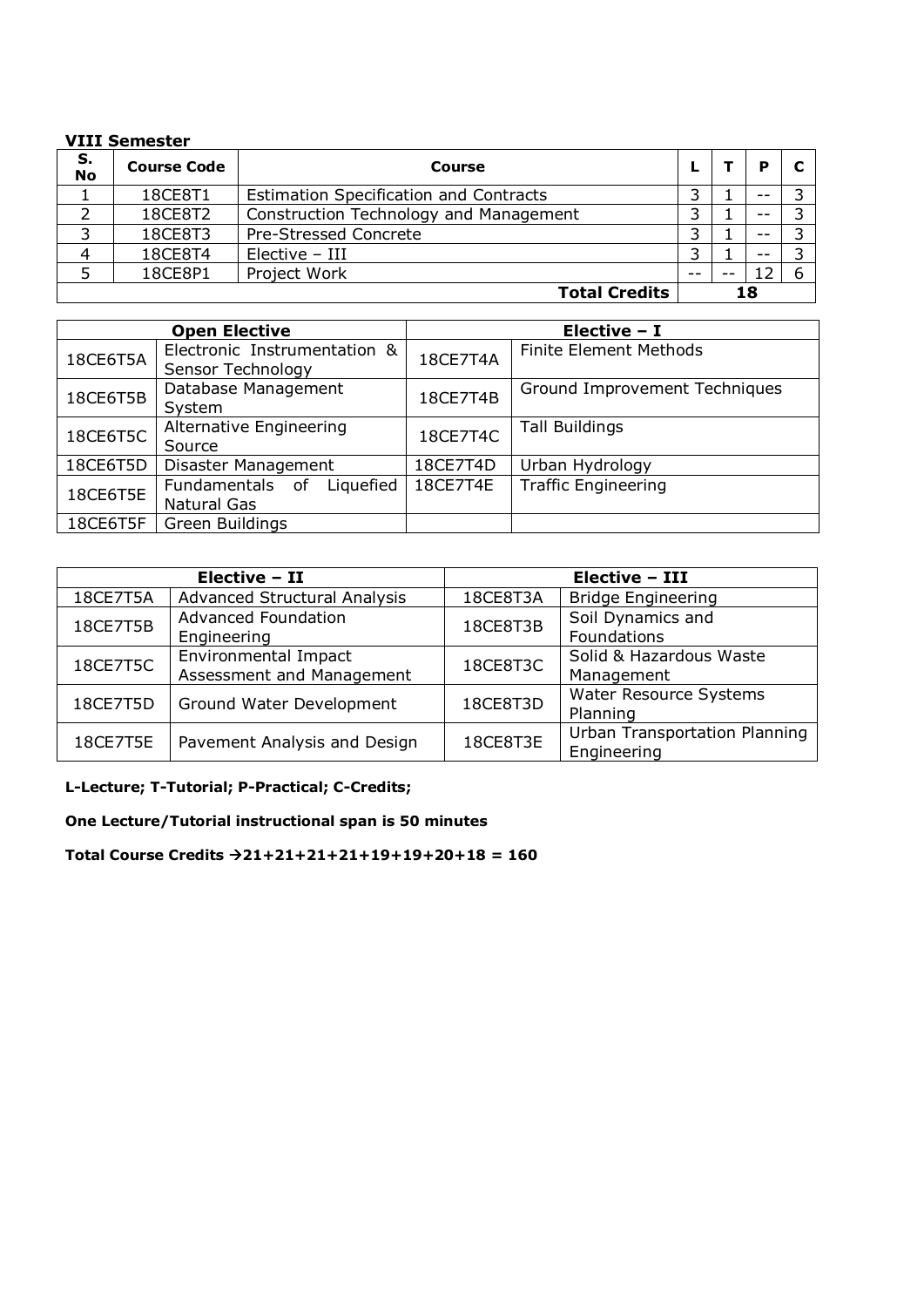|                                                                                             | Course Code                                                                                                                                                  | <b>ENGLISH-I</b>                                                                                                                                                          | L. | T | P | C            |  |  |  |  |  |
|---------------------------------------------------------------------------------------------|--------------------------------------------------------------------------------------------------------------------------------------------------------------|---------------------------------------------------------------------------------------------------------------------------------------------------------------------------|----|---|---|--------------|--|--|--|--|--|
|                                                                                             | <b>18BS1T1</b>                                                                                                                                               | Maximum expected contact hours : 50                                                                                                                                       | 3  |   |   | $\mathbf{2}$ |  |  |  |  |  |
|                                                                                             |                                                                                                                                                              | Prerequisites: Knowledge in English Language                                                                                                                              |    |   |   |              |  |  |  |  |  |
|                                                                                             |                                                                                                                                                              | <b>PURPOSE:</b> In view of the growing importance of English as a tool for global communication                                                                           |    |   |   |              |  |  |  |  |  |
|                                                                                             |                                                                                                                                                              | and the consequent emphasis on training the students to acquire communicative competence,                                                                                 |    |   |   |              |  |  |  |  |  |
|                                                                                             |                                                                                                                                                              | the syllabus has been designed to develop linguistic and communicative competence of the                                                                                  |    |   |   |              |  |  |  |  |  |
|                                                                                             | students of Engineering.                                                                                                                                     |                                                                                                                                                                           |    |   |   |              |  |  |  |  |  |
|                                                                                             |                                                                                                                                                              | As far as the detailed Textbooks are concerned, the focus should be on the skills of listening,                                                                           |    |   |   |              |  |  |  |  |  |
|                                                                                             |                                                                                                                                                              | speaking, reading and writing. The non detailed Textbooks are meant for extensive reading                                                                                 |    |   |   |              |  |  |  |  |  |
|                                                                                             | for pleasure and profit.                                                                                                                                     |                                                                                                                                                                           |    |   |   |              |  |  |  |  |  |
| Thus the stress in the syllabus in primarily on the development of communicative skills and |                                                                                                                                                              |                                                                                                                                                                           |    |   |   |              |  |  |  |  |  |
|                                                                                             | fostering of ideas.                                                                                                                                          |                                                                                                                                                                           |    |   |   |              |  |  |  |  |  |
|                                                                                             |                                                                                                                                                              | <b>INSTRUCTIONAL COURSE OBJECTIVES</b>                                                                                                                                    |    |   |   |              |  |  |  |  |  |
|                                                                                             | <b>LISTENING SKILLS:</b>                                                                                                                                     |                                                                                                                                                                           |    |   |   |              |  |  |  |  |  |
|                                                                                             |                                                                                                                                                              | <b>Objectives:</b> To enable the students to appreciate the role of listening skill and improve                                                                           |    |   |   |              |  |  |  |  |  |
| 1                                                                                           | their pronunciation. To enable the students to comprehend the speech of people                                                                               |                                                                                                                                                                           |    |   |   |              |  |  |  |  |  |
|                                                                                             | belonging to different backgrounds and regions. To enable the students to listen for<br>general content, to fill up information and for specific information |                                                                                                                                                                           |    |   |   |              |  |  |  |  |  |
|                                                                                             | <b>SPEAKING SKILLS:</b>                                                                                                                                      |                                                                                                                                                                           |    |   |   |              |  |  |  |  |  |
|                                                                                             |                                                                                                                                                              | <b>Objectives:</b> To make the students aware of the importance of speaking for their                                                                                     |    |   |   |              |  |  |  |  |  |
| 2                                                                                           | personal and professional communication. To enable the students to express                                                                                   |                                                                                                                                                                           |    |   |   |              |  |  |  |  |  |
|                                                                                             |                                                                                                                                                              | themselves fluently and accurately in social and professional success. To help the                                                                                        |    |   |   |              |  |  |  |  |  |
|                                                                                             |                                                                                                                                                              | students describe objects, situations and people. To make the students participate in                                                                                     |    |   |   |              |  |  |  |  |  |
|                                                                                             |                                                                                                                                                              | group activities like role plays, discussions and debates. To make the students                                                                                           |    |   |   |              |  |  |  |  |  |
|                                                                                             |                                                                                                                                                              | participate in Just a Minute talks.                                                                                                                                       |    |   |   |              |  |  |  |  |  |
|                                                                                             | <b>READING SKILLS:</b>                                                                                                                                       |                                                                                                                                                                           |    |   |   |              |  |  |  |  |  |
|                                                                                             |                                                                                                                                                              | <b>Objectives:</b> To enable the students to comprehend a text through silent reading. To                                                                                 |    |   |   |              |  |  |  |  |  |
| 3                                                                                           |                                                                                                                                                              | enable the students to guess the meanings of words, messages and inferences of texts                                                                                      |    |   |   |              |  |  |  |  |  |
|                                                                                             |                                                                                                                                                              | in given contexts. To enable the students to skim and scan a text. To enable the<br>students to identify the topic sentence. To enable the students to identify discourse |    |   |   |              |  |  |  |  |  |
|                                                                                             |                                                                                                                                                              | features. To enable the students to make intensive and extensive reading.                                                                                                 |    |   |   |              |  |  |  |  |  |
|                                                                                             | <b>WRITING SKILLS:</b>                                                                                                                                       |                                                                                                                                                                           |    |   |   |              |  |  |  |  |  |
|                                                                                             |                                                                                                                                                              | <b>Objectives:</b> To make the students understand that writing is an exact formal skill. To                                                                              |    |   |   |              |  |  |  |  |  |
|                                                                                             |                                                                                                                                                              | enable the students to write sentences and paragraphs. To make the students identify                                                                                      |    |   |   |              |  |  |  |  |  |
|                                                                                             |                                                                                                                                                              | and use appropriate vocabulary. To enable the students to narrate and describe. To                                                                                        |    |   |   |              |  |  |  |  |  |
| 4                                                                                           |                                                                                                                                                              | enable the students capable of note-making. To enable the students to write coherently                                                                                    |    |   |   |              |  |  |  |  |  |
|                                                                                             |                                                                                                                                                              | and cohesively. To make the students to write formal and informal letters. To enable                                                                                      |    |   |   |              |  |  |  |  |  |
|                                                                                             |                                                                                                                                                              | the students to describe graphs using expressions of comparison. To enable the                                                                                            |    |   |   |              |  |  |  |  |  |
|                                                                                             |                                                                                                                                                              | students to write technical reports.                                                                                                                                      |    |   |   |              |  |  |  |  |  |
|                                                                                             | <b>COURSE OUTCOMES</b>                                                                                                                                       |                                                                                                                                                                           |    |   |   |              |  |  |  |  |  |
| $\mathbf{1}$                                                                                | the society accordingly.                                                                                                                                     | The lesson motivates the readers to develop their knowledge different fields and serve                                                                                    |    |   |   |              |  |  |  |  |  |
|                                                                                             |                                                                                                                                                              | The lesson helps in identifying safety measures against different varieties of                                                                                            |    |   |   |              |  |  |  |  |  |
| $\overline{2}$                                                                              |                                                                                                                                                              | accidents at home and in the workplace.                                                                                                                                   |    |   |   |              |  |  |  |  |  |
| 3                                                                                           |                                                                                                                                                              | The lesson motivates the public to adopt road safety measures.                                                                                                            |    |   |   |              |  |  |  |  |  |
|                                                                                             |                                                                                                                                                              | The lesson creates awareness in the readers that mass production is ultimately                                                                                            |    |   |   |              |  |  |  |  |  |
| 4                                                                                           |                                                                                                                                                              | detrimental to biological survival.                                                                                                                                       |    |   |   |              |  |  |  |  |  |
| 5                                                                                           |                                                                                                                                                              | The lesson helps to choose a source of energy suitable for rural India.                                                                                                   |    |   |   |              |  |  |  |  |  |
| 6                                                                                           |                                                                                                                                                              | The lesson creates awareness in the reader as to the usefulness of animals for the                                                                                        |    |   |   |              |  |  |  |  |  |
|                                                                                             | human society.                                                                                                                                               |                                                                                                                                                                           |    |   |   |              |  |  |  |  |  |

**UNIT I:** 'Human Resources' from English for Engineers and Technologists. Past and Future tense OBJECTIVE:

1.To develop human resources to serve the society in different ways.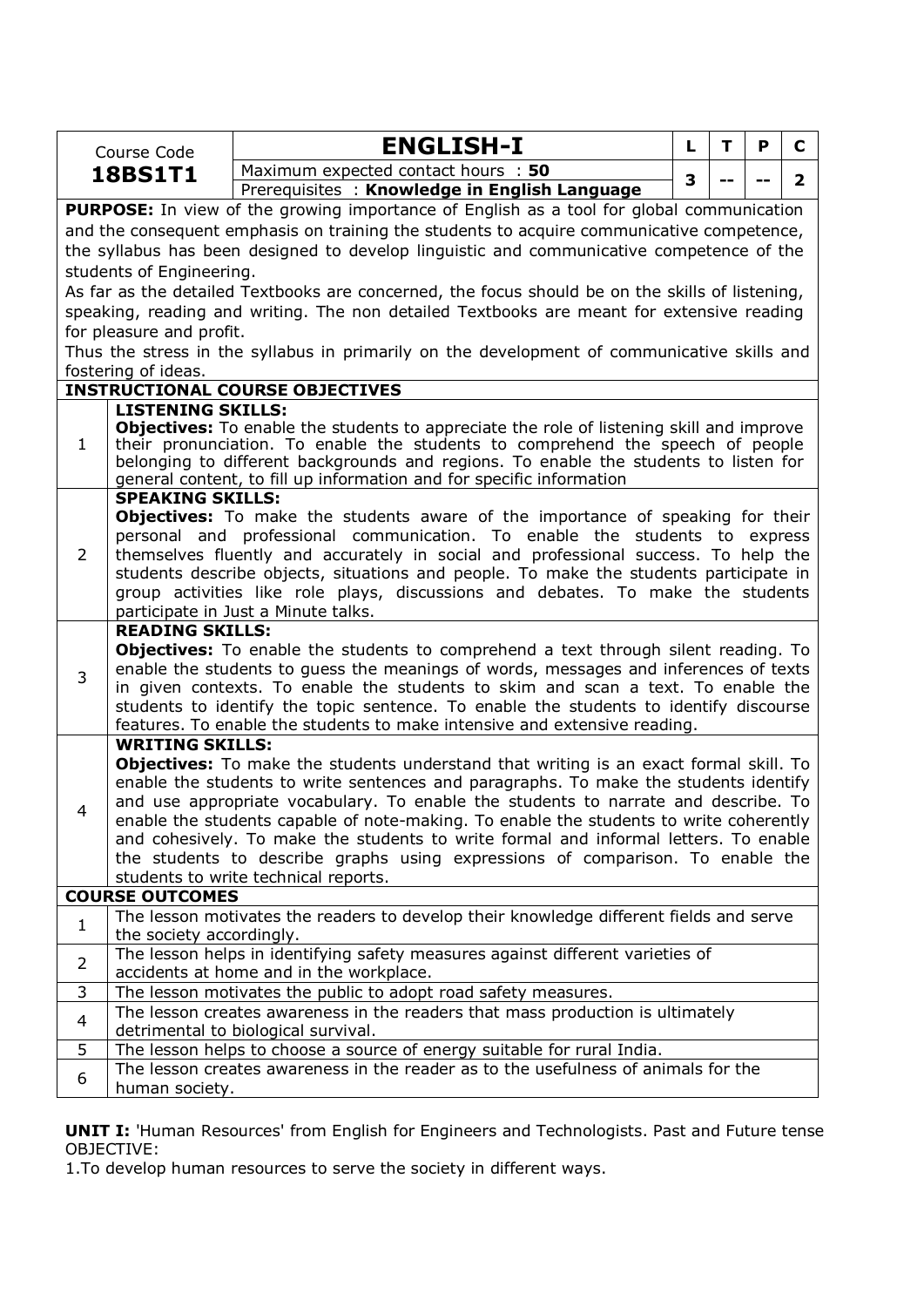2. 'An Ideal Family' from Panorama: A Course on Reading

OBJECTIVE:

To develop extensive reading skill and comprehension for pleasure and profit.

**UNIT 2:**'Transport: Problems and Solutions' from English for Engineers and Technologists. Different modes of Transport

OBJECTIVE:

1.To highlight road safety measures whatever be the mode of transport.

2. 'War' from 'Panorama: A Course on Reading'

OBJECTIVE:

To develop extensive reading skill and comprehension for pleasure and profit.

**UNIT 3:**'Evaluating Technology' from English for Engineers and Technologists. Solar bikes and Vehicles

OBJECTIVE:

1. To highlight the advantages and disadvantages of technology.

2. 'The Verger' from 'Panorama: A Course on Reading.

OBJECTIVE:

To develop extensive reading skill and comprehension for pleasure and profit.

**UNIT 4:** 'Alternative Sources of Energy' from English for Engineers and Technologists. Examples; Tidal power, Bio mass energy, geothermal power

OBJECTIVE:

1. To bring into focus different sources of energy as alternatives to the depleting sources.

2.'The Scarecrow' from Panorama: A Course on Reading

OBJECTIVE:

To develop extensive reading skill and comprehension for pleasure and profit.

**UNIT 5:**'Our Living Environment' from English for Engineers and Technologists. OBJECTIVE:

1. To highlight the fact that animals must be preserved because animal life is precious.

2. 'A Village Host to Nation' from Panorama: A Course on Reading

OBJECTIVE:

To develop extensive reading skill and comprehension for pleasure and profit.

**UNIT 6:** 'Safety and Training' from English for Engineers and Technologists and Team working skills.

OBJECTIVE:

1. To highlight the possibility of accidents in laboratories, industries and other places and to follow safety measures.

2. 'Martin Luther King and Africa' from Panorama: A Course on Reading

OBJECTIVE:

To develop extensive reading skill and comprehension for pleasure and profit.

**NOTE:** All the exercises given in the prescribed lessons in both detailed and non-detailed textbooks relating to the theme and language skills must be covered.

#### **DETAILED TEXTBOOK:**

ENGLISH FOR ENGINEERS AND TECHNOLOGISTS, Published by Orient Black swan Pvt Ltd

#### **NON-DETAILED TEXTBOOK:**

**PANORAMA:** A COURSE ON READING, Published by Oxford University Press India. The course content along with the study material is divided into six units.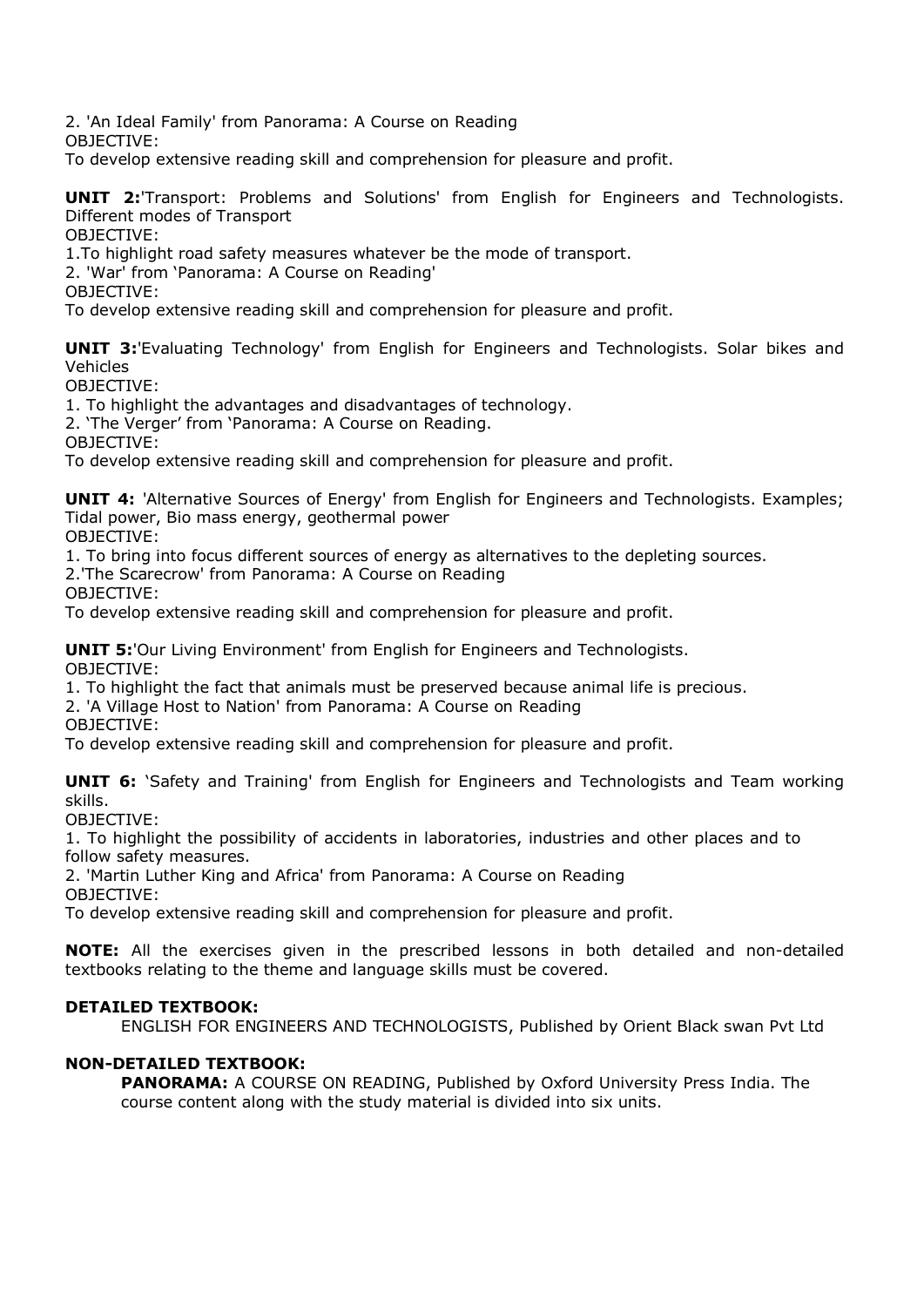|                | Course Code                                                     | <b>MATHEMATICS-I</b>                                                                            |   |  | Р |  |  |  |  |  |
|----------------|-----------------------------------------------------------------|-------------------------------------------------------------------------------------------------|---|--|---|--|--|--|--|--|
|                | <b>18BS1T2</b>                                                  | Maximum expected contact hours : 64                                                             | 4 |  |   |  |  |  |  |  |
|                |                                                                 | Prerequisites: Basics Of Mathematics                                                            |   |  |   |  |  |  |  |  |
|                |                                                                 | <b>PURPOSE:</b> To impart analytical ability in solving mathematical problems as applied to the |   |  |   |  |  |  |  |  |
|                | respective branches of Engineering.                             |                                                                                                 |   |  |   |  |  |  |  |  |
|                |                                                                 | <b>INSTRUCTIONAL COURSE OBJECTIVES</b>                                                          |   |  |   |  |  |  |  |  |
|                |                                                                 | The course is designed to equip the students with the necessary mathematical skills and         |   |  |   |  |  |  |  |  |
|                | techniques that are essential for an engineering course.        |                                                                                                 |   |  |   |  |  |  |  |  |
| $\overline{2}$ |                                                                 | The skills derived from the course will help the student from a necessary base to               |   |  |   |  |  |  |  |  |
|                |                                                                 | develop analytic and design concepts.                                                           |   |  |   |  |  |  |  |  |
|                | <b>COURSE OUTCOMES</b>                                          |                                                                                                 |   |  |   |  |  |  |  |  |
|                |                                                                 | i) Determining the Charge and Current in electrical circuits using linear equations             |   |  |   |  |  |  |  |  |
|                |                                                                 | ii) Determining the temperature of an object and the amount of substance at any time.           |   |  |   |  |  |  |  |  |
| $\overline{2}$ |                                                                 | Determining the displacement of a particle, velocity and acceleration of a particle             |   |  |   |  |  |  |  |  |
| 3              |                                                                 | Calculating the highest and least values and finding the relation between the functions         |   |  |   |  |  |  |  |  |
| 4              |                                                                 | To express any function as a series of Sine and Cosine functions                                |   |  |   |  |  |  |  |  |
| 5.             |                                                                 | Determine the area and volume of two and three dimensional objects                              |   |  |   |  |  |  |  |  |
| 6              | Evaluation of improper integrals using Beta and Gamma Functions |                                                                                                 |   |  |   |  |  |  |  |  |

**UNIT I: Differential equations of first order and first degree:** Linear-Bernoulli-Exact-Reducible to exact. Applications: Newton's Law of cooling-Law of natural growth and decay-Orthogonal trajectories-Electrical circuits- Chemical reactions.

**UNIT II: Linear differential equations of higher order:** Non-homogeneous equations of higher order with constant coefficients with RHS term of the type  $sin ax$ ,  $cos ax$ , polynomials in x,  $e^{ax}(x)$ ,  $(x)$  - Method of Variation of parameters. Applications: LCR circuit, Simple Harmonic motion.

**UNIT III: Partial differentiation:** Introduction- Homogeneous function-Euler's theorem-Total derivative-Taylor's and Maclaurin's series expansion of functions of one and two variables - Jacobian– Functional dependence. Applications: Maxima and Minima of functions of two variables without constraints and Lagrange's method (with constraints).

**UNIT IV: Fourier series:** Introduction- Periodic functions – Fourier series of -periodic function - Dirichlet's conditions– Even and odd functions –Change of interval– Half-range sine and cosine series.

**UNIT V: Multiple integrals:** Curve tracing: Cartesian, Polar forms. Multiple integrals: Double and triple integrals – Change of variables – Change of order of integration. Applications: Finding Areas and Volumes.

**UNIT VI: Special functions:** Beta and Gamma functions- Properties - Relation between Beta and Gamma functions -Evaluation of improper integrals. Applications: Evaluation of integrals.

#### **TEXT BOOKS:**

- 1. B.S.Grewal, Higher Engineering Mathematics, 43rd Edition, Khanna Publishers.
- 2. N.P.Bali, Engineering Mathematics, Lakshmi Publications.
- 3. Erwin Kreyszig, Advanced Engineering Mathematics, 10th Edition, Wiley-India

#### **REFERENCE BOOKS:**

- 1. Micheael Greenberg, Advanced Engineering Mathematics, 9th edition, Pearson edn
- 2. Dean G. Duffy, Advanced engineering mathematics with MATLAB, CRC Press
- 3. Peter O'neil, Advanced Engineering Mathematics, Cengage Learning.
- 4. Srimanta Pal, SubodhC.Bhunia, Engineering Mathematics, Oxford UniversityPress.
- 5. Dass H.K., RajnishVerma. Er, Higher Engineering Mathematics, S. Chand Co. Pvt. Ltd,Delhi

| Lourse : | <b>ENGINEERING CHEMISTRY</b> |  |  |
|----------|------------------------------|--|--|
|          |                              |  |  |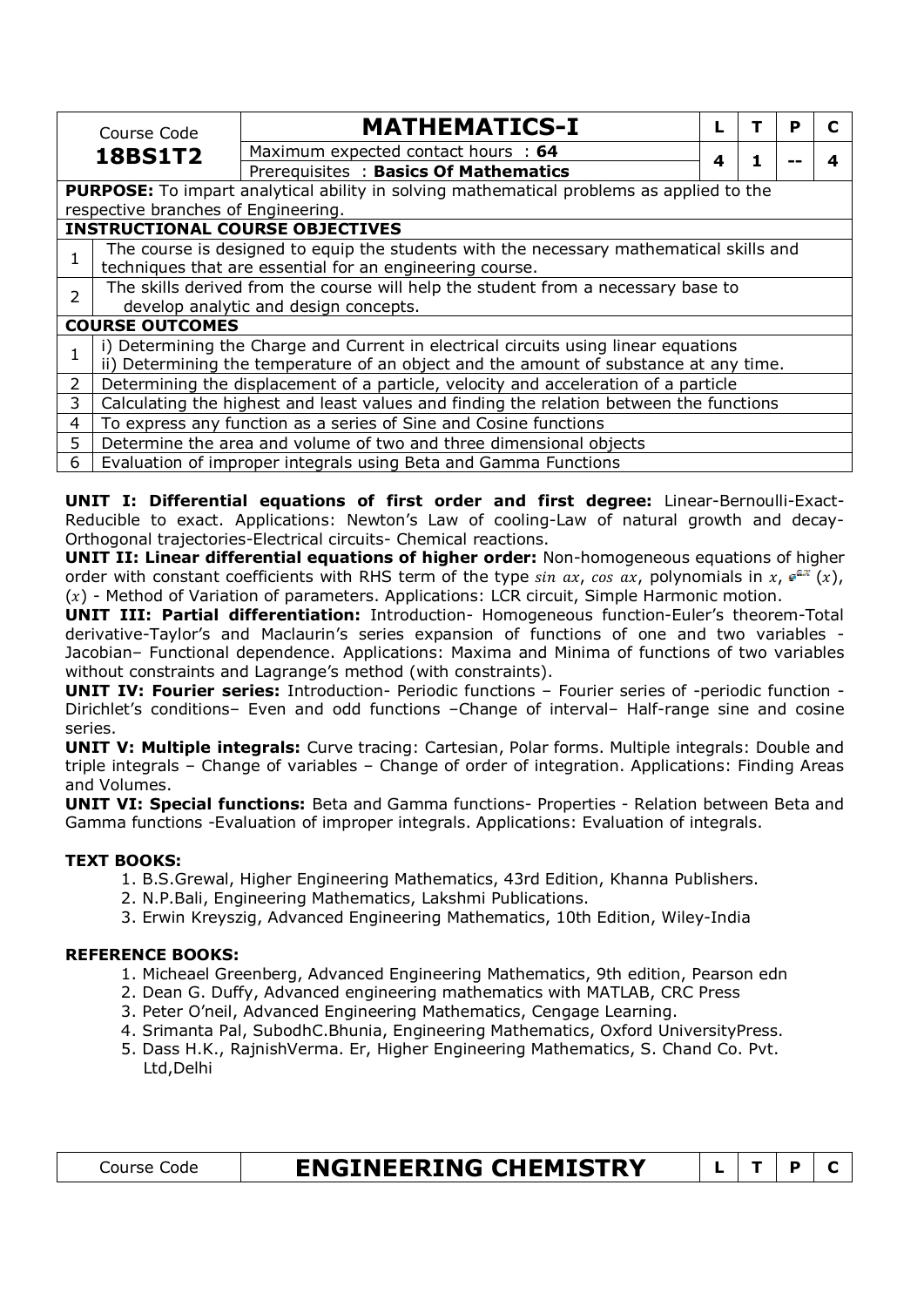|                | <b>18BS1T3</b>                                                                                                                                                                                                                                                                                                                                                                                                                        | Maximum expected contact hours : 64                                                                                                                                                                                                                                                                                                              |   |  |  |   |  |  |  |
|----------------|---------------------------------------------------------------------------------------------------------------------------------------------------------------------------------------------------------------------------------------------------------------------------------------------------------------------------------------------------------------------------------------------------------------------------------------|--------------------------------------------------------------------------------------------------------------------------------------------------------------------------------------------------------------------------------------------------------------------------------------------------------------------------------------------------|---|--|--|---|--|--|--|
|                |                                                                                                                                                                                                                                                                                                                                                                                                                                       | Prerequisites: Knowledge in Basic Science                                                                                                                                                                                                                                                                                                        | 4 |  |  | 3 |  |  |  |
|                |                                                                                                                                                                                                                                                                                                                                                                                                                                       | PURPOSE: Knowledge of basic concepts of Chemistry for Engineering students will help them as                                                                                                                                                                                                                                                     |   |  |  |   |  |  |  |
|                |                                                                                                                                                                                                                                                                                                                                                                                                                                       | professional engineers later in design and material selection, as well as utilizing the available                                                                                                                                                                                                                                                |   |  |  |   |  |  |  |
| resources.     |                                                                                                                                                                                                                                                                                                                                                                                                                                       |                                                                                                                                                                                                                                                                                                                                                  |   |  |  |   |  |  |  |
|                |                                                                                                                                                                                                                                                                                                                                                                                                                                       | <b>INSTRUCTIONAL COURSE OBJECTIVES</b><br>Learning Objectives: Plastics are nowadays used in household appliances; They are also                                                                                                                                                                                                                 |   |  |  |   |  |  |  |
| $\mathbf{1}$   |                                                                                                                                                                                                                                                                                                                                                                                                                                       | used as composites (FRP) in aerospace and automotive industries.                                                                                                                                                                                                                                                                                 |   |  |  |   |  |  |  |
| $\overline{2}$ |                                                                                                                                                                                                                                                                                                                                                                                                                                       | Learning Objectives: Fuels as a source of energy are a basic need of any industry,<br>particularly industries like thermal power stations, steel industry, fertilizer industry etc., and<br>hence are introduced to create awareness on the topics.                                                                                              |   |  |  |   |  |  |  |
| 3              | Learning Objectives: The basics for the construction of galvanic cells are introduced to have<br>understanding on the concepts. Understanding on the concept of Corrosion and Mechanism<br>of Corrosion with Theories like Electrochemical theory                                                                                                                                                                                     |                                                                                                                                                                                                                                                                                                                                                  |   |  |  |   |  |  |  |
| 4              | Learning Objectives: Understanding of crystal structures will help to understand the<br>conductivity, semiconductors and superconductors. Magnetic properties are also studied to<br>have better Understanding.                                                                                                                                                                                                                       |                                                                                                                                                                                                                                                                                                                                                  |   |  |  |   |  |  |  |
| 5              |                                                                                                                                                                                                                                                                                                                                                                                                                                       | Learning Objectives: With the increase in demand for power and also with depleting sources<br>of fossil fuels, the demand for alternative sources of fuels is increasing. Some of the<br>prospective fuel sources are introduced and the study can create a better understanding on<br>the Non -Conventional Energy Sources and Storage Devices. |   |  |  |   |  |  |  |
|                | <b>COURSE OUTCOMES</b>                                                                                                                                                                                                                                                                                                                                                                                                                |                                                                                                                                                                                                                                                                                                                                                  |   |  |  |   |  |  |  |
| $\mathbf{1}$   | be understood.                                                                                                                                                                                                                                                                                                                                                                                                                        | Outcomes: The advantages and limitations of plastic materials and their use in design would                                                                                                                                                                                                                                                      |   |  |  |   |  |  |  |
| $\overline{2}$ |                                                                                                                                                                                                                                                                                                                                                                                                                                       | Outcomes: Fuels which are used commonly and their economics, advantages and limitations<br>can be understood by the students and create awareness on the topics.                                                                                                                                                                                 |   |  |  |   |  |  |  |
| 3              | awareness on the topic.                                                                                                                                                                                                                                                                                                                                                                                                               | Outcomes: Corrosion - its theories and controlling methods can create Understanding and                                                                                                                                                                                                                                                          |   |  |  |   |  |  |  |
| 4              | Outcomes: The students will have awareness on now aware of materials like nano materials<br>and fullerenes and their applications. Study on liquid crystals and superconductors can<br>create Understanding for their applications in various fields. The importance of green<br>synthesis create better Understanding for application and also can create better<br>Understanding compared to conventional methods is also explained |                                                                                                                                                                                                                                                                                                                                                  |   |  |  |   |  |  |  |
| 5              |                                                                                                                                                                                                                                                                                                                                                                                                                                       | Outcomes: The students understand water hardness and softening methods.                                                                                                                                                                                                                                                                          |   |  |  |   |  |  |  |
| 6              | and imitations.                                                                                                                                                                                                                                                                                                                                                                                                                       | Outcomes: The students are exposed to some of the alternative fuels and their advantages                                                                                                                                                                                                                                                         |   |  |  |   |  |  |  |

**UNIT I: HIGH POLYMERS AND PLASTICS:** Polymerisation:- Introduction- Mechanism of polymerization - Stereo regular polymers –Physical and mechanical properties – Plastics as engineering materials : advantages and limitations – Thermoplastics and Thermosetting plastics – Compounding and fabrication (4/5 techniques)- Preparation, properties and applications of polyethene, PVC, Bakelite Teflon and polycarbonates **Poly styrene**:Elastomers :- Natural rubbercompounding and vulcanization – Synthetic rubbers : Buna S, Buna N, Thiokoland polyurethanes – Applications of elastomers.

#### **UNIT II: FUEL TECHNOLOGY**

*Fuels* – Introduction – Classification – Calorific value - HCV and LCV – Dulong's formula – Bomb calorimeter– Numerical problems – Coal –– Proximate and ultimate analysis – Significance of the analyses – Liquid fuels – Petroleum- Refining – Cracking – Synthetic petrol –Petrol knocking – Diesel knocking - Octane and Cetane ratings – Anti-knock agents – Power alcohol – Bio-diesel – Gaseous fuels – Natural gas, LPG and CNG, **Watergas,Producer gas** - Orsat apparatus . **UNIT III: ELECTROCHEMICAL CELLS AND CORROSION** 

Galvanic cells - Reversible and irreversible cells – Single electrode potential – Electro chemical series and uses of this series- Standard electrodes (Hydrogen and Calomel electrodes) - Concentration Cells – Batteries: Dry Cell Li cells - **Lead Acid Battery** *Corrosion :-* Definition – Theories of Corrosion (chemical & electrochemical) – Formation of galvanic cells by different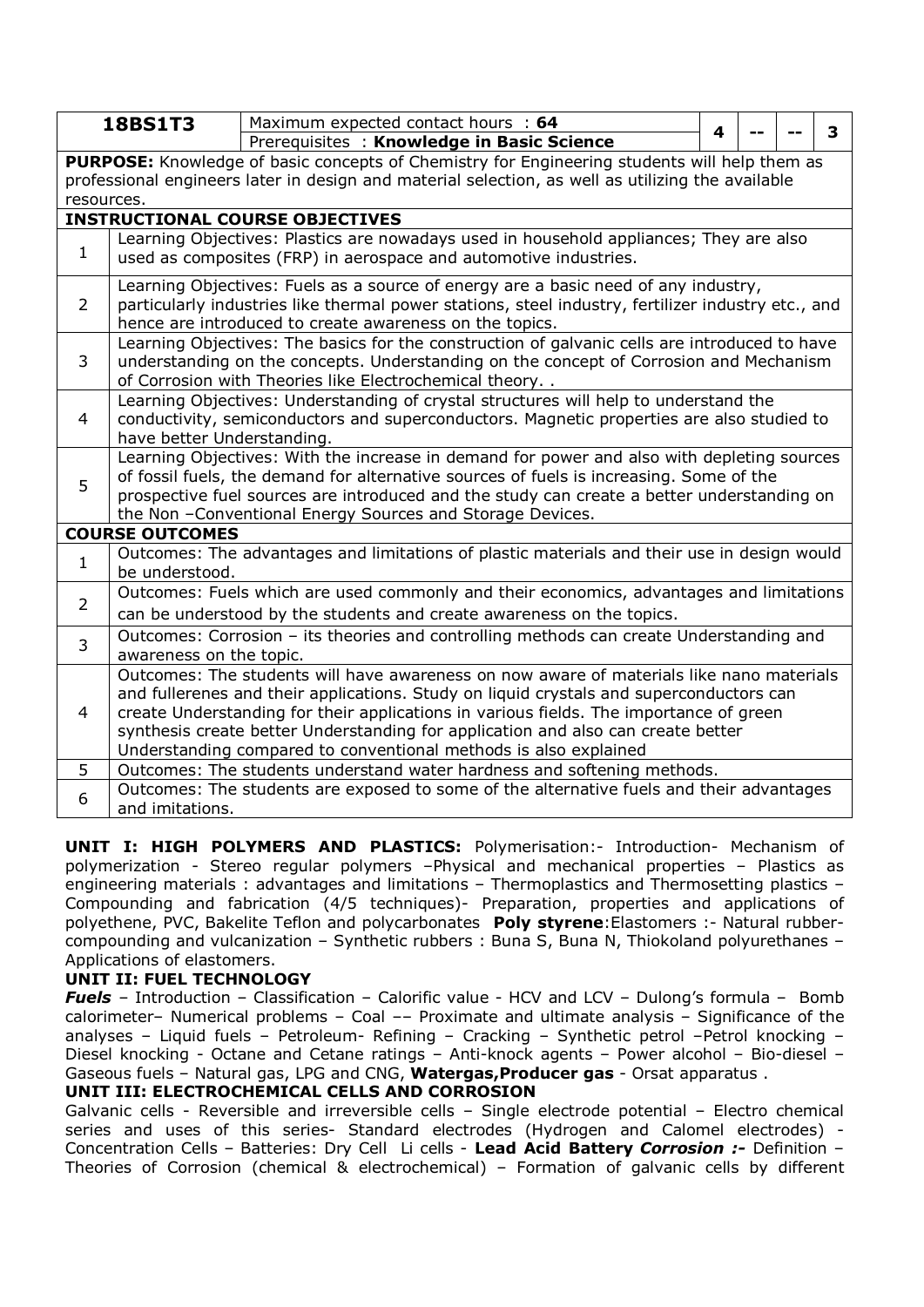metals, by concentration cells, – Passivity of metals – Pitting corrosion - Galvanic series – Factors which influence the rate of corrosion - Protection from corrosion - Design and material selection -Cathodic protection - Protective coatings: – Surface preparation – Metallic (cathodic and anodic) coatings - Methods of application on metals (Galvanizing, Tinning, Electroplating, Electroless plating) **Organic surface Coatings-Paints.** 

#### **UNIT IV: CHEMISTRY OF ADVANCED MATERIALS**

**Nano materials:-** Introduction -chemical reduction method of preparation -Carbon nano tubes and fullerenes: Types, preparation, properties and applications **Liquid crystals:-** Introduction – Types – Applications **Super conductors:-**Type –I, Type II – Characteristics and applications **Green synthesis:-** Principles - 3or 4 methods of synthesis with examples.

#### **UNIT V: WATER TECHNOLOGY**

**Hard water:-** Reasons for hardness – units of hardness - determination of hardness and alkalinity - Water for steam generation - Boiler troubles – Priming and Foaming, Scale formation, Boiler corrosion, Caustic embrittlement - Internal treatments - Softening of Hard water : Lime – Soda process, Zeolite process and numerical problems based on these processes and Ion Exchange process - Water for drinking purposes- Purification – Sterilization and disinfection : Chlorination, Break point chlorination and other methods – Reverse Osmosis and Electro Dialysis.**Turbine Deposits** 

**UNIT VI: CHEMISTRY OF ENGINEERING MATERIALS AND FUEL CELLS: Lubricants:** - Definition, function, Theory and mechanism of lubricants, properties (Definition and importance) **Cement:** - Constituents, manufacturing, hardening and setting, deterioration of cement **Effect of Chlorides Insulators:** - Thermal and electrical insulators **Fuel cells:** - Hydrogen Oxygen fuel cells – Methanol Oxygen fuel cells.

#### **TEXT BOOKS:**

- 1. Engineering Chemistry by Jain and Jain; Dhanpat Rai Publicating Co.
- 2. Engineering Chemistry by Shikha Agarwal; Cambridge University Press, 2015 edition.

#### **REFERENCE BOOKS:**

- 1. Engineering Chemistry of Wiley India Pvt. Ltd., Vairam and others, 2014 edition (second).
- 2. Engineering Chemistry by Prasanth Rath, Cengage Learning, 2015 edition.
- 3. A text book of engineering Chemistry by S. S. Dara; S. Chand & Co Ltd., Latest Edition
- 4. Applied Chemistry by H.D. Gesser, Springer Publishers
- 5. Text book of Nano-science and nanotechnology by B.S. Murthy, P. Shankar and others, University Press, IIM.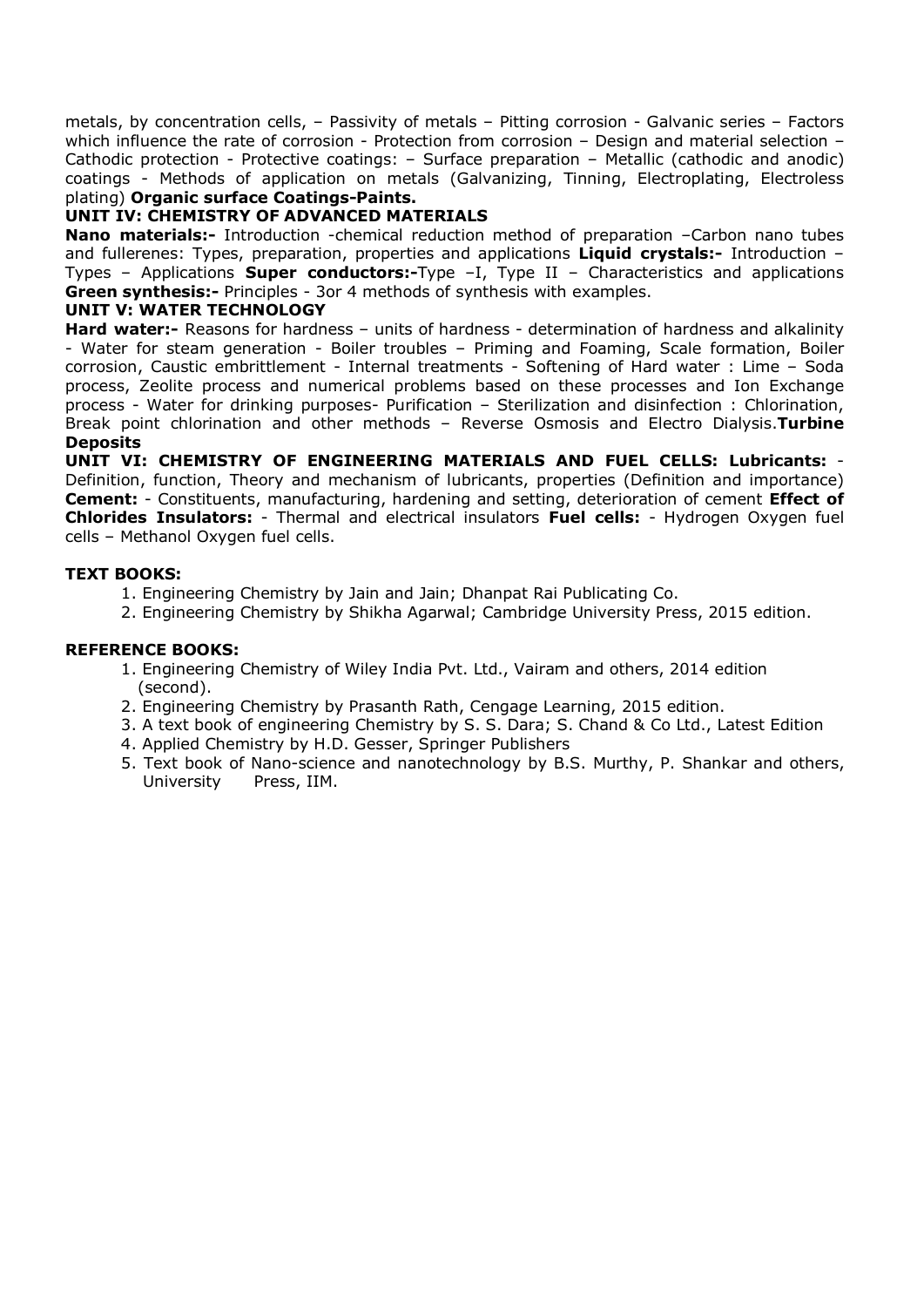|                | Course Code                                                                                                                                                                              | <b>ENIGINEERING MECHANICS</b><br>(Common to MECH,CIVIL,EEE&CSE)                                                             | L | т | P | C |  |  |
|----------------|------------------------------------------------------------------------------------------------------------------------------------------------------------------------------------------|-----------------------------------------------------------------------------------------------------------------------------|---|---|---|---|--|--|
|                | <b>18BS1T4</b>                                                                                                                                                                           | Maximum expected contact hours : 60                                                                                         |   |   |   |   |  |  |
|                |                                                                                                                                                                                          | Prerequisites: Basic foundation of Mathematics &<br><b>Physics</b>                                                          | 4 |   |   | 3 |  |  |
|                |                                                                                                                                                                                          | <b>PURPOSE:</b> To make the students be able to understand the basic laws of physics & Mechanics and                        |   |   |   |   |  |  |
|                | to apply them to simple practical problems                                                                                                                                               |                                                                                                                             |   |   |   |   |  |  |
|                | <b>INSTRUCTIONAL COURSE OBJECTIVES</b>                                                                                                                                                   |                                                                                                                             |   |   |   |   |  |  |
| $\mathbf{1}$   | To make students understand how to apply Newtonian physics to analyse relatively simple<br>physical mechanisms. - with some emphasis on commonly encountered engineering<br>applications |                                                                                                                             |   |   |   |   |  |  |
| $\overline{2}$ | To study the capacity to predict the effects of force and motion while carrying out the<br>creative design functions of engineering                                                      |                                                                                                                             |   |   |   |   |  |  |
| 3              | To understand the concept of centroid and moment of inertia                                                                                                                              |                                                                                                                             |   |   |   |   |  |  |
| 4              |                                                                                                                                                                                          | To be able to understand the effects of friction under static and kinetic conditions.                                       |   |   |   |   |  |  |
|                | <b>COURSE OUTCOMES</b>                                                                                                                                                                   |                                                                                                                             |   |   |   |   |  |  |
| $\mathbf{1}$   |                                                                                                                                                                                          | To make the students able to recognize different force systems, moments and couple.                                         |   |   |   |   |  |  |
| $\overline{2}$ |                                                                                                                                                                                          | To induce the ability to draw Free Body Diagram and to apply the equations of equilibrium.                                  |   |   |   |   |  |  |
| 3              |                                                                                                                                                                                          | To study different kinds of beams and to generate the shear force and bending moment<br>diagrams applying variety of loads. |   |   |   |   |  |  |
| 4              |                                                                                                                                                                                          | To study simple trusses and quantify all forces associated with a static framework.                                         |   |   |   |   |  |  |
| 5              |                                                                                                                                                                                          | To estimate the effect of friction on bodies in different positions.                                                        |   |   |   |   |  |  |
| 6              |                                                                                                                                                                                          | To learn the concepts of centroid, centre of gravity.                                                                       |   |   |   |   |  |  |
| $\overline{7}$ |                                                                                                                                                                                          | To study about rigid body and its analysis                                                                                  |   |   |   |   |  |  |
| 8              |                                                                                                                                                                                          | To study work, energy and particle motion                                                                                   |   |   |   |   |  |  |

**UNIT I: Systems of Forces:** Introduction to Engg. Mechanics – Basic Concepts. Coplanar Concurrent Forces – Components in Space – Resultant – Moment of Force and its Application – Couples and Resultant of Force Systems. **Friction:** Introduction**,** limiting friction and impending motion, coulomb's laws of dry friction, coefficient of friction, cone of friction.

**UNIT II: Equilibrium of Systems of Forces:** Free Body Diagrams, Equations of Equilibrium of Coplanar Systems, Spatial Systems for concurrent forces. Lamis Theorem, Graphical method for the equilibrium of coplanar forces, Converse of the law of Triangle of forces, converse of the law of polygon of forces condition of equilibrium, analysis of plane trusses.

**UNIT III: Centroid:** Centroids of simple figures (from basic principles) – Centroids of Composite Figures **Centre of Gravity:** Centre of gravity of simple body (from basic principles), centre of gravity of composite bodies, Pappus theorems.

**UNIT IV: Area moments of Inertia:** Definition – Polar Moment of Inertia, Transfer Theorem, Moments of Inertia of Composite Figures, Products of Inertia, Transfer Formula for Product of Inertia. **Mass Moment of Inertia:** Moment of Inertia of Masses, Transfer Formula for Mass Moments of Inertia, mass moment of inertia of composite bodies.

**UNIT V: Kinematics:** Rectilinear and Curvelinear motions – Velocity and Acceleration – Motion of Rigid Body – Types and their Analysis in Planar Motion. **Kinetics:** Analysis as a Particle and Analysis as a Rigid Body in Translation – Central Force Motion – Equations of Plane Motion – Fixed Axis Rotation – Rolling Bodies.

**UNIT VI: Work – Energy Method:** Equations for Translation, Work-Energy Applications to Particle Motion, Connected System-Fixed Axis Rotation and Plane Motion. Impulse momentum method.

#### **TEXT BOOKS :**

1. Engg. Mechanics - S.Timoshenko & D.H.Young., 4th Edn - , Mc Graw Hill publications.

#### **REFERENCES :**

1. Engineering Mechanics statics and dynamics – R.C.Hibbeler, 11th Edn – Pearson Publ.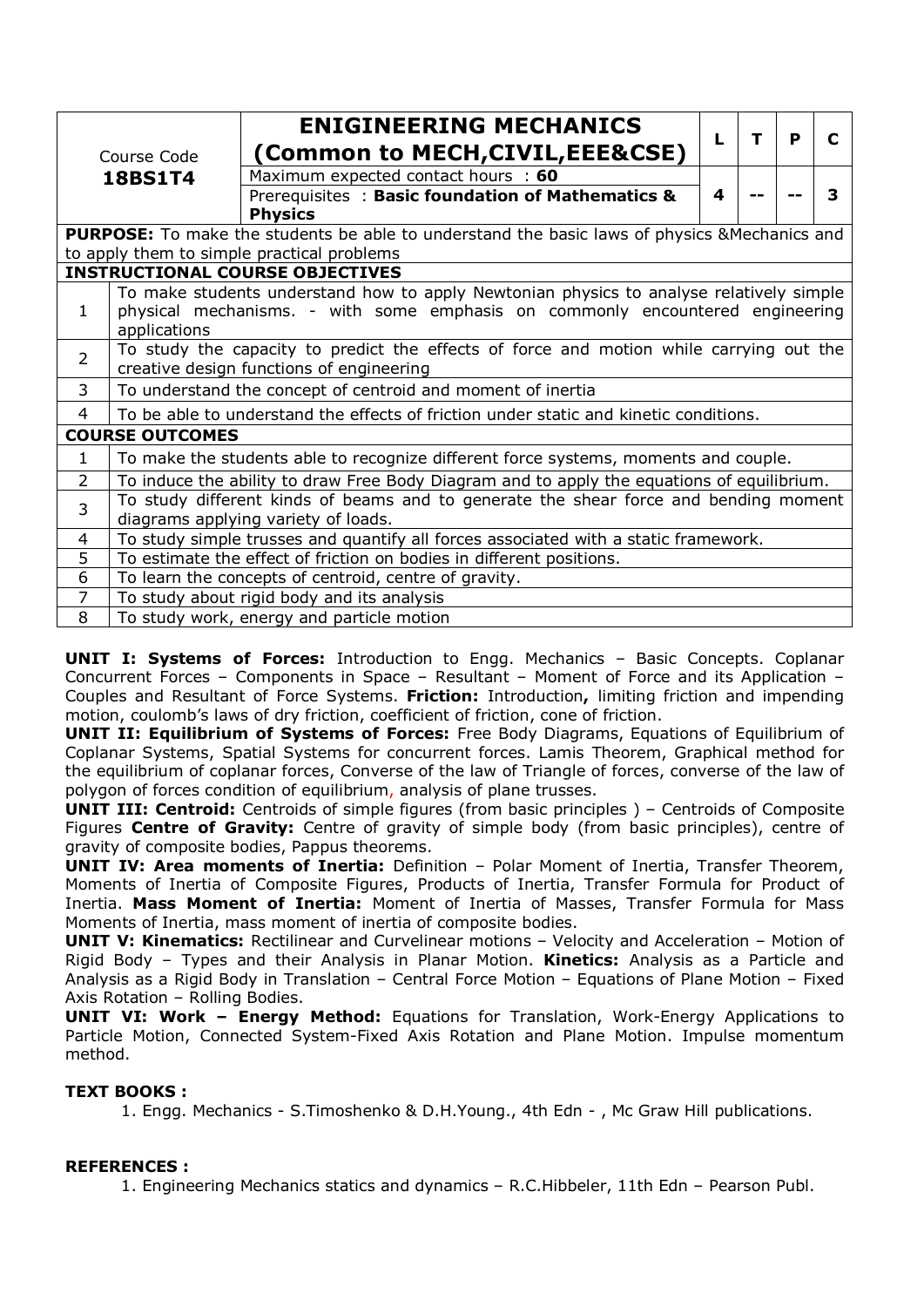- 2. Engineering Mechanics, statics J.L.Meriam, 6th Edn Wiley India Pvt Ltd.
- 3. Engineering Mechanics, statics and dynamics I.H.Shames, Pearson Publ.
- 4. Mechanics For Engineers, statics F.P.Beer & E.R.Johnston 5th Edn Mc Graw Hill Publ.
- 5. Mechanics For Engineers, dynamics F.P.Beer & E.R.Johnston –5th Edn Mc Graw Hill Publ.
- 6. Theory & Problems of engineering mechanics, statics & dynamics E.W.Nelson, C.L.Best & W.G. McLean, 5th Edn – Schaum's outline series - Mc Graw Hill Publ.
- 7. Singer's Engineering Mechanics: Statics And Dynamics, K. Vijay Kumar Reddy, J. Suresh Kumar, Bs Publications
- 8. Engineering Mechanics, Fedinand . L. Singer, Harper Collins.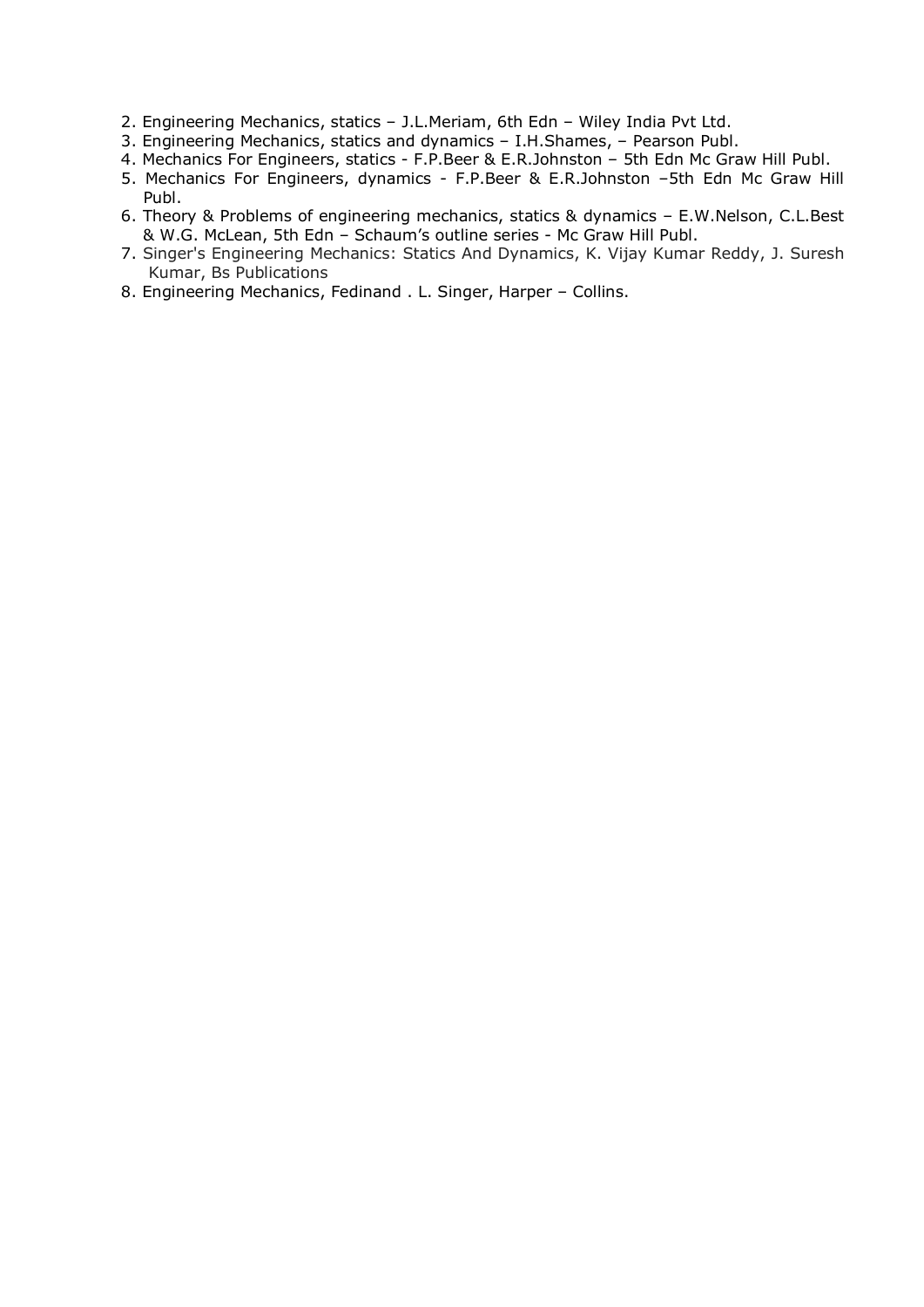| Course Code<br><b>18BS1T5</b> |                        | <b>COMPUTER PROGRAMMING</b><br><b>THROUGH C</b>                                                                                                                                 |   | т | P | С |  |  |
|-------------------------------|------------------------|---------------------------------------------------------------------------------------------------------------------------------------------------------------------------------|---|---|---|---|--|--|
|                               |                        | Maximum expected contact hours : 64                                                                                                                                             | 4 |   |   | 3 |  |  |
|                               |                        | Prerequisites: Knowledge in Mathematics                                                                                                                                         |   |   |   |   |  |  |
|                               |                        | <b>PURPOSE:</b> This fundamental course will enable the students to learn the concepts of<br>Programming Language and design principles along with understanding of C Language. |   |   |   |   |  |  |
|                               |                        | <b>INSTRUCTIONAL COURSE OBJECTIVES</b>                                                                                                                                          |   |   |   |   |  |  |
| 1                             |                        |                                                                                                                                                                                 |   |   |   |   |  |  |
|                               |                        | To understand the conceptual writing of an algorithm and computational procedure<br>To learn basics of Control Structures and its applications                                  |   |   |   |   |  |  |
| 2                             |                        |                                                                                                                                                                                 |   |   |   |   |  |  |
| 3                             |                        | To Learn the importance of the modular programming                                                                                                                              |   |   |   |   |  |  |
| 4                             |                        | To learn on the manipulation of Arrays, strings and Pointers                                                                                                                    |   |   |   |   |  |  |
| 5                             |                        | To innovate user defined data types and its applications.                                                                                                                       |   |   |   |   |  |  |
| 6                             |                        | Comprehension of file operations.                                                                                                                                               |   |   |   |   |  |  |
|                               | <b>COURSE OUTCOMES</b> |                                                                                                                                                                                 |   |   |   |   |  |  |
| 1                             | using operators.       | Illustrate the flowchart and design an algorithm for a given problem and to develop C programs                                                                                  |   |   |   |   |  |  |
| $\overline{2}$                |                        | Develop conditional and iterative statements to write C programs.                                                                                                               |   |   |   |   |  |  |
| 3                             |                        | Apply user defined functions to solve real time problems.                                                                                                                       |   |   |   |   |  |  |
| 4                             |                        | Identify use Pointers to access arrays, strings and functions.                                                                                                                  |   |   |   |   |  |  |
| 5                             |                        | Make use of user defined data types including structures and unions to solve problems.                                                                                          |   |   |   |   |  |  |
| 6                             |                        | Identify pointers and to allocate memory using Dynamic Memory Management functions and files<br>and show input and output of files in C.                                        |   |   |   |   |  |  |

**UNIT I: History and Hardware**-Computer Hardware-Memory Hierarchy, Different kinds of Programming Languages–Flowchart–Algorithm; **Introduction to C Programming**- identifiers, importance of the main() function, stream input and output functions-Comments, Data Types, Variables and Constants, Operators, Expressions, Operator Precedence and associtivity. **Assignment**-Implicit Type Conversions, Explicit Type Conversions (Casts), Assignment Variations, Mathematical Library Functions, Formatted Output, Format Modifiers.

**UNIT II: Control Flow**-Relational Expressions - Logical Operators; **Selection**: if-else, nested if, **Multi-way selection**: switch, else-if, examples; **Repetition:** Basic Loop Structures, Pre-test and Post-test Loops, Counter-Controlled and Condition-Controlled Loops, The while Statement, the for Statement, Nested Loops, The do-while statement

**UNIT III: Modular Programming:** Function and classification of parameter, Returning a Value, Functions with Empty Parameter Lists, Variable Scope, Variable Storage Class, Local Variable Storage Classes, Global Variable Storage Classes, Pass by Reference, Passing Addresses to a Function, Storing Addresses, Using Addresses, Declaring and Using Pointers, Passing Addresses to a Function. **Case Study**: Swapping Values, Recursion - Mathematical Recursion, Recursion versus Iteration.

**UNIT IV: Arrays, Strings & Structures; Arrays:** One-Dimensional Arrays, Input and Output of Array Values, Array Initialization, Arrays as Function Arguments, Two-Dimensional Arrays, Larger Dimensional Arrays- Matrices; **Strings:** String Fundamentals, String Input and Output, String Processing, Library Functions; **Pointers:** Concept of a Pointer, Initialisation of pointer variables, pointers as function arguments, passing by address, Dangling memory, address arithmetic, character pointers and functions, pointers to pointers.

**UNIT V: Structures:** Derived types, Structures declaration, Initialization of structures, accessing structures, nested structures, arrays of structures, pointers to structures, self referential structures, structures and functions, typedef, bit-fields

**UNIT VI: Pointers Contd.** Dynamic memory management functions, command line arguments. **Files Data Files:** Declaring, Opening, and Closing File Streams, Reading from and Writing to Text Files, Random File Access

#### **TEXT BOOKS:**

- 1. Programming with C, Byron Gottfried, Schaum's Outline Series, 3rd edition, Tata McGraw Hill publications.
- 2. Programming in C, Reema Thareja, OXFORD.

#### **REFERENCE BOOKS:**

1. The C programming Language, Dennis Richie and Brian Kernighan, Pearson Education.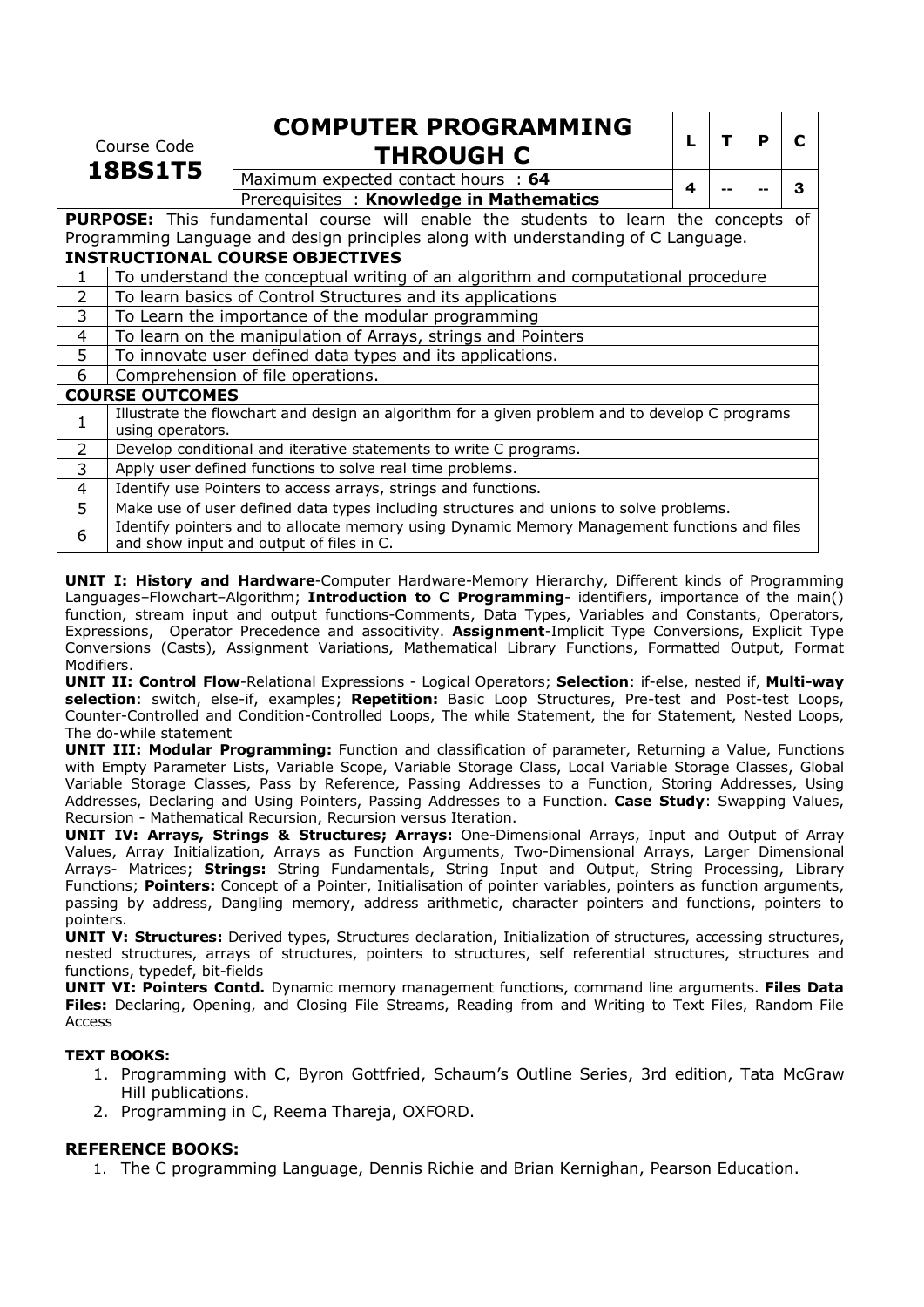- 2. ANSI C Programming, Gary J. Bronson, Cengage Learning.
- 3. C by Example, Noel Kalicharan, Cambridge.
- 4. C Programming-A Problem Solving Approach, Forouzan, Gilberg, Cengage.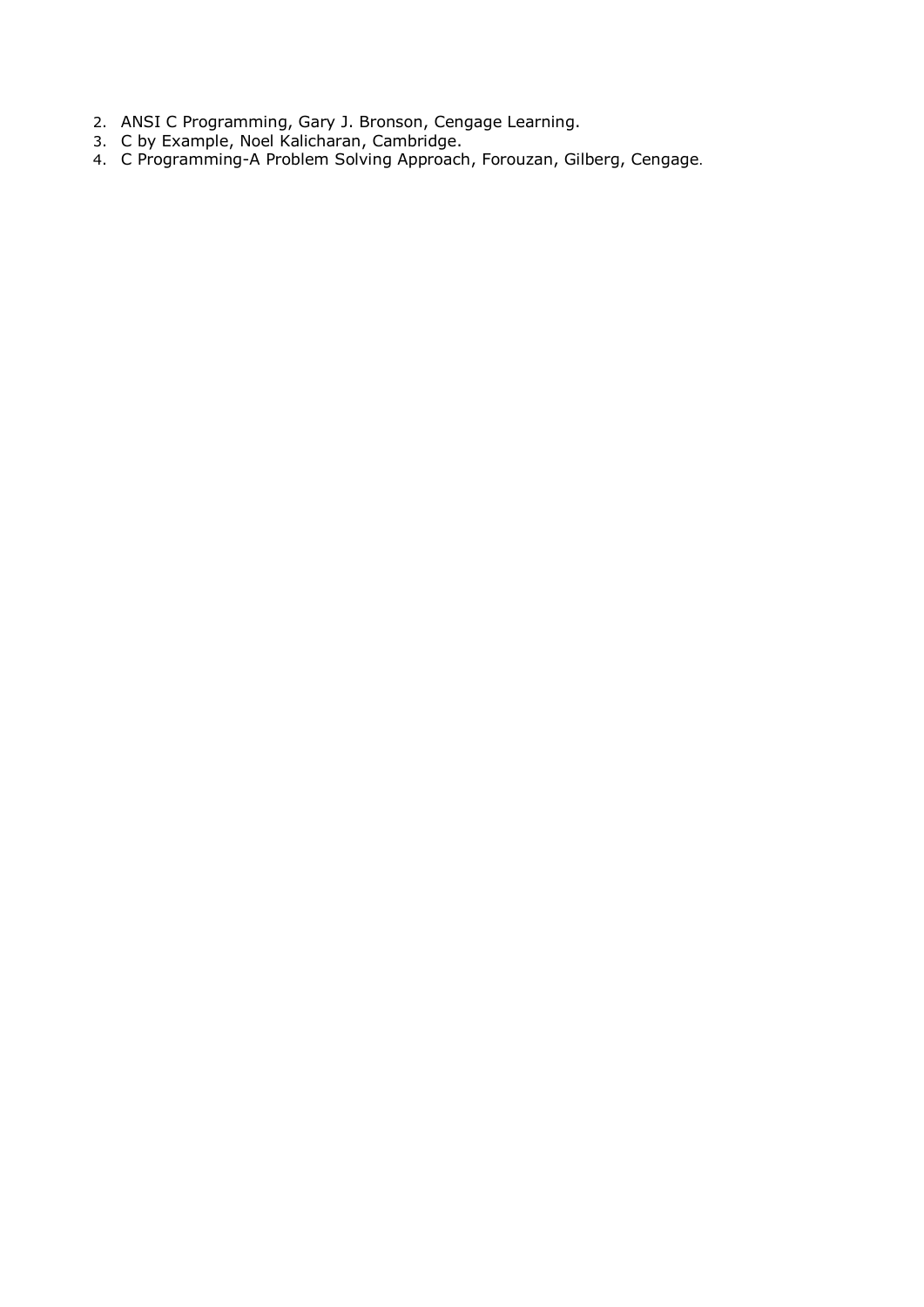|                        |                                                                                                                                         |                                                                                         | <b>ENVIRONMENTAL STUDIES</b>            |  |  | L | т | P | C |  |  |
|------------------------|-----------------------------------------------------------------------------------------------------------------------------------------|-----------------------------------------------------------------------------------------|-----------------------------------------|--|--|---|---|---|---|--|--|
|                        | Course Code                                                                                                                             |                                                                                         | Maximum expected contact hours : 64     |  |  |   |   |   |   |  |  |
|                        | <b>18BS1T6</b>                                                                                                                          |                                                                                         | Prerequisites: MINIMUM AWARENESS ON THE |  |  | 4 |   |   | 3 |  |  |
|                        |                                                                                                                                         | <b>SUBJECT</b>                                                                          |                                         |  |  |   |   |   |   |  |  |
|                        | PURPOSE: This course aims at study giving a minimum awareness and practicability for the                                                |                                                                                         |                                         |  |  |   |   |   |   |  |  |
|                        | human beings to preserve and protect the environment, environmental conditions.                                                         |                                                                                         |                                         |  |  |   |   |   |   |  |  |
|                        | <b>INSTRUCTIONAL COURSE OBJECTIVES</b>                                                                                                  |                                                                                         |                                         |  |  |   |   |   |   |  |  |
| 1                      | Basic understanding of the environment, global problems and ecosystems.                                                                 |                                                                                         |                                         |  |  |   |   |   |   |  |  |
| $\overline{2}$         | Over all understanding of the natural resources                                                                                         |                                                                                         |                                         |  |  |   |   |   |   |  |  |
| $\overline{3}$         | Basic understanding of Biodiversity.                                                                                                    |                                                                                         |                                         |  |  |   |   |   |   |  |  |
| $\overline{4}$         | Acquaintance on various environmental challenges induced<br>due to<br>unplanned<br>anthropogenic activities.                            |                                                                                         |                                         |  |  |   |   |   |   |  |  |
| 5                      | Awareness on the social issues, environmental legislation and global treaties                                                           |                                                                                         |                                         |  |  |   |   |   |   |  |  |
| 6                      | An understanding of the environmental impact of developmental activities                                                                |                                                                                         |                                         |  |  |   |   |   |   |  |  |
| <b>COURSE OUTCOMES</b> |                                                                                                                                         |                                                                                         |                                         |  |  |   |   |   |   |  |  |
|                        | The importance of environment and global environmental problems. The concepts of the                                                    |                                                                                         |                                         |  |  |   |   |   |   |  |  |
| $\mathbf{1}$           | ecosystem and its function in the environment. The need protecting the producers and                                                    |                                                                                         |                                         |  |  |   |   |   |   |  |  |
|                        | consumers in various ecosystems and their role in the food web.                                                                         |                                                                                         |                                         |  |  |   |   |   |   |  |  |
| $\overline{2}$         | The natural resources and their importance for the sustenance of the life and recognize                                                 |                                                                                         |                                         |  |  |   |   |   |   |  |  |
|                        | the need to conserve the natural resources.<br>The biodiversity of India and the threats to biodiversity, and conservation practices to |                                                                                         |                                         |  |  |   |   |   |   |  |  |
| $\overline{3}$         | protect the biodiversity                                                                                                                |                                                                                         |                                         |  |  |   |   |   |   |  |  |
| 4                      |                                                                                                                                         | Various attributes of the pollution and their impacts and measures to reduce or control |                                         |  |  |   |   |   |   |  |  |
|                        | the pollution along with waste management practices                                                                                     |                                                                                         |                                         |  |  |   |   |   |   |  |  |
|                        |                                                                                                                                         | Social issues both rural and urban environment and the possible means to combat the     |                                         |  |  |   |   |   |   |  |  |
| 5                      |                                                                                                                                         | challenges. The environmental legislations of India and the first global initiatives    |                                         |  |  |   |   |   |   |  |  |
|                        | towards sustainable development.                                                                                                        |                                                                                         |                                         |  |  |   |   |   |   |  |  |
|                        |                                                                                                                                         | About environmental assessment and the stages involved in EIA and the environmental     |                                         |  |  |   |   |   |   |  |  |
| 6                      |                                                                                                                                         | audit. Self Sustaining Green Campus with Environment Friendly aspect of Energy, Water   |                                         |  |  |   |   |   |   |  |  |
|                        |                                                                                                                                         | and Wastewater reuse Plantation, Rain water Harvesting, Parking & curriculum.           |                                         |  |  |   |   |   |   |  |  |

**UNIT I: Multidisciplinary nature of Environment and Ecology**: Definition, Scope and Importance, Introduction to Brief works of noted Environmentalists & Naturalists (Wangari Mathai, Salim Ali and Sunderlal Bahuguna), Sustainability: Stockholm and Rio Summit–Global environmental Challenges: Global warming and climate change, Carbon Credits, acid rains, ozone layer depletion, population growth and explosion, effects. Role of information Technology in Environment and human health.

**Ecosystems:** Concept of an ecosystem, Structure and function of an ecosystem. -Producers, consumers and decomposers. Energy flow in the ecosystem, Ecological succession. Food chains, food webs and ecological pyramids. Classification of ecosystems-characteristic features, structure and function of Forest ecosystem, Grassland ecosystem, Desert ecosystem, Aquatic ecosystems: Estuaries and Mangroves.

**UNIT II: Natural Resources:** Natural resources and associated problems Forest resources -Use and over–exploitation, deforestation – Timber extraction –Mining, dams and other effects on forest and tribal people Water resources -Use and over utilization of surface and ground water -Floods, drought, conflicts over water, dams –benefits and problems Mineral resources: Use and exploitation, environmental effects of extracting and using mineral resources, Food resources: World food problems, changes caused by non-agriculture activities-effects of modern agriculture, fertilizer-pesticide problems, water logging, salinity. Energy resources: Growing energy needs, renewable and non-renewable energy sources use of alternate energy sources Vs Oil and Natural Gas Extraction. Land resources: Land as a resource, land degradation, Wasteland reclamation, man induced landslides, soil erosion and desertification. Role of an individual in conservation of natural resources. Equitable use of resources for sustainable lifestyles.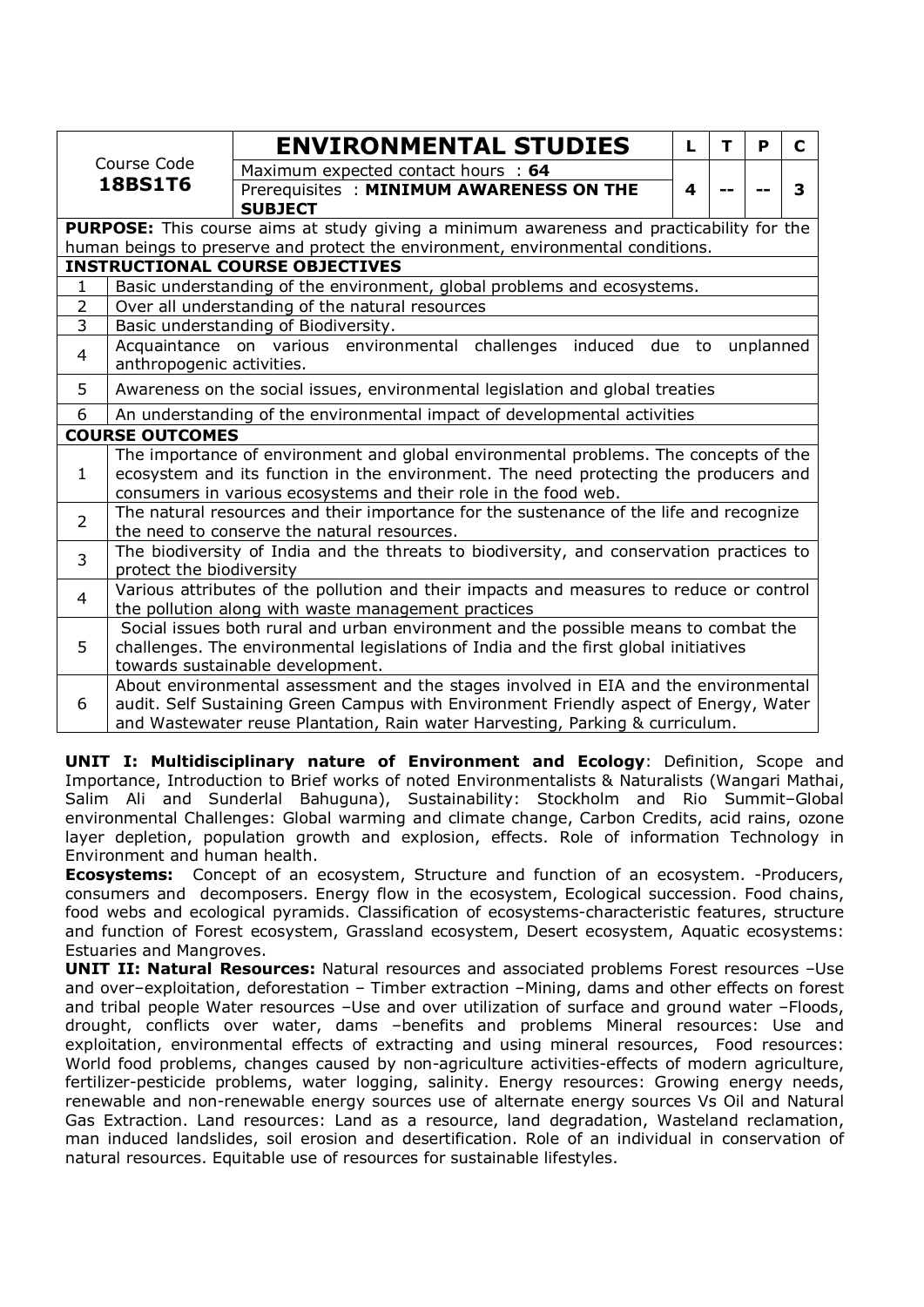**UNIT III: Biodiversity and its conservation:** Definition: genetic, species and ecosystem diversity-classification -Value of biodiversity: consumptive use, productive use, social-Biodiversity at national and local levels. India as a mega-diversity nation -Hot-spots of biodiversity -Threats to biodiversity: habitat loss, man-wildlife conflicts -Endangered and endemic species of India– Conservation of biodiversity.

**UNIT-IV Environmental Pollution:** Definition, Cause, effects and control measures of Air pollution, Water pollution, Heavy Metal pollution, Soil pollution, Noise pollution, radioactive pollution: Sources and risks. Role of an individual in prevention of pollution. Pollution case studies, Sustainable Life Style, Impact of Fire Crackers on Man and his well being.**Solid Waste Management:** Sources, Classification, effects and control measures of urban and industrial solidwastes. Consumerism and waste products, Biomedical, Hazardous and e -waste managementUNIT-V Network synthesis: **Positive real function - basic synthesis procedure - LC immittance functions - RC impedance functions and RL admittance function - RL impedance function and RC admittance function - Foster and Cauer methods.**

**UNIT-V Social Issues and the Environment:** Urban problems related to energy -Water conservation-Coastal Regulatory zone management, rainwater harvesting-Resettlement and rehabilitation of people; its problems and concerns. Environmental ethics: Issues and possible solutions. Environmental Protection Act -Air(Prevention and Control of Pollution) Act. Water (Prevention and control of Pollution) Act -Wildlife Protection Act -Forest Conservation Act-Issues involved in enforcement of environmental legislation. -Public awareness.

**UNIT-VI Environmental Management**: Impact Assessment and its significance various stages of EIA, preparation of EMP and EIS, Environmental audit. Environmental Modeling: Definition (Box Model and Gaussian Plume Modeling), Ecotourism, Green Campus–Green business, Green politics and Green Building.

The student should Visit an Industry / Ecosystem and submit a report individually on any issues related to Environmental Studies course and make a power point presentation.

#### **TEXT BOOKS:**

- 1. Environmental Studies, K. V. S. G. Murali Krishna, VGS Publishers, Vijayawada
- 2. Environmental Studies, R. Rajagopalan, 2ndEdition, 2011, Oxford University Press.
- 3. Environmental Studies, P.N. Palanisamy, P. Manikandan, A. Geetha, and K.Manjula Rani; Pearson Education, Chennai

#### **REFERENCE:**

- 1. Text Book of Environmental Studies, Deeshita Dave & P. Udaya Bhaskar, CengageLearning.
- 2. A Textbook of Environmental Studies, Shaashi Chawla, TMH, New Delhi
- 3. Environmental Studies, Benny Joseph, Tata McGraw Hill Co, New Delhi
- 4. Perspectives in Environment Studies, Anubha Kaushik, C P Kaushik, New Age International Publishers, 2014
- 5. Environmental pollution, Monitoring and Control by Khopkar. S.M, New Age Publishers.
- 6. A Text Book of Fundamentals of Ecology, E.P.Odam, Philadelphia: W.B. Saunders Company.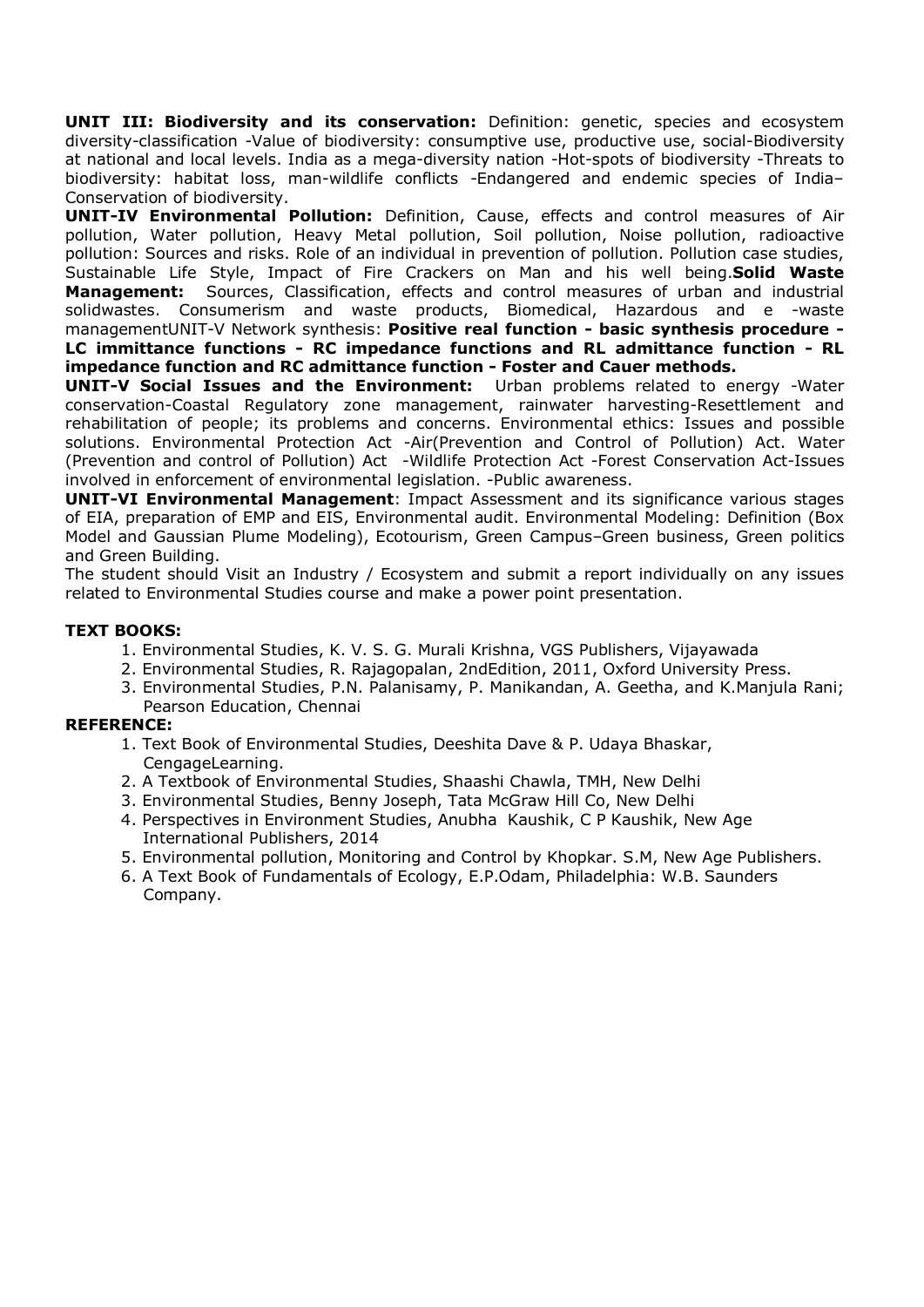|                                                                                                     | Course Code                                                                                                               | <b>ENGLISH COMMUNICATION</b><br><b>SKILLS LAB-I</b> |  |  | р |  |  |  |  |
|-----------------------------------------------------------------------------------------------------|---------------------------------------------------------------------------------------------------------------------------|-----------------------------------------------------|--|--|---|--|--|--|--|
|                                                                                                     | <b>18BS1L1</b>                                                                                                            | Maximum expected contact hours : 36                 |  |  |   |  |  |  |  |
|                                                                                                     |                                                                                                                           | Prerequisites: Knowledge in English Language        |  |  |   |  |  |  |  |
| <b>PURPOSE:</b> In view of the growing importance of English as a tool for global communication and |                                                                                                                           |                                                     |  |  |   |  |  |  |  |
| the consequent emphasis on training the students to acquire communicative competence, the           |                                                                                                                           |                                                     |  |  |   |  |  |  |  |
| syllabus has been designed to develop linguistic and communicative competence of the students       |                                                                                                                           |                                                     |  |  |   |  |  |  |  |
|                                                                                                     | of Engineering.                                                                                                           |                                                     |  |  |   |  |  |  |  |
|                                                                                                     | <b>COURSE OBJECTIVES</b>                                                                                                  |                                                     |  |  |   |  |  |  |  |
|                                                                                                     | To enable the students to learn through practice the communication skills of listening,<br>speaking, reading and writing. |                                                     |  |  |   |  |  |  |  |
|                                                                                                     | <b>COURSE OUTCOMES</b>                                                                                                    |                                                     |  |  |   |  |  |  |  |
|                                                                                                     | A study of the communicative items in the laboratory will help the students become<br>successful in the competitive world |                                                     |  |  |   |  |  |  |  |

**PRESCRIBED LAB MANUAL FOR SEMESTER I: INTERACT:** English Lab Manual for Undergraduate Students' Published by **Orient Blackswan Pvt Ltd.** 

**UNIT 1:** Greet people and taking leave

Introduce yourself to someone/someone to someone else

- **UNIT 2:** WHY study Spoken English?
	- Making Inquiries on the phone, thanking and responding to Thanks and Practice work.
- **UNIT 3:** Responding to Requests and asking for Directions Practice work
- **UNIT 4:** Asking for Clarifications, Inviting, Expressing Sympathy, Congratulating Apologizing, Advising, Suggesting, Agreeing and Disagreeing Practice work.
- **UNIT 5: Letters and Sounds Practice work.**
- **UNIT 6:** The Sounds of English Practice work.
- **UNIT 7: Pronunciation**

Stress and Intonation Practice work.

**UNIT 8: Body language** Facial Expression, Eye contact,

Gestures, Postures, Personal appearance

- **UNIT 9 :** Small Talk & JAM session
- **UNIT 10:** Oral presentations

Prepared and Extempore

#### **REFERENCE BOOKS:**

- 1.Strengthen your communication skills by Dr M Hari Prasad, Dr Salivendra Raju and Dr G Suvarna Lakshmi, Maruti Publications.
- 2. English for Professionals by Prof Eliah, B.S Publications, Hyderabad.
- 3. Unlock, Listening and speaking skills 2, Cambridge University Press
- 4. Spring Board to Success, Orient Black Swan.
- 5. A Practical Course in effective English speaking skills, PHI
- 6. Word power made handy, Dr shalini verma, Schand Company
- 7. Let us hear them speak, Jayashree Mohanraj, Sage texts
- 8. Professional Communication, Aruna Koneru, Mc Grawhill Education
- 9. Cornerstone, Developing soft skills, Pearson Education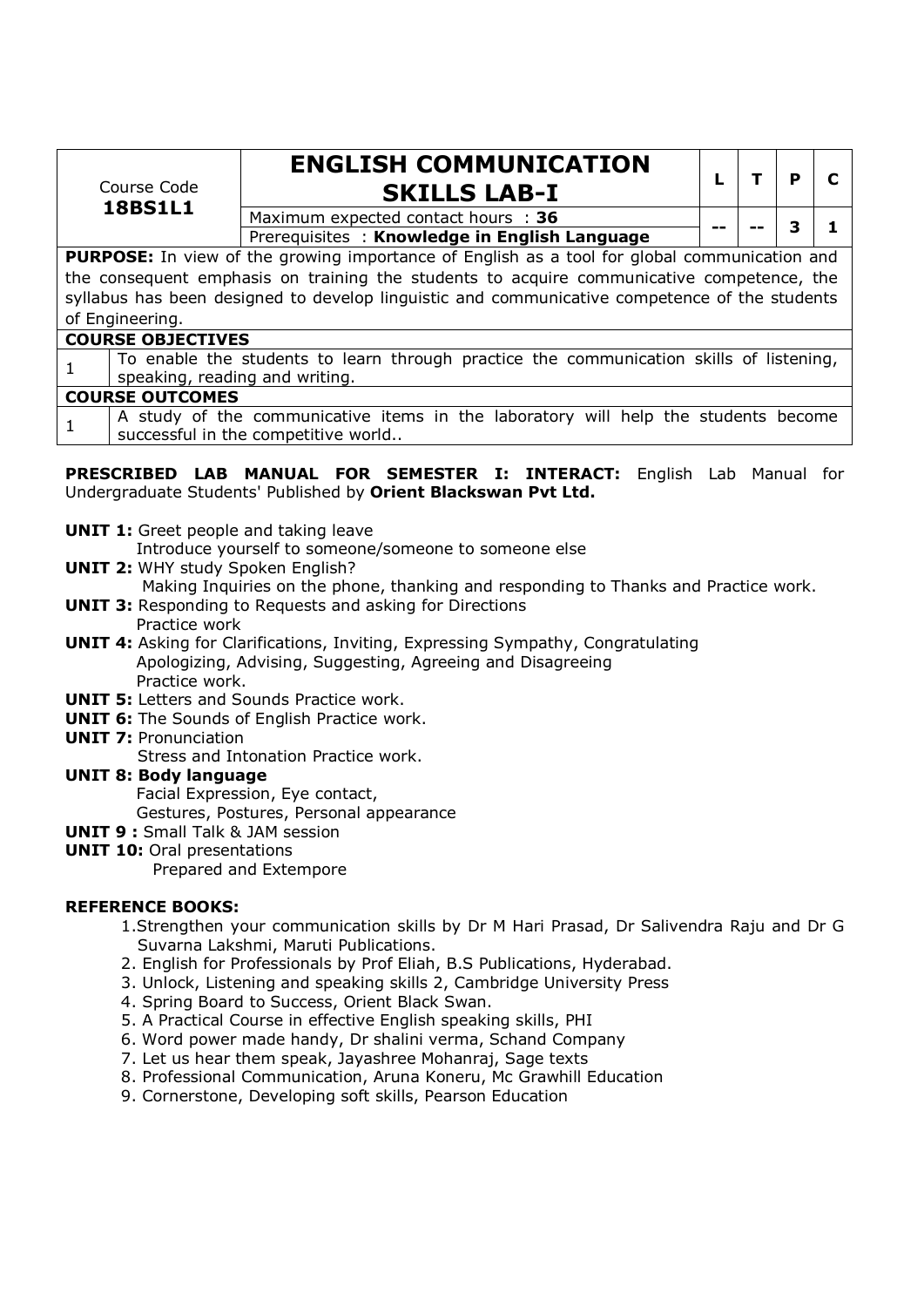| Course Code                            | <b>ENGINEERING CHEMISTRY LAB</b>          |     |  | D |  |  |  |  |
|----------------------------------------|-------------------------------------------|-----|--|---|--|--|--|--|
|                                        | Maximum expected contact hours : 30       |     |  |   |  |  |  |  |
| <b>18BS1L2</b>                         | Prerequisites: Knowledge in Basic tools / | $-$ |  |   |  |  |  |  |
|                                        | instruments of Chemsitry                  |     |  |   |  |  |  |  |
| <b>INSTRUCTIONAL COURSE OBJECTIVES</b> |                                           |     |  |   |  |  |  |  |
|                                        |                                           |     |  |   |  |  |  |  |

Training field oriented Engineering graduates to handle instruments and their design methods to improve the accuracy of measurements.

#### **COURSE OUTCOMES**

Chemistry lab curriculum gives fundamental understanding of volumetric titrations and water analysis.

Note: Any 12 of the following Listed Experiments.

#### **I year - II semester Subject Code: 16BH2L05 ENGINEERING/APPLIED CHEMISTRY LAB LIST OF EXPERIMENTS:**

1. Introduction to chemistry laboratory – Molarity, Normality, Primary, Secondary standard solutions, Volumetric titrations, Quantitative analysis, Quantitative analysis etc.,

- 2. Trial experiment Estimation of HCI using standard Na2co2 solutions
- 3. Estimation of KMnO4 using standard Oxalic acid solution.
- 4. Estimation of Ferric iron using standard K2Cr2O7 solution
- 5. Estimation of Copper using standard K2Cr2O7 solution.
- 6. Estimation of Total Hardness water using standard EDTA solution.
- 7. Estimation of Copper using standard EDTA solution.
- 8. Estimation of Copper using Colorimeter
- 9. Estimation of pH of the given sample solution using pH meter.
- 10. Conductometric Titrations between strong acid and strong base
- 11. Conductometric Titrations between strong acid and Weak base
- 12. Potentiometric Titrations between strong acid and strong base
- 13. Potentiometric Titrations between strong acid and Weak base
- 14. Estimating of Zinc using standard potassium ferrocyanide solution
- 15. Estimation of Vitamin C.

#### **STANDARD BOOKS:**

- 1. Dr.Jyotsna Cherukuis(2012)Laboratory Manual of Engineering Chemistry-II, VGS Techno Series
- 2. Chemistry Practical Manual, Lorven Publications.
- 3. K. Mukkanti (2009) Practical Engineering Chemistry, B.S.Publication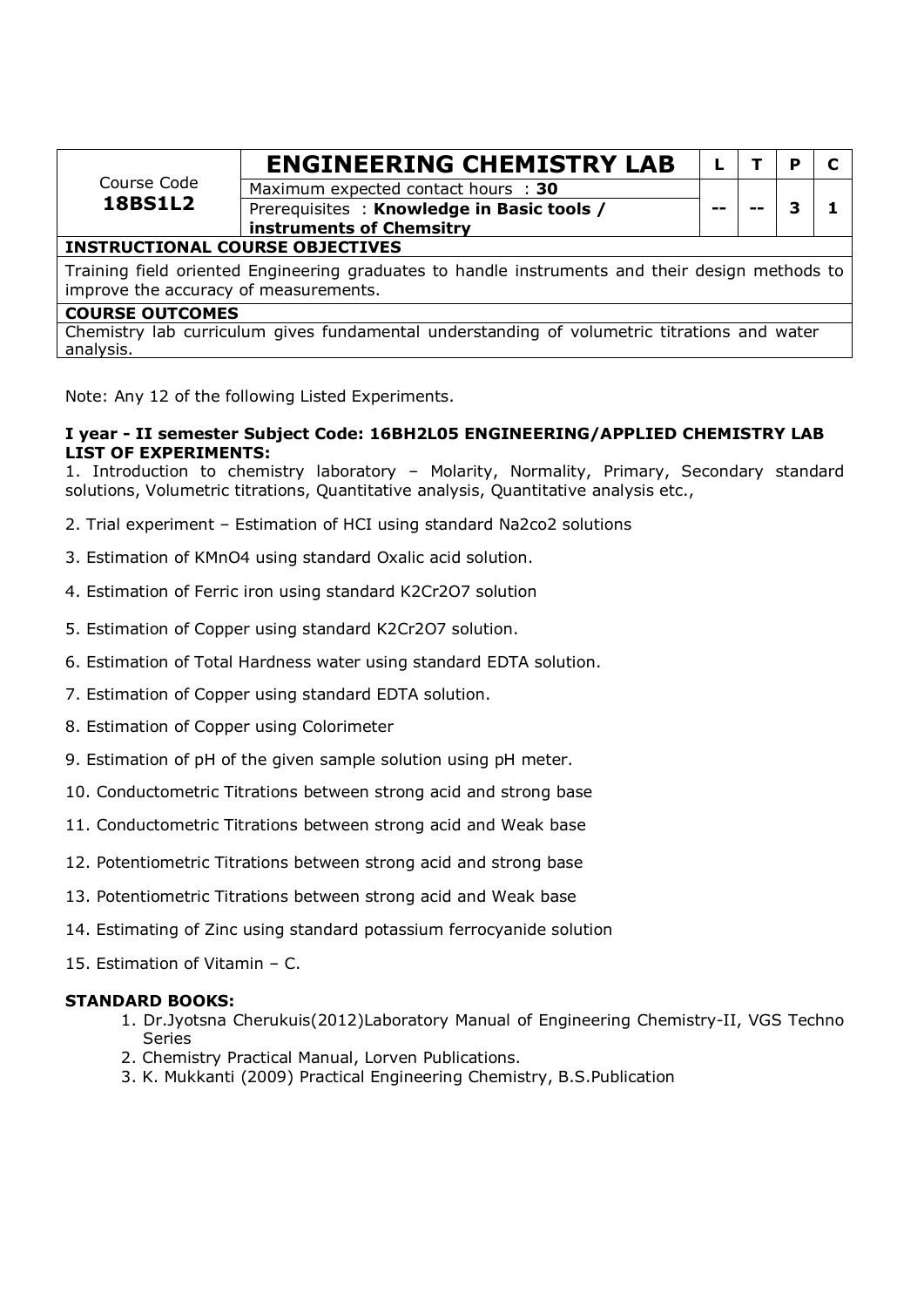|                                        | Course Code                                                                            | <b>COMPUTER PROGRAMMING LAB</b>                                                                | L  | т | P | C |  |  |  |  |  |
|----------------------------------------|----------------------------------------------------------------------------------------|------------------------------------------------------------------------------------------------|----|---|---|---|--|--|--|--|--|
|                                        | 18BSIL3                                                                                | Maximum expected contact hours : 14 Weeks                                                      |    |   |   |   |  |  |  |  |  |
|                                        |                                                                                        | Prerequisites: Knowledge in Mathematics                                                        | -- |   | 3 | 1 |  |  |  |  |  |
| <b>PURPOSE</b>                         |                                                                                        |                                                                                                |    |   |   |   |  |  |  |  |  |
|                                        |                                                                                        | This fundamental course will enable the students to learn the concepts of Programming Language |    |   |   |   |  |  |  |  |  |
|                                        | and design principles along with understanding of C Language. All the Programs must be |                                                                                                |    |   |   |   |  |  |  |  |  |
|                                        | executed in the Linux Environment. (Mandatory)                                         |                                                                                                |    |   |   |   |  |  |  |  |  |
| <b>INSTRUCTIONAL COURSE OBJECTIVES</b> |                                                                                        |                                                                                                |    |   |   |   |  |  |  |  |  |
| $\mathbf{1}$                           | Acquire knowledge about the basic concept of writing a program                         |                                                                                                |    |   |   |   |  |  |  |  |  |
| $\overline{2}$                         |                                                                                        | Role of constants, variables, operators, type conversion and other building blocks of C        |    |   |   |   |  |  |  |  |  |
|                                        |                                                                                        |                                                                                                |    |   |   |   |  |  |  |  |  |
| $\overline{3}$                         |                                                                                        | Use of conditional expressions and looping statements to solve problems associated with        |    |   |   |   |  |  |  |  |  |
|                                        | conditions and repetitions.                                                            |                                                                                                |    |   |   |   |  |  |  |  |  |
| 4                                      | Role of Functions involving the idea of modularity.                                    |                                                                                                |    |   |   |   |  |  |  |  |  |
| 5                                      |                                                                                        | Understand the concepts of Arrays, Strings                                                     |    |   |   |   |  |  |  |  |  |
| 6                                      |                                                                                        | Understand the concepts of pointers, structures and sequential & random access files           |    |   |   |   |  |  |  |  |  |
|                                        | <b>COURSE OUTCOMES</b>                                                                 |                                                                                                |    |   |   |   |  |  |  |  |  |
| $\mathbf{1}$                           |                                                                                        | Apply and practice logical ability to solve the problems.                                      |    |   |   |   |  |  |  |  |  |
| $\overline{2}$                         |                                                                                        | Understand C programming development environment, compiling, debugging, and linking            |    |   |   |   |  |  |  |  |  |
|                                        |                                                                                        | and executing of a program.                                                                    |    |   |   |   |  |  |  |  |  |
| 3                                      |                                                                                        | Analyzing the complexity of problems, Modularize the problems into small modules and then      |    |   |   |   |  |  |  |  |  |
|                                        | convert them into programs.                                                            |                                                                                                |    |   |   |   |  |  |  |  |  |
| 4                                      |                                                                                        | Understand and apply the in-built functions and customized functions for solving the           |    |   |   |   |  |  |  |  |  |
|                                        | problems.                                                                              |                                                                                                |    |   |   |   |  |  |  |  |  |
| 5                                      |                                                                                        | Understand and apply the pointers, memory allocation techniques and use of files for           |    |   |   |   |  |  |  |  |  |
|                                        | dealing with variety of problems.                                                      |                                                                                                |    |   |   |   |  |  |  |  |  |
| 6                                      |                                                                                        | Document and present the algorithms, flowcharts and programs in form of user-manuals.          |    |   |   |   |  |  |  |  |  |

#### **Programming**

#### **Exercise-1: Basics of Unix Operating System**

- a. What is an OS Command, Familiarization of Editors vi, Emacs
- b. Using commands like mkdir, ls, cp, mv, cat, pwd, and man
- c. C Program to Perform Adding, Subtraction, Multiplication and Division of two numbers From Command line

#### **Exercise - 2 Basic Math**

- a. Write a C program to find the gross salary taken by an employee based on Basic Pay. Note: Assume your own percentages for finding HRA, TA, DA, PF, etc.
- b. Write a C Program to convert Celsius to Fahrenheit and vice versa

#### **Exercise - 3 Control Flow - I**

- a. Write a C Program to Find Whether the Given Year is a Leap Year or not.
- b. Write a C Program to Add Digits & Multiplication of a number
- c. Write a C program to generate roots of a quadratic equation
- d. Printing ASCII value using c program
- e. Write a C program to check whether given number is an Even or an odd number.
- f. Write a C program to check whether given number is a positive or negative or a zero.

#### **Exercise – 4 Control Flow - II**

- a. Write a C program to display the factors of a given number.
- b. Write a C program to print Floyd Triangle
- c. Write a C Program to print Pascal Triangle
- d. Write a C Program to make a simple Calculator to Add, Subtract, Multiply or Divide Using switch…case
- e. Write a C Program to convert decimal to binary and hex (using switch call function the function)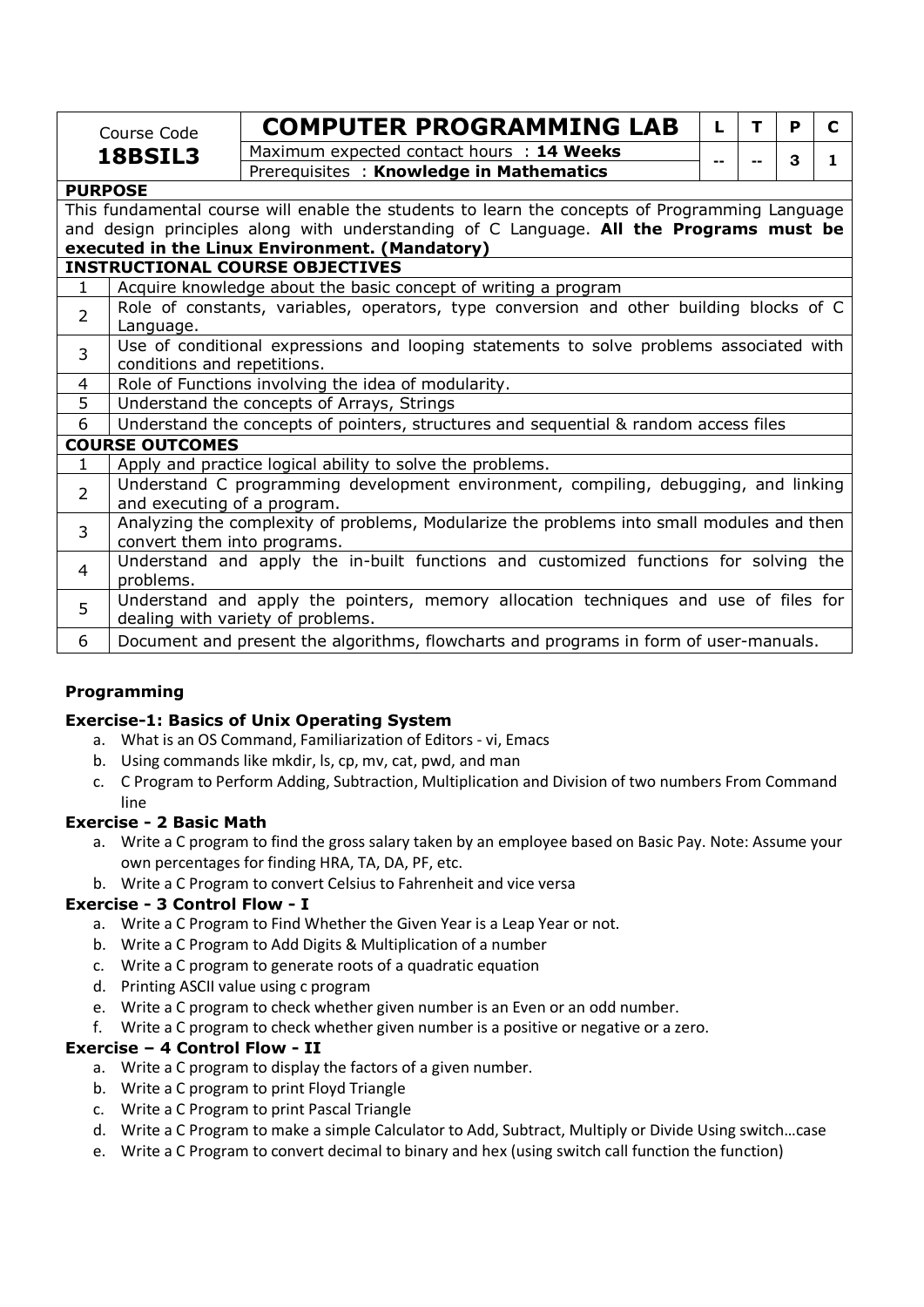#### **\* Exercise – 5 Control Flow - III**

- A. Write a C program to find whether the given number is palindrome number or not.
- B. Write a C Program to Find Whether the given number is Prime number or not
- C. Write a C program to generate prime number series between 1 and n, where n could be taken an input from the keyboard.
- D. Write a C program to generate prime number series between 'm' and 'n', where m and n could be taken an input from the keyboard.
- E. Write a C program to generate twin prime number series between 1 and n, where n could be taken an input from the keyboard.
- F. Write a C Program to Find Whether the Given Number is Armstrong number or not
- G. Write a C program to generate Armstrong number series between 1 and n, where n could be taken an input from the keyboard.
- H. Write a C program to generate Armstrong number series between 'm' and 'n', where m and n could be taken an input from the keyboard.
- I. Write a C Program to Find Whether the Given Number is Perfect number or not
- J. Write a C program to generate perfect number series between 1 and n, where n could be taken an input from the keyboard.
- K. Write a C program to generate perfect number series between 'm' and 'n', where m and n could be taken an input from the keyboard.
- L. Write a C Program to Find Whether the Given Number is Strong number or not
- M. Write a C program to generate strong number series between 1 and n, where n could be taken an input from the keyboard.
- N. Write a C program to generate strong number series between 'm' and 'n', where m and n could be taken an input from the keyboard.
- O. Write a C program to generate Febonacii Series up to n, where n could be taken an input from the keyboard.

#### **Exercise – 6 Functions**

- a. Write a C Program demonstrating of parameter passing in Functions and returning values.
- b. Write a C Program illustrating Fibonacci, Factorial with Recursion without Recursion.
- c. Write a C Program to compute the values of  $sin(x)$  and  $cos(x)$  and  $e^{\Lambda}x$  values using Series expansion.(use factorial function)

#### **\* Exercise – 7 Functions**

- a. Write a C program to illustrate GCD with recursion and without Recursion.
- b. Perform all programs in Excercise-4 using Functions.

#### **Exercise – 8 Arrays: Demonstration of arrays**

- 1. Search-Linear
- 2. Sorting-Bubble
- 3. Selection
- 4. Operations on Matrix
	- a. Matrix Addition
	- b. Matrix Multiplication
	- c. Transpose of a matrix
	- d. Trace and Norm of a matrix

#### **Exercises - 8 Structures**

- a. Write a C Program to Store Information of a Movie Using Structure
- b. Write a C Program to Store Information Using Structures with Dynamically Memory Allocation
- c. Write a C Program to Add Two Complex Numbers by Passing Structure to a Function

#### **\* Exercise - 10 Arrays and Pointers**

- a. Write a C Program to Access Elements of an Array Using Pointer
- b. Write a C Program to find the sum of numbers with arrays and pointers.
- c. Write a C program to implement selection sort of an array using pointers.

#### **\* Exercise – 11 Dynamic Memory Allocations**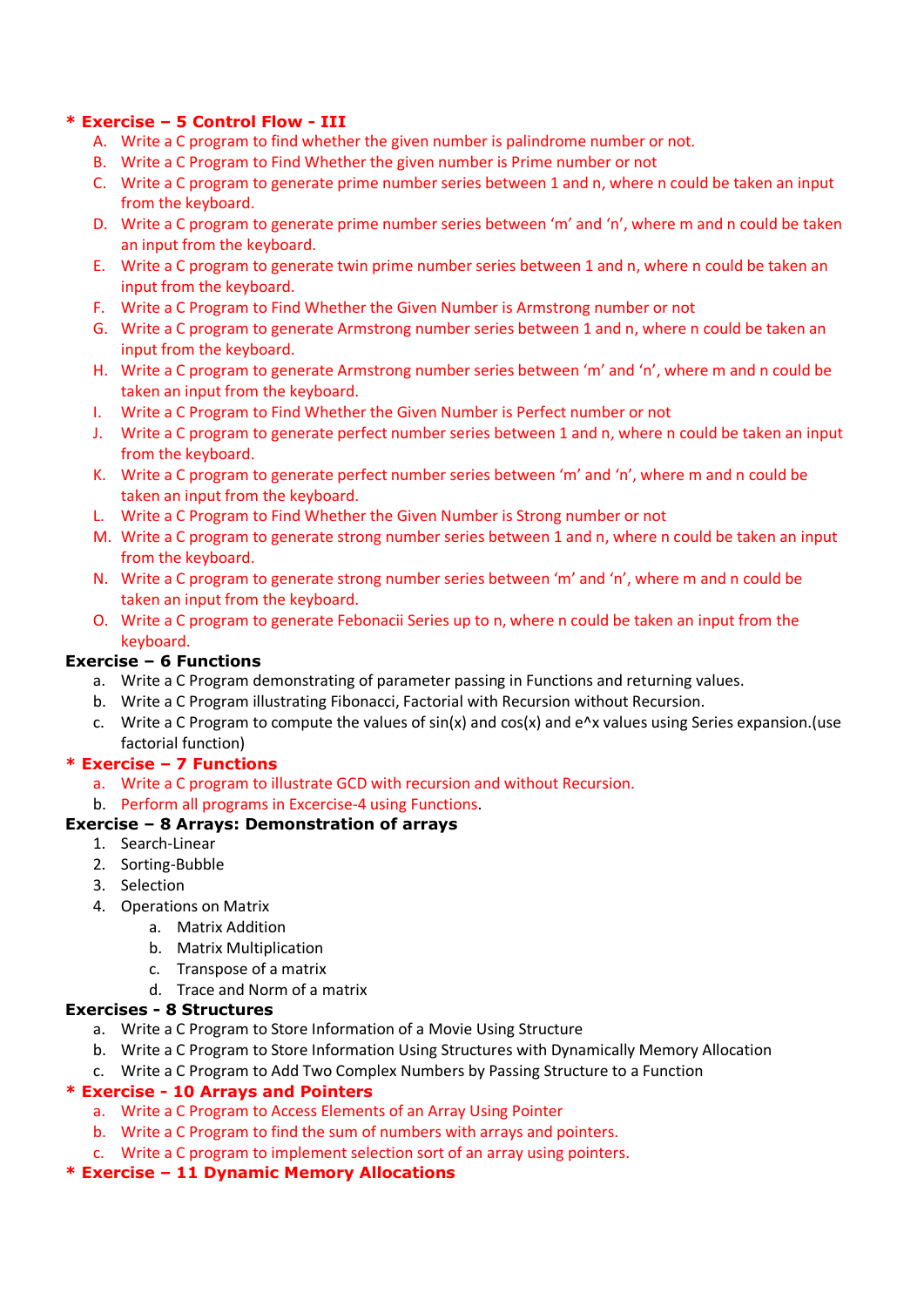- a. Write a C program to find sum of n elements entered by user. To perform this program, allocate memory dynamically using malloc() function.
- b. Write a C program to find sum of n elements entered by user. To perform this program, allocate memory dynamically using calloc() function. Understand the difference between the above two programs
- c. Write a C program to multiply two matrices using Dynamic memory allocation method.

#### **Exercise – 12 Strings**

- a. Implementation of string manipulation operations with library function.
	- i) copy ii) concatenate iii) length iv) compare
- b. Implementation of string manipulation operations without library function. i) copy ii) concatenate iii) length iv) compare

#### **Exercise -13 Files**

- a. Write a C programming code to open a file and to print it contents on screen.
- b. Write a C program to copy files
- c. Write a C program merges two files and stores their contents in another file.
- d. Write a C program to delete a file.

#### **\* Exercise -14 Files**

- A. Write a C program to implement CP command using command line arguments.
- B. Write a C program to implement MV command using command line arguments.
- C. Write a C program to implement CAT command using command line arguments.

#### **Exercise - 15**

- a. System Assembling, Disassembling and identification of Parts / Peripherals.
- b. Operating System Installation-Install Operating Systems like Windows, Linux along with necessary Device Drivers.

#### **Exercise - 16**

- a. MS-Office / Open Office
	- a. Word Formatting, Page Borders, Reviewing, Equations, symbols
	- b. Spread Sheet organize data, usage of formula, graphs, charts.
	- c. Powerpoint features of power point, guidelines for preparing an effective presentation.
- b. Network Configuration & Software Installation-Configuring TCP/IP, Proxy, and firewall settings.

#### \* Add-on Experiments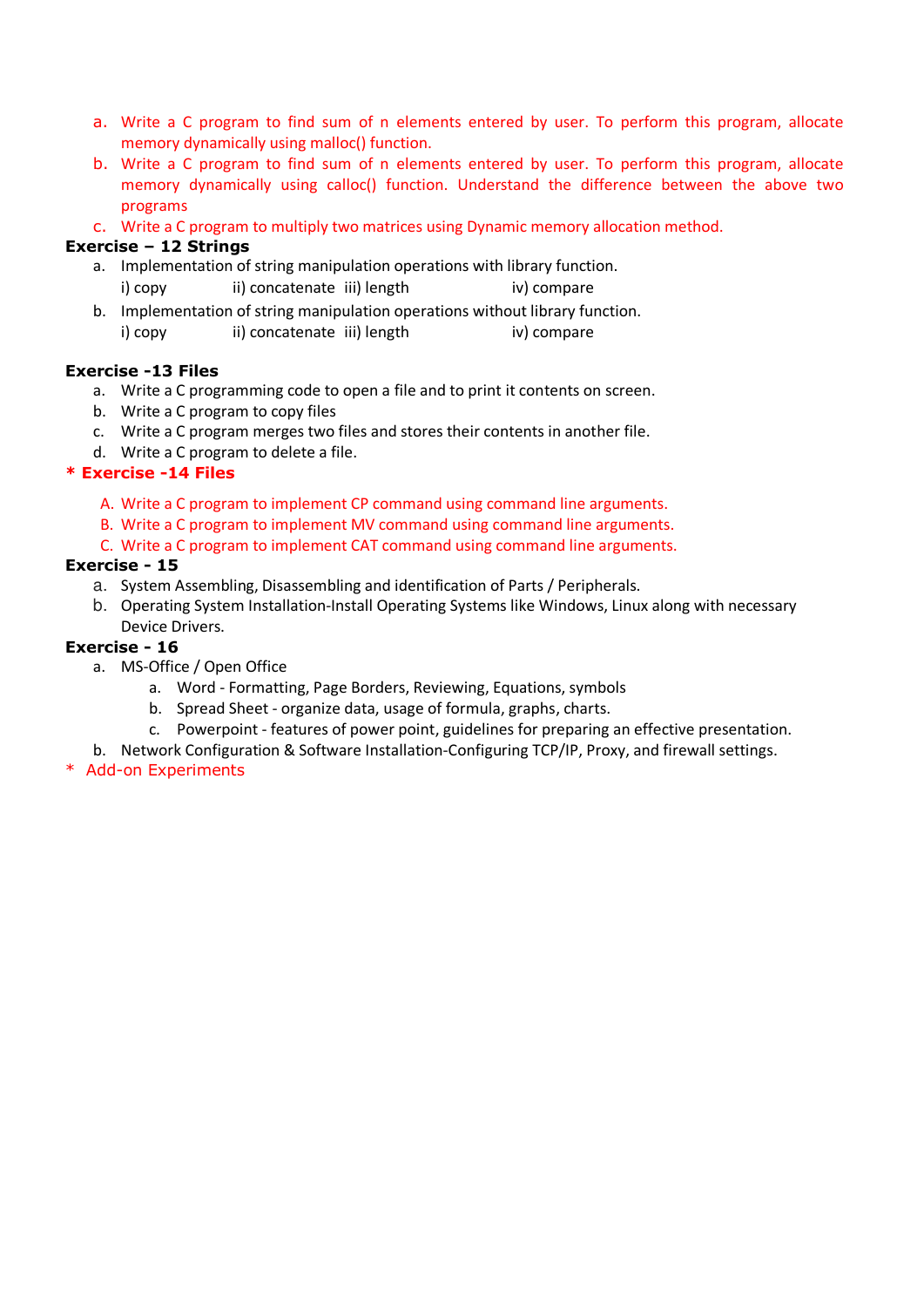|                | Course Code                                                                                                                                                                                | <b>ENGLISH-II</b>                                                                                                                                                                           | L | т | P | C              |  |  |  |
|----------------|--------------------------------------------------------------------------------------------------------------------------------------------------------------------------------------------|---------------------------------------------------------------------------------------------------------------------------------------------------------------------------------------------|---|---|---|----------------|--|--|--|
|                | <b>18BS2T1</b>                                                                                                                                                                             | Maximum expected contact hours : 50                                                                                                                                                         | 3 |   |   | $\overline{2}$ |  |  |  |
|                |                                                                                                                                                                                            | Prerequisites: Knowledge in English Language                                                                                                                                                |   |   |   |                |  |  |  |
|                |                                                                                                                                                                                            | <b>PURPOSE:</b> In view of the growing importance of English as a tool for global communication and                                                                                         |   |   |   |                |  |  |  |
|                |                                                                                                                                                                                            | the consequent emphasis on training the students to acquire communicative competence, the                                                                                                   |   |   |   |                |  |  |  |
|                |                                                                                                                                                                                            | syllabus has been designed to develop linguistic and communicative competence of the students                                                                                               |   |   |   |                |  |  |  |
|                |                                                                                                                                                                                            | of Engineering. As far as the detailed Textbooks are concerned, the focus should be on the skills                                                                                           |   |   |   |                |  |  |  |
|                |                                                                                                                                                                                            | of listening, speaking, reading and writing. The non detailed Textbooks are meant for extensive                                                                                             |   |   |   |                |  |  |  |
|                |                                                                                                                                                                                            | reading for pleasure and profit. Thus the stress in the syllabus in primarily on the development of                                                                                         |   |   |   |                |  |  |  |
|                |                                                                                                                                                                                            | communicative skills and fostering of ideas.                                                                                                                                                |   |   |   |                |  |  |  |
|                |                                                                                                                                                                                            | <b>INSTRUCTIONAL COURSE OBJECTIVES</b>                                                                                                                                                      |   |   |   |                |  |  |  |
|                | <b>LISTENING SKILLS:</b>                                                                                                                                                                   |                                                                                                                                                                                             |   |   |   |                |  |  |  |
| $\mathbf{1}$   |                                                                                                                                                                                            | <b>Objectives:</b> To enable the students to appreciate the role of listening skill and improve<br>their pronunciation. To enable the students to comprehend the speech of people belonging |   |   |   |                |  |  |  |
|                |                                                                                                                                                                                            | to different backgrounds and regions. To enable the students to listen for general content,                                                                                                 |   |   |   |                |  |  |  |
|                |                                                                                                                                                                                            | to fill up information and for specific information                                                                                                                                         |   |   |   |                |  |  |  |
|                | <b>SPEAKING SKILLS:</b>                                                                                                                                                                    |                                                                                                                                                                                             |   |   |   |                |  |  |  |
|                |                                                                                                                                                                                            | <b>Objectives:</b> To make the students aware of the importance of speaking for their personal                                                                                              |   |   |   |                |  |  |  |
| $\overline{2}$ |                                                                                                                                                                                            | and professional communication. To enable the students to express themselves fluently and                                                                                                   |   |   |   |                |  |  |  |
|                | accurately in social and professional success. To help the students describe objects,                                                                                                      |                                                                                                                                                                                             |   |   |   |                |  |  |  |
|                | situations and people. To make the students participate in group activities like role plays,                                                                                               |                                                                                                                                                                                             |   |   |   |                |  |  |  |
|                |                                                                                                                                                                                            | discussions and debates. To make the students participate in Just a Minute talks.                                                                                                           |   |   |   |                |  |  |  |
|                | <b>READING SKILLS:</b>                                                                                                                                                                     |                                                                                                                                                                                             |   |   |   |                |  |  |  |
| 3              | <b>Objectives:</b> To enable the students to comprehend a text through silent reading. To enable<br>the students to guess the meanings of words, messages and inferences of texts in given |                                                                                                                                                                                             |   |   |   |                |  |  |  |
|                |                                                                                                                                                                                            |                                                                                                                                                                                             |   |   |   |                |  |  |  |
|                |                                                                                                                                                                                            | contexts. To enable the students to skim and scan a text. To enable the students to identify                                                                                                |   |   |   |                |  |  |  |
|                |                                                                                                                                                                                            | the topic sentence. To enable the students to identify discourse features. To enable the<br>students to make intensive and extensive reading.                                               |   |   |   |                |  |  |  |
|                | <b>WRITING SKILLS:</b>                                                                                                                                                                     |                                                                                                                                                                                             |   |   |   |                |  |  |  |
|                |                                                                                                                                                                                            | <b>Objectives:</b> To make the students understand that writing is an exact formal skill. To                                                                                                |   |   |   |                |  |  |  |
|                |                                                                                                                                                                                            | enable the students to write sentences and paragraphs. To make the students identify and                                                                                                    |   |   |   |                |  |  |  |
|                |                                                                                                                                                                                            | use appropriate vocabulary. To enable the students to narrate and describe. To enable the                                                                                                   |   |   |   |                |  |  |  |
| 4              |                                                                                                                                                                                            | students capable of note-making. To enable the students to write coherently and cohesively.                                                                                                 |   |   |   |                |  |  |  |
|                |                                                                                                                                                                                            | To make the students to write formal and informal letters. To enable the students to                                                                                                        |   |   |   |                |  |  |  |
|                |                                                                                                                                                                                            | describe graphs using expressions of comparison. To enable the students to write technical                                                                                                  |   |   |   |                |  |  |  |
|                | reports.                                                                                                                                                                                   |                                                                                                                                                                                             |   |   |   |                |  |  |  |
|                | <b>COURSE OUTCOMES</b>                                                                                                                                                                     |                                                                                                                                                                                             |   |   |   |                |  |  |  |
|                |                                                                                                                                                                                            | The lesson underscores that the ultimate aim of Education is to enhance wisdom.                                                                                                             |   |   |   |                |  |  |  |
| $\mathbf{1}$   |                                                                                                                                                                                            | Abdul Kalam's simple life and service to the nation inspires the readers to follow in his                                                                                                   |   |   |   |                |  |  |  |
|                | footsteps.                                                                                                                                                                                 |                                                                                                                                                                                             |   |   |   |                |  |  |  |
|                |                                                                                                                                                                                            | The lesson enables the students to promote peaceful co-existence and universal harmony                                                                                                      |   |   |   |                |  |  |  |
| $\overline{2}$ | the readers and all scientists.                                                                                                                                                            | among people and society. The Achievements of C V Raman are inspiring and exemplary to                                                                                                      |   |   |   |                |  |  |  |
|                |                                                                                                                                                                                            | The lesson imparts the students to manage different cultural shocks due to globalization.                                                                                                   |   |   |   |                |  |  |  |
| 3              |                                                                                                                                                                                            | The seminal contributions of Homi Jehangir Bhabha to Indian nuclear programme provide an                                                                                                    |   |   |   |                |  |  |  |
|                |                                                                                                                                                                                            | aspiration to the readers to serve the nation and sterngthen it.                                                                                                                            |   |   |   |                |  |  |  |
|                |                                                                                                                                                                                            | The theme projects society's need to re examine its traditions when they are outdated.                                                                                                      |   |   |   |                |  |  |  |
|                |                                                                                                                                                                                            | The Scientific discoveries and inventions of Jagadish Chandra Bose provide inspiration to the                                                                                               |   |   |   |                |  |  |  |
| 4              |                                                                                                                                                                                            | readers to make their own contributions to science and technology, and strengthen the                                                                                                       |   |   |   |                |  |  |  |
|                | nation.                                                                                                                                                                                    |                                                                                                                                                                                             |   |   |   |                |  |  |  |
|                |                                                                                                                                                                                            | The lesson offers several inputs to protect environment for the sustainability of the future                                                                                                |   |   |   |                |  |  |  |
| 5              |                                                                                                                                                                                            | generations. Prafulla Chandra Ray's scientific achievements and patriotic fervour provide                                                                                                   |   |   |   |                |  |  |  |
|                | inspiration to the reader.                                                                                                                                                                 |                                                                                                                                                                                             |   |   |   |                |  |  |  |
| 6              |                                                                                                                                                                                            | Pupil get inspired by eminent personalities who toiled for the present day advancement of                                                                                                   |   |   |   |                |  |  |  |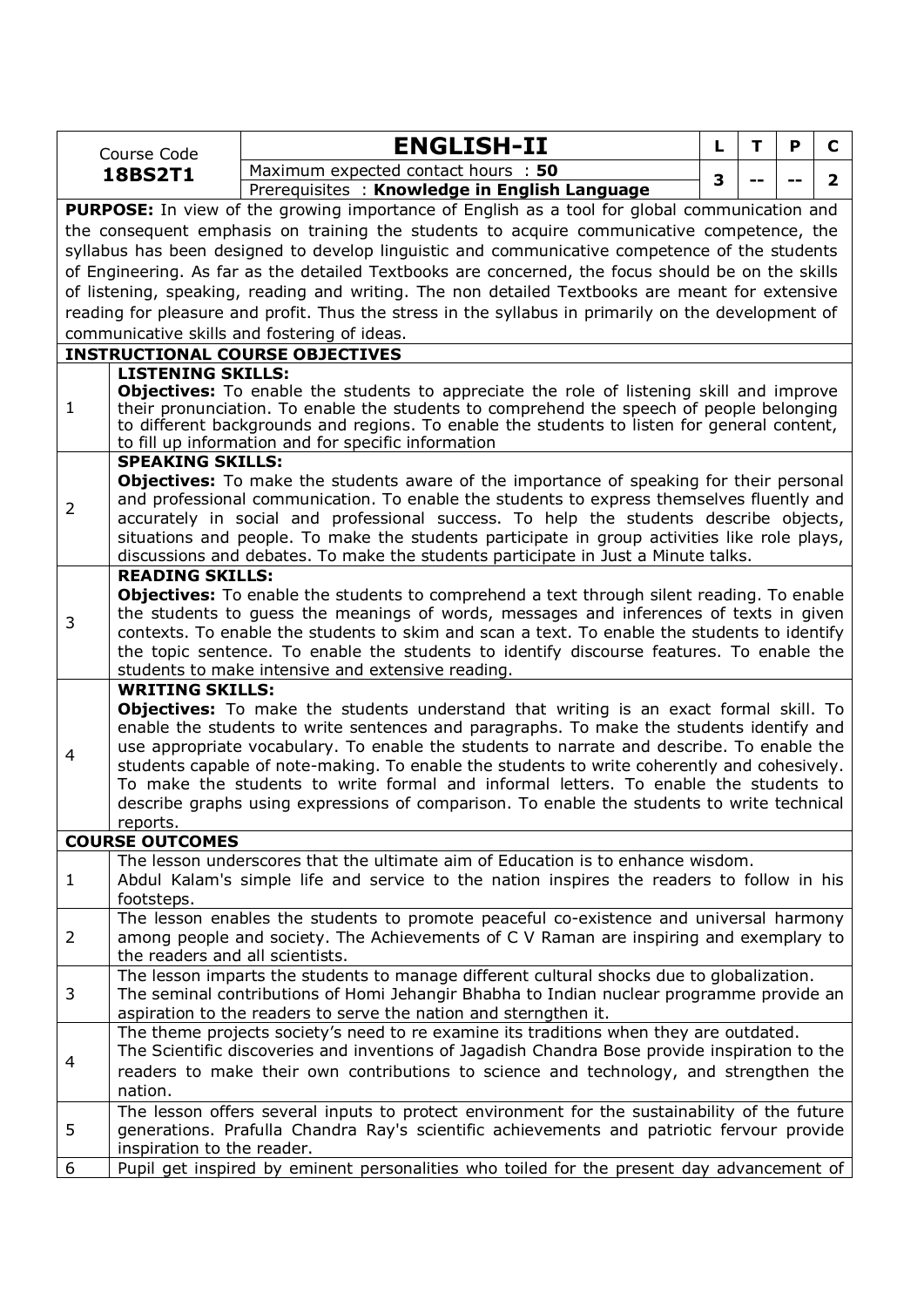| software development. The lesson provides inspiration to the readers to think and tap their |  |  |  |  |
|---------------------------------------------------------------------------------------------|--|--|--|--|
| innate talents.                                                                             |  |  |  |  |

#### **UNIT 1:**

1. The Greatest Resource- Education' from English Encounters

OBJECTIVE:

1. Schumacher describes the education system by saying that it was mere training, something more than mere knowledge of facts.

2. ' A P J Abdul Kalam' from The Great Indian Scientists.

OBJECTIVE:

1. The lesson highlights Abdul Kalam's contributions to Indian science and the awards he received.

#### **UNIT 2:**

1. ' A Dilemma' from English Encounters

OBJECTIVE:

1. The lesson centres on the pros and cons of the development of science and technology.

2. 'C V Raman' from The Great Indian Scientists.

OBJECTIVE:

1. The lesson highlights the dedicated research work of C V Raman and his achievements in Physics.

#### **UNIT 3:**

1. 'Cultural Shock': Adjustments to new Cultural Environments from English Encounters. OBJECTIVE:

1. The lesson depicts of the symptoms of Cultural Shock and the aftermath consequences.

2. 'Homi Jehangir Bhabha' from The Great Indian Scientists.

OBJECTIVE:

1. The lesson highlights Homi Jehangir Bhabha's contributions to Indian nuclear programme as architect.

#### **UNIT 4:**

1. 'The Lottery' from English Encounters.

OBJECTIVE:

1. The lesson highlights insightful commentary on cultural traditions.

2. 'Jagadish Chandra Bose' from The Great Indian Scientists.

OBJECTIVE:

1. The lesson gives an account of the unique discoveries and inventions of Jagadish Chandra Bose in Science.

#### **UNIT 5:**

1. ' The Health Threats of Climate Change' from English Encounters.

OBJECTIVE:

1. The essay presents several health disorders that spring out due to environmental changes 2. ' Prafulla Chandra Ray' from The Great Indian Scientists.

OBJECTIVE:

1. The lesson given an account of the experiments and discoveries in Pharmaceuticals of Prafulla Chandra Ray.

#### **UNIT 6:**

1. ' The Chief Software Architect' from English Encounters

OBJECTIVE:

1. The lesson supports the developments of technology for the betterment of human life.

2. ' Srinivasa Ramanujan' from The Great Indian Scientists.

OBJECTIVE:

1. The lesson highlights the extraordinary achievements of Srinivasa Ramanujan, a great mathematician and the most romantic figure in mathematics.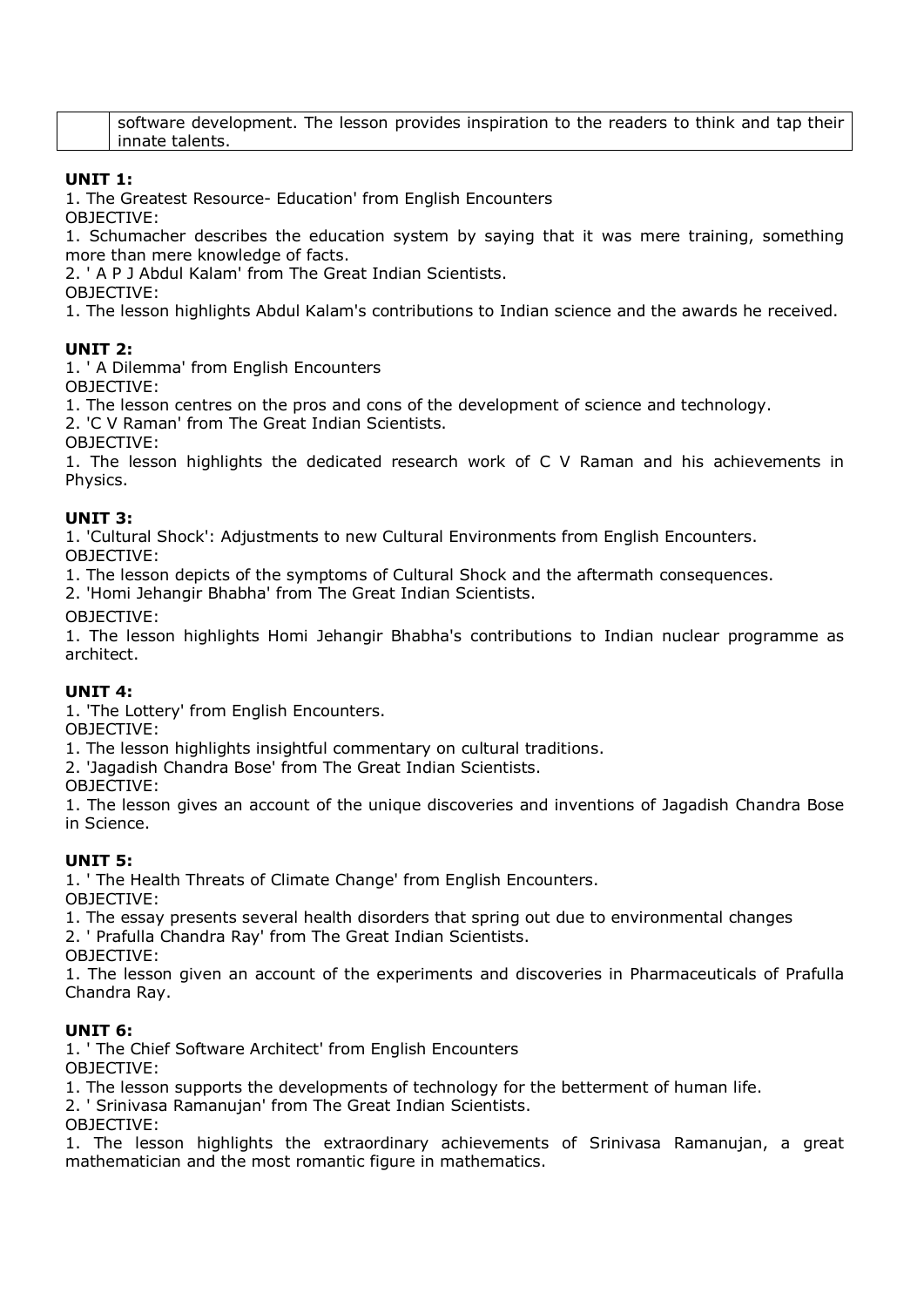#### **DETAILED TEXTBOOK:**

 **1. ENGLISH ENCOUNTERS** Published by **Maruthi Publishers**.

#### **DETAILED NON-DETAIL:**

 **THE GREAT INDIAN SCIENTISTS** Published by **Cenguage learning.**The course content along with the study material is divided into six units.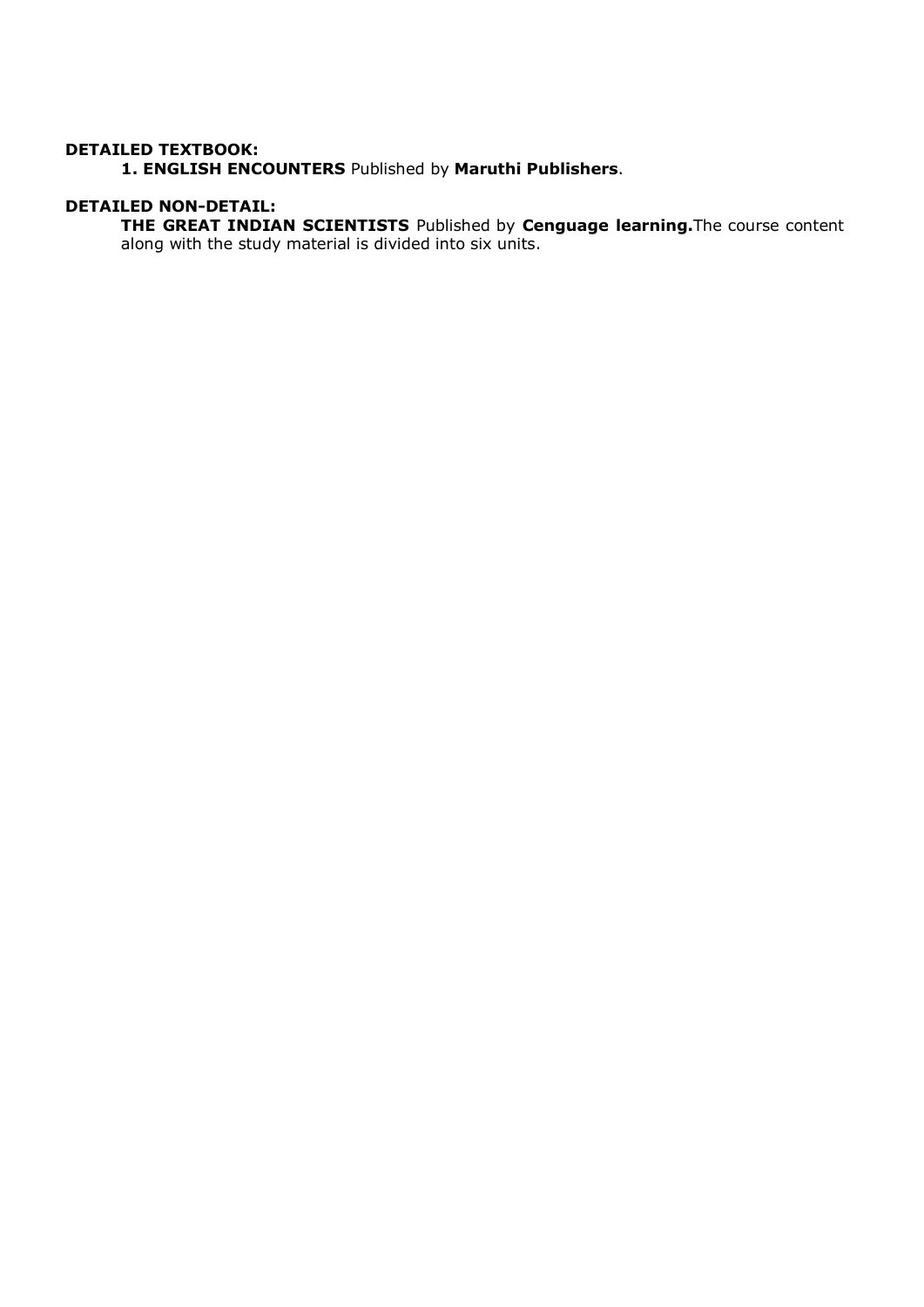|                | Course Code                                                                                      | <b>MATHEMATICS-III</b>                                                                  |  |   |   | Р | C |  |
|----------------|--------------------------------------------------------------------------------------------------|-----------------------------------------------------------------------------------------|--|---|---|---|---|--|
|                | <b>18BS2T2</b>                                                                                   | Maximum expected contact hours : 64                                                     |  |   | 1 |   |   |  |
|                |                                                                                                  | Prerequisites: Basics Of Mathematics                                                    |  | 4 |   |   | 4 |  |
|                | <b>PURPOSE:</b> To make the students be able to understand the basic laws of physics & Mechanics |                                                                                         |  |   |   |   |   |  |
|                |                                                                                                  | and to apply them to simple practical problems                                          |  |   |   |   |   |  |
|                |                                                                                                  | <b>INSTRUCTIONAL COURSE OBJECTIVES</b>                                                  |  |   |   |   |   |  |
| 1              |                                                                                                  | The course is designed to equip the students with the necessary mathematical skills and |  |   |   |   |   |  |
|                |                                                                                                  | techniques that are essential for an engineering course.                                |  |   |   |   |   |  |
| $\overline{2}$ | The skills derived from the course will help the student from a necessary base to                |                                                                                         |  |   |   |   |   |  |
|                | develop analytic and design concepts.                                                            |                                                                                         |  |   |   |   |   |  |
| 3              |                                                                                                  | Understand the most basic numerical methods to solve simultaneous linear Equations      |  |   |   |   |   |  |
|                | <b>COURSE OUTCOMES</b>                                                                           |                                                                                         |  |   |   |   |   |  |
| 1              |                                                                                                  | Determine Rank and solving simultaneous linear equations numerically using various      |  |   |   |   |   |  |
|                | matrix methods                                                                                   |                                                                                         |  |   |   |   |   |  |
| 2              | Determining Eigen values and Eigen vectors of a given matrix                                     |                                                                                         |  |   |   |   |   |  |
| 3              | Calculate Gradient of a scalar function and Divergence, Curl of a vector function                |                                                                                         |  |   |   |   |   |  |
| 4              | Determine Line. Surface and volume integrals and applying Integral Theorems                      |                                                                                         |  |   |   |   |   |  |
| 5              | Solving first order PDE                                                                          |                                                                                         |  |   |   |   |   |  |
| 6              | Identify/Classify and solve the different types of Partial differential equations.               |                                                                                         |  |   |   |   |   |  |

**UNIT I: Linear systems of equations: Rank**-Echelon form-Normal form – Solution of linear systems – Gauss elimination – Gauss Jordon- Gauss Jacobi and Gauss Seidel methods. Applications: Finding the current in electrical circuits.

**UNIT II: Eigen values**: Eigen vectors Eigen values - Eigen vectors– Properties – Cayley-Hamilton theorem - Inverse and powers of a matrix by using Cayley-Hamilton theorem- Diagonalization. Applications: Free vibration of a two-mass system.

**UNIT III: Vector Differentiation Gradient**: Divergence- Curl - Laplacian and second order operators -Vector identities. Applications: Equation of continuity, potential surfaces

**UNIT IV: Vector Integration: Line integral** – Work done – Potential function – Area- Surface and volume integrals Vector integral theorems: Greens, Stokes and Gauss Divergence theorems (without proof) and related problems.

**UNIT V: First Order Partial Differential Equations:** Introduction-Formation of PDE by eliminating arbitrary constants and functions- solution of first order linear(Lagrange's) equation Non linear(Standard types) equations.

**UNIT VI: Higher order Partial Differential Equations Method of separation of variables**solution of one dimensional Wave and Heat-Two dimensional Laplace equation.

#### **TEXT BOOKS:**

- 1. B.S.Grewal, Higher Engineering Mathematics, 43rd Edition, Khanna Publishers.
- 2. N.P.Bali, Engineering Mathematics, Lakshmi Publications.
- 3. Erwin Kreyszig, Advanced Engineering Mathematics, 10th Edition, Wiley-India.

#### **REFERENCE BOOKS:**

- 1. Greenberg, Advanced Engineering Mathematics, 2nd edition, Pearson edn
- 2. Peter O'Neil, Advanced Engineering Mathematics,7th edition, Cengage Learning.
- 3. D.W. Jordan and T.Smith, Mathematical Techniques, Oxford University Press.
- 4. Srimanta Pal, SubodhC.Bhunia, Engineering Mathematics, Oxford University Press.
- 5. Dass H.K., RajnishVerma. Er., Higher Engineering Mathematics, S. Chand Co.Pvt.Ltd, Delhi.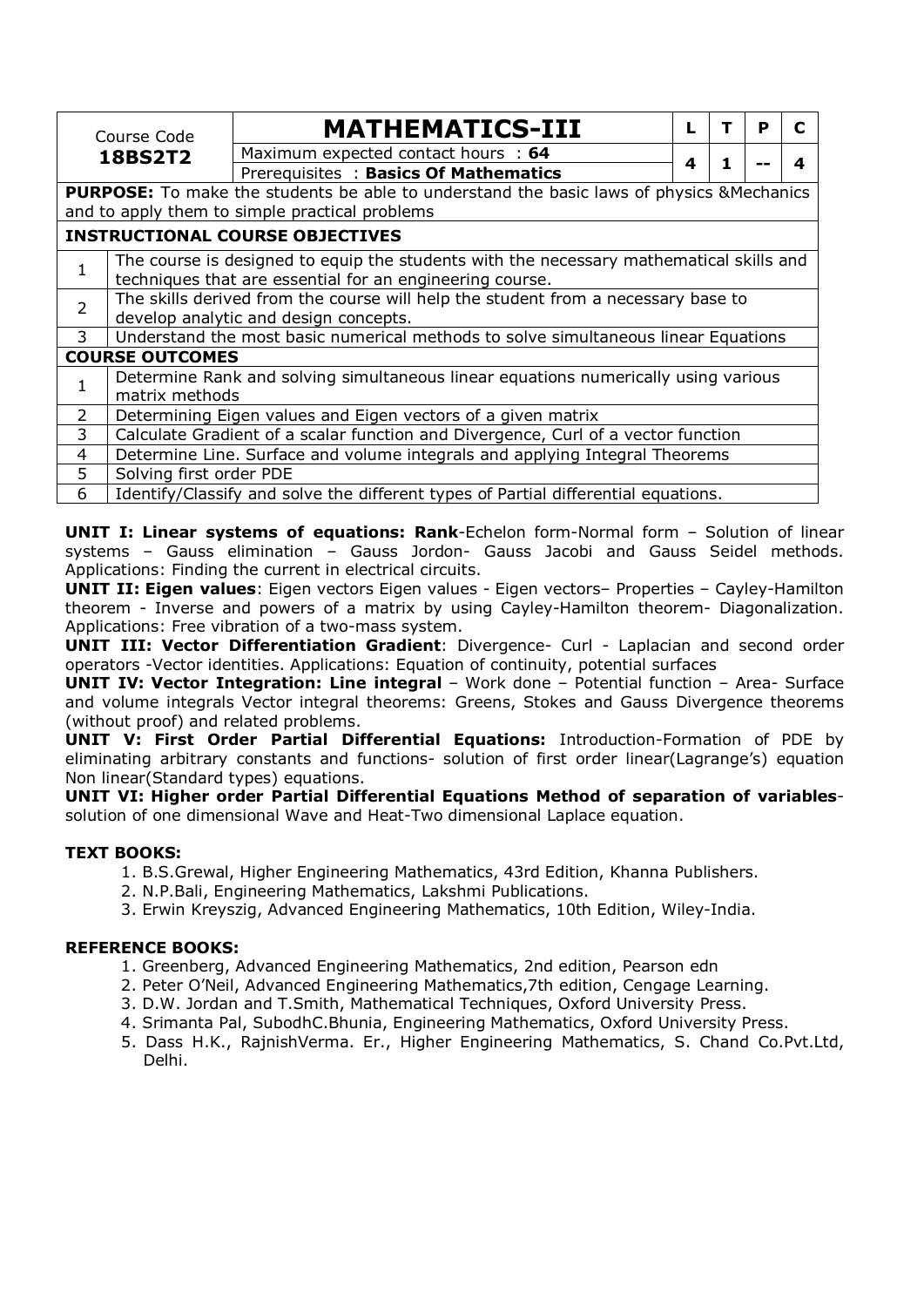|   | Course Code                                                                                                                                         | <b>MATHEMATICS-II</b>                                                              |   | т | P | C |  |  |
|---|-----------------------------------------------------------------------------------------------------------------------------------------------------|------------------------------------------------------------------------------------|---|---|---|---|--|--|
|   | <b>18HS2T3</b>                                                                                                                                      | Maximum expected contact hours : 64                                                |   |   |   | 3 |  |  |
|   |                                                                                                                                                     | Prerequisites: Basics Of Mathematics                                               | 4 |   |   |   |  |  |
|   | <b>PURPOSE:</b> To make the students be able to understand the basic laws of physics & Mechanics and<br>to apply them to simple practical problems  |                                                                                    |   |   |   |   |  |  |
|   |                                                                                                                                                     | <b>INSTRUCTIONAL COURSE OBJECTIVES</b>                                             |   |   |   |   |  |  |
| 1 | The course is designed to equip the students with the necessary mathematical skills and<br>techniques that are essential for an engineering course. |                                                                                    |   |   |   |   |  |  |
| 2 | The skills derived from the course will help the student from a necessary base to develop<br>analytic and design concepts.                          |                                                                                    |   |   |   |   |  |  |
| 3 |                                                                                                                                                     | Understand the most basic numerical methods to solve simultaneous linear Equations |   |   |   |   |  |  |
|   | <b>COURSE OUTCOMES</b>                                                                                                                              |                                                                                    |   |   |   |   |  |  |
| 1 | Determining an approximate root of Exponential, Logarithmic, Trigonometric and algebraic<br>equations.                                              |                                                                                    |   |   |   |   |  |  |
| 2 | Explaining relation between finite difference operators Compute interpolating polynomial for<br>the given data                                      |                                                                                    |   |   |   |   |  |  |
| 3 | Determine the general solution of linear ODE                                                                                                        |                                                                                    |   |   |   |   |  |  |
| 4 | Solve ODE numerically                                                                                                                               |                                                                                    |   |   |   |   |  |  |
| 5 |                                                                                                                                                     | Determining the Fourier transform of certain functions                             |   |   |   |   |  |  |
| 6 | Ability to find Z-Transform and Inverse Z-Transform and Solving Difference equations                                                                |                                                                                    |   |   |   |   |  |  |

**UNIT I: Solution of Algebraic and Transcendental Equations:** Introduction- Bisection method – Method of false position – Iteration method – Newton-Raphson method (One variable and simultaneous Equation).

**UNIT II: Interpolation:** Introduction- Errors in polynomial interpolation – Finite differences-Forward differences- Backward differences -Central differences - Symbolic relations and separation of symbols - Differences of a polynomial-Newton's formulae for interpolation – Interpolation with unequal intervals - Lagrange's interpolation formula.

**UNIT III: Laplace transforms:** Laplace transforms of standard functions-Shifting theorems - Transforms of derivatives and integrals –Unit step function –Dirac delta function. Inverse Laplace transforms – Shifting Theorems - Transforms of derivatives and integrals – Convolution theorem (without proof). Applications: Solving ordinary differential equations (initial value problems) using Laplace transforms.

**UNIT IV: Numerical Integration and solution of Ordinary Differential equations:**  Trapezoidal rule- Simpson's 1/3rd and 3/8th rule-Solution of ordinary differential equations by Taylor's series, Picard's method of successive approximations-Euler's method – Runge - Kutta method (second and fourth order).

**UNIT V: Fourier Transforms:** Fourier integral theorem (without proof) - Fourier sine and cosine integrals - sine and cosine transforms – properties – inverse transforms – Finite Fourier transforms.

**UNIT VI: Z-Transforms:** Introduction– properties – Damping rule – Shifting rule – Initial and final value theorems Inverse Z transforms—Convolution theorem–Solution of difference equation by Z-transforms.

#### **TEXT BOOKS:**

- 1. B.S.Grewal, Higher Engineering Mathematics, 43rd Edition, Khanna Publishers.
- 2. N.P.Bali, Engineering Mathematics, Lakshmi Publications.
- 3. Erwin Kreyszig, Advanced Engineering Mathematics, 10th Edition, Wiley-India.

#### **REFERENCE BOOKS:**

- 1. Dean G. Duffy, Advanced engineering mathematics with MATLAB, CRC Press
- 2. V.Ravindranath and P.Vijayalakshmi, Mathematical Methods, Himalaya Publishing House.
- 3. David Kincaid, Ward Cheney, Numerical Analysis-Mathematics of Scientific Computing, 3rd Edition, Universities Press.
- 4. Srimanta Pal, SubodhC.Bhunia, Engineering Mathematics, Oxford University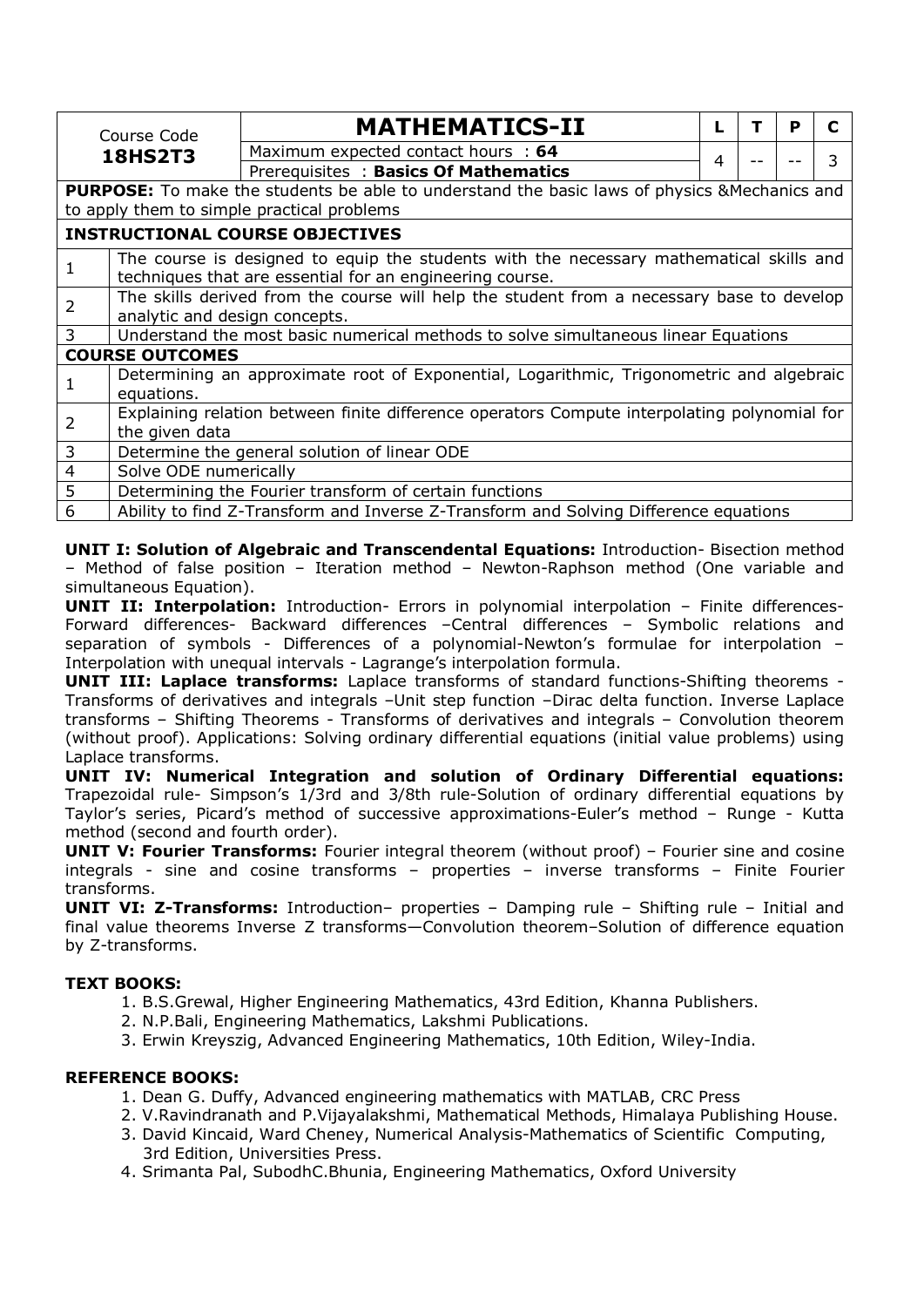| Course Code                                                                            |                                                                                                  | <b>ELEMENTS OF MECHANICAL</b><br><b>ENGINEERING</b>                                               | L | т | P |   |
|----------------------------------------------------------------------------------------|--------------------------------------------------------------------------------------------------|---------------------------------------------------------------------------------------------------|---|---|---|---|
|                                                                                        | <b>18CE2T4</b>                                                                                   | Maximum expected contact hours : 64                                                               |   |   |   |   |
|                                                                                        |                                                                                                  | Prerequisites: Knowledge in Mechanical<br>engineering                                             | 4 |   |   | 3 |
|                                                                                        |                                                                                                  | <b>PURPOSE:</b> The content of this course shall provide the student the basic concepts of        |   |   |   |   |
|                                                                                        |                                                                                                  | various mechanical systems and exposes the student to a wide range of equipment and               |   |   |   |   |
|                                                                                        |                                                                                                  | their utility in a practical situation. It shall provide the fundamental principles of materials, |   |   |   |   |
| I.C. Engines, Steam boilers and transmission systems that usually exist in any process |                                                                                                  |                                                                                                   |   |   |   |   |
| plant.                                                                                 |                                                                                                  |                                                                                                   |   |   |   |   |
|                                                                                        | <b>INSTRUCTIONAL COURSE OBJECTIVES</b>                                                           |                                                                                                   |   |   |   |   |
| $\mathbf{1}$                                                                           | To study the concepts of simple stresses and strains for different materials.                    |                                                                                                   |   |   |   |   |
| $\overline{2}$                                                                         | To study the SF & BMD for different loads and supports.                                          |                                                                                                   |   |   |   |   |
| 3                                                                                      |                                                                                                  | To study the various manufacturing methods in engineering fields.                                 |   |   |   |   |
| 4                                                                                      |                                                                                                  | To study and understand the internal and external combustion engines                              |   |   |   |   |
| 5                                                                                      |                                                                                                  | To study the various power transmission systems                                                   |   |   |   |   |
|                                                                                        | <b>COURSE OUTCOMES</b>                                                                           |                                                                                                   |   |   |   |   |
| 1                                                                                      | Students shall be able to solve stress/strain of a mechanical component subjected to<br>loading. |                                                                                                   |   |   |   |   |
| $\overline{2}$                                                                         | Students shall be able to draw SFD & BMD for different loads and supports                        |                                                                                                   |   |   |   |   |
| 3                                                                                      | Students shall be able to identified manufacturing methods for industries                        |                                                                                                   |   |   |   |   |
| 4                                                                                      |                                                                                                  | Students shall be able to calculate the performance parameters of IC & EC engines                 |   |   |   |   |
| 5                                                                                      |                                                                                                  | Students shall be able to find type of mechanical component suitable for the required             |   |   |   |   |
|                                                                                        | power transmission.                                                                              |                                                                                                   |   |   |   |   |

**UNIT –I:Stresses and strains:** Kinds of – stress-strains, mechanical properties of material, Hooks law, stress – strain diagrams for different materials , modules of elasticity, Poisson's ratio, linear and volumetric strain, relation between E, N, and K, bars of uniform strength, compound bars and temperature stresses and simple problems.

**UNIT– II: Shear force and bending moments:** Definition of shear force and bending moments, Types of loads and supports – Shear force and bending moment for cantilever and simply supported beams for all types of loads. Theory of simple bending: simple bending formula, Distribution of Flexural and Shear stress in Beam section – Shear stress formula – Shear stress distribution for some standard sections

**UNIT-III: Manufacturing methods:** Types of various Manufacturing methods-weldingclassification of welding, arc welding, gas welding and MIG, TIG and resistance welding, soldering and brazing Metal forming: forging – operations, rolling and extrusion principles Machine tool: lathe classification, specifications, and operations.

**UNIT-IV: Internal combustion engines:** Heat engine-classification of heat engines, comparison between I.C and EC Engines,basic engine components and nomenclature, classification of IC engines, working principle of two stroke and four stroke engines, comparison between two stroke and four stroke and petrol and diesel engines, Evaluation of I.C engine performance perameters.

**UNIT-V: Steam boilers:** Classification of boilers, essentialities of boilers, selection of different types of boilers, working principals of different types of water tube and fire tube boilers, boiler mountings and accessories, performance of boilers.

**UNIT-VI: Power Transmission :** Types of drives for power transmission–belt and rope drives, velocity ratio, slip, length of belt , open belt and cross belt drives, ratio of friction tensions, centrifugal tension in a belt, power transmitted by belts and ropes, initial tensions in the belt, simple problems. Gear trains: classification of gears, gear trains velocity ratio, simple, compound – reverted and epicyclic gear trains.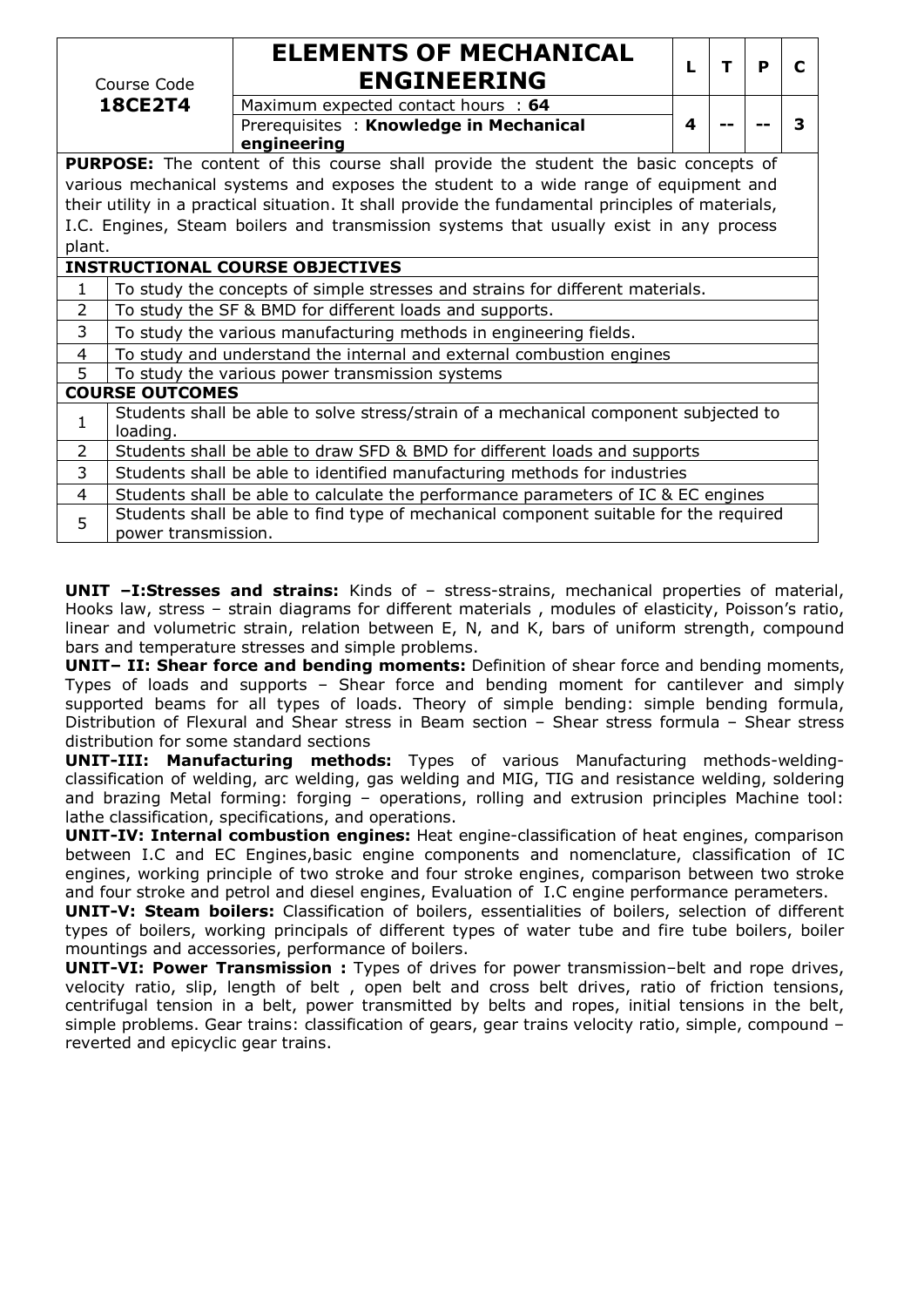#### **TEXT BOOKS:**

- 1. Strength of Materials and Mechanics of Structures, B.C.Punmia, Standard Publications and distributions, 9<sup>th</sup> edition, 1991.
- 2. Thermal Engineering, R.K.RAJPUT Lakshmi publications.
- 3. Elements of Mechanical Engineering, A.R.Asrani, S.M.Bhatt and P.K.Shah, B.S. Publications.
- 4. Elements of Mechanical Engineering, M.L.Mathur, F.S.Metha&R.P.Tiwari Jain Brothers Publications, 2009**.**
- 5. Production Technology by P.N.Rao by I & II McGraw-Hill publications

#### **REFERENCE BOOK**:

1. Theory of Machines, S.S. Rattan, Tata McGraw Hil., 2004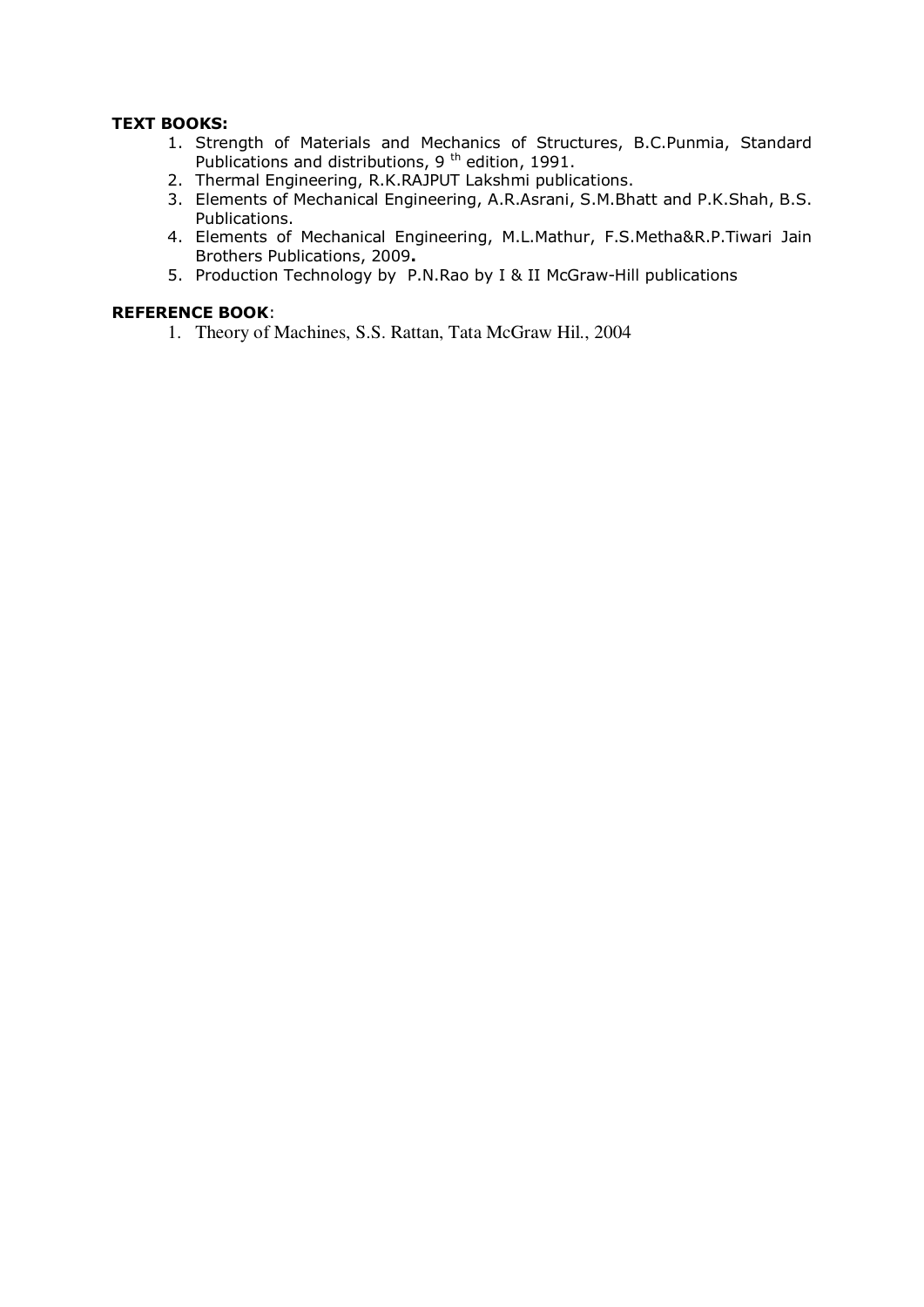| Course Code    |                                                                                                         | <b>ENGINEERING PHYSICS</b>                                                                                                                              | L | T | P | C |  |
|----------------|---------------------------------------------------------------------------------------------------------|---------------------------------------------------------------------------------------------------------------------------------------------------------|---|---|---|---|--|
|                | <b>18BS2T5</b>                                                                                          | Maximum expected contact hours : 64                                                                                                                     | 4 |   |   | 3 |  |
|                |                                                                                                         | Prerequisites: Knowledge in Basic Science                                                                                                               |   |   |   |   |  |
|                |                                                                                                         | PURPOSE: Physics curriculum which is re-rented to the needs of non Circuital branches of                                                                |   |   |   |   |  |
|                | graduate engineering courses. That serves as a transit to understand the branch specific                |                                                                                                                                                         |   |   |   |   |  |
|                | advanced topics.                                                                                        |                                                                                                                                                         |   |   |   |   |  |
|                |                                                                                                         | <b>INSTRUCTIONAL COURSE OBJECTIVES</b>                                                                                                                  |   |   |   |   |  |
|                |                                                                                                         | To Impart Knowledge of Physical Optics phenomena like Interference, Diffraction and                                                                     |   |   |   |   |  |
| $\mathbf{1}$   |                                                                                                         | Polarization required to design optical instruments with higher resolution - Concepts of                                                                |   |   |   |   |  |
|                |                                                                                                         | coherent sources, its realization and utility optical instrumentation.                                                                                  |   |   |   |   |  |
| $\overline{2}$ |                                                                                                         | The students will learn to analyze the applications of the Optical fibers in the field of                                                               |   |   |   |   |  |
|                | communication                                                                                           |                                                                                                                                                         |   |   |   |   |  |
| 3              | To Study the Structure-property relationship exhibited by solid crystal materials for<br>their utility. |                                                                                                                                                         |   |   |   |   |  |
|                |                                                                                                         | Tap the Simple harmonic motion and its adaptability for improved acoustic quality of                                                                    |   |   |   |   |  |
| 4              | concert halls.                                                                                          |                                                                                                                                                         |   |   |   |   |  |
| 5              | To explore the Nuclear Power as a reliable source required to run industries.                           |                                                                                                                                                         |   |   |   |   |  |
| 6              |                                                                                                         | To impart the knowledge of materials with characteristic utility in appliances.                                                                         |   |   |   |   |  |
|                | <b>COURSE OUTCOMES</b>                                                                                  |                                                                                                                                                         |   |   |   |   |  |
|                |                                                                                                         | The students will learn to apply the concepts of interference undergo analysis of optical                                                               |   |   |   |   |  |
| $\mathbf{1}$   |                                                                                                         | effects and contribute to engineering applications.                                                                                                     |   |   |   |   |  |
|                |                                                                                                         | The students will learn to study diffraction pattern of light to utilize in the analysis of the                                                         |   |   |   |   |  |
| $\overline{2}$ |                                                                                                         | materials and their properties.                                                                                                                         |   |   |   |   |  |
| $\overline{3}$ |                                                                                                         | The students will learn polarization phenomenon, Lasers and their practical implications                                                                |   |   |   |   |  |
|                | in engineering applications.                                                                            |                                                                                                                                                         |   |   |   |   |  |
| 4              |                                                                                                         | The student will learn the basics of architectural acoustics for structural designing &                                                                 |   |   |   |   |  |
|                | production of Ultrasonic waves for practical applications.                                              |                                                                                                                                                         |   |   |   |   |  |
|                |                                                                                                         | The students will learn the structures and properties of solid state materials and will                                                                 |   |   |   |   |  |
| 5              | learn the fundamentals of Nuclear Physics & production of nuclear energy using                          |                                                                                                                                                         |   |   |   |   |  |
|                | technology.                                                                                             |                                                                                                                                                         |   |   |   |   |  |
| 6              |                                                                                                         | The students will learn effects of magnetic & dielectric properties of materials & will<br>apply such materials in various applications of engineering. |   |   |   |   |  |
|                |                                                                                                         |                                                                                                                                                         |   |   |   |   |  |

**UNIT I: INTERFERENCE:** Introduction-Principle of Superposition – Coherent Sources – Interference in thin films (reflection geometry) –Newton's rings –working principle of Interferometer, Applications.

**UNIT II: DIFFRACTION:** Introduction -Fraunhoffer diffraction at single slit - Cases of double slit, N-slits -Grating equation - Resolving power of a grating – dispersive power of gratingapplications of diffraction

**UNIT III: POLARIZATION:** Introduction -Types of Polarization – Methods of production – double refraction-Nicol Prism-Quarter wave plate and Half Wave plate – Working principle of Polarimeter (Sacharimeter)-Applications.

**LASERS:** Introduction- Characteristics– Stimulated emission – Einstein's Transition Probabilities-Pumping schemes –Types of lasers- Ruby laser – Helium Neon laser-Semiconductor laserapplications of lasers.

**UNIT IV: ACOUSTICS:** Reverberation time–Sabine's formula -Absorption Coefficient and its Measurement-Effecting factors and Remedies.

**ULTRASONICS:** Introduction-Production by Magnetostriction & Piezo electric effect-Detection Methods-Types of Ultrasonic transducers- Nondestructive Testing-Applications.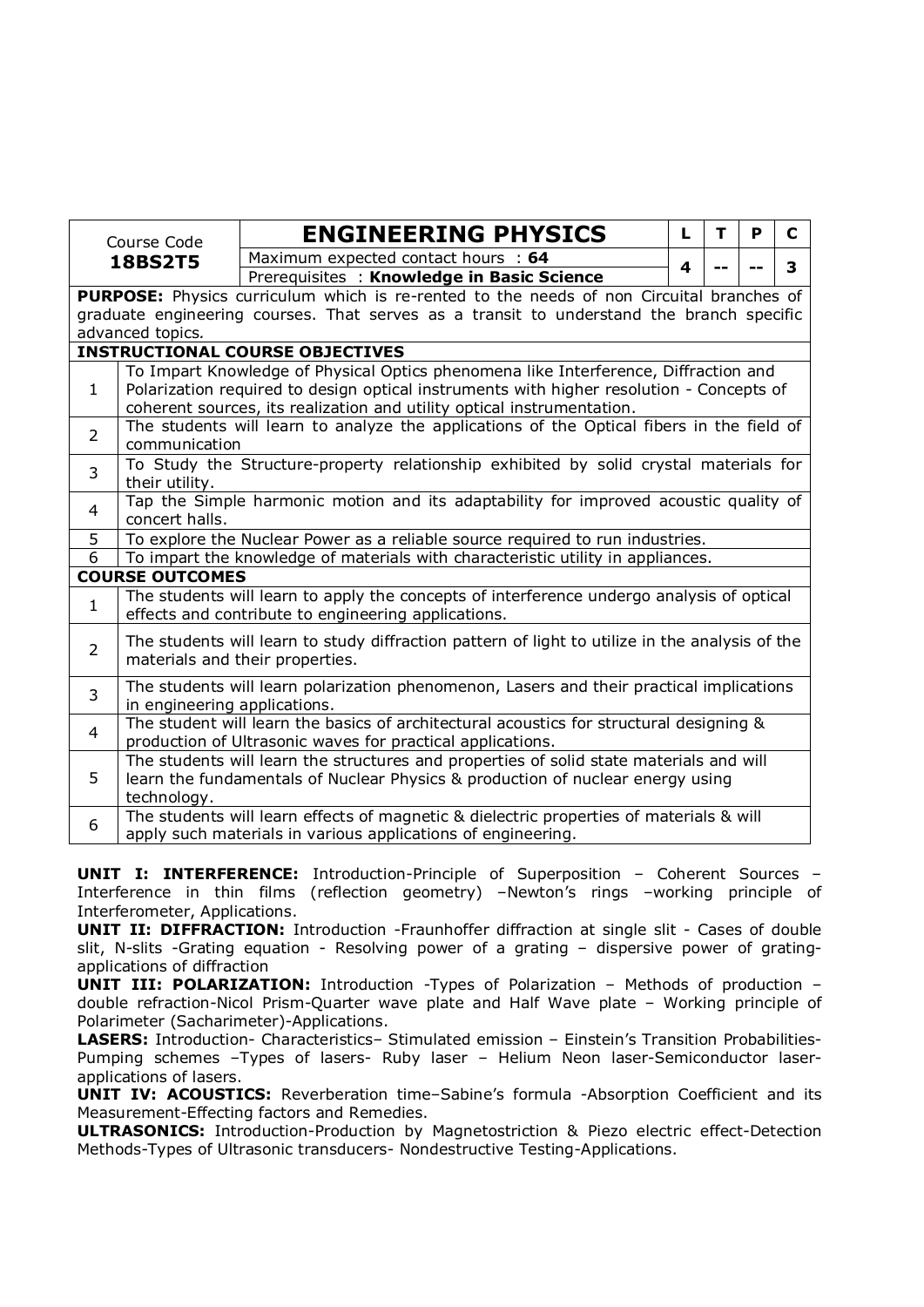**UNIT V: CRYSTALLOGRAPHY & X-RAY DIFFRACTION:** Introduction-Basis and lattice -Unit cell-Coordination number-Bravais lattice-Crystal Systems-Packing fractions–Crystal directions and planes- Miller indices–Separation between successive (h k l) planes–Bragg's law

**NUCLEAR ENERGY –SOURCE OF POWER:** Mass defect & Binding Energy –Fusion and Fission as sources-chain reaction –Nuclear reactors-Fast breeder reactor.

**UNIT VI: MAGNETISM:** Introduction-Basics of Magnetism-Origin of Magnetic Moment-Classification of Magnetic Materials-Domain Theory-Hysteresis-Hard and soft Magnetic materialsapplications

**DIELECTRICS:** Electric Polarization processes-Dielectrics Alternating fields -Loss, Breakdown and strength of dielectric materials–Ferroelectric Hysteresis and applications.

#### **TEXT BOOKS:**

- 1. A Text book of Engineering Physics–by Dr. M.N.Avadhanulu and Dr.P.G.Kshirasagar, S.Chand& Company Ltd., (2014)
- 2. Physics for Engineers by M.R.Srinasan, New Age international publishers (2009).
- 3. Engineering Physics by D.K.Bhattacharya and Poonam Tandon , Oxford press (2015) **REFERENCE BOOKS :**

- 1. Physics by Resnick,Halliday & Krane ,Volume I&II ,John Wiley&sons (2002)
- 2. Applied Physics by P.K.Palanisamy , Scitech publications (2014)
- 3. Lasers and Non-Linear optics by B.B.Laud , Newage international publishers (2008).
- 4. A Text book of Engineering Physics by Dr D Thirupathi Naidu, M Veeranjaneyulu, VGS Publications.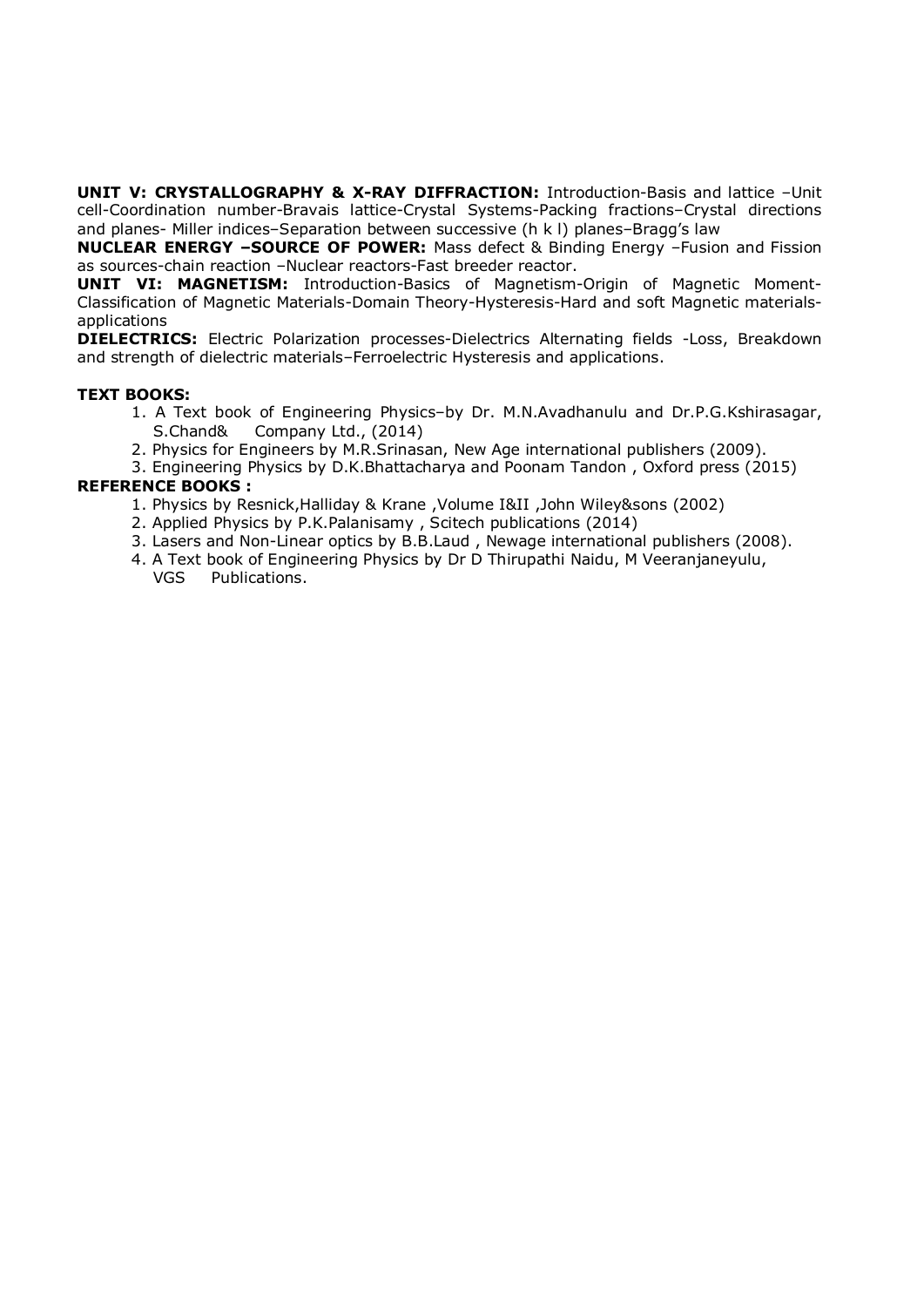| Course Code                                              |                                                                                                                             | <b>ENGINEERING DRAWING-I</b>                                                                 | L | т | P |  |  |
|----------------------------------------------------------|-----------------------------------------------------------------------------------------------------------------------------|----------------------------------------------------------------------------------------------|---|---|---|--|--|
|                                                          |                                                                                                                             | <b>Common to CSE, ECE, MECH, EEE&amp;CIVIL)</b>                                              |   |   |   |  |  |
| <b>18ME2T6</b>                                           |                                                                                                                             | Maximum expected contact hours : 65                                                          | 4 |   | 4 |  |  |
|                                                          |                                                                                                                             | Prerequisites: Knowledge in Geometry                                                         |   |   |   |  |  |
|                                                          |                                                                                                                             | <b>PURPOSE:</b> This course aims to provide the students with basic knowledge of Engineering |   |   |   |  |  |
|                                                          |                                                                                                                             | Drawing which will be useful designing and modelling for industry and practical.             |   |   |   |  |  |
|                                                          |                                                                                                                             | <b>INSTRUCTIONAL COURSE OBJECTIVES</b>                                                       |   |   |   |  |  |
| $\mathbf{1}$                                             |                                                                                                                             | Provide basic conventions and standards used in Engineering Graphics.                        |   |   |   |  |  |
| $\overline{2}$                                           |                                                                                                                             | Impart knowledge on various Engineering curves and their significance.                       |   |   |   |  |  |
| $\overline{3}$                                           |                                                                                                                             | To draw orthographic, sectional and pictorial views of a given solid.                        |   |   |   |  |  |
| 4                                                        | To develop skills in three dimensional visualization of engineering components                                              |                                                                                              |   |   |   |  |  |
| 5<br>To inculcate CAD packages on modelling and drafting |                                                                                                                             |                                                                                              |   |   |   |  |  |
| <b>COURSE OUTCOMES</b>                                   |                                                                                                                             |                                                                                              |   |   |   |  |  |
| $\mathbf{1}$                                             | Familiarize with BIS standards and conventions used in engineering graphics.                                                |                                                                                              |   |   |   |  |  |
| $\overline{2}$                                           | Draw various engineering curves e.g ellipse, parabola, cycloids and involutes etc and                                       |                                                                                              |   |   |   |  |  |
|                                                          |                                                                                                                             | construct various reduced scales e.g plain, diagonal and vernier scales                      |   |   |   |  |  |
| 3                                                        |                                                                                                                             | Differentiate between first angle and third angle methods of projection and distinguish      |   |   |   |  |  |
|                                                          | parallel and perspective projection.                                                                                        |                                                                                              |   |   |   |  |  |
| 4                                                        | Visualize different views like elevation and plan for a given line, plane figures or solid                                  |                                                                                              |   |   |   |  |  |
|                                                          | objects.                                                                                                                    |                                                                                              |   |   |   |  |  |
|                                                          | 5<br>Apply drafting techniques and use 2D software e.g AutoCAD to sketch 2D plane figures.                                  |                                                                                              |   |   |   |  |  |
| 6                                                        |                                                                                                                             | Identify internal features of an object from the sectional views of the object.              |   |   |   |  |  |
| $\overline{7}$                                           | Develop the solid surfaces and estimate material required to produce various engineered<br>products like chimney, ducts etc |                                                                                              |   |   |   |  |  |

**UNIT I: Polygons:** Constructing regular polygons by general methods, inscribing and describing polygons on circles. Conic sections: Parabola, Ellipse and Hyperbola by general methods.

**UNIT II: Engineering curves:** cycloids, involutes, tangents & normals for the curves. **Scales:**Plain scales, diagonal scales and vernier scales.

**UNIT III: Orthographic Projections:** Horizontal plane, vertical plane, profile plane, importance of reference lines, projections of points in various quadrants. Projections of straight lines: of lines, lines parallel either to of the reference planes, inclined to both the planes, determination of true lengths, angle of inclination. Traces of line- HT, VT, Trapezoid method.

**UNIT IV: Projections of planes:** regular planes perpendicular/parallel to one plane and inclined to the other reference plane; inclined to both the reference planes.

**UNIT V: Projections of Solids** – Prisms, Pyramids, Cones and Cylinders with the axis inclined to one of the planes. Projections of Regular Solids inclined to both planes.

**UNIT VI**: **Projection on auxiliary planes:** Lines, Planes and Solids.

#### **TEXT BOOKS:**

- 1. Engineering Drawing by N.D. Bhatt/Charotar
- 2. Engineering Drawing/ N.S.Parthasarathy and Vela Murali/Oxford

#### **REFERENCES:**

- 1. Engineering Graphics. By Basanth Agrawal/CM Agrawal/McGraw Hill Education
- 2. Engineering Drawing by K.Venu Gopal/New Age Publications.
- 3. Computer Aided Engineering Drawing / K Balaveerareddy et al-CBS publishers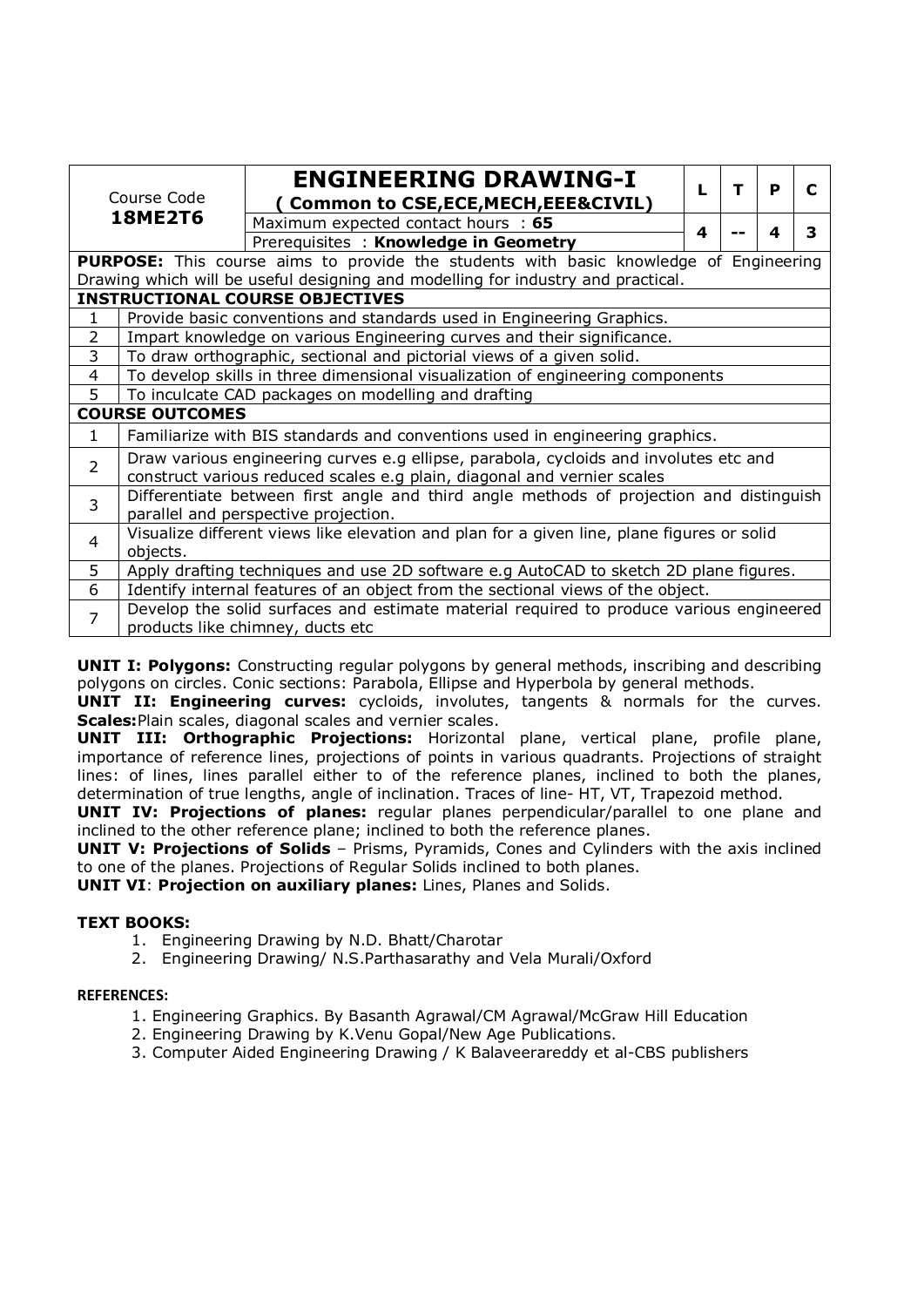| Course Code<br><b>18BS2L1</b>                                                                                                                                                                |                          | <b>ENGLISH COMMUNICATION</b><br><b>SKILLS LAB-II</b>                                                                      |  | р |  |
|----------------------------------------------------------------------------------------------------------------------------------------------------------------------------------------------|--------------------------|---------------------------------------------------------------------------------------------------------------------------|--|---|--|
|                                                                                                                                                                                              |                          | Maximum expected contact hours : 36                                                                                       |  |   |  |
|                                                                                                                                                                                              |                          | Prerequisites: Knowledge in English Language                                                                              |  |   |  |
| <b>PURPOSE:</b> In view of the growing importance of English as a tool for global communication<br>and the consequent emphasis on training the students to acquire communicative competence, |                          |                                                                                                                           |  |   |  |
| the syllabus has been designed to develop linguistic and communicative competence of the                                                                                                     |                          |                                                                                                                           |  |   |  |
|                                                                                                                                                                                              | students of Engineering. |                                                                                                                           |  |   |  |
|                                                                                                                                                                                              | <b>COURSE OBJECTIVES</b> |                                                                                                                           |  |   |  |
|                                                                                                                                                                                              |                          | To enable the students to learn through practice the communication skills of listening,<br>speaking, reading and writing. |  |   |  |
|                                                                                                                                                                                              | <b>COURSE OUTCOMES</b>   |                                                                                                                           |  |   |  |
|                                                                                                                                                                                              |                          | A study of the communicative items in the laboratory will help the students become<br>successful in the competitive world |  |   |  |
|                                                                                                                                                                                              |                          | RRECARTRER I AR MANUIAI FAR CEMECTER                                                                                      |  |   |  |

#### **PRESCRIBED LAB MANUAL FOR SEMESTER II:**

**'INTERACT:** English Lab Manual for Undergraduate Students' Published by **Orient Blackswan Pvt Ltd.** 

- **UNIT 1:** Debating
	- Practice work
- **UNIT 2:** Group Discussions
	- Practice work
- **UNIT 3:** Presentation Skills Practice work
- **UNIT 4:** Interview Skills Practice work
- **UNIT 5:** Email,

Curriculum Vitae

- Practice work **UNIT 6:** Idiomatic Expressions Common Errors in English
	- Practice work.
- **UNIT 7:** Information Transfer **UNIT 8: Technical Report Writing**
- **UNIT 9: Reading Comprehension**

### **UNIT 10: SOFT SKILLS**

 Positive Thinking, Stress Management Time Management, Team Building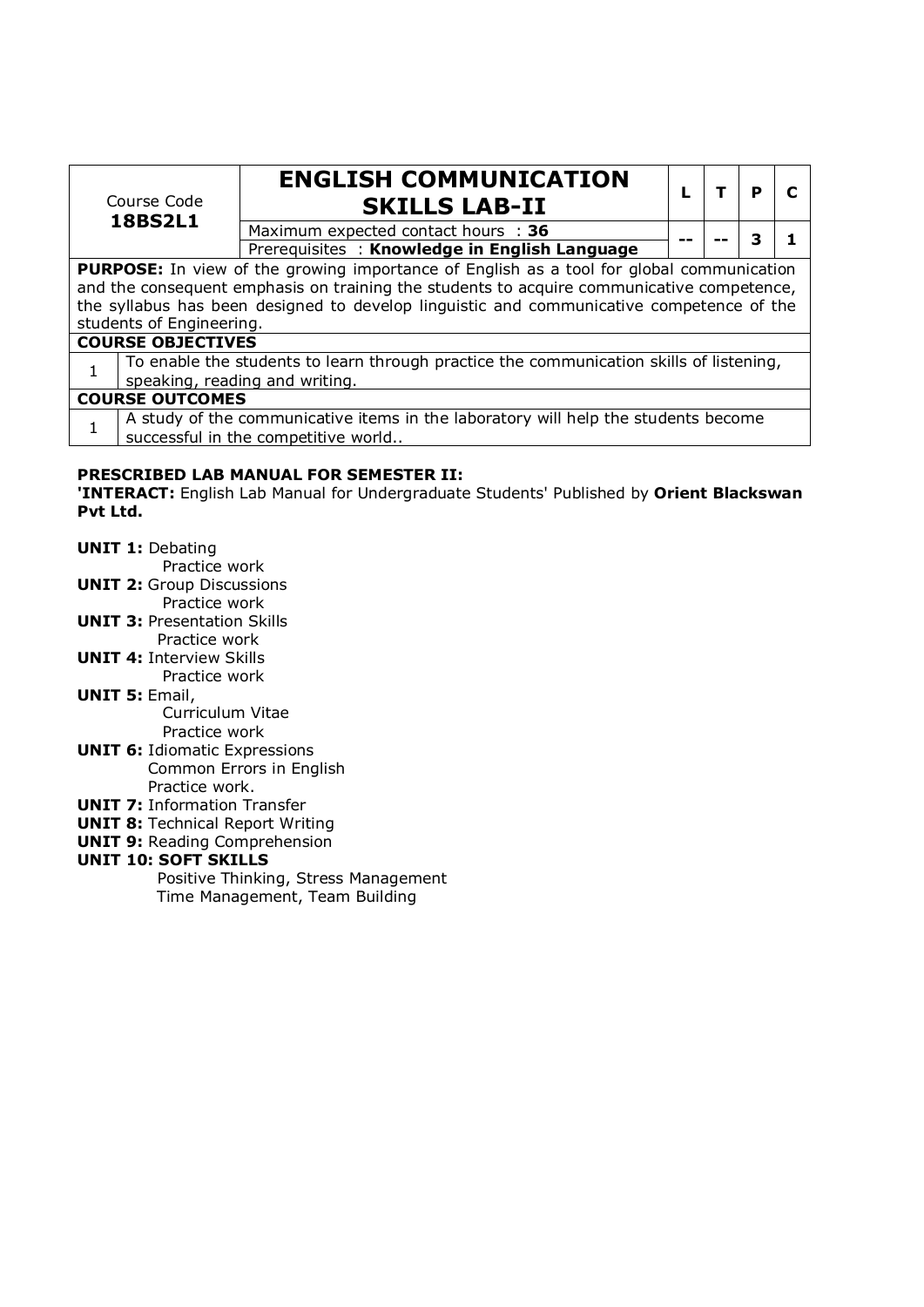#### **REFERENCE BOOKS:**

- 1. Strengthen your communication skills by Dr M Hari Prasad, Dr Salivendra Raju and Dr G Suvarna Lakshmi, Maruti Publications.
- 2. English for Professionals by Prof Eliah, B.S Publications, Hyderabad.
- 3. Unlock, Listening and speaking skills 2, Cambridge University Press
- 4. Spring Board to Success, Orient Black Swan.
- 5. A Practical Course in effective English speaking skills, PHI
- 6. Word power made handy, Dr shalini verma, Schand Company
- 7. Let us hear them speak, Jayashree Mohanraj, Sage texts
- 8. Professional Communication, Aruna Koneru, Mc Grawhill Education
- 9. Cornerstone, Developing soft skills, Pearson Education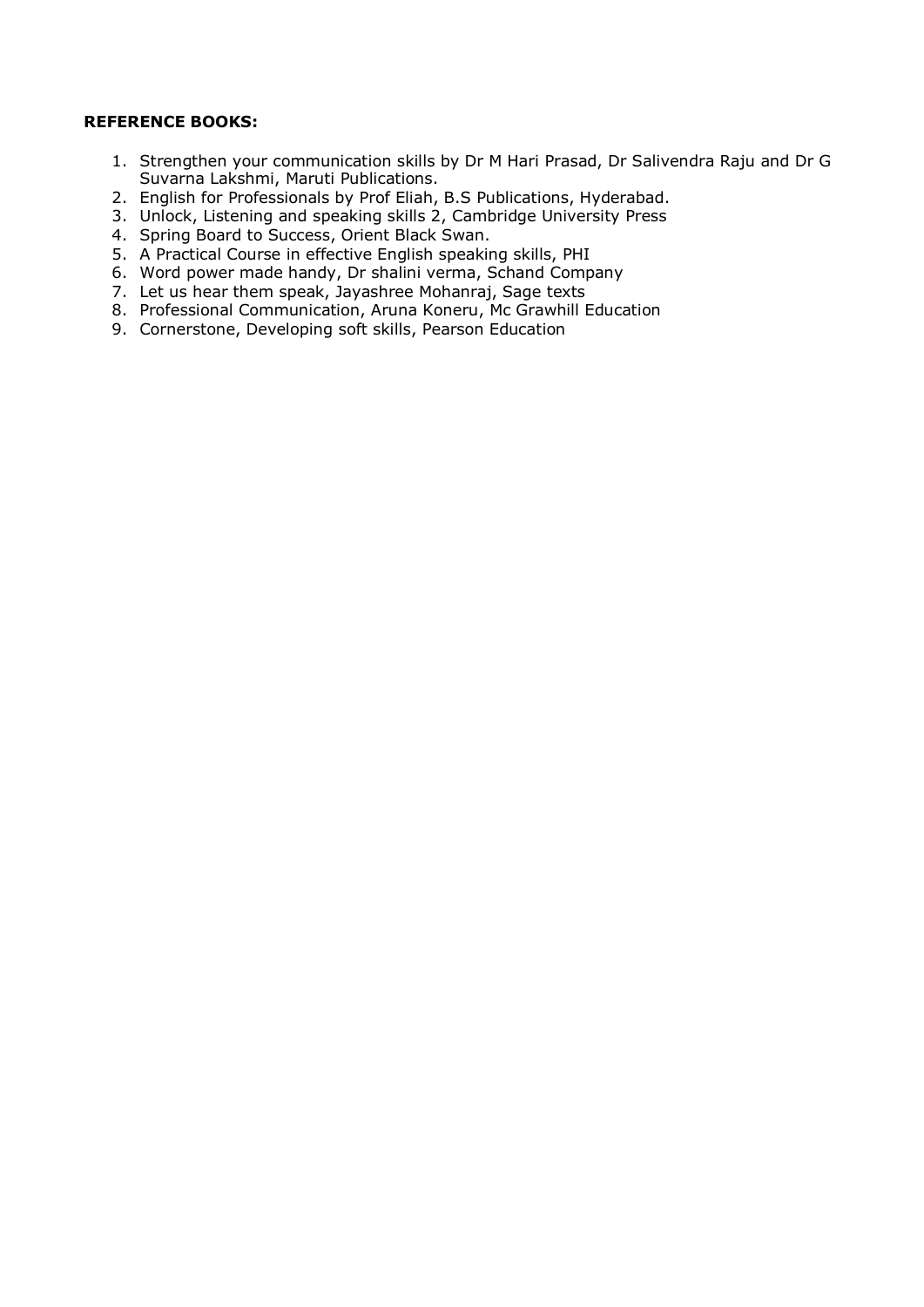|                                                                                                                                          | <b>ENGINEERING PHYSICS LAB</b>            |     |  | D |  |  |
|------------------------------------------------------------------------------------------------------------------------------------------|-------------------------------------------|-----|--|---|--|--|
| Course Code                                                                                                                              | Maximum expected contact hours : 30       |     |  |   |  |  |
| <b>18HS2L2</b>                                                                                                                           | Prerequisites: Knowledge in Basic tools / | $-$ |  | 3 |  |  |
|                                                                                                                                          | instruments of Physics                    |     |  |   |  |  |
| <b>INSTRUCTIONAL COURSE OBJECTIVES</b>                                                                                                   |                                           |     |  |   |  |  |
| Training field oriented Engineering graduates to handle instruments and their design methods<br>to improve the accuracy of measurements. |                                           |     |  |   |  |  |

#### **COURSE OUTCOMES**

Physics lab curriculum gives fundamental understanding of design of an instrument with targeted accuracy for physical measurements

Note: Any 12 of the following Listed Experiments.

#### **LIST OF EXPERIMENTS:**

- 1. Determination of wavelength of a source-Diffraction Grating-Normal incidence.
- 2. Newton's rings Radius of Curvature of Plano Convex Lens.
- 3. Determination of thickness of a spacer using wedge film and parallel interference fringes.
- 4. Determination of Rigidity modulus of a material- Torsional Pendulum.
- 5. Determination of Acceleration due to Gravity and Radius of Gyration- Compound Pendulum.
- 6. Melde's experiment Transverse and Longitudinal modes.
- 7. Verification of laws of vibrations in stretched strings Sonometer.
- 8. Determination of velocity of sound Volume Resonator.
- 9. L- C- R Series Resonance Circuit.
- 10. Study of I/V Characteristics of Semiconductor diode.
- 11. I/V characteristics of Zener diode.
- 12. Characteristics of Thermistor Temperature Coefficients.
- 13. Magnetic field along the axis of a current carrying coil Stewart and Gee's apparatus.
- 14. Energy Band gap of a Semiconductor p n junction.
- 15. Hall Effect in semiconductors.
- 16. Time constant of CR circuit.
- 17. Determination of wavelength of laser source using diffraction grating.
- 18. Determination of Young's modulus by method of single cantilever oscillations.
- 19. Determination of lattice constant lattice dimensions kit.
- 20. Determination of Planck's constant using photocell.
- 21. Determination of surface tension of liquid by capillary rise method.

#### **REFERENCE:**

- 1. Engineering Physics Lab Manual by Dr.Y.Aparna & Dr.K.Venkatesswara Rao. (V.G.S. Book Links)
- 2. Physics Manual cum Observation book (College Designed Manual).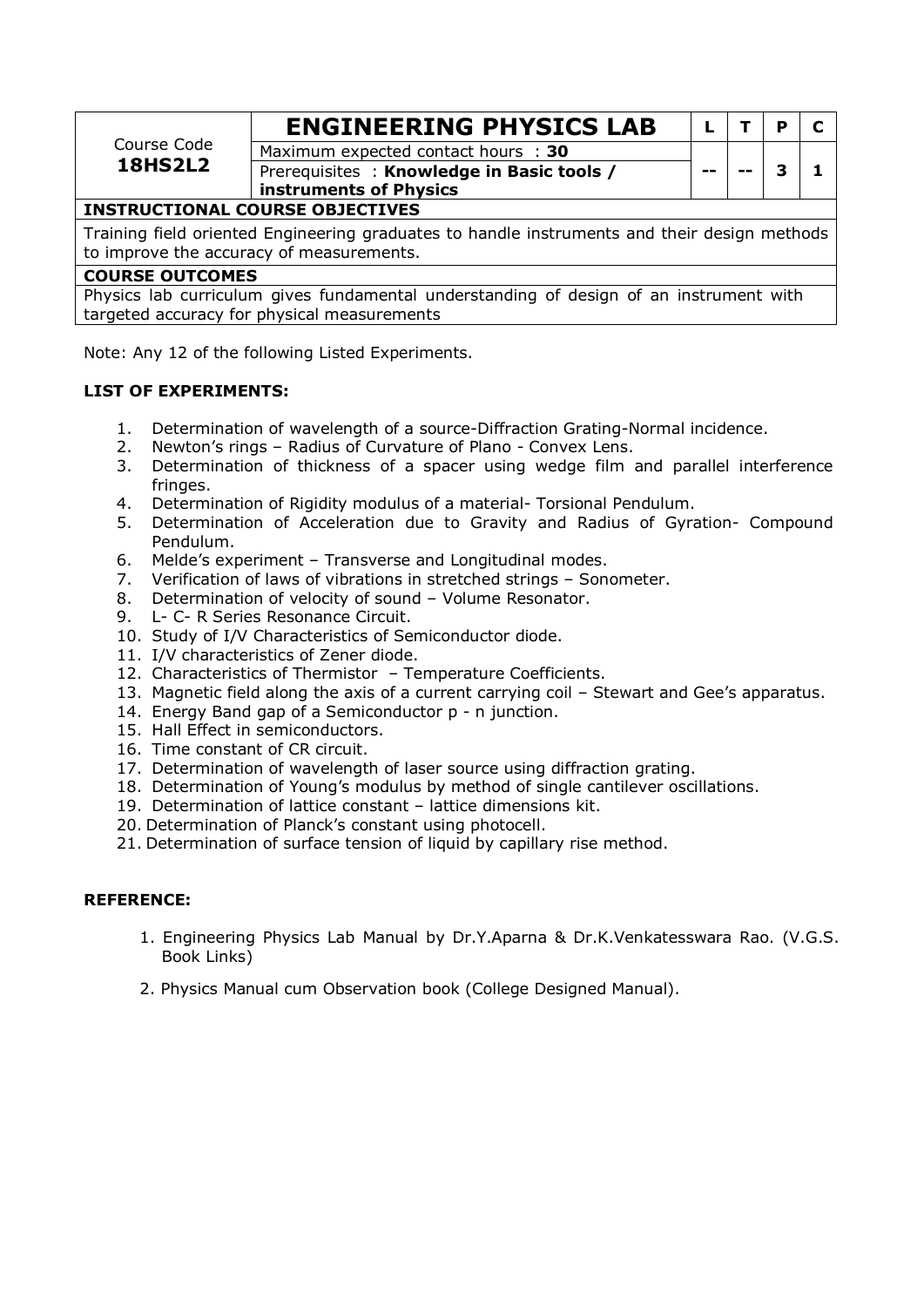| Course Code<br><b>18ME2L3</b> |                                                                                                                                           | <b>ENIGINEERING WORKSHOP LAB</b><br><b>&amp; IT WORKSHOP</b><br>(Common to All branches)<br>Maximum expected contact hours : 50<br>Prerequisites : Basic Geometry Skills | L | т | P<br>3 | C<br>1 |
|-------------------------------|-------------------------------------------------------------------------------------------------------------------------------------------|--------------------------------------------------------------------------------------------------------------------------------------------------------------------------|---|---|--------|--------|
|                               |                                                                                                                                           | <b>PURPOSE:</b> To make the students be able to understand the basic skills of Equipment, tools                                                                          |   |   |        |        |
|                               |                                                                                                                                           | handling and to develop Manufacturing ethics.                                                                                                                            |   |   |        |        |
|                               |                                                                                                                                           | This course aims at study of is the use of computers to store, retrieve, transmit, and                                                                                   |   |   |        |        |
|                               |                                                                                                                                           | manipulate data or information, often in the context of a business or other enterprise.                                                                                  |   |   |        |        |
|                               |                                                                                                                                           | <b>INSTRUCTIONAL COURSE OBJECTIVES</b>                                                                                                                                   |   |   |        |        |
| $\mathbf{1}$                  |                                                                                                                                           | To train students towards general machining, carpentry and soldering skills.                                                                                             |   |   |        |        |
| $\overline{2}$                | To develop a skill in dignity of labour, precision, safety at work place, team working and<br>development of right attitude.              |                                                                                                                                                                          |   |   |        |        |
| 3                             | Understand the basic components and peripherals of a computer                                                                             |                                                                                                                                                                          |   |   |        |        |
| $\overline{4}$                | To become familiar in configuring a system                                                                                                |                                                                                                                                                                          |   |   |        |        |
| 5                             | Learn the usage of productivity tools.                                                                                                    |                                                                                                                                                                          |   |   |        |        |
| 6                             |                                                                                                                                           | Acquire knowledge about the netiquette and cyber hygiene                                                                                                                 |   |   |        |        |
| $\overline{7}$                |                                                                                                                                           | Get hands on experience in trouble shooting a system?                                                                                                                    |   |   |        |        |
|                               | <b>COURSE OUTCOMES</b>                                                                                                                    |                                                                                                                                                                          |   |   |        |        |
| $\mathbf{1}$                  | joint, T-Lap joint.                                                                                                                       | Ability to design and model different prototypes in the carpentry trade such as Cross lap                                                                                |   |   |        |        |
| $\overline{2}$                | Ability to design and model various basic prototypes in the trade of fitting such as<br>Square fit, V- fit.                               |                                                                                                                                                                          |   |   |        |        |
| 3                             | Ability to make various basic prototypes in the trade of Tin smithy such as Square tray,<br>and Taper Tray.                               |                                                                                                                                                                          |   |   |        |        |
| 4                             | Ability to perform various basic House Wiring techniques                                                                                  |                                                                                                                                                                          |   |   |        |        |
| $\overline{5}$                |                                                                                                                                           | Ability to design and join various prototypes using the technique of soldering                                                                                           |   |   |        |        |
| 6                             | Students are able to understanding of concepts, patterns of decentralization<br>implementation in Africa                                  |                                                                                                                                                                          |   |   |        |        |
| $\overline{7}$                | Students are able to Identified opportunities for coordinated policy responses, capacity<br>building and implementation of best practices |                                                                                                                                                                          |   |   |        |        |

#### **List of Experiments:**

- **Carpentry:** 
	- 1. T-Lap Joint
	- 2. Cross Lap Joint

**Fitting:**

- 1. Vee Fit
- 2. Square Fit

**Soldering:** 

- 1. Soldering of Square Tray
- 2. Soldering for Frustum of Cone

#### **House Wiring:**

- 1. Parallel / Series Connection of three bulbs
- 2. Stair Case wiring/Godown Wiring

#### **Tin Smithy:**

- 1. Taper Tray
- 2. Square Box without lid

### **IT WORKSHOP**

**1. System Assembling, Disassembling and identification of Parts / Peripherals**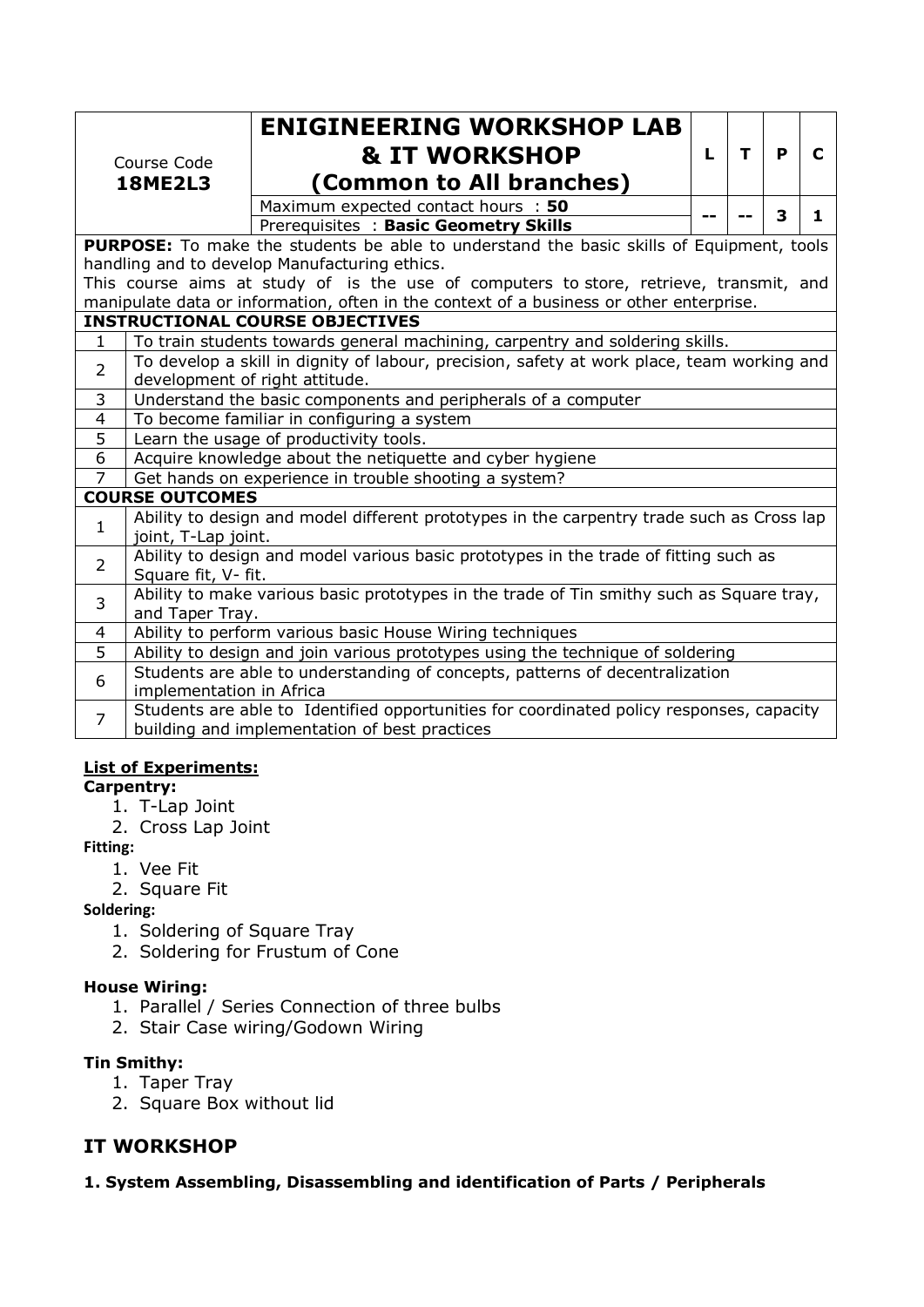**2. Operating System Installation**: Install Operating Systems like Windows, Linux along with necessary Device Drivers.

#### **MS-Office / Open Office**

- a. **Word**: Formatting, Page Borders, Reviewing, Equations, symbols.
- b. **Spread Sheet**: Organize data, usage of formula, graphs, charts.
- c. **Power point**: Features of power point, guidelines for preparing an effective presentation.
- d. **Access**: Creation of database, validate data.

**4. Network Configuration & Software Installation**: Configuring TCP/IP, proxy and firewall settings. Installing application software, system software & tools.

**5. Internet and World Wide Web**: Search Engines, Types of search engines, netiquette, cyber hygiene.

**6.** Trouble Shooting-Hardware trouble shooting, Software trouble shooting.

**7. MATLAB:** Basic commands, subroutines, graph plotting.

**8. LATEX**: Basic formatting, handling equations and images.

#### **TEXT BOOKS**:

- 1. Computer Hardware, Installation, Interfacing, Troubleshooting and Maintenance, K.L. James, Eastern Economy Edition.
- 2. Microsoft Office 2007: Introductory Concepts and Techniques, Windows XP Edition by Gary B. Shelly, Misty E. Vermaat and Thomas J. Cashman (2007, Paperback).
- 3. LATEX- User's Guide and Reference manual, Leslie Lamport, Pearson, LPE, 2/e.
- 4. Getting Started with MATLAB: A Quick Introduction for Scientists and Engineers, Rudraprathap, Oxford University Press, 2002.
- 5. Introduction to Information Technology, ITL Education Solutions limited, Pearson Education.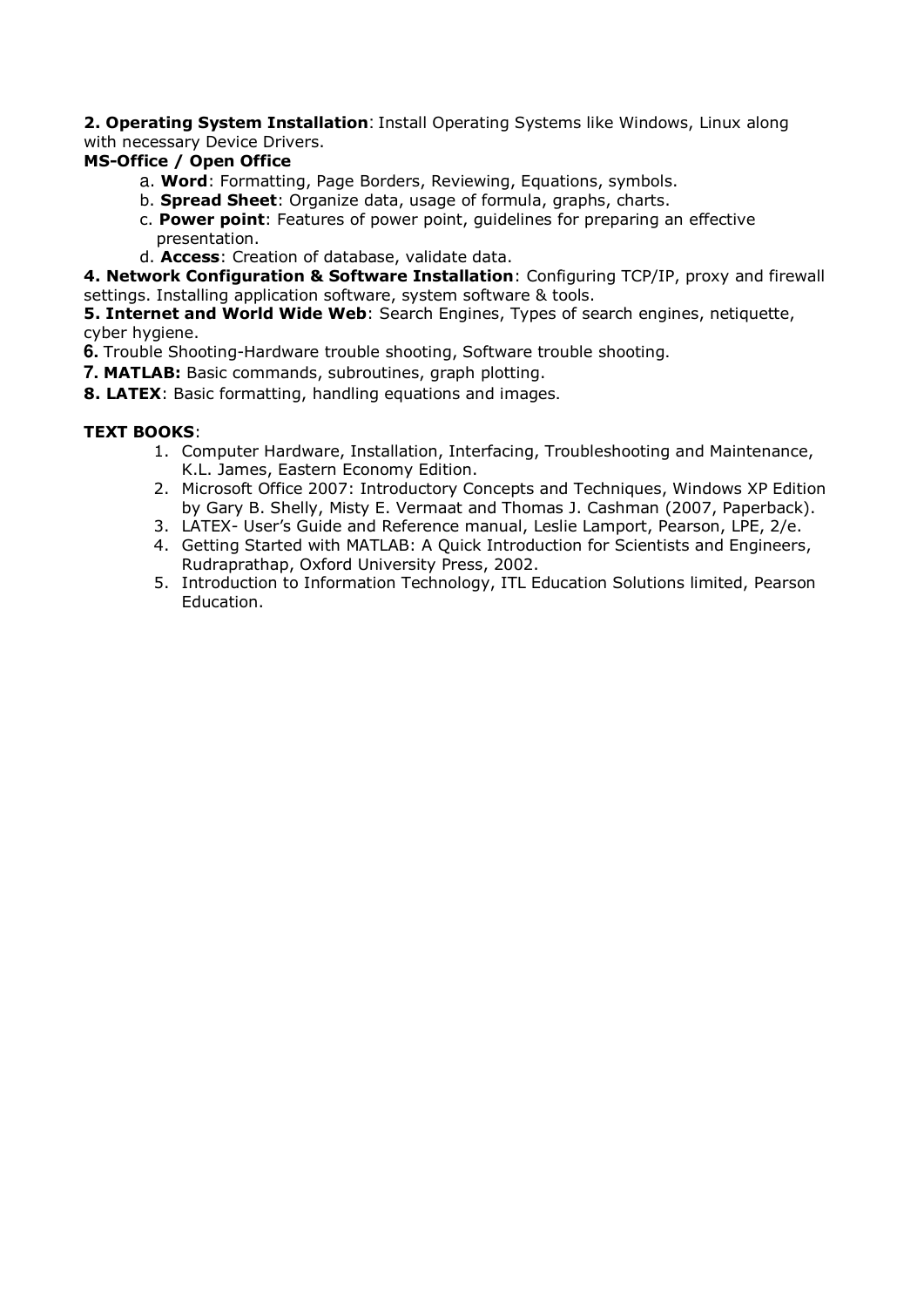| Course Code<br><b>18BS2L4</b>                                                                        | <b>ENGINEERING PHYSICS-</b><br><b>VIRTUAL LABS</b> |    |  | D |  |  |  |
|------------------------------------------------------------------------------------------------------|----------------------------------------------------|----|--|---|--|--|--|
|                                                                                                      | Maximum expected contact hours : 30                | -- |  |   |  |  |  |
|                                                                                                      | Prerequisites: Knowledge in Physics Concepts       |    |  |   |  |  |  |
| <b>INSTRUCTIONAL COURSE OBJECTIVES</b>                                                               |                                                    |    |  |   |  |  |  |
| Training Engineering students to prepare a technical document and improving their<br>writing skills. |                                                    |    |  |   |  |  |  |
| COUDER AUTOOMER                                                                                      |                                                    |    |  |   |  |  |  |

#### **COURSE OUTCOMES**

Physics Virtual laboratory curriculum in the form of assignment ensures an engineering graduate to prepare a /technical/mini-project/experimental report with scientific temper.

#### **LIST OF EXPERIMENTS:**

- 1. Hall Effect
- 2. Crystal Structure
- 3. Hysteresis
- 4. Brewster's angle
- 5. Magnetic Levitation / SQUID
- 6. Numerical Aperture of Optical fibre
- 7. Photoelectric Effect
- 8. Simple Harmonic Motion
- 9. Damped Harmonic Motion
- 10.LASER Beam Divergence and Spot size
- 11. B-H curve
- 12. Michelson's interferometer
- 13. Black body radiation

*URL: www.vlab.co.in*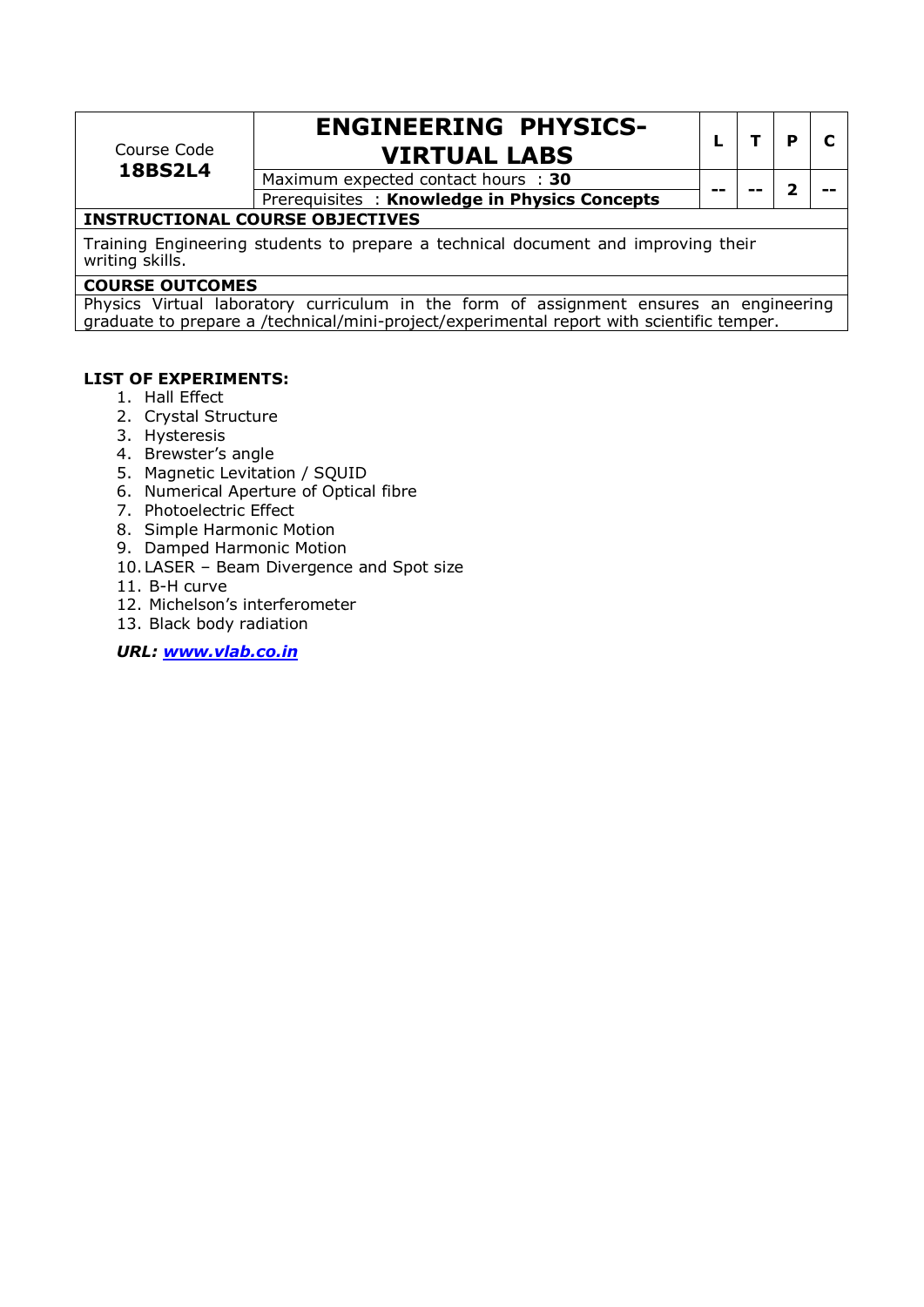| Course Code<br><b>18CE3T1</b>                                                            |                                                                                                   | <b>PROBABILITY AND STATISTICS</b>                                                    |   |   | P | C |  |  |
|------------------------------------------------------------------------------------------|---------------------------------------------------------------------------------------------------|--------------------------------------------------------------------------------------|---|---|---|---|--|--|
|                                                                                          |                                                                                                   | Maximum expected contact hours : 64                                                  | 3 | 1 |   | З |  |  |
|                                                                                          |                                                                                                   | Prerequisites: Basics Of statistics                                                  |   |   |   |   |  |  |
|                                                                                          | <b>PURPOSE:</b> Fundamentals of this course useful in Engineering subjects                        |                                                                                      |   |   |   |   |  |  |
| <b>INSTRUCTIONAL COURSE OBJECTIVES</b>                                                   |                                                                                                   |                                                                                      |   |   |   |   |  |  |
|                                                                                          | To acquaint students with the fundamental concepts of probability and                             |                                                                                      |   |   |   |   |  |  |
| 1<br>statistics and to develop an understanding of the role of statistics in engineering |                                                                                                   |                                                                                      |   |   |   |   |  |  |
| $\mathcal{P}$                                                                            | Introduce numerical techniques to solve the real world applications                               |                                                                                      |   |   |   |   |  |  |
| <b>COURSE OUTCOMES</b>                                                                   |                                                                                                   |                                                                                      |   |   |   |   |  |  |
| 1                                                                                        | Examine, analyze, and compare various Probability distributions for Discrete random               |                                                                                      |   |   |   |   |  |  |
|                                                                                          | variable                                                                                          |                                                                                      |   |   |   |   |  |  |
| $\mathcal{P}$                                                                            | Examine, analyze, and compare various Probability distributions for continuous random<br>variable |                                                                                      |   |   |   |   |  |  |
|                                                                                          |                                                                                                   | Describe and compute confidence intervals for the mean of a population. Describe and |   |   |   |   |  |  |
| 3                                                                                        |                                                                                                   | compute confidence intervals for the proportion and the variance of a population     |   |   |   |   |  |  |
| 4                                                                                        |                                                                                                   | Test the hypothesis concerning mean, proportion and variance and perform ANOVA test. |   |   |   |   |  |  |
|                                                                                          |                                                                                                   | Fit a curve to the numerical data and establish a relationship between two are more  |   |   |   |   |  |  |
| 5                                                                                        | variables.                                                                                        |                                                                                      |   |   |   |   |  |  |
| 6                                                                                        | Preparing different control charts and check whether the process is in control or not             |                                                                                      |   |   |   |   |  |  |

**UNIT I: Discrete Random variables and Distributions:** Introduction-Random variables-Discrete Random variable-Distribution function- Expectation-Moment Generating function Moments and properties. Discrete distributions: Binomial, Poisson and Geometric distributions and their fitting to data.

**UNIT II: Continuous Random variable and distributions:** Introduction-Continuous Random variable-Distribution function- Expectation-Moment Generating function-Moments and properties. Continuous distribution: Uniform, Exponential and Normal distributions, Normal approximation to Binomial distribution -Weibull, Gamma distribution.

**UNIT III: Sampling Theory:** Introduction - Population and samples- Sampling distribution of means (s known)-Central limit theorem- t-distribution- Sampling distribution of means (s unknown)- Sampling distribution of variances-Chi-Square and F-distributions- Point estimation-Maximum error of estimate - Interval estimation.

**UNIT IV: Tests of Hypothesis:** Introduction -Hypothesis-Null and Alternative Hypothesis-Type I and Type II errors –Level of significance - One tail and two-tail tests- Tests concerning one mean and proportion, two means- Proportions and their differences- ANOVA for one-way and two-way classified data.

**UNIT V: Curve fitting and Correlation:** Introduction - Fitting a straight line –Second degree curve-exponential curve-power curve by method of least squares-Goodness of fit. Correlation - Linear Regression and Multiple Regression

**UNIT VI: Statistical Quality Control Methods:** Introduction - Methods for preparing control charts – Problems using x-bar, R charts, Sigma Chart and attribute charts.

## **TEXT BOOKS:**

- 1. Jay l.devore, Probability and Statistics for Engineering and the Sciences.8th edition,Cengage.
- 2. Richards A Johnson, Irvin Miller and Johnson E Freund. Probability and Statistics for Engineering, 9th Edition,PHI.

## **REFERENCE BOOKS:**

- 1. Shron L.Myers, Keying Ye, Ronald E Walpole, Probability and Statistics Engineers and the Scientists,8th Edition, Pearson 2007.
- 2. William Menden Hall, Robert J. Bever and Barbara Bever, Introduction to probability and statistics, Cengage learning.2009
- 3. Sheldon, M. Rosss, Introduction to probability and statistics Engineers and the Scientists, 4th edition, Academic Foundation,2011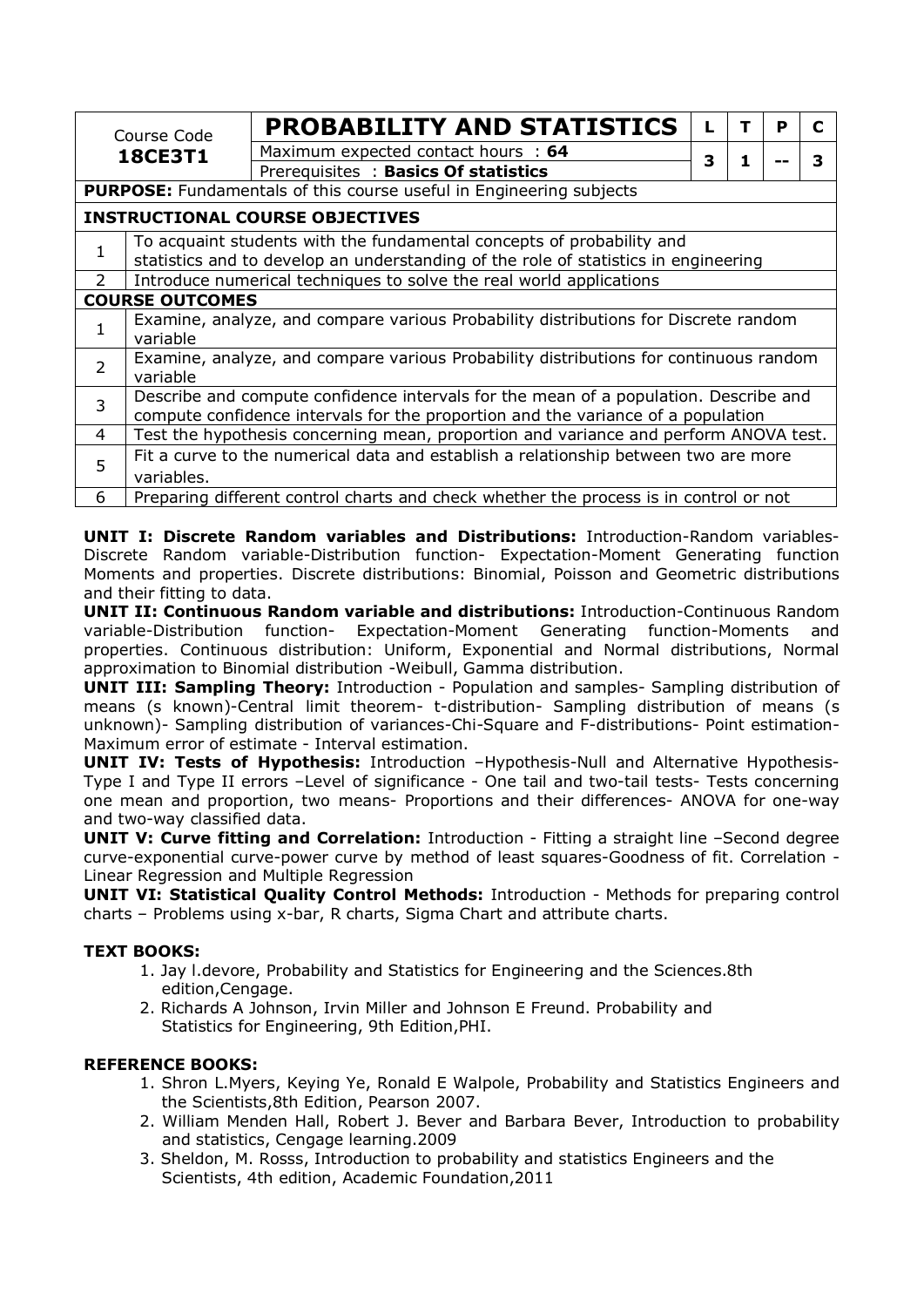4. Johannes Ledolter and Robert V.Hogg, Applied statistics for Engineers and Physical Scientists, 3rd Edition, Pearson,2010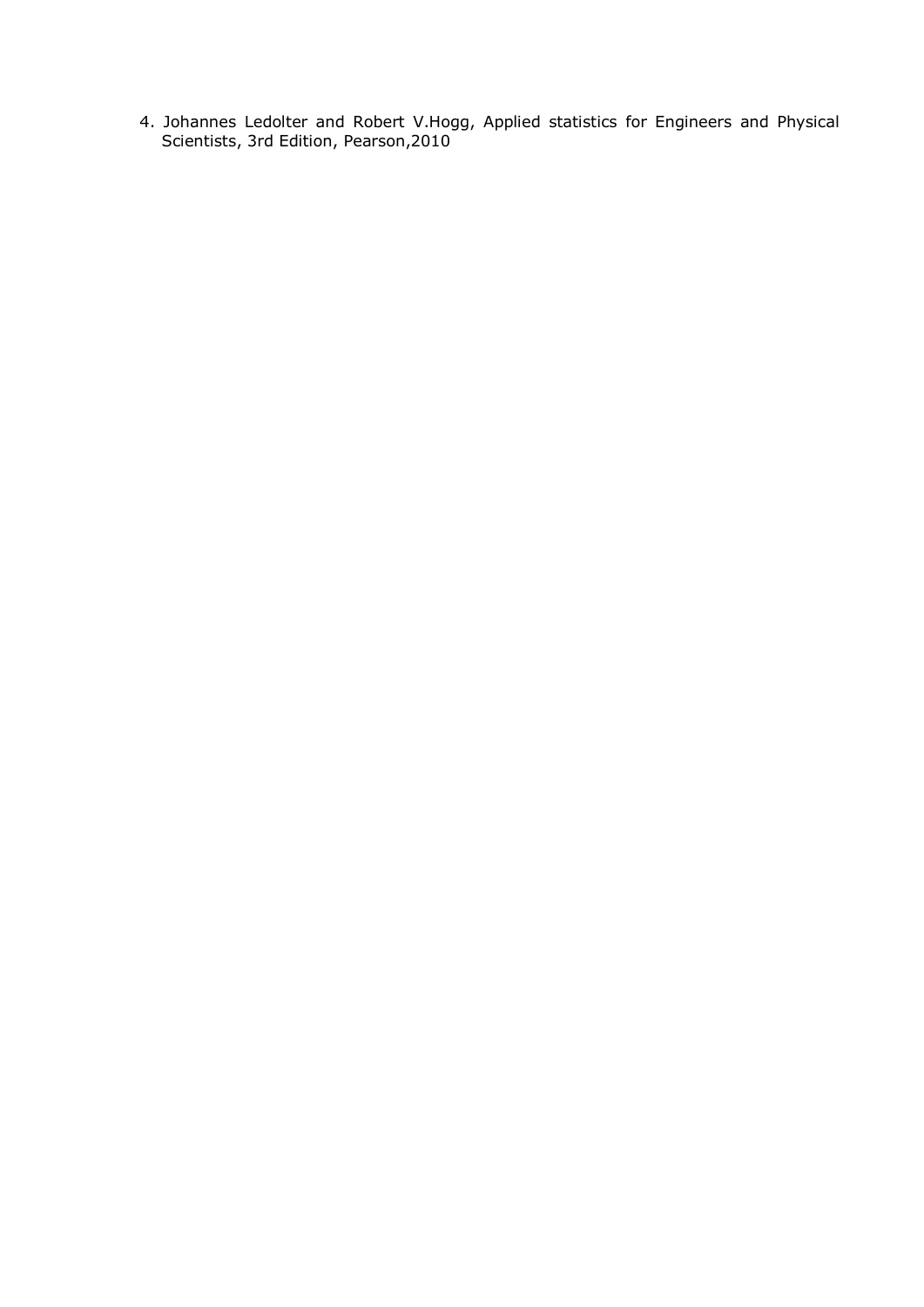| Course Code    |                                                                                                            | <b>BASIC ELECTRICAL AND</b><br><b>ELECTRONICS ENGINEERING</b>                          | L | т | P |   |  |  |
|----------------|------------------------------------------------------------------------------------------------------------|----------------------------------------------------------------------------------------|---|---|---|---|--|--|
|                | <b>18CE3T2</b>                                                                                             | Maximum expected contact hours : 64                                                    |   |   |   |   |  |  |
|                |                                                                                                            | Prerequisites: Knowledge in machines and<br><b>circuits</b>                            | 3 | 1 |   | З |  |  |
|                | <b>PURPOSE:</b> This fundamental course will enable the students to learn the concepts of dc and ac motors |                                                                                        |   |   |   |   |  |  |
|                | & transformers.                                                                                            |                                                                                        |   |   |   |   |  |  |
|                | <b>INSTRUCTIONAL COURSE OBJECTIVES</b>                                                                     |                                                                                        |   |   |   |   |  |  |
| 1              | To learn the basic principles of electrical circuital law's and analysis of networks.                      |                                                                                        |   |   |   |   |  |  |
| $\overline{2}$ | To understand the principle of operation and construction details of DC machines &                         |                                                                                        |   |   |   |   |  |  |
|                | Transformers.                                                                                              |                                                                                        |   |   |   |   |  |  |
| $\overline{3}$ |                                                                                                            | To understand the principle of operation and construction details of alternator and 3- |   |   |   |   |  |  |
|                | Phase induction motor                                                                                      |                                                                                        |   |   |   |   |  |  |
| 4              | To study the operation of PN junction diode, half wave, full wave rectifiers and OP-                       |                                                                                        |   |   |   |   |  |  |
|                | AMPs.                                                                                                      |                                                                                        |   |   |   |   |  |  |
| 5              | To learn the operation of PNP and NPN transistors and various amplifiers.                                  |                                                                                        |   |   |   |   |  |  |
|                | <b>COURSE OUTCOMES</b>                                                                                     |                                                                                        |   |   |   |   |  |  |
| 1              |                                                                                                            | Able to analyse the various electrical networks.                                       |   |   |   |   |  |  |
| $\overline{2}$ |                                                                                                            | Able to analyse the performance of single-phase transformer.                           |   |   |   |   |  |  |
| 3              |                                                                                                            | Able to explain the operation of 3-phase alternator and 3-phase induction motors       |   |   |   |   |  |  |
| 4              |                                                                                                            | Able to analyse the operation of half wave, full wave bridge rectifiers and OP-AMPs.   |   |   |   |   |  |  |

5 Able to explain the single stage CE amplifier and concept of feedback amplifier.

## **UNIT – I**

Electrical Circuits: Basic definitions - Types of network elements - Ohm's Law - Kirchhoff's Laws - Inductive networks - Capacitive networks – Series - Parallel circuits - Star-delta and delta-star transformations.

#### **Unit - II**

Dc Machines: Principle of operation of DC generator – EMF equation - Types of DC machine – Torque equation – Applications – Three point starter - Speed control methods of DC motor – Swinburne's Test.

#### **Unit - III**

Transformers: Principle of operation and construction of single phase transformers – EMF equation – Losses – OC & SC tests - Efficiency and regulation.

#### **Unit - IV**

AC Rotating Machines: Principle of operation and construction of alternators– Types of alternators – Principle of operation of synchronous motor - Principle of operation of induction motor – Slip-torque characteristics - Efficiency – Applications-Turbines

#### **Unit V**

Rectifiers & Linear ICs: PN junction diodes - Diode applications(Half wave and bridge rectifiers).Characteristicsof operation amplifiers (OP-AMP) - application of OP-AMPs (inverting, non-inverting,integrator and differentiator).

#### **Unit VI**

Transistors: PNP and NPN junction transistor, transistor as an amplifier- Transistor amplifier - Frequency response of CE amplifier - Concepts of feedback amplifier.

#### **TEXT BOOKS:**

- 1.Electrical Technology by Surinder Pal Bali, Pearson Publications.
- 2. Electronic Devices and Circuits, R.L. Boylestad and Louis Nashelsky, 9th edition, PEI/PHI 2006.

## **REFERENCES:**

- 1.Electrical Circuit Theory and Technology by John Bird, Routledge Taylor &Francis Group
- 2. Basic Electrical Engineering by M.S.Naidu and S.Kamakshiah,TMH Publications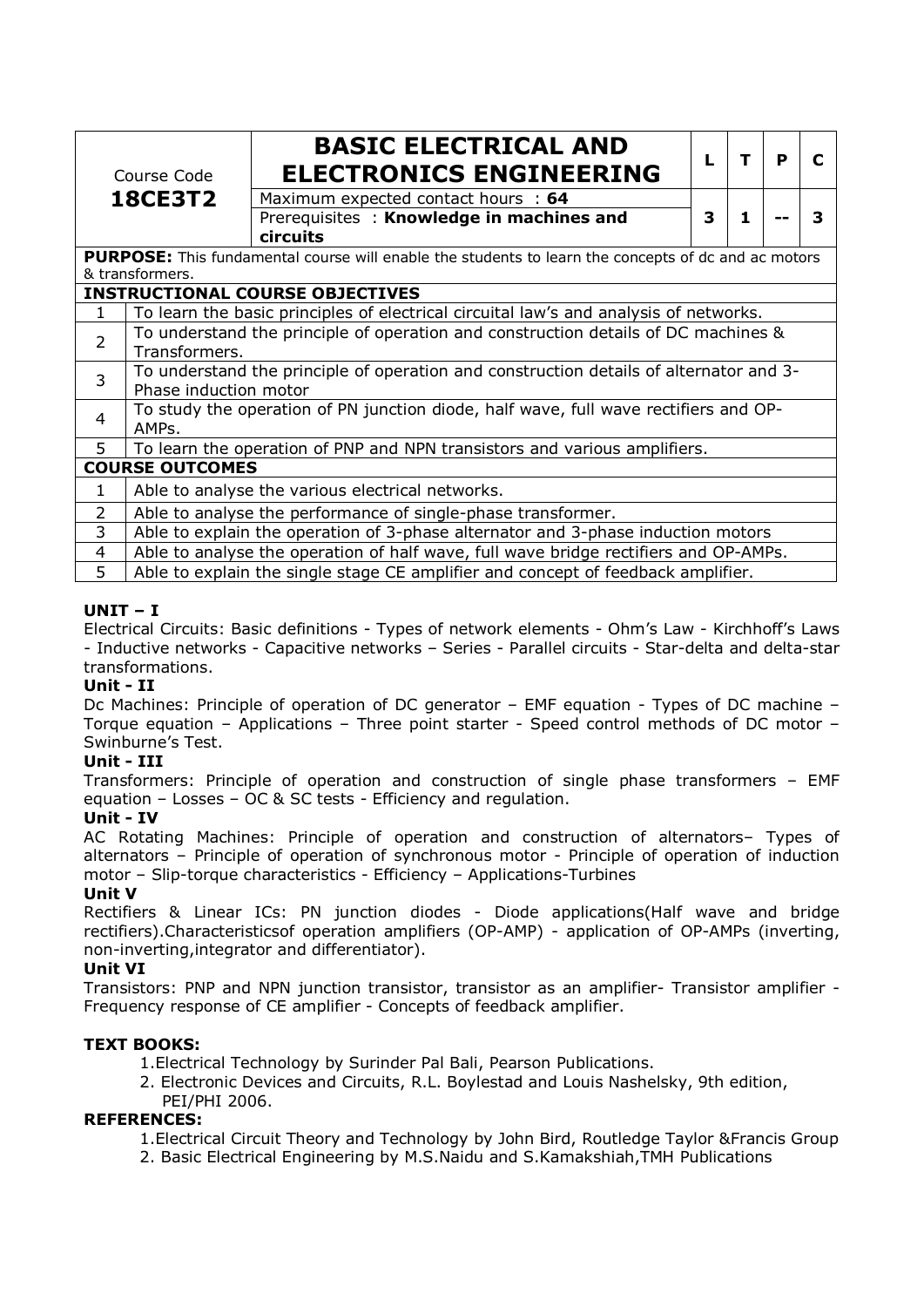- 3.Fundamentals of Electrical Engineering by Rajendra Prasad, PHI Publications, $2^{nd}$ edition.
- 4.Basic Electrical Engineering by Nagsarkar,Sukhija, Oxford Publications,2nd edition.
- 5.Industrial Electronics by G.K. Mittal, PHI.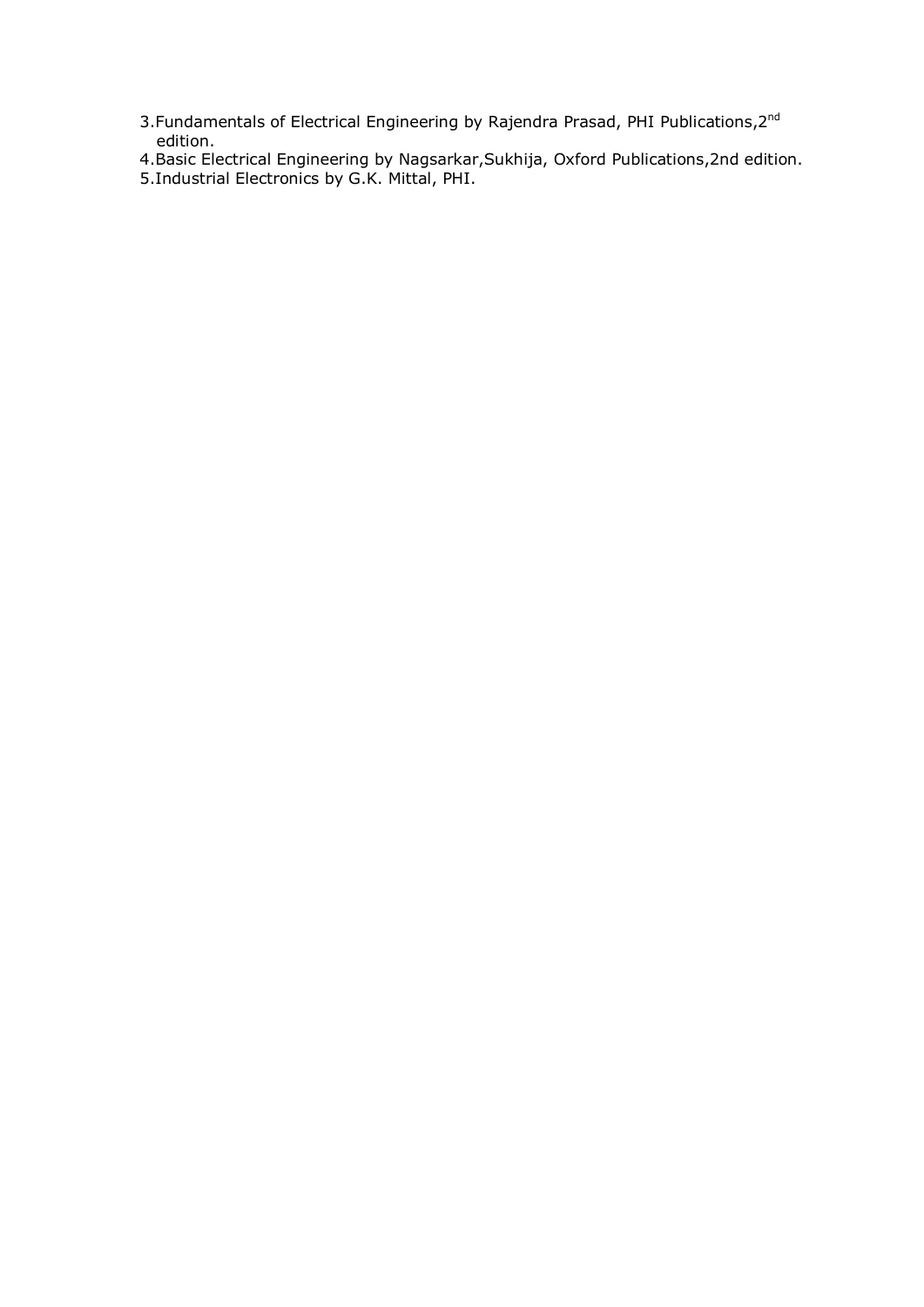|                | Course Code                                                                                                                                                          | <b>STRENGTH OF MATERIALS - I</b>                                                     |   |  | P |  |  |
|----------------|----------------------------------------------------------------------------------------------------------------------------------------------------------------------|--------------------------------------------------------------------------------------|---|--|---|--|--|
|                | <b>18CE3T3</b>                                                                                                                                                       | Maximum expected contact hours: 64                                                   | 3 |  | n |  |  |
|                |                                                                                                                                                                      | Prerequisites: 18BS1T4                                                               |   |  |   |  |  |
|                | <b>PURPOSE:</b> To know the basics of solid mechanics. To understand the concepts of mechanics                                                                       |                                                                                      |   |  |   |  |  |
|                | of structures.                                                                                                                                                       |                                                                                      |   |  |   |  |  |
|                | <b>INSTRUCTIONAL COURSE OBJECTIVES</b>                                                                                                                               |                                                                                      |   |  |   |  |  |
|                | To introduce the concepts of stress, strain and elastic constants and their relations for use<br>in elastic design of prismatic bars.                                |                                                                                      |   |  |   |  |  |
| $\overline{2}$ | To familiarize with shear force, bending moment and torsion induced and shear stresses<br>and bending stresses developed for different sections of beams and Shafts. |                                                                                      |   |  |   |  |  |
| 3              |                                                                                                                                                                      | To impart the knowledge on calculating forces in pin-jointed plane frames.           |   |  |   |  |  |
|                | <b>COURSE OUTCOMES</b>                                                                                                                                               |                                                                                      |   |  |   |  |  |
| 1              |                                                                                                                                                                      | Analyse and design the bars elastically by stress and strain relationship.           |   |  |   |  |  |
| $\overline{2}$ |                                                                                                                                                                      | To Construct SF and BM diagrams for various beams carrying different types of loads. |   |  |   |  |  |
| 3              |                                                                                                                                                                      | Evaluate flexure and shear stresses for different beam sections.                     |   |  |   |  |  |
| 4              |                                                                                                                                                                      | Analyse and design shafts and springs using principle of torsion.                    |   |  |   |  |  |
| 5              |                                                                                                                                                                      | Determine the forces in frames by the method of joints and method of sections.       |   |  |   |  |  |

**UNIT I: Simple Stresses And Strains And Strain Energy: Elasticity and plasticity – Types** of stresses and strains – Hooke's law – stress – strain diagram for mild steel – Working stress – Factor of safety – Lateral strain, Poisson's ratio and volumetric strain – Elastic moduli and the relationship between them – Bars of varying section, Tapering bars – composite bars – Temperature stresses.

**Strain Energy** – Resilience – Gradual, sudden, impact and shock loadings – simple applications.

**UNIT II: Shear Force And Bending Moment:** Definition of beam – Types of beams – Concept of shear force and bending moment – S.F and B.M diagrams for cantilever, simply supported and overhanging beams subjected to point loads, u.d.l., uniformly varying loads and combination of these loads – Point of contra flexure – Relation between S.F., B.M and rate of loading at a section of a beam. Freely supported beam with end couple.

**UNIT III: Flexural Stresses:** Theory of simple bending – Assumptions – Derivation of bending equation:  $M/I = f/y = E/R$ , Neutral axis – Determination bending stresses – section modulus of rectangular and circular sections (Solid and Hollow), I, T, Angle and Channel sections – Design of simple beam sections. Strain energy due to bending.

**UNIT IV: Shear Stresses:** Derivation of formula – Shear stress distribution across various beam sections like rectangular, circular, triangular, I, T angle sections, built up beams, shear centre.

**UNIT V: Deflection Of Beams:** Bending into a circular arc - slope, deflection and radius of curvature – Differential equation for the elastic line of a beam – Double integration and Macaulay's methods – Determination of slope and deflection for cantilever and simply supported beams subjected to point loads, - U.D.L. Uniformly varying load. Mohr's theorems – Moment area method – application to simple cases including overhanging beams.

**UNIT VI: Thin And Thick Cylinders:** Thin seamless cylindrical shells – Derivation of formula for longitudinal and circumferential stresses – hoop, longitudinal and Volumetric strains – changes in diameter, and volume of thin cylinders – Thin spherical shells.

**Thick Cylinders:** Introduction Lame's theory for thick cylinders – Derivation of Lame's formulae – distribution of hoop and radial stresses across thickness – design of thick cylinders – compound cylinders – Necessary difference of radii for shrinkage – Thick spherical shells.

## **TEXT BOOKS:**

- 1. Strength of Materials by Strength of materials, R. K. Rajput, S. Chand & Co, New Delhi
- 2. Strength of Materials by S. Ramamrutham,

## **REFERENCES:**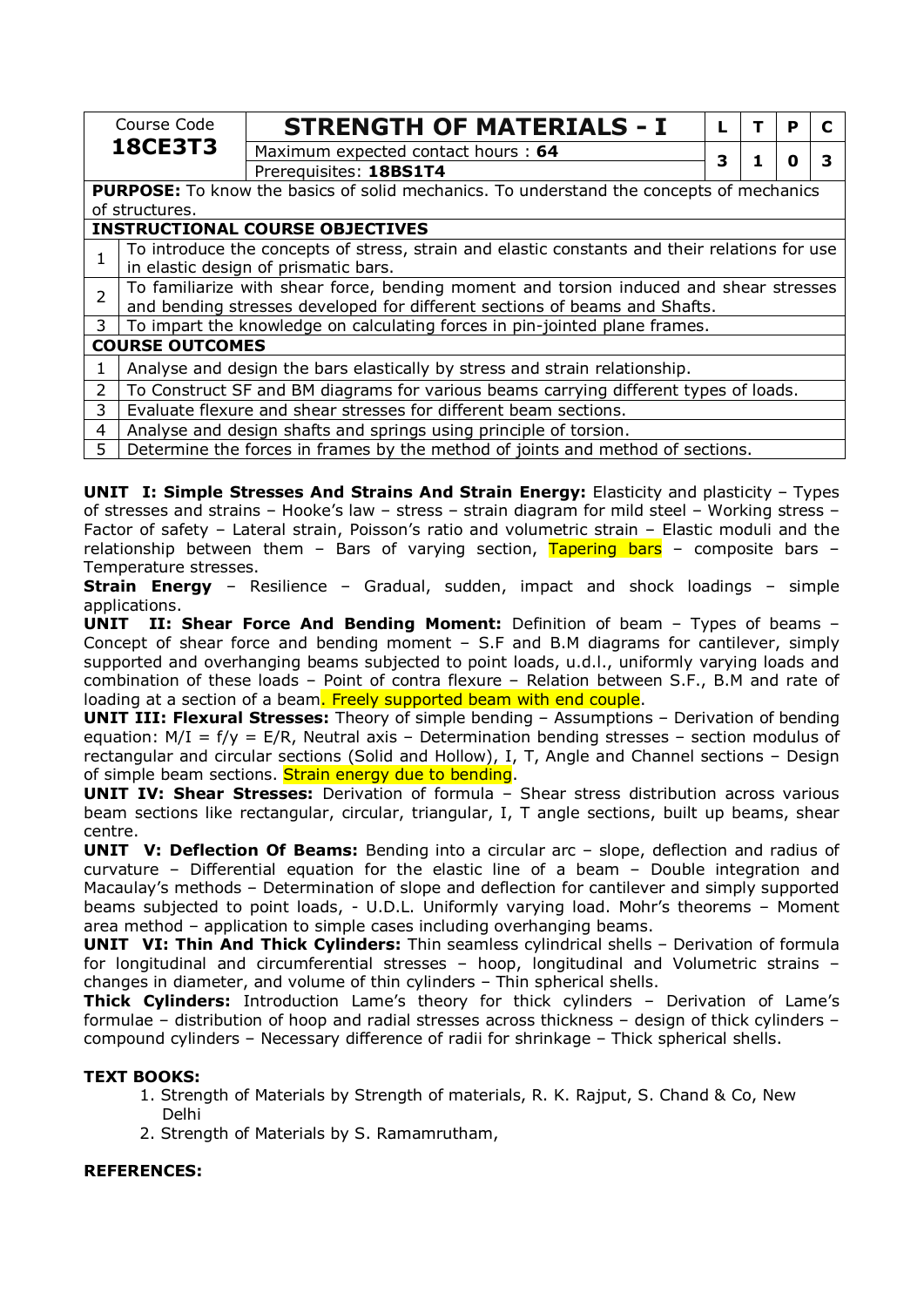**1.**Strength of Materials by R.K Bansal, Lakshmi Publications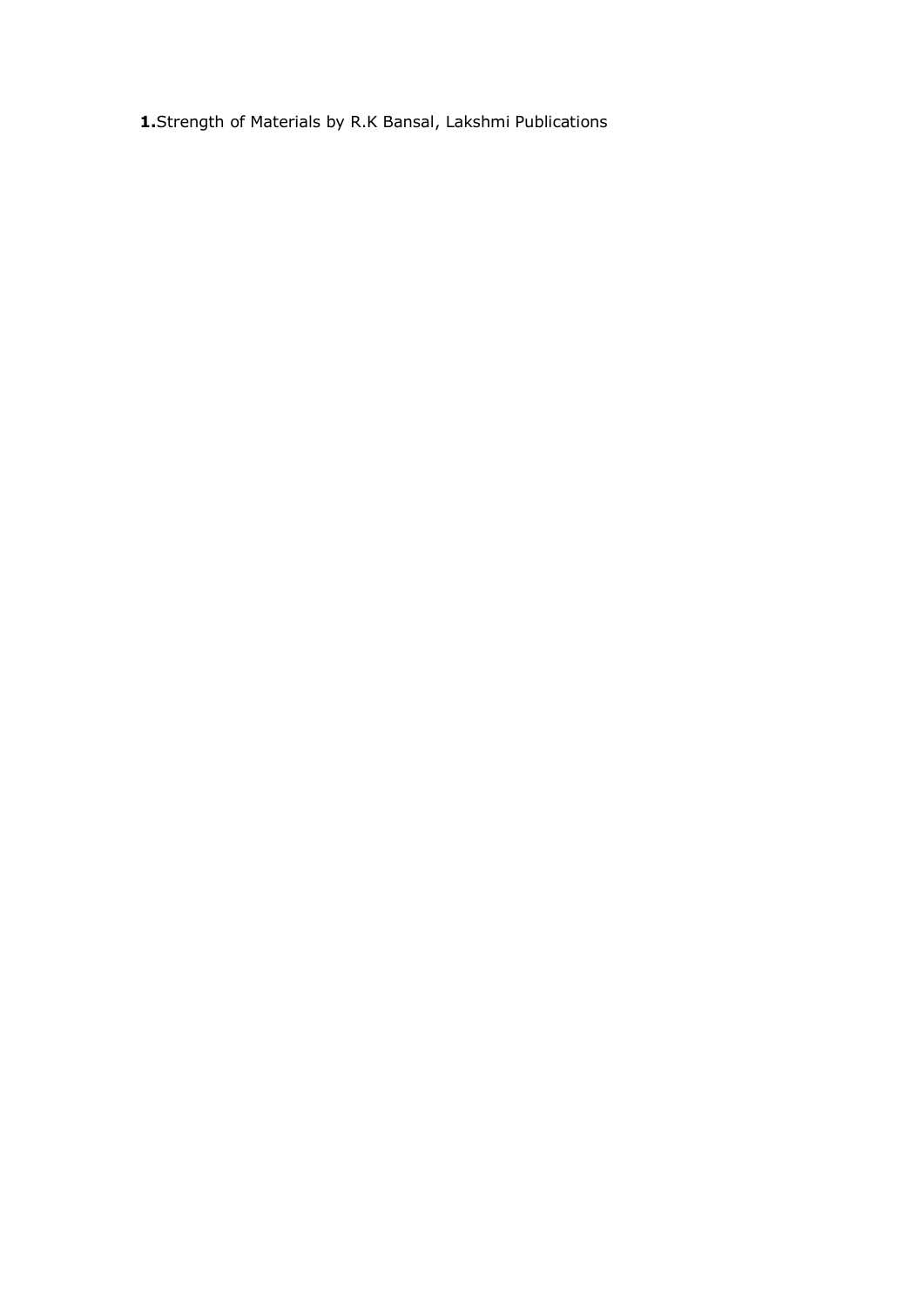|                                                                                                             | Course Code<br><b>18CE3T4</b>                                                                                                                                           | <b>BUILDING MATERIALS AND</b><br><b>CONSTRUCTION</b>                                        | L | т | P |   |  |
|-------------------------------------------------------------------------------------------------------------|-------------------------------------------------------------------------------------------------------------------------------------------------------------------------|---------------------------------------------------------------------------------------------|---|---|---|---|--|
|                                                                                                             |                                                                                                                                                                         | Maximum expected contact hours: 64                                                          | 3 | 1 | 0 | 3 |  |
|                                                                                                             |                                                                                                                                                                         | Prerequisites: NIL                                                                          |   |   |   |   |  |
|                                                                                                             | <b>PURPOSE:</b> To get exposed to the glimpses of Civil Engineering topics that is essential for an                                                                     |                                                                                             |   |   |   |   |  |
|                                                                                                             | Engineer.                                                                                                                                                               |                                                                                             |   |   |   |   |  |
|                                                                                                             |                                                                                                                                                                         | <b>INSTRUCTIONAL COURSE OBJECTIVES</b>                                                      |   |   |   |   |  |
| 1                                                                                                           | Imparting the knowledge of course pattern in masonry construction and flat roofs and<br>techniques of forming foundation, columns, beams, walls, sloped and flat roofs. |                                                                                             |   |   |   |   |  |
| The student is to be exposed to the various patterns of floors, walls, different types of<br>$\overline{2}$ |                                                                                                                                                                         |                                                                                             |   |   |   |   |  |
| paints and varnishes.                                                                                       |                                                                                                                                                                         |                                                                                             |   |   |   |   |  |
| 3                                                                                                           | Imparting the students with the techniques of formwork and scaffolding.                                                                                                 |                                                                                             |   |   |   |   |  |
| 4                                                                                                           |                                                                                                                                                                         | The students should be exposed to classification of aggregates, moisture content of the     |   |   |   |   |  |
|                                                                                                             | aggregate.                                                                                                                                                              |                                                                                             |   |   |   |   |  |
|                                                                                                             | <b>COURSE OUTCOMES</b>                                                                                                                                                  |                                                                                             |   |   |   |   |  |
|                                                                                                             |                                                                                                                                                                         | The student should be able to identify different building materials and their importance in |   |   |   |   |  |
|                                                                                                             | building construction.                                                                                                                                                  |                                                                                             |   |   |   |   |  |
| $\overline{2}$                                                                                              |                                                                                                                                                                         | The student is expected to differentiate brick masonry, stone masonry construction and      |   |   |   |   |  |
|                                                                                                             |                                                                                                                                                                         | use of lime and cement in various constructions.                                            |   |   |   |   |  |
| 3                                                                                                           |                                                                                                                                                                         | The student should have learnt the importance of building components and finishings.        |   |   |   |   |  |
| 4                                                                                                           | The student is expected to know the classification of aggregates, sieve analysis and<br>moisture content usually required in building construction.                     |                                                                                             |   |   |   |   |  |

**UNIT I: Stones, Bricks And Tiles** Properties of building stones – relation to their structural requirements, classification of stones – stone quarrying – precautions in blasting, dressing of stone, composition of good brick earth, various methods of manufacturing of bricks. Qualities of bricks, tests and classification of bricks. Characteristics of good tile - manufacturing methods, types of tiles.uses materialsaluminium ,gypsum,glass and bituminous materials

**UNIT II Masonry & wood:** Types of masonry, English and Flemish bonds, Rubble and Ashlar Masonry. Cavity and partition walls. Wood: Structure - Properties- Seasoning of timber-Classification of various types of woods used in buildings- Defects in timber-**Preservation of** timber and advantages. Alternative materials for wood.galvanized iron, fiber Reinforced Plastics,steel

**UNIT III: Lime, Cement and Concrete** Lime- Sources of lime: Various ingredients of lime – Constituents of lime stone – classification of lime – various methods of manufacture of lime. Cement: Portland cement- Chemical Composition - Hydration, setting and fineness of cement. Various types of cement and their properties. Various field and laboratory tests for Cement. Various ingredients of cement concrete and their importance – various tests for concrete.

**UNIT IV: Building Components** Lintels, arches, vaults, stair cases – types. Different types of floors – Concrete, Mosaic, Terrazzo floors, Pitched, flat roofs. Lean to roof, Coupled Roofs. Trussed roofs – King and Queen post Trusses. R.C.C Roofs, Madras Terrace and Pre fabricated roofs.

**UNIT V: Aggegates** Classification of aggregate – Coarse and fine aggregates- particle shape and texture – Bond and Strength of aggregate – Specific gravity – Bulk Density, porosity and absorption – Moisture content of Aggregate- Bulking of sand – Sieve analysis.

**UNIT VI: Finishings** Damp Proofing and water proofing materials and uses – Plastering Pointing, white washing and distempering. Paints: Constituents of a paint – Types of paints – Painting of new/old wood- Varnish. Form Works and Scaffoldings.

## **TEXT BOOKS:**

- 1. Building Materials, S. S. Bhavikatti, Vices publications House private ltd.
- 2. Building Construction, S. S. Bhavikatti, Vices publications House private ltd.
- 3. Building Materials, B. C. Punmia, Laxmi Publications private ltd.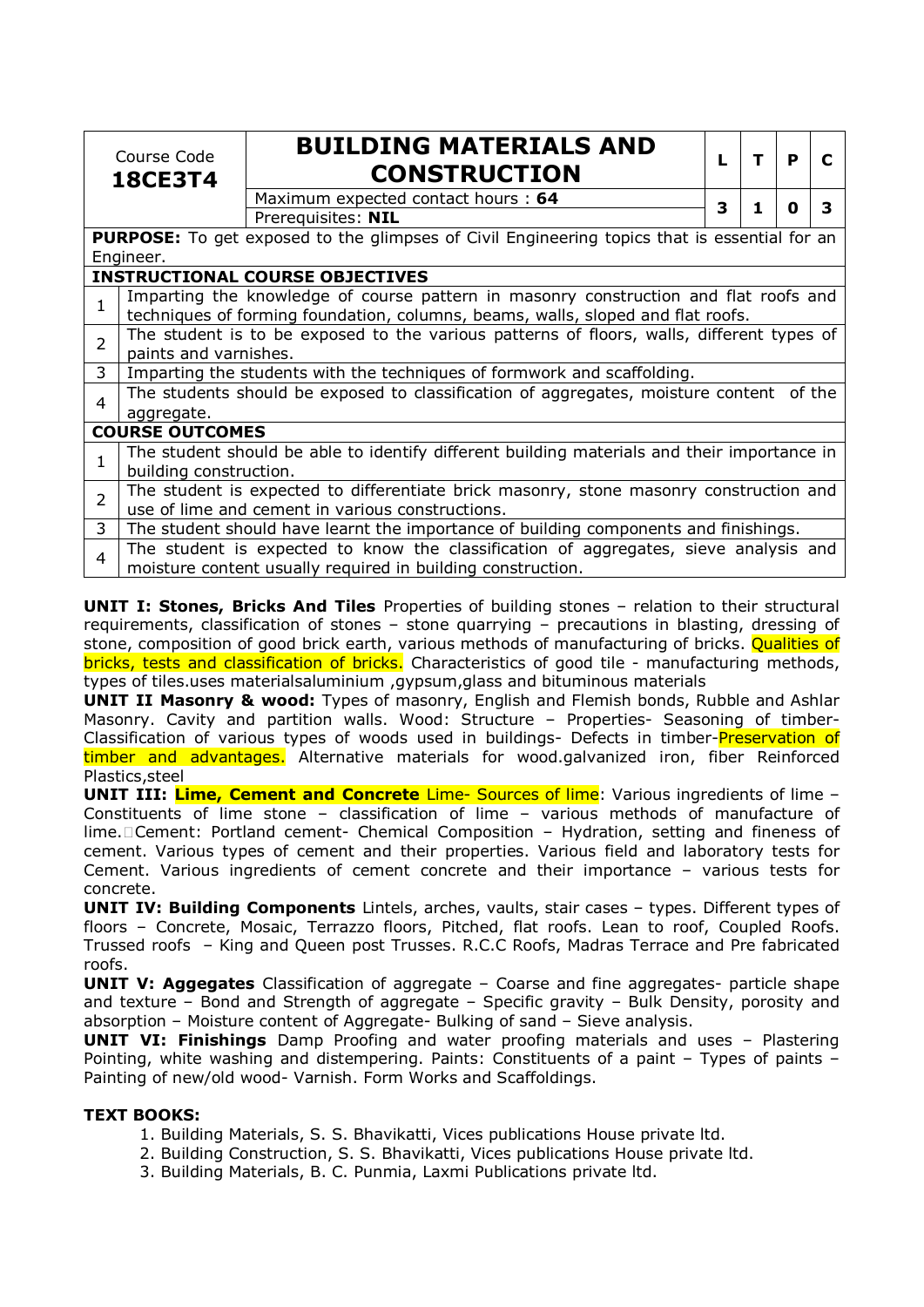4. Building Construction, B.C. Punmia, Laxmi Publications (p) ltd.

#### **REFERENCE BOOKS:**

- 1. Building Materials, S. K. Duggal, New Age International Publications.
- 2. Building Materials, P. C. Verghese, PHI learning (P) ltd.
- 3. Building Materials, M. L. Gambhir, Tata McGraw Hill Publishing Co. Ltd. New Delhi.
- 4. Building construction, P. C. Verghese, PHI Learning (P) Ltd.
- 5. Building Materials, Construction and Planning, S. Mahaboob Basha, Anuradha Publications, Chennai.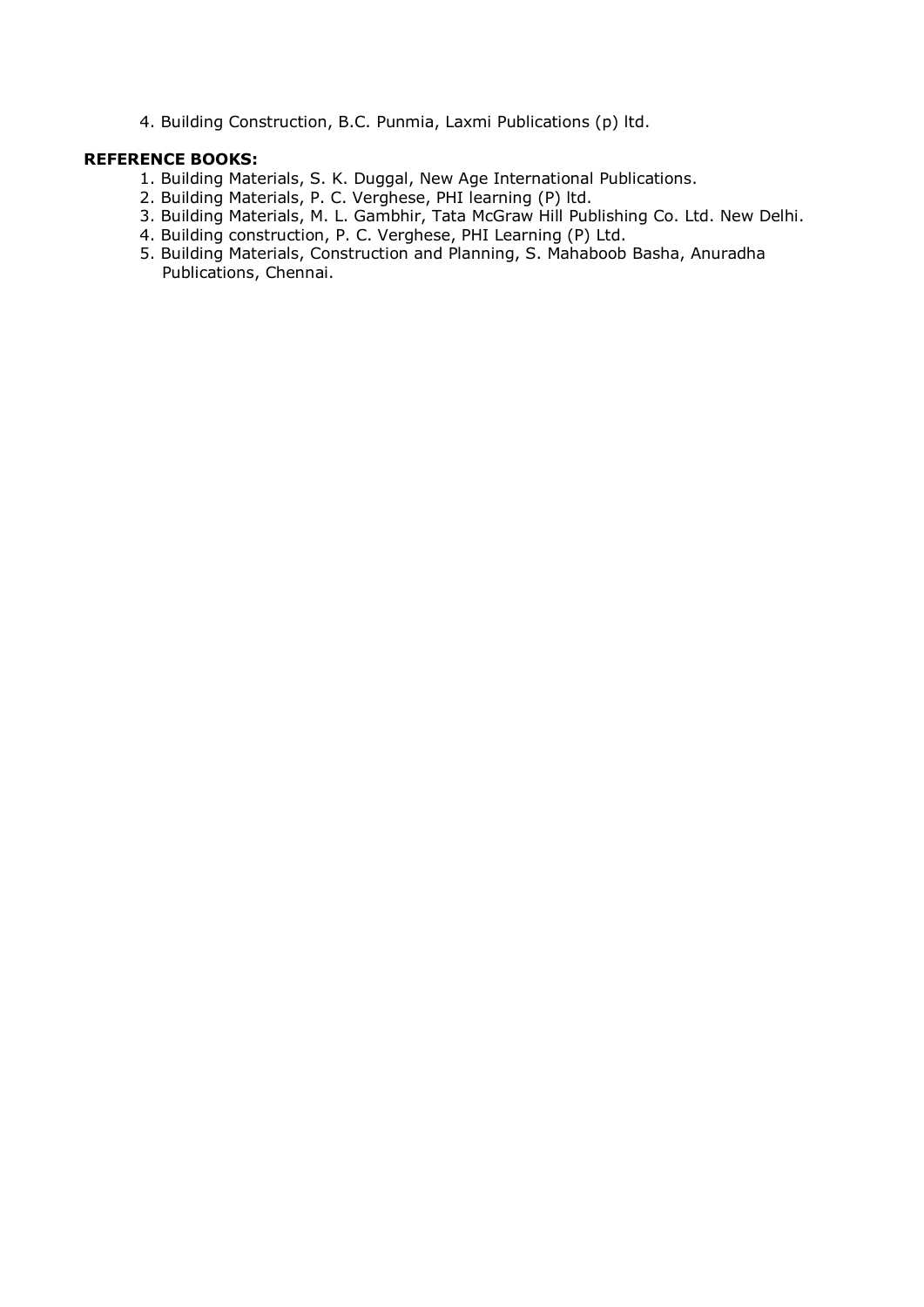| Course Code    |                                                                                   | <b>SURVEYING</b>                                                                                  |   |  | Р |  |  |  |
|----------------|-----------------------------------------------------------------------------------|---------------------------------------------------------------------------------------------------|---|--|---|--|--|--|
|                |                                                                                   | Maximum expected contact hours: 64                                                                |   |  |   |  |  |  |
|                | <b>18CE3T5</b>                                                                    |                                                                                                   | 3 |  |   |  |  |  |
|                |                                                                                   | Prerequisites : NIL                                                                               |   |  |   |  |  |  |
|                |                                                                                   | <b>PURPOSE:</b> To measure the land area, to prepare map and to find out the elevation of a point |   |  |   |  |  |  |
|                | for constructional purpose.                                                       |                                                                                                   |   |  |   |  |  |  |
|                |                                                                                   | <b>INSTRUCTIONAL COURSE OBJECTIVES</b>                                                            |   |  |   |  |  |  |
|                |                                                                                   | To introduce the students to basic principles of surveying, various methods of linear and         |   |  |   |  |  |  |
|                | angles measuring instruments and enable the students to use surveying equipments. |                                                                                                   |   |  |   |  |  |  |
|                | <b>COURSE OUTCOMES</b>                                                            |                                                                                                   |   |  |   |  |  |  |
| $\mathbf{1}$   |                                                                                   | To demonstrate the basic surveying skills                                                         |   |  |   |  |  |  |
| $\overline{2}$ |                                                                                   | To use various surveying instruments.                                                             |   |  |   |  |  |  |
| 3              | To perform different methods of surveying.                                        |                                                                                                   |   |  |   |  |  |  |
| 4              | To compute various data required for various methods of surveying.                |                                                                                                   |   |  |   |  |  |  |
| 5              | To integrate the knowledge and produce topographical map.                         |                                                                                                   |   |  |   |  |  |  |

**UNIT I: Introduction:** definition-Uses of surveying- overview of plane surveying (chain, compass and plane table), Objectives, Principles and classifications – Errors in survey measurements.

**UNIT II: Distances And Direction:** Electronic distance measurements (EDM)- principles of electro optical EDM-Errors and corrections to linear measurements- Compass survey- Meridians, Azimuths and Bearings, declination, computation of angle. Traversing-Purpose-types of traverse-traverse computation-traverse adjustments-Introduction omitted measurements

**UNIT III: Leveling And Contouring:** Concept and Terminology, Levelling Instruments and their Temporary and permanent adjustments- method of levelling. Characteristics and Uses of contours- methods of conducting contour surveys.

**UNIT IV: Theodolite:** Description, principles-uses and adjustments – temporary and permanent, measurement of horizontal and vertical angles. Principles of Electronic Theodolite – Introduction to Trigonometrical leveling. Heights and Distances Closing error and distribution-

Trigonometric leveling. **Tachometric Surveying:** Stadia and tangential methods of Tacheometry. Distance and Elevation formulae for Staff vertical position.

**UNIT V: Curves:** Types of curves, design and setting out – simple and compound curves-Introduction to geodetic surveying, Total Station and Global positioning system

**UNIT VI: Computation Of Areas And Volumes:** Area from field notes, computation of areas along irregular boundaries and area consisting of regular boundaries. Embankments and cutting for a level section and two level sections with and without transverse slopes, determination of the capacity of reservoir, volume of barrow pits.

## **TEXT BOOKS:**

1. Surveying, Vol No.1, 2 &3, B. C. Punmia, Ashok Kumar Jain and Arun Kumar Jain – Laxmi Publications Ltd, New Delhi.

2. Advance Surveying, Satish Gopi, R. Sathi Kumar and N. Madhu, Pearson Publications.

3. Text book of Surveying, C. Venkataramaiah, University press, India Limited.

4. Surveying and levelling, R. Subramanian, Oxford University press.

## **REFERENCES:**

1. Text book of Surveying, S.K. Duggal (Vol No. 1&2), Tata McGraw Hill Publishing Co. Ltd. New Delhi.

2. Text book of Surveying, Arora (Vol No. 1&2), Standard Book House, Delhi.

- 3. Higher Surveying, A.M. Chandra, New Age International Pvt ltd.
- 4. Fundamentals of surveying, S.K. Roy PHI learning (P) ltd.

5. Plane Surveying, Alak de, S. Chand & Company, New Delhi.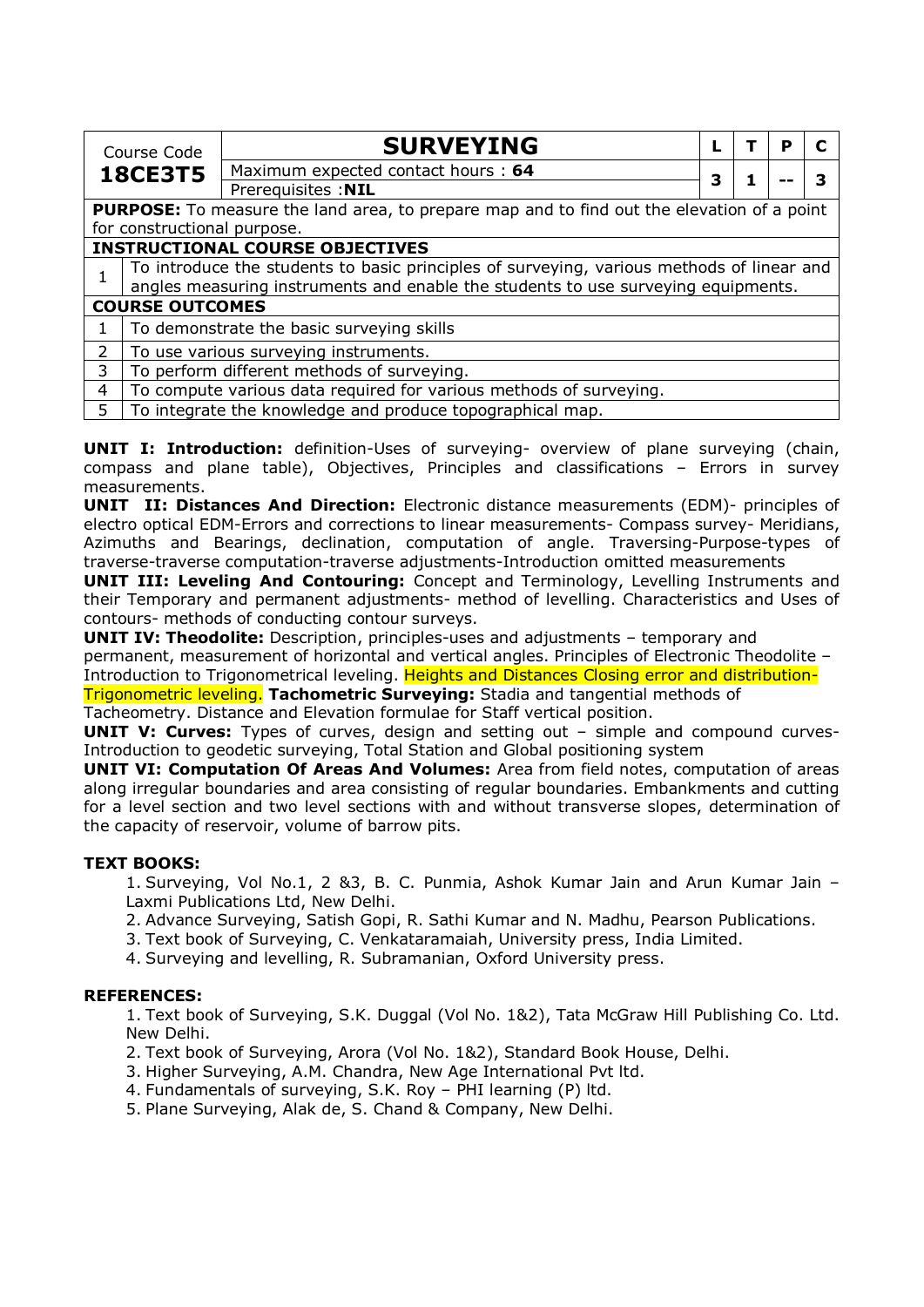|                | Course Code                                                                                      | <b>FLUID MECHANICS</b>                                                                      |   | т  | P | C |  |  |
|----------------|--------------------------------------------------------------------------------------------------|---------------------------------------------------------------------------------------------|---|----|---|---|--|--|
| <b>18CE3T6</b> |                                                                                                  | Maximum expected contact hours: 64                                                          | 3 | 1. |   | 3 |  |  |
|                |                                                                                                  | Prerequisites: Basics of Fluid Mechanism                                                    |   |    |   |   |  |  |
|                | <b>PURPOSE:</b> The purpose of this course is to get exposure about the application of hydraulic |                                                                                             |   |    |   |   |  |  |
|                |                                                                                                  | engineering in the field by means of studying the various devices, equipments, machinery,   |   |    |   |   |  |  |
|                | and structures.                                                                                  |                                                                                             |   |    |   |   |  |  |
|                |                                                                                                  | <b>INSTRUCTIONAL COURSE OBJECTIVES</b>                                                      |   |    |   |   |  |  |
| $\mathbf{1}$   |                                                                                                  | To derive the equation of conservation of mass and its application.                         |   |    |   |   |  |  |
| $\overline{2}$ | To solve kinematic problems such as finding particle paths and stream lines                      |                                                                                             |   |    |   |   |  |  |
| 3              |                                                                                                  | To use important concepts of continuity equation, Bernoulli's equation and turbulence, and  |   |    |   |   |  |  |
|                | apply the same to problems.                                                                      |                                                                                             |   |    |   |   |  |  |
| 4              |                                                                                                  | To analyze laminar and turbulent flows                                                      |   |    |   |   |  |  |
| 5.             | To understand the various flow measuring devices                                                 |                                                                                             |   |    |   |   |  |  |
| 6.             |                                                                                                  | To study in detail about boundary layers theory                                             |   |    |   |   |  |  |
|                | <b>COURSE OUTCOMES</b>                                                                           |                                                                                             |   |    |   |   |  |  |
| $\mathbf{1}$   |                                                                                                  | Understand the various properties of fluids and their influence on fluid motion and analyse |   |    |   |   |  |  |
|                | a variety of problems in fluid statics and dynamics.                                             |                                                                                             |   |    |   |   |  |  |
| 2              |                                                                                                  | Calculate the forces that act on submerged planes and curves.                               |   |    |   |   |  |  |
| 3              |                                                                                                  | Identify and analyse various types of fluid flows.                                          |   |    |   |   |  |  |
|                |                                                                                                  | Apply the integral forms of the three fundamental laws of fluid mechanics to turbulent and  |   |    |   |   |  |  |
| 4              |                                                                                                  | laminar flow through pipes and ducts in order to predict relevant pressures, velocities and |   |    |   |   |  |  |
|                | forces.                                                                                          |                                                                                             |   |    |   |   |  |  |
| 5              | Draw simple hydraulic and energy gradient lines.                                                 |                                                                                             |   |    |   |   |  |  |
| 6              |                                                                                                  | Measure the quantities of fluid flowing in pipes, tanks and channels.                       |   |    |   |   |  |  |

**UNIT I: Introduction :** Dimensions and units - Physical properties of fluids - specific gravity, viscosity, surface tension, vapour pressure and their influences on fluid motion, pressure at a point, Pascal's law, Hydrostatic law -atmospheric, gauge and vacuum pressures- measurement of pressure. Pressure gauges, Manometers: Differential and Micro Manometers.

**UNTI II: Hydrostatics:** Hydrostatic forces on submerged plane, Horizontal, Vertical, inclined and curved surfaces – Center of pressure. Equation of acceleration & types.

**Fluid Kinematics:** Description of fluid flow, Stream line, path line and streak line and stream tube. Classification of flows: Steady, unsteady, uniform, non-uniform, laminar, turbulent, rotational and irrotational flows – Equation of continuity for one, two , three dimensional flows – stream and velocity potential functions, flow net analysis.

**UNIT III: Fluid Dynamics:** Surface and body forces – Euler's and Bernoulli's equations for flow along a stream line - Momentum equation and its application  $-$  forces on pipe bend. Energy correction

**UNIT IV: Laminar Flow And Turbulent Flows**: Reynold's experiment – Characteristics of Laminar & Turbulent flows, Shear and velocity distributions, Laws of Fluid friction, Hagen-Poiseulle Formula, Flow between parallel plates, Flow through long tubes, hydrodynamically smooth and rough flows.

**Closed Conduit Flow:** Darcy-Weisbach equation, Minor losses – pipes in series – pipes in parallel – Total energy line and hydraulic gradient line, variation of friction factor with Reynold's number – Moody's Chart, Pipe network problems, Hazen-Williams formula, Hard- Cross Method,

**UNIT V: Measurement of Flow:** Pitot tube, Venturi meter and Orifice meter – classification of orifices, small orifice and large orifice, flow over rectangular, triangular, trapezoidal and Stepped notches - –Broad crested weirs.

**UNIT VI: Boundary Layer Theory**: Boundary layer (BL) – concepts, Prandtl contribution, Characteristics of boundary layer along a thin flat plate, Vonkarman momentum integral equation, laminar and turbulent Boundary layers(no deviations)- BL in transition, separation of BL, Control of BL. flow around submerged objects-Drag and Lift- Magnus effect.

## **TEXT BOOKS:**

1. Fluid Mechanics, P. N. Modi and S. M. Seth, Standard book house, New Delhi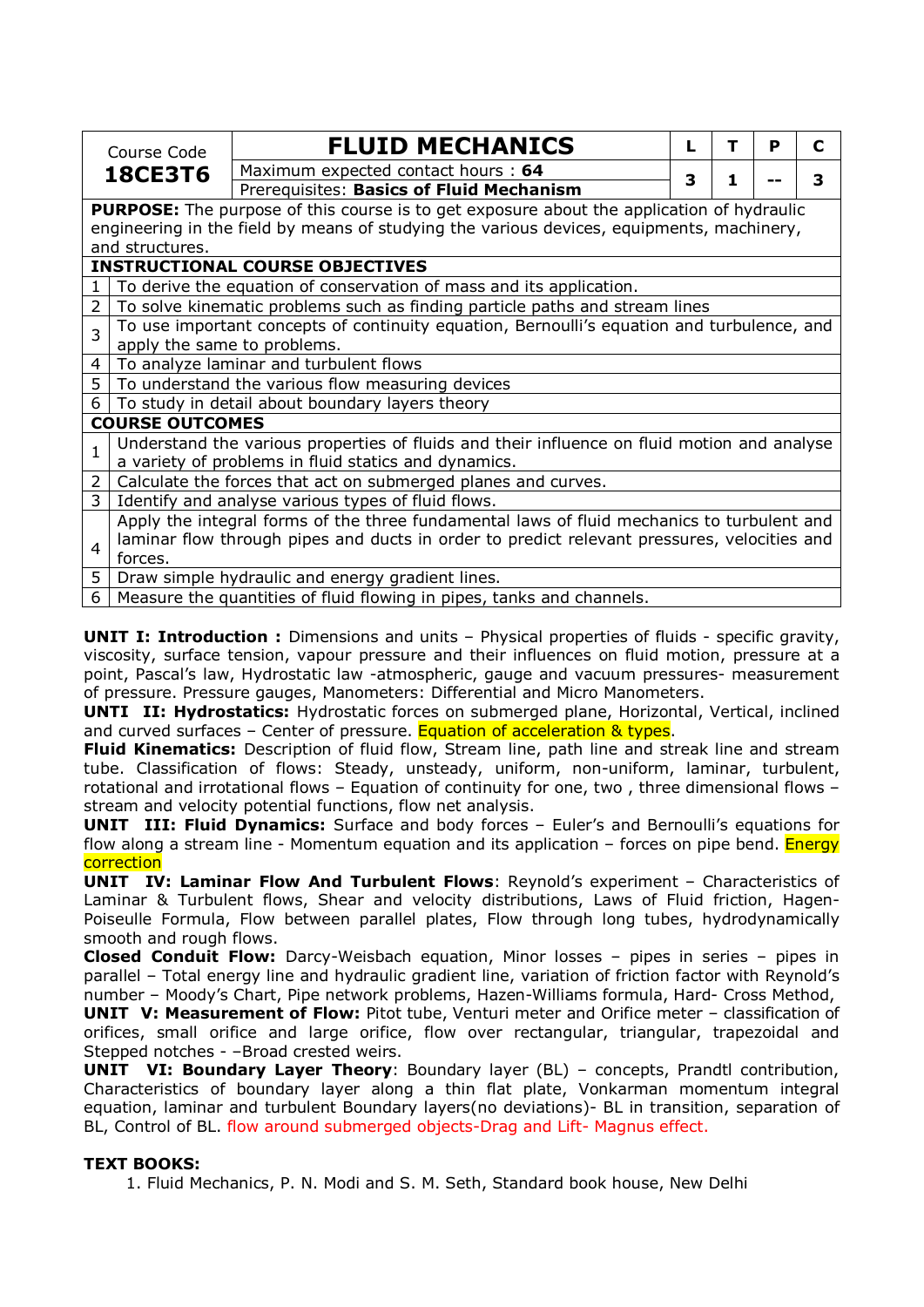2. A text of Fluid mechanics and hydraulic machines, R. K. Bansal - Laxmi Publications (P) ltd., New Delhi

#### **REFERENCES:**

1. Mechanics of Fluids, Merle C. Potter, David C. Wiggert and Bassem H. Ramadan, CENGAGE Learning

2. Fluid Mechanics and Machinery, C.S.P. Ojha, R. Berndtsson and P.N. Chandramouli, Oxford Higher Education.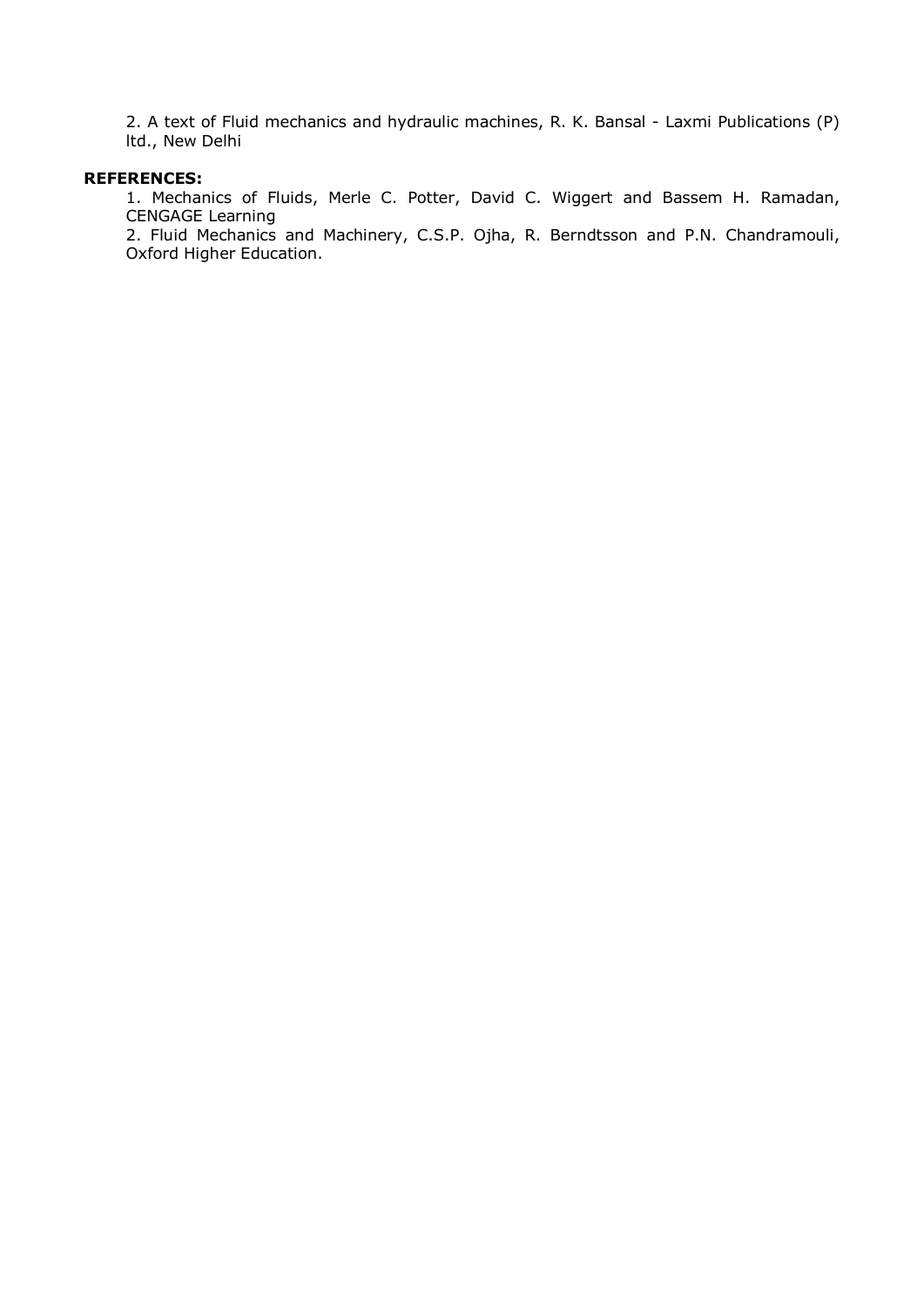Course Code **18CE3L1**

# **SURVEYING FIELD WORK - I**

Maximum expected contact hours : 30

|   | т | $\mathbf{P}$ | $\mathbf C$ |
|---|---|--------------|-------------|
| O | 0 | $\mathbf{3}$ | ٦           |

#### **List of Field Works**

- 1. Survey by chain survey of road profile with offsets in case of road widening.
- 2. Survey in an area by chain survey (Closed circuit)
- 3. Determination of distance between two inaccessible points by using compass.
- 4. Finding the area of the given boundary using compass (Closed Traverse)
- 5. Plane table survey; finding the area of a given boundary by the method of Radiation
- 6. Plane table survey; finding the area of a given boundary by the method of intersection.
- 7. Two Point Problem by the plane table survey.
- 8. Fly levelling : Height of the instrument method (differential levelling)
- 9. Fly levelling: rise and fall method.
- 10.Fly levelling: closed circuit/ open circuit.
- 11.Fly levelling; Longitudinal Section and Cross sections of a given road profile.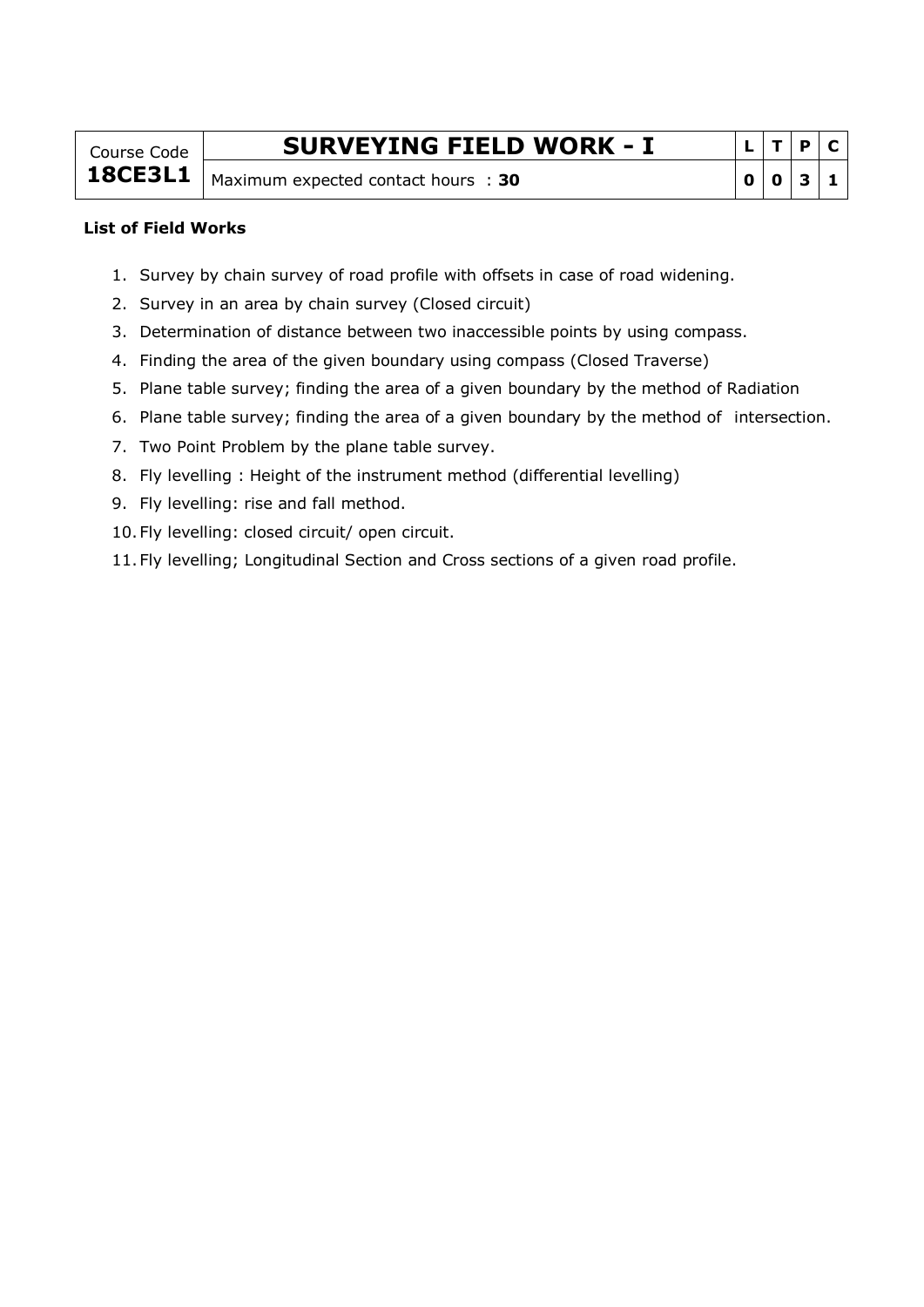#### Course Code **18CE3L2**

# **STRENGTH OF MATERIALS LAB**  $\left| L \right|$  T  $\left| P \right|$  C

Maximum expected contact hours : **30 0 0 1 3 1** 

## **List of Lab Works**

- 1. Tension test on Steel bar
- 2. Bending test on (Steel/Wood) Cantilever beam.
- 3. Bending test on simple support beam
- 4. Torsion test
- 5. Hardness test
- 6. Compression test on wood or concrete
- 7. Impact test
- 8. Shear test
- 9. Verification of Maxwell's Reciprocal theorem on beams.
- 10.Use of Electrical resistance strain gauges
- 11.Continuous beam deflection test.

## **List of Major Equipment:**

- 1. UTM for conducting tension test on rods.
- 2. Steel beam for flexure test.
- 3. Wooden beam for flexure test.
- 4. Torsion testing machine.
- 5. Brinnell's / Rock well's hardness testing machine.
- 6. Setup for spring tests.
- 7. Compression testing machine.
- 8. Izod Impact machine.
- 9. Shear testing machine.
- 10.Beam setup for Maxwell's theorem verification.
- 11.Continuous beam setup.
- 12.Electrical Resistance gauges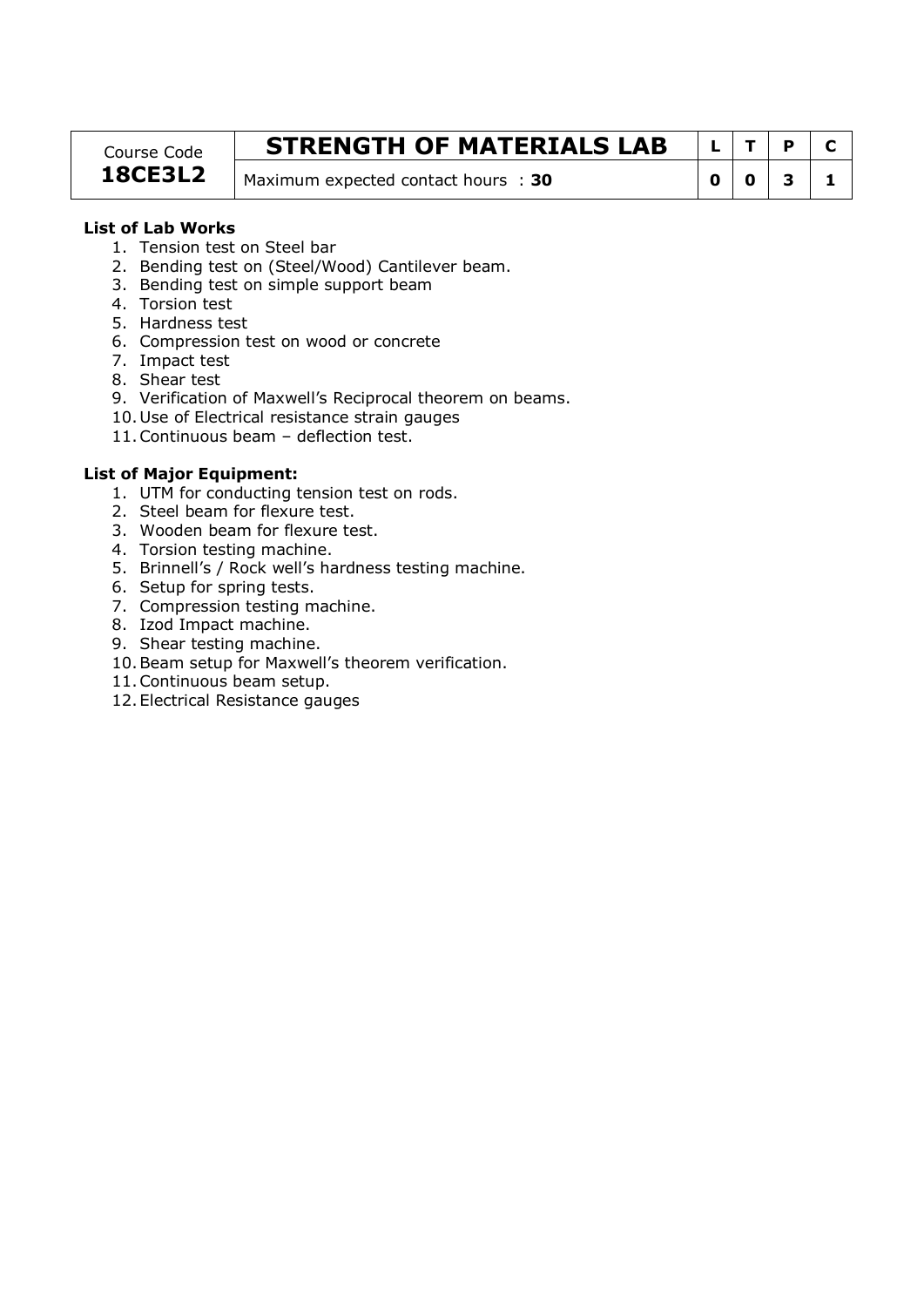|                                                                                                                                                                                                                                                                                                                                                                                        | Course Code | <b>MANAGERIAL ECONOMICS AND</b><br><b>REAL ESTATE FUNDAMENTALS</b> |   |  | р |  |
|----------------------------------------------------------------------------------------------------------------------------------------------------------------------------------------------------------------------------------------------------------------------------------------------------------------------------------------------------------------------------------------|-------------|--------------------------------------------------------------------|---|--|---|--|
| <b>18CE3T7</b>                                                                                                                                                                                                                                                                                                                                                                         |             | Maximum expected contact hours : 64<br>Prerequisites :             | 2 |  |   |  |
| <b>PURPOSE:</b> The purpose of managerial economics is to provide economic terminology<br>and<br>reasoning for the improvement of managerial decisions.                                                                                                                                                                                                                                |             |                                                                    |   |  |   |  |
| <b>Course Objectives</b><br>The Learning objectives of this paper is to understand the concept and nature of Managerial<br>Economics and its relationship with other disciplines and also to understand the Concept of<br>$\mathbf{1}$<br>Demand and Demand forecasting, Production function, Input Output relationship, Cost-<br>Output relationship and Cost-Volume-Profit Analysis. |             |                                                                    |   |  |   |  |
|                                                                                                                                                                                                                                                                                                                                                                                        |             |                                                                    |   |  |   |  |

| $\sim$ 2 $\mid$ To understand the nature of markets, Methods of Pricing in the different market structures<br>and to know the different forms of Business organization and the concept of Business Cycles.                                                                               |
|------------------------------------------------------------------------------------------------------------------------------------------------------------------------------------------------------------------------------------------------------------------------------------------|
| Upon completion of the sections, "land, real estate and real property" and "public and<br>$\frac{1}{3}$   private land controls," the student will be able to extrapolate information from the<br>appropriate sources to help the customer or client make an informed decision about the |

purchase or lease of real estate.

4 Upon completion of the section, "environmental issues," the student will be knowledgeable about the hazardous substances which are of concern to a real estate transaction in his/her locale and be able to alert customers or clients to such concerns and their ramifications.

## **COURSE OUTCOMES**

| This outline for the Pre-Sales license course, Real Estate Fundamentals, specifies the |
|----------------------------------------------------------------------------------------|
| minimum content of the 30-hour course.                                                 |
| The course content may be presented in any order and supplemented in any way an        |
| 2 educational provider deems appropriate to achieve the objectives/competencies of the |

course, consistent with prevailing laws and contemporary business practices. **UNIT I: Introduction to Managerial Economics and demand Analysis: Definition of** Managerial Economics –Scope of Managerial Economics and its relationship with other subjects –Concept of Demand, Types of Demand, Determinants of Demand- Demand schedule, Demand

curve, Law of Demand and its limitations- Elasticity of Demand, Types of Elasticity of Demand and Measurement- Demand forecasting and Methods of forecasting, Concept of Supply and Law of Supply. **UNIT II: Production and Cost Analysis:** Concept of Production function- Cobb-Douglas

Production function- Leontief production function - Law of Variable proportions-Isoquants and Isocosts and choice of least cost factor combination-Concepts of Returns to scale and Economies of scale-Different cost concepts: opportunity costs, explicit and implicit costs- Fixed costs, Variable Costs and Total costs – Cost –Volume-Profit analysis-Determination of Breakeven point(simple problems)- Managerial significance and limitations of Breakeven point. **UNIT III: Introduction to Markets, Theories of the Firm & Pricing Policies: Market** Structures: Perfect Competition, Monopoly, Monopolistic competition and Oligopoly – Features – Price and Output Determination – Managerial Theories of firm: Marris and Williamson's models – other Methods of Pricing: Average cost pricing, Limit Pricing, Market Skimming Pricing, Internet Pricing: (Flat Rate Pricing, Usage sensitive pricing) and Priority Pricing.

**UNIT IV: Types of Business Organization and Business Cycles:** Features and Evaluation of Sole Trader, Partnership, Joint Stock Company – State/Public Enterprises and their forms – Business Cycles : Meaning and Features – Phases of a Business Cycle.

**UNIT V: Land, Real Estate And Real Property:** Definitions-Land, Real Estate, Real Property. Real Estate vs Personal Property - Fixtures, Personal Property, Trade Fixtures .Characteristics of Real Estate - Economic, Physical. Ownership of Real Property - Bundle Of Legal Rights, Laws Affecting Real Estate Practice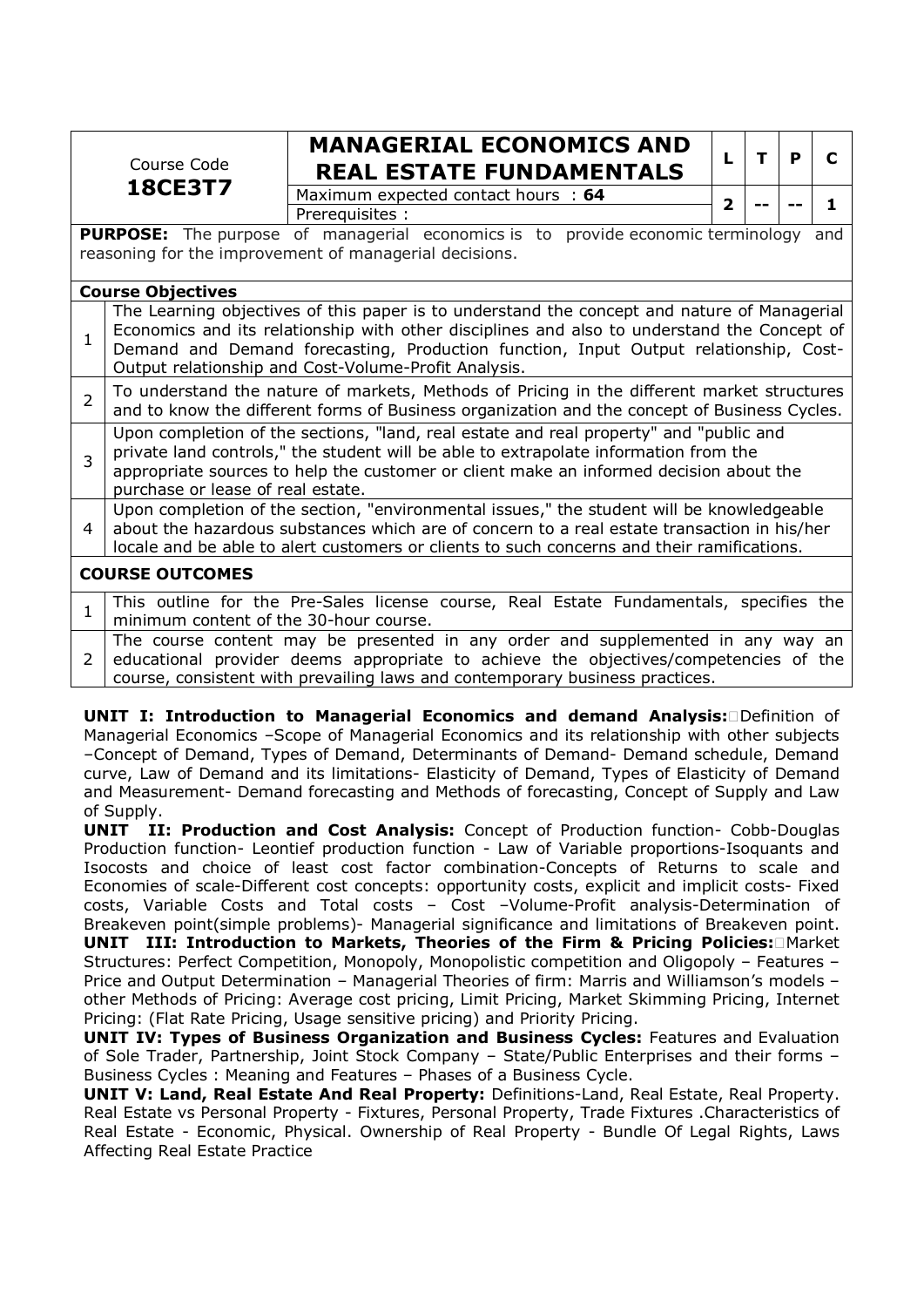**UNIT VI: Public and Private Land Use Controls:** Public-Local, State and Federal Ownership Of Land. Local Planning- Comprehensive Plan, Zoning Ordinances, Subdivision Regulations, Building Codes. Environmental Protection Legislation. Interstate Land Sales Full Disclosure Act. Private Deed Restrictions and Covenants.

## **TEXT BOOKS**

- 1. Dr. N. AppaRao, Dr. P. Vijay Kumar: 'Managerial Economics and Financial Analysis', Cengage Publications, New Delhi – 2011
- 2. Dr. A. R. Aryasri Managerial Economics and Financial Analysis, TMH 2011
- 3. Prof. J.V.Prabhakararao, Prof. P. Venkatarao. 'Managerial Economics and Financial Analysis', Ravindra Publication.
- 4. GRIHA Manual, Volume 1Introduction to National Rating System GRIHA An evaluation tool to help design, build, operate, and maintain a resource-efficient built environment Ministry of New and Renewable Energy, Government of India and The Energy and Resources Institute New Delhi.

#### **REFERENCES:**

- 1.Dr. B. Kuberudu and Dr. T. V. Ramana: Managerial Economics & Financial Analysis, Himalaya Publishing House, 2014.
- 2. Suma Damodaran: Managerial Economics, Oxford 2011.
- 3. Sanjay Dhameja: Financial Accounting for Managers, Pearson.
- 4. Maheswari: Financial Accounting, Vikas Publications.
- 5. Ramesh Singh, Indian Economy, 7th Edn., TMH2015
- 6. Pankaj Tandon A Text Book of Microeconomic Theory, Sage Publishers, 2015
- 7. Shailaja Gajjala and Usha Munipalle, Universities press, 2015
- 8**.** Real Estate Fundamentals Course Outlines- Roy L. Ponthier -www.Proeducate.Com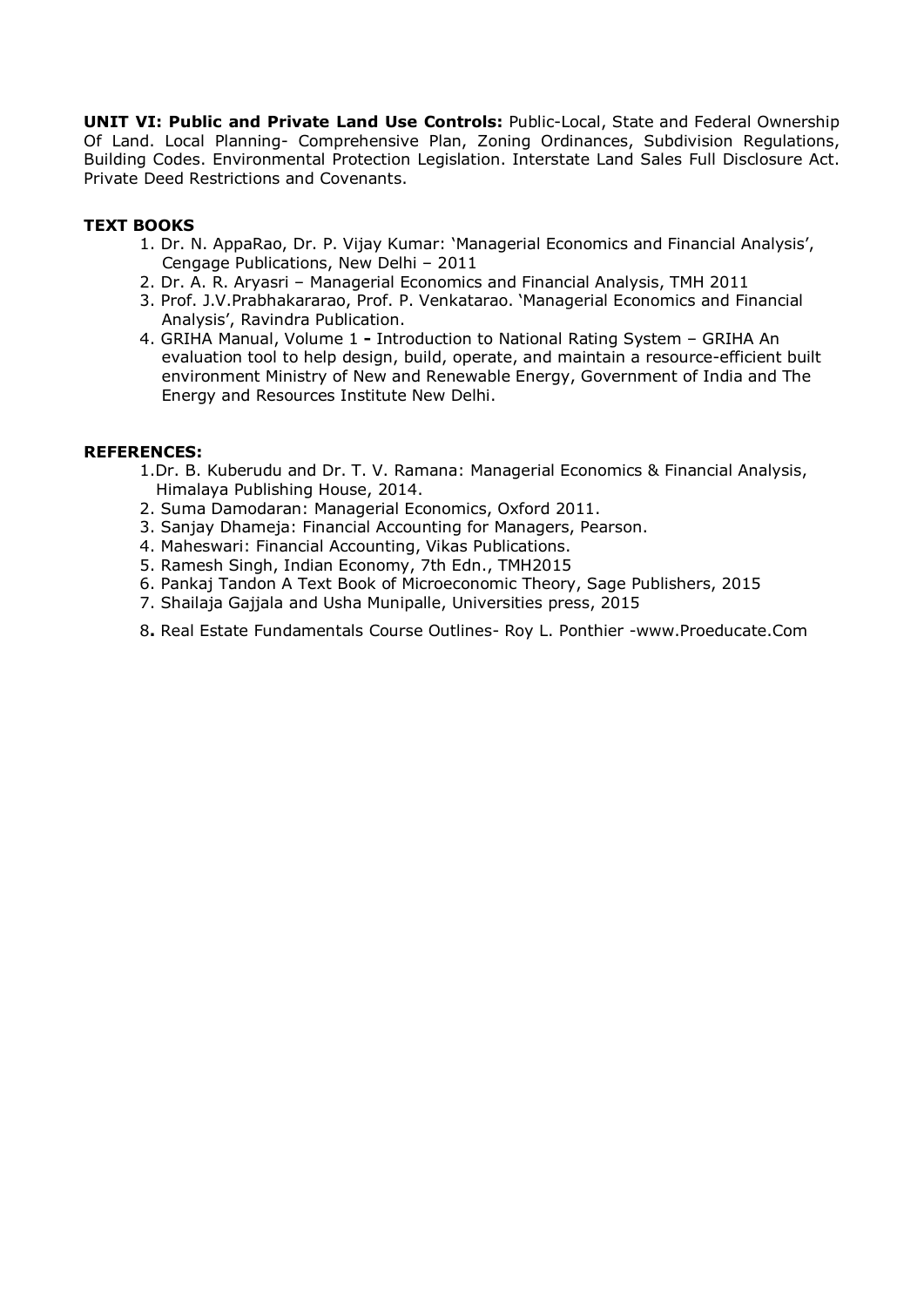| Course Code    | <b>BUILDING PLANNING AND DRAWING</b> |  |              |  |
|----------------|--------------------------------------|--|--------------|--|
| <b>18CE4T1</b> | Maximum expected contact hours: 64   |  | <sup>0</sup> |  |
|                | <b>Prereguisites</b>                 |  |              |  |

**PURPOSE:** To learn the fundamental concepts of planning and orientation of Residential Buildings & Miscellaneous building. To instill a broad understanding about architecture in students of civil engineering

#### **INSTRUCTIONAL COURSE OBJECTIVES**

1 | Initiating the student to different building bye-laws and regulations.

2 | Imparting the planning aspects of residential buildings and public buildings.

- 3 Giving training exercises on various signs and bonds and different building units.
- 4 Imparting the skills and methods of planning of various buildings.

#### **COURSE OUTCOMES**

- $1$  Upon successful completion of the course.
- 2 Student should be able to plan various buildings as per the building by-laws.
- $3$  The student should be able to distinguish the relation between the plan, elevation and cross section and identify the form and functions among the buildings.
- $4$  The student is expected to learn the skills of drawing building elements and plan the buildings as per requirements.

**UNIT I: Building Byelaws and Regulations** Introduction- terminology- objectives of building byelaws- floor area ratio- floor space index- principles under laying building bye lawsclassification of buildings- open space requirements – built up area limitations- height of buildings- wall thickness – lightening and ventilation requirements.

**UNIT II: Residential Buildings** Minimum standards for various parts of buildingsrequirements of different rooms and their grouping- characteristics of various types of residential buildings and relationship between plan, elevation and forms and functions

**UNIT III: Public Buildings** Planning of educational institutions, hospitals, dispensaries, office buildings, banks, industrial buildings, hotels and motels, buildings for recreation, Landscaping requirements.

**UNIT IV: Sign Conventions And Bonds** Brick, stone, plaster, sand filling, concrete, glass, steel, cast iron, copper alloys, aluminium alloys etc., lead, zinc, tin etc., earth, rock, timber and marbles. English bond and Flemish bond - odd and even courses for one, one and half, two and two and half brick walls in thickness at the junction of a corner.

**UNIT V: Doors, Windows, Ventilators And Roofs** Panelled door, panelled and glazed door, glazed windows, panelled windows, swing ventilators, fixed ventilators, coupled roof, collar roofs.King Post truss, Queen Post truss Sloped and flat roof and buildings: drawing plans, Elevations and Cross Sections of given sloped and flat roof buildings.

#### **UNIT VI: Planning And Designing Of Buildings.**

Draw the Plan, Elevation and Sections of a Residential and Public buildings from the given line diagram.

## **Text Books:**

- 1. Planning, designing and Scheduling, Gurucharan Singh and Jagadish Singh.
- 2. Building planning and drawing by M. Chakravarthi.
- 3. 'A' Series & 'B' Series of JNTU Engineering College, Anantapur.

#### **References:**

- 1. Building drawing, M G Shah, C M Kale and S Y Patki, Tata McGraw Hill, New Delhi.
- 2. Principles of Building Drawing, M G Shah and C M Kale, Trinity Publications, New Delhi.
- 3. Civil Engineering drawing and House planning, B.P. Verma, Khanna publishers, New Delhi.
- 4. Civil Engineering Building practice, Suraj Singh, CBS Publications, New Delhi and Chennai.
- 5. Building Materials and Construction, G. C Saha and Joy Gopal Jana, Mcgraw Hill Education (P) India Ltd. New Delhi.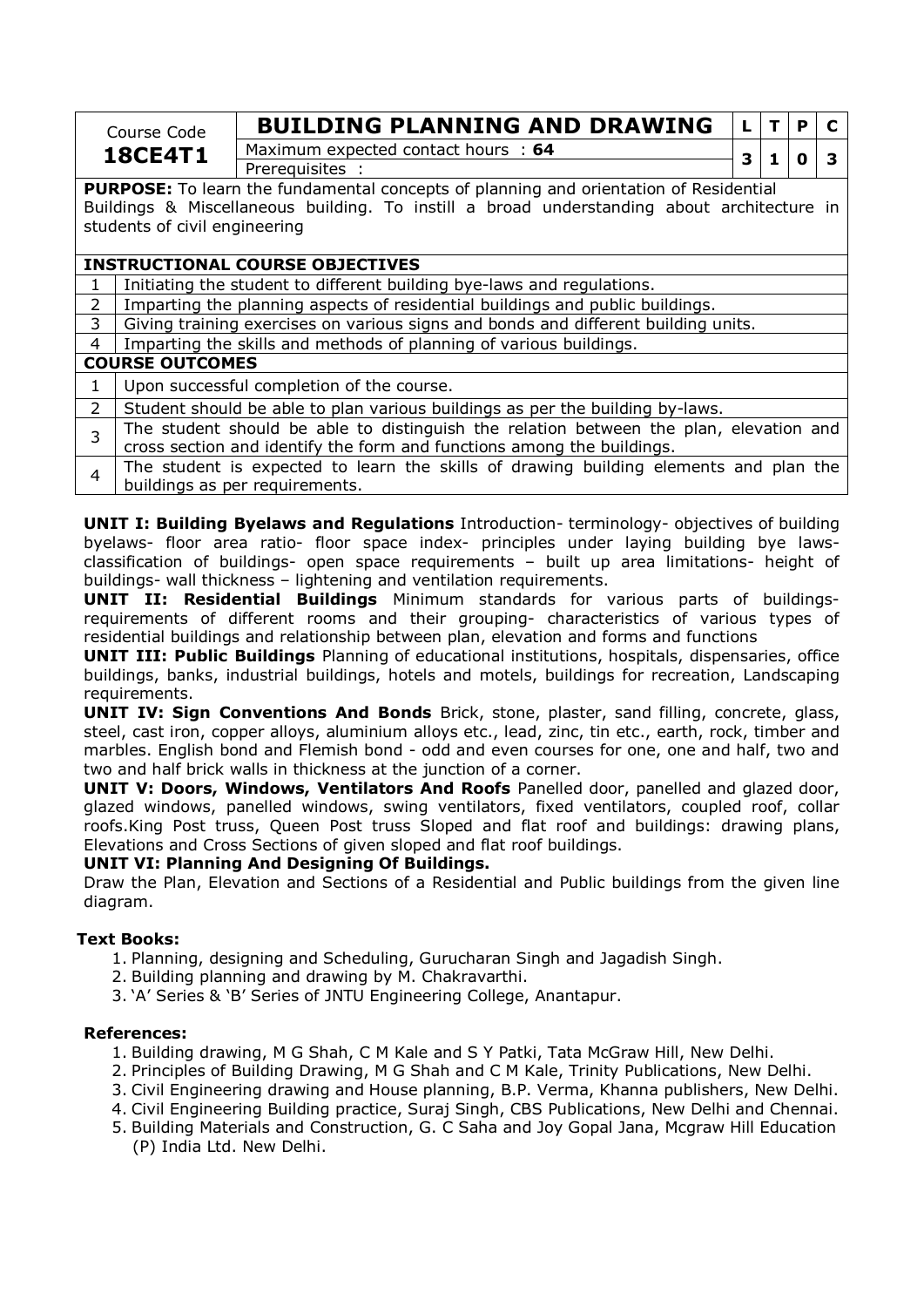|                | Course Code                                                                                   | <b>STRENGTH OF MATERIALS- II</b>                                                             | L. | т | P | C |  |  |
|----------------|-----------------------------------------------------------------------------------------------|----------------------------------------------------------------------------------------------|----|---|---|---|--|--|
|                | <b>18CE4T2</b>                                                                                | Maximum expected contact hours : 64                                                          | 3  | 1 |   | 3 |  |  |
|                |                                                                                               | Prerequisites :                                                                              |    |   | O |   |  |  |
|                |                                                                                               | <b>PURPOSE:</b> To understand the behaviour, determine the internal forces and analyse the   |    |   |   |   |  |  |
|                |                                                                                               | stresses of various structural elements under action of different types of forces            |    |   |   |   |  |  |
|                |                                                                                               |                                                                                              |    |   |   |   |  |  |
|                | <b>INSTRUCTIONAL COURSE OBJECTIVES</b>                                                        |                                                                                              |    |   |   |   |  |  |
|                |                                                                                               | To give concepts of Principal stresses and strains developed in cross section of the beams   |    |   |   |   |  |  |
| $\mathbf{1}$   |                                                                                               | on the cross section and stresses on any inclined plane. To impart concepts of failures in   |    |   |   |   |  |  |
|                | the material considering different theories.                                                  |                                                                                              |    |   |   |   |  |  |
|                |                                                                                               | To give concepts of torsion and governing torsion equation, and there by calculate the       |    |   |   |   |  |  |
| $\overline{2}$ |                                                                                               | power transmitted by shafts and springs and design the cross section when subjected to       |    |   |   |   |  |  |
|                |                                                                                               | loading using different theories of failures.                                                |    |   |   |   |  |  |
|                |                                                                                               | To classify columns and calculation of load carrying capacity and to assess stresses due to  |    |   |   |   |  |  |
| 3              |                                                                                               | axial and lateral loads for different edge conditions and to calculate combined effect of    |    |   |   |   |  |  |
|                |                                                                                               | direct and bending stresses on different engineering structures.                             |    |   |   |   |  |  |
| 4              |                                                                                               | Introduce the concept of unsymmetrical bending in beams Location of neutral axis             |    |   |   |   |  |  |
|                |                                                                                               | Deflection of beams under unsymmetrical bending.                                             |    |   |   |   |  |  |
| 5              |                                                                                               | Impart concepts for determination of Forces in members of plane pin-jointed perfect          |    |   |   |   |  |  |
|                | trusses by different methods.                                                                 |                                                                                              |    |   |   |   |  |  |
|                | <b>COURSE OUTCOMES</b>                                                                        |                                                                                              |    |   |   |   |  |  |
| 1              |                                                                                               | The student will be able to understand the basic concepts of Principal stresses developed in |    |   |   |   |  |  |
|                |                                                                                               | a member when it is subjected to stresses along different axes and design the sections.      |    |   |   |   |  |  |
| $\overline{2}$ |                                                                                               | The student can asses stresses in different engineering applications like shafts, springs,   |    |   |   |   |  |  |
|                |                                                                                               | columns and struts subjected to different loading conditions.                                |    |   |   |   |  |  |
| 3              | The student will be able to assess forces in different types of trusses used in construction. |                                                                                              |    |   |   |   |  |  |

**UNIT I: Principal Stresses And Strains And Theories Of Failures:** Introduction – Stresses on an inclined section of a bar under axial loading – compound stresses – Normal and tangential stresses on an inclined plane for biaxial stresses – Two perpendicular normal stresses accompanied by a state of simple shear – Mohr's circle of stresses – Principal stresses and strains – Analytical and graphical solutions. **Theories Of Failures:** Introduction – Various Theories of failures like Maximum Principal stress theory – Maximum Principal strain theory – Maximum shear stress theory – Maximum strain energy theory – Maximum shear strain energy theory.

**UNIT II: Torsion Of Circular Shafts And Springs:** Theory of pure torsion – Derivation of Torsion equations:  $T/J = q/r = N\phi/L -$  Assumptions made in the theory of pure torsion – Torsional moment of resistance – Polar section modulus – Power transmitted by shafts – Combined bending and torsion and end thrust – Design of shafts according to theories of failure.

**Springs:** Introduction – Types of springs – deflection of close and open coiled helical springs under axial pull and axial couple – springs in series and parallel – Carriage or leaf springs.

**UNIT III: Columns And Struts:** Introduction – Types of columns – Short, medium and long columns – Axially loaded compression members – Crushing load – Euler's theorem for long columns- assumptions- derivation of Euler's critical load formulae for various end conditions – Equivalent length of a column – slenderness ratio – Euler's critical stress – Limitations of Euler's theory – Rankine – Gordon formula – Long columns subjected to eccentric loading – Secant formula – Empirical formulae – Straight line formula – Prof. Perry's formula.

Laterally loaded struts – subjected to uniformly distributed and concentrated loads – Maximum B.M. and stress due to transverse and lateral loading.

**UNIT IV: Direct And Bending Stresses:** Stresses under the combined action of direct loading and B.M. Core of a section – determination of stresses in the case of chimneys, retaining walls and dams – conditions for stability – stresses due to direct loading and B.M. about both axis.

**UNIT V: Unsymetrical Bending:** Introduction – Centroidal principal axes of section – Graphical method for locating principal axes – Moments of inertia referred to any set of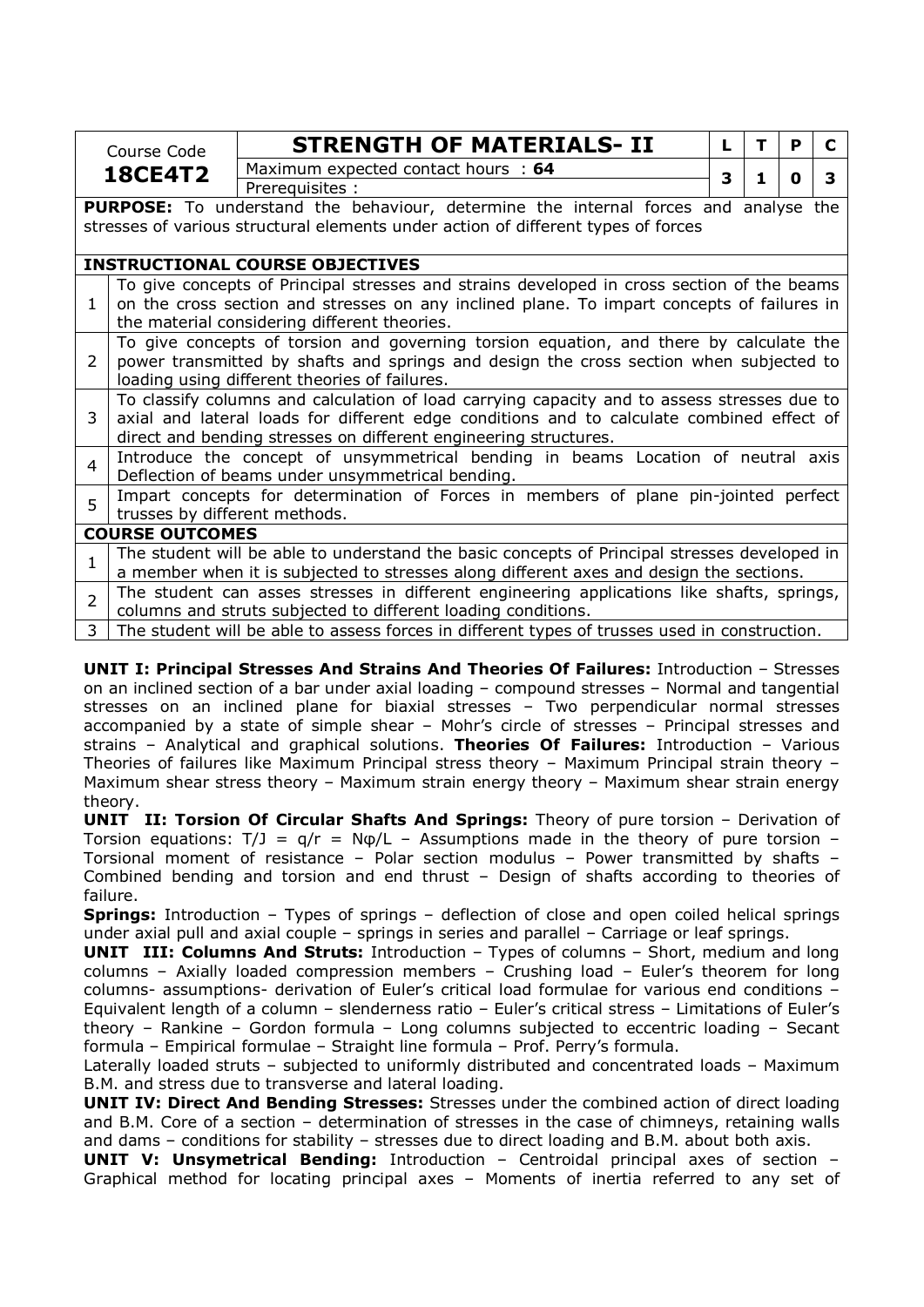rectangular axes – Stresses in beams subjected to unsymmetrical bending – Principal axes – Resolution of bending moment into two rectangular axes through the centroid – Location of neutral axis Deflection of beams under unsymmetrical bending.

**UNIT VI: Analysis Of Pin-Jointed Plane Frames:** Determination of Forces in members of plane pin-jointed perfect trusses by (i) method of joints and (ii) method of sections. Analysis of various types of cantilever and simply supported trusses by method of joints, method of sections.

#### **Text Books:**

- 1. Mechanics of Materials- by R. C. Hibbler
- 2. 2. Strength of materials by R. K Rajput, S.Chand and Co.

#### **References:**

- 1. Strength of Materials by R. Subramanian, Oxford Publications
- 2. 2. Mechanics of Materials by B.C Punmia, Jain and Jain.3. Strength of materials by R. K. Bansal, Lakshmi Publications.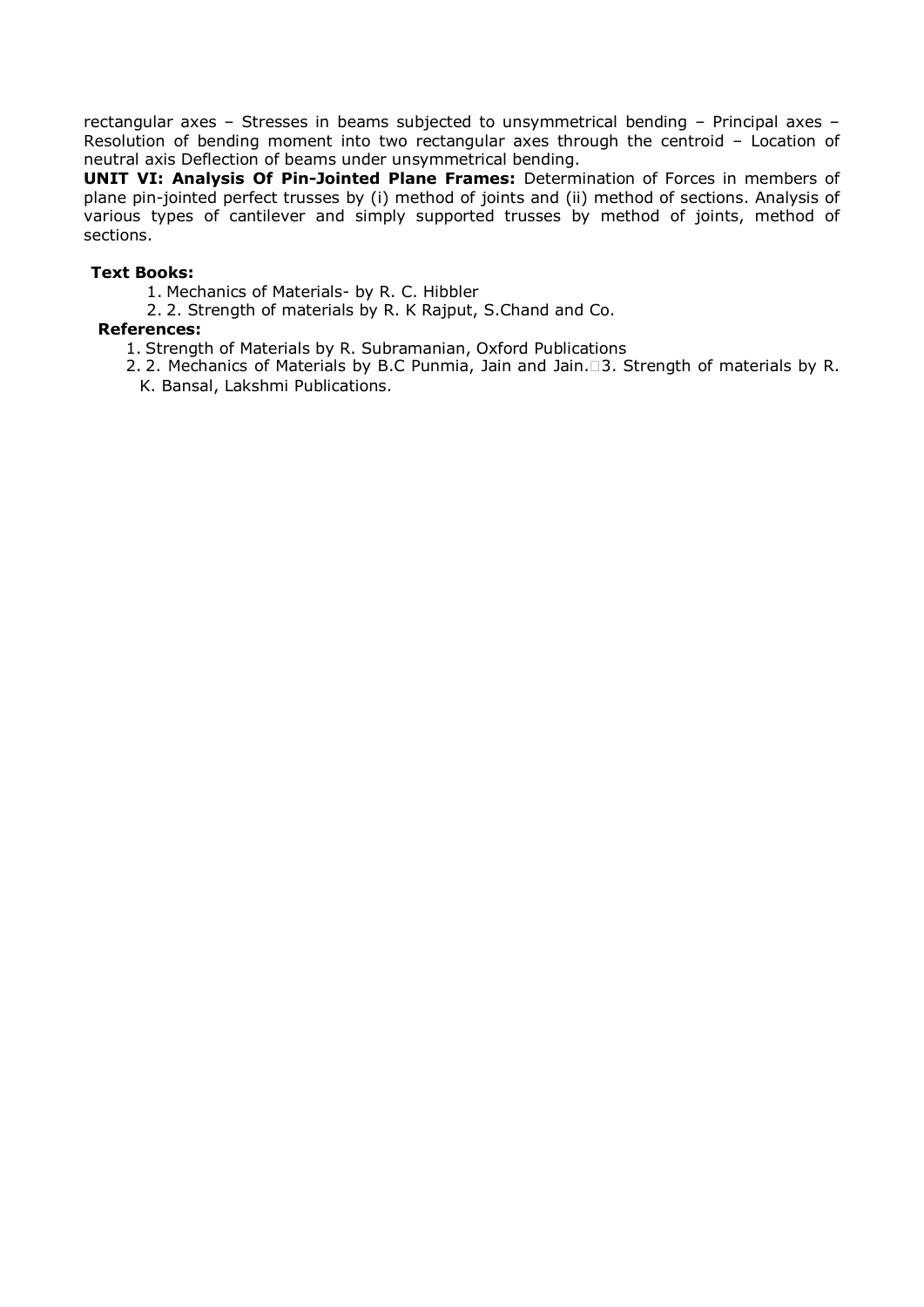| Course Code<br><b>18CE4T3</b> |                 | <b>HYDRAULICS AND HYDRAULIC</b><br><b>MACHINERY</b>                                                                           |   |  |  |  |  |
|-------------------------------|-----------------|-------------------------------------------------------------------------------------------------------------------------------|---|--|--|--|--|
|                               |                 | Maximum expected contact hours : 64                                                                                           | 3 |  |  |  |  |
|                               |                 | Prerequisites :                                                                                                               |   |  |  |  |  |
|                               | <b>PURPOSE:</b> |                                                                                                                               |   |  |  |  |  |
|                               |                 | <b>INSTRUCTIONAL COURSE OBJECTIVES</b>                                                                                        |   |  |  |  |  |
|                               |                 | To study about uniform and non uniform flows in open channel and also to learn about the<br>characteristics of hydraulic jump |   |  |  |  |  |
| 2 <sup>1</sup>                |                 | To introduce dimensional analysis for fluid flow problems.                                                                    |   |  |  |  |  |
|                               |                 |                                                                                                                               |   |  |  |  |  |
| 3 <sup>1</sup>                |                 | To understand the working principles of various types of hydraulic machines and Pumps.                                        |   |  |  |  |  |

#### **COURSE OUTCOMES**

- 1 Solve uniform and non uniform open channel flow problems.
- 2 Apply the principals of dimensional analysis and similitude in hydraulic model testing.
- 3 Understand the working principles of various hydraulic machineries and pumps.

#### **UNIT – I UNIFORM FLOW IN OPEN CHANNELS:**

Types of channels –Types of flows - Velocity distribution – Energy and momentum correction factors – Chezy's, and Manning's formulae for uniform flow – Most Economical sections, Critical flow: Specific energy-critical depth – computation of critical depth

**UNIT II NON-UNIFORM FLOW IN OPEN CHANNELS:** Steady Gradually Varied flow-Dynamic equation, Mild, Critical, Steep, horizontal and adverse slopes-surface profiles- direct step method- Rapidly varied flow, hydraulic jump, energy dissipation.

**UNIT – III HYDRAULIC SIMILITUDE:** Dimensional analysis-Rayleigh's method and Buckingham's pi theorem-study of Hydraulic models – Geometric, kinematic and dynamic similarities-dimensionless numbers – model and prototype relations.

**UNIT – IV BASICS OF TURBO MACHINERY:** Hydrodynamic force of jets on stationary and moving flat , inclined and curved vanes, jet striking centrally and at tip, velocity triangles at inlet and outlet, expressions for work done and efficiency-Angular momentum principle.

**UNIT - V HYDRAULIC TURBINES - I:** Layout of a typical Hydropower installation - Heads and efficiencies - classification of turbines. Pelton wheel - Francis turbine - Kaplan turbine working, working proportions, velocity diagram, work done and efficiency, hydraulic design, draft tube – theory and efficiency. Governing of turbines-surge tanks-unit and specific quantities, selection of turbines, performance characteristics-geometric similarity-cavitation.

**UNIT – VI CENTRAIFUGAL-PUMPS:** Pump installation details-classification-work done-Manometric head-minimum starting speed-losses and efficiencies-specific speed, multistage pumps-pumps in parallel and series - performance of pumps-characteristic curves- NPSH-Cavitation. **RECIPROCATING PUMPS:** Introduction, classification, components, working, discharge, indicator diagram, work done and slip.

#### **Text Books:**

- 1. Open Channel flow, K. Subramanya, Tata McGraw Hill Publishers.
- 2. A text of Fluid mechanics & hydraulic machines, R.K. Bansal, Laxmi Publications New Delhi
- 3. Fluid Mechanics, Modi and Seth, Standard book house.

#### **References:**

- 1. Fluid Flow in Pipes and Channels, G.L. Asawa, CBS
- 2. Fluid Mechanics and Machinery, C.S.P, OJHA, R.P.N. Chandramouli, Oxford higher education BERNDTSSON
- 3. 3. Fluid Mechanics and Machinery, Md. Kaleem Khan, Oxford Higher Education.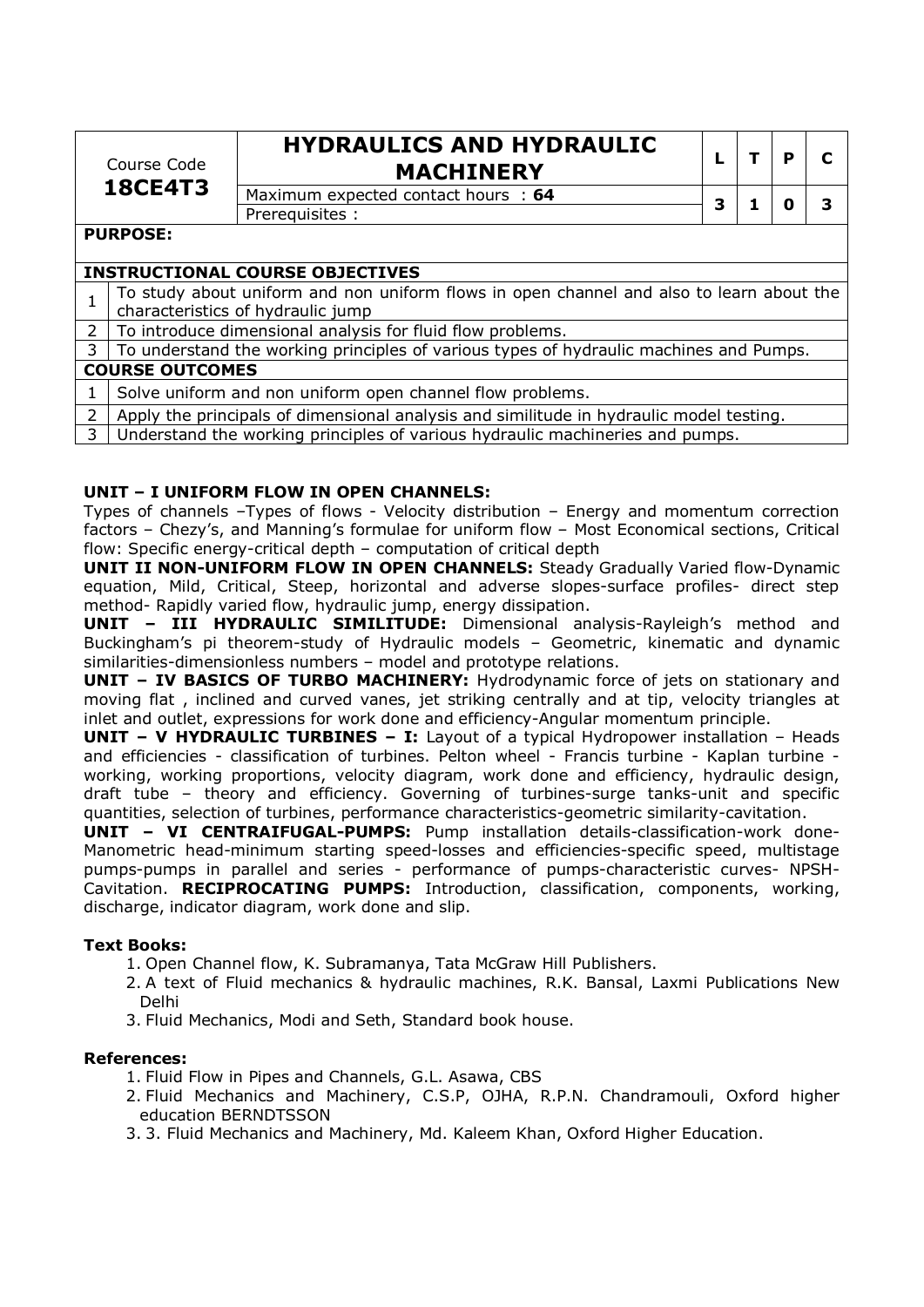|                |                                                                                         | <b>CONCRETE TECHNOLOGY</b>                                                                 | L |    | P | C |
|----------------|-----------------------------------------------------------------------------------------|--------------------------------------------------------------------------------------------|---|----|---|---|
|                | Course Code                                                                             | Maximum expected contact hours : 64                                                        |   |    |   |   |
| <b>18CE4T4</b> |                                                                                         | Prerequisites :                                                                            | 3 | 1. | o | 3 |
|                | <b>PURPOSE:</b>                                                                         |                                                                                            |   |    |   |   |
|                |                                                                                         | <b>INSTRUCTIONAL COURSE OBJECTIVES</b>                                                     |   |    |   |   |
| 1              | To learn the concepts of Concrete production and its behaviour in various environments. |                                                                                            |   |    |   |   |
| 2              | To learn the test procedures for the determination of properties of concrete.           |                                                                                            |   |    |   |   |
| 3              | To understand durability properties of concrete in various environments.                |                                                                                            |   |    |   |   |
|                | <b>COURSE OUTCOMES</b>                                                                  |                                                                                            |   |    |   |   |
| $\mathbf{1}$   |                                                                                         | Understand the basic concepts of concrete.                                                 |   |    |   |   |
| $\overline{2}$ |                                                                                         | Realize the importance of quality of concrete.                                             |   |    |   |   |
| 3              |                                                                                         | Familiarize the basic ingredients of concrete and their role in the production of concrete |   |    |   |   |
|                |                                                                                         | and its behaviour in the field.                                                            |   |    |   |   |
| 4              |                                                                                         | Test the fresh concrete properties and the hardened concrete properties.                   |   |    |   |   |
| 5              | BIS method.                                                                             | Evaluate the ingredients of concrete through lab test results. Design the concrete mix by  |   |    |   |   |
| 6              |                                                                                         | Familiarize the basic concepts of special concrete and their production and applications.  |   |    |   |   |
|                | Understand the behaviour of concrete in various environments.                           |                                                                                            |   |    |   |   |

**UNIT I : Ingredients Of Concrete Cements & Admixtures:** Portland cement – Chemical composition – Hydration, Setting of cement, Fineness of cement, Structure of hydrate cement – Test for physical properties – Different grades of cements – Admixtures – Mineral and chemical admixtures – accelerators, retarders, air entrainers, plasticizers, super plasticizers, fly ash and silica fume. **Aggregates:**–Deleterious substance in aggregate –Grading curves – Grading of fine & coarse Aggregates – Gap graded and well graded aggregate as per relevant IS code – Maximum aggregate size, Quality of mixing water.

**UNIT II: Fresh Concrete:** Steps in Manufacture of Concrete–proportion, mixing, placing, compaction, finishing, curing – including various types in each stage. Properties of fresh concrete-Workability – Factors affecting workability – Measurement of workability by different tests, Setting times of concrete, Effect of time and temperature on workability – Segregation & bleeding – Mixing and vibration of concrete, Ready mixed concrete, Shotcrete.

**UNIT III: Hardened Concrete:** Water / Cement ratio – Abram's Law – Gel space ratio – Nature of strength of concrete -Maturity concept - Strength in tension & compression - Factors affecting strength – Relation between compression & tensile strength – Curing, Testing of Hardened Concrete: Compression tests – Tension tests – Factors affecting strength – Flexure tests –Splitting tests – Non-destructive testing methods – codal provisions for NDT.

**UNIT IV: Elasticity, Creep & Shrinkage**, Modulus of elasticity, Dynamic modulus of elasticity , Poisson's ratio, Creep of concrete, Factors influencing creep, Relation between creep & time, Nature of creep, Effects of creep – Shrinkage –types of shrinkage.

**UNIT V: Mix Design:** Factors in the choice of mix proportions - Durability of concrete - Quality Control of concrete – Statistical methods – Acceptance criteria – Concepts Proportioning of concrete mixes by various methods – BIS method of mix design.

**UNIT VI: Special Concretes:** Ready mixed concrete, Shotcrete, Light weight aggregate concrete, Cellular concrete, No-fines concrete, High density concrete, Fibre reinforced concrete, Different types of fibres, Factors affecting properties of F.R.C, Polymer concrete, Types of Polymer concrete, Properties of polymer concrete, High performance concrete – Self consolidating concrete, SIFCON, self healing concrete.

#### **Text Books:**

1. Concrete Technology, M. S. Shetty. - S. Chand & Company 2. Concrete Technology, A. R. Santha Kumar, Oxford University Press, New Delhi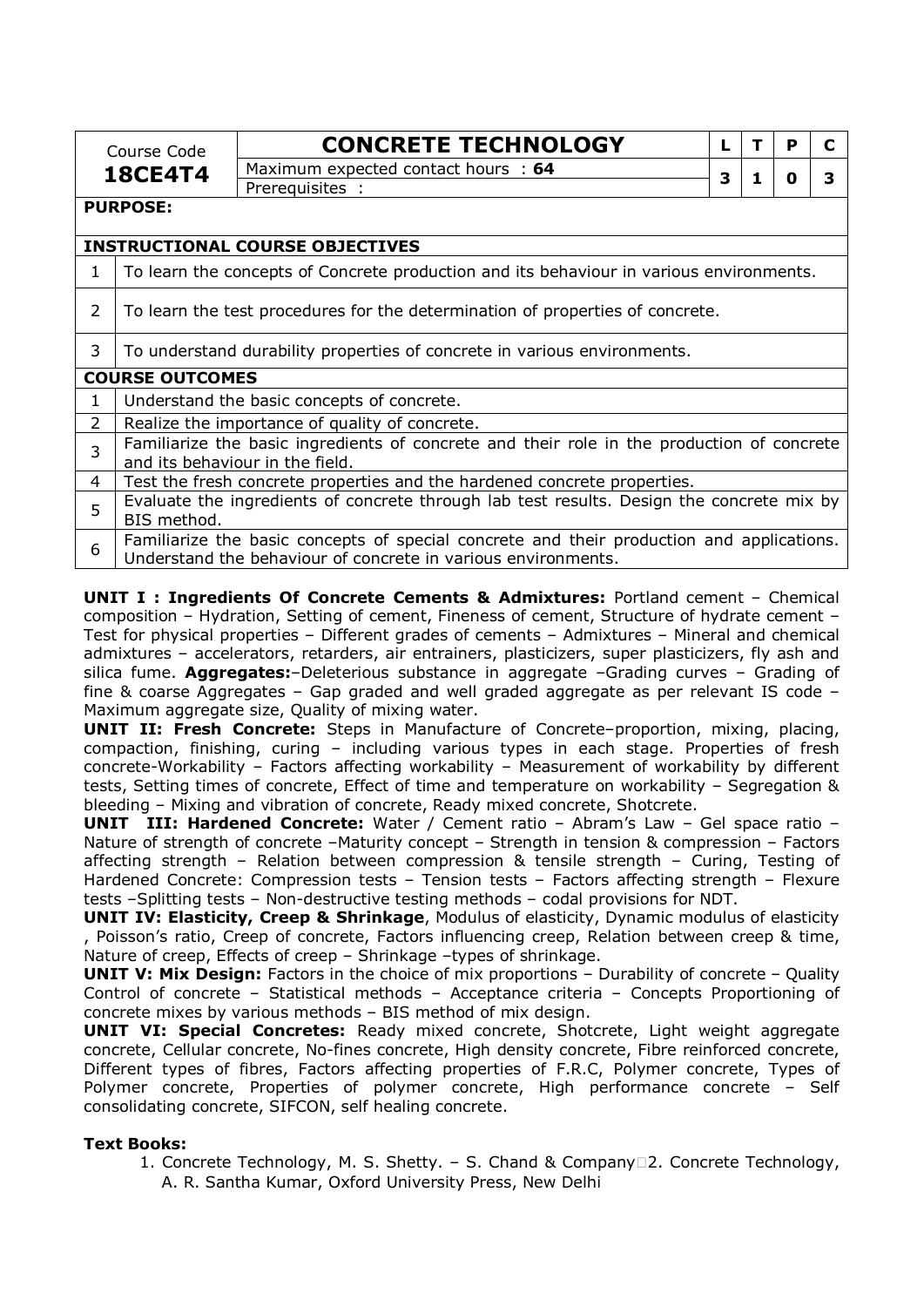#### **References:**

1. Properties of Concrete, A. M. Neville – PEARSON – 4th edition 2. Concrete Technology, M.L. Gambhir. – Tata Mc. Graw Hill Publishers, New Delhi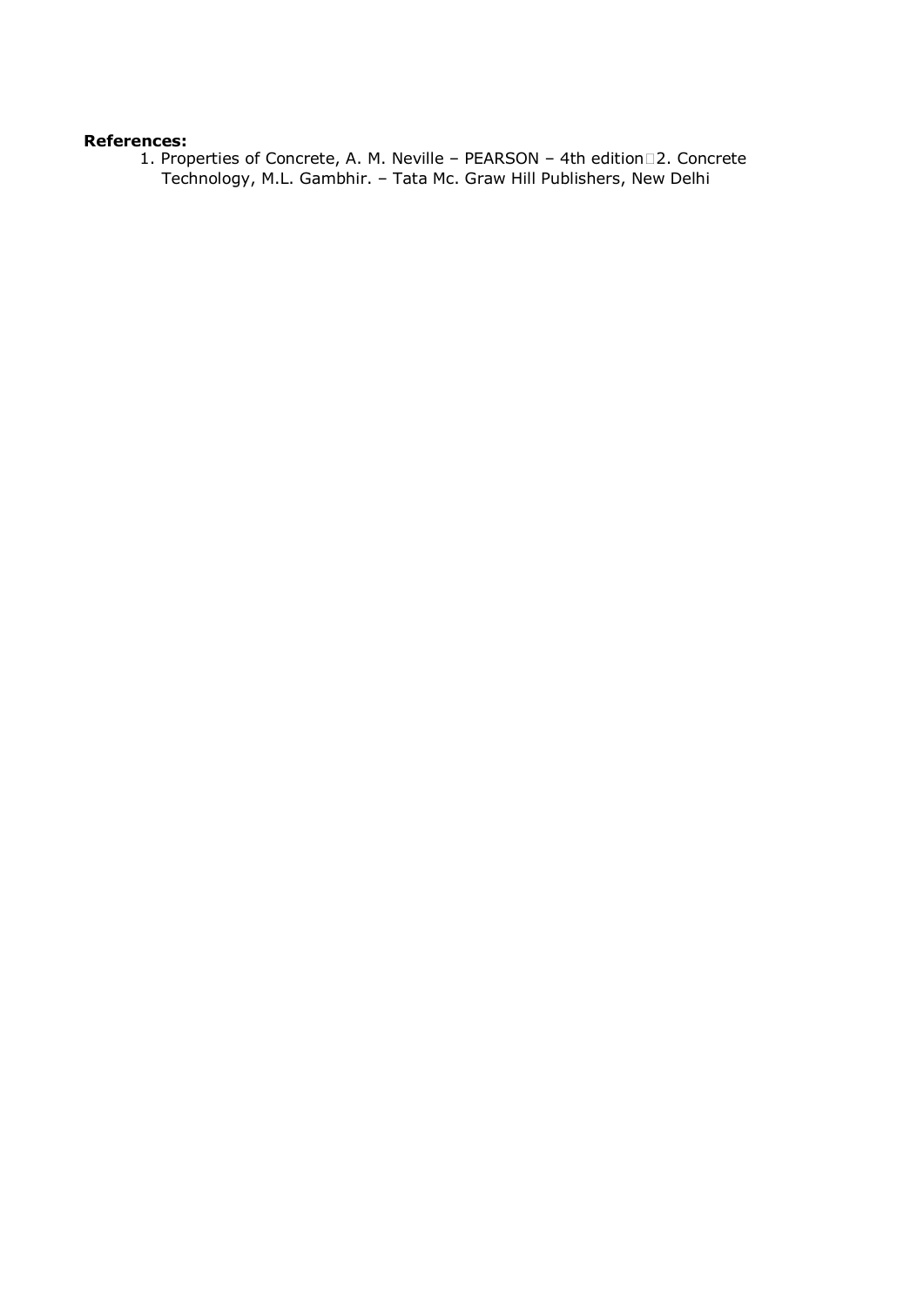|                | Course Code                                                                                                                                                                 | <b>STRUCTURAL ANALYSIS - I</b>                                                              | L | т | P | C |  |  |
|----------------|-----------------------------------------------------------------------------------------------------------------------------------------------------------------------------|---------------------------------------------------------------------------------------------|---|---|---|---|--|--|
|                | <b>18CE4T5</b>                                                                                                                                                              | Maximum expected contact hours : 64                                                         | 3 | 1 | O | 3 |  |  |
|                |                                                                                                                                                                             | Prerequisites :                                                                             |   |   |   |   |  |  |
|                | <b>PURPOSE:</b>                                                                                                                                                             |                                                                                             |   |   |   |   |  |  |
|                |                                                                                                                                                                             | <b>INSTRUCTIONAL COURSE OBJECTIVES</b>                                                      |   |   |   |   |  |  |
| 1              | To give preliminary concepts of assessment of bending moment and shear force in Propped<br>cantilevers, fixed beams and continuous beams due to various loading conditions. |                                                                                             |   |   |   |   |  |  |
| 2              | To impart concepts of Bending Moment and Shear force for beams with different boundary<br>and loading conditions.                                                           |                                                                                             |   |   |   |   |  |  |
| 3              | The procedure for development of slope deflection equations and to solve application to<br>continuous beams with and without settlement of supports.                        |                                                                                             |   |   |   |   |  |  |
|                | The concepts of moving loads and influence lines are imparted for assessment of maximum                                                                                     |                                                                                             |   |   |   |   |  |  |
| 4              |                                                                                                                                                                             | SF and BM at a given section when loads of varying spans rolling loads of Pratt and Warren  |   |   |   |   |  |  |
|                | trusses.                                                                                                                                                                    |                                                                                             |   |   |   |   |  |  |
|                | <b>COURSE OUTCOMES</b>                                                                                                                                                      |                                                                                             |   |   |   |   |  |  |
|                |                                                                                                                                                                             | Distinguish between the determinate and indeterminate structures.                           |   |   |   |   |  |  |
| $\overline{2}$ |                                                                                                                                                                             | Identify the behaviour of structures due to the expected loads, including the moving loads, |   |   |   |   |  |  |
|                | acting on the structure.                                                                                                                                                    |                                                                                             |   |   |   |   |  |  |
| 3              |                                                                                                                                                                             | Estimate the bending moment and shear forces in beams for different fixity conditions.      |   |   |   |   |  |  |
| 4              |                                                                                                                                                                             | Analyze the continuous beams using various methods -, three moment method, slope            |   |   |   |   |  |  |
|                |                                                                                                                                                                             | deflection method, energy theorems.                                                         |   |   |   |   |  |  |
| 5              |                                                                                                                                                                             | Draw the influence line diagrams for various types of moving loads on beams/bridge.         |   |   |   |   |  |  |
| 6              | passing over the truss.                                                                                                                                                     | Analyze the loads in Pratt and Warren trusses when loads of different types and spans are   |   |   |   |   |  |  |

**UNIT – I Propped Cantilevers:** Analysis of propped cantilevers-shear force and Bending moment diagrams-Deflection of propped cantilevers.

**Fixed Beams** – Introduction to statically indeterminate beams with U. D. load, central point load, eccentric point load, number of point loads, uniformly varying load, couple and combination of loads - shear force and Bending moment diagrams-Deflection of fixed beams including effect of sinking of support, effect of rotation of a support.

**UNIT – II Continuous Beams:** Introduction-Clapeyron's theorem of three moments- Analysis of continuous beams with constant moment of inertia with one or both ends fixed- continuous beams with overhang, continuous beams with different moment of inertia for different spans-Effects of sinking of supports-shear force and Bending moment diagrams.

**UNIT-III Slope-Deflection Method:** Introduction.**sign conventions**, derivation of slope deflection equation, application to continuous beams with and without settlement of supports.

**UNIT – IV Energy Theorems:** Introduction-Strain energy in linear elastic system, expression of strain energy due to axial load, bending moment and shear forces - Castigliano's first theorem- Deflections of simple beams and pin jointed trusses, Castigliano's second theorem-Statically indeterminate beam and portal frame.

**UNIT – V Moving Loads:** Introduction maximum SF and BM at a given section and absolute maximum S.F. and B.M due to single concentrated load, U. D load longer than the span, U. D load shorter than the span, two point loads with fixed distance between them and several point loads-Equivalent uniformly distributed load-Focal length.

**UNIT – VI INFLUENCE LINES:** Definition of influence line for SF, Influence line for BM- load position for maximum SF at a section-Load position for maximum BM at a sections, single point load, U.D. load longer than the span, U.D. load shorter than the span- Influence lines for forces in members of Pratt and Warren trusses.

## **Text Books:**

1. Basic Structural Analysis, C. S. Reddy Tata Mc.Graw-Hill, New Delhi.

2. 2. Analysis of Structures by T.S. Thandavamoorthy, Oxford University Press, New Delhi.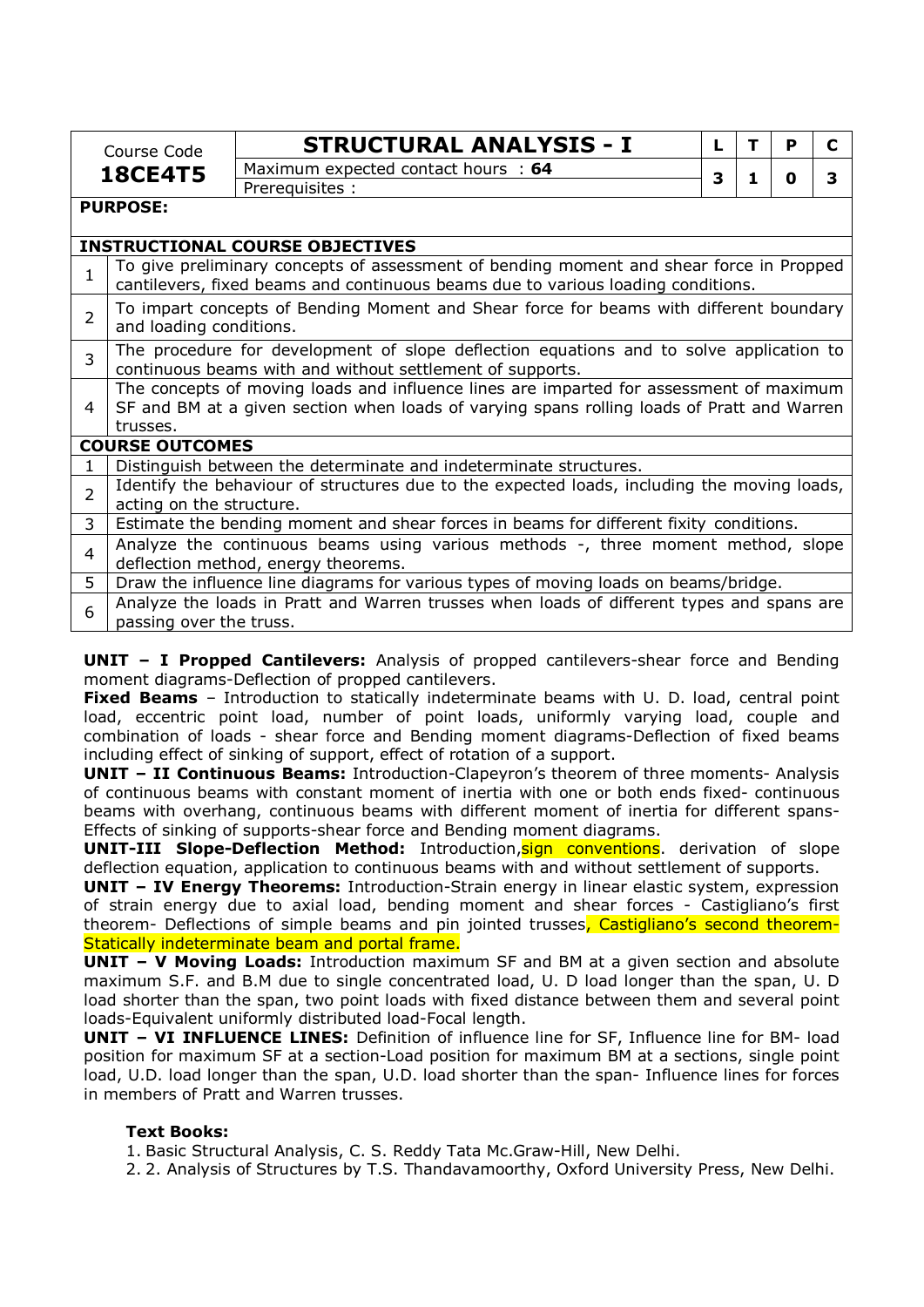3. Analysis of Structures- Vol. I & II, V.N. Vazirani and M.M. Ratwani, Khanna Publishers. **References:** 

- 1. Theory of Structures, B. C Punmia, A. K Jain & Arun K. Jain, Lakshmi Publications.
- 2. Theory of Structures, R.S. Khurmi, S. Chand Publishers.
- 3. Structural analysis by R.C. Hibbeler, Pearson, New Delhi.
- 4. Structural Analysis-I, Hemanth Patel, Yogesh Patel, Synergy Knowledgeware, Mumbai.
- 5. Structural Analysis I Analysis of Statically Determinate Structures, P. N. Chandramouli, Yesdee Publishing Pvt Limited, Chennai.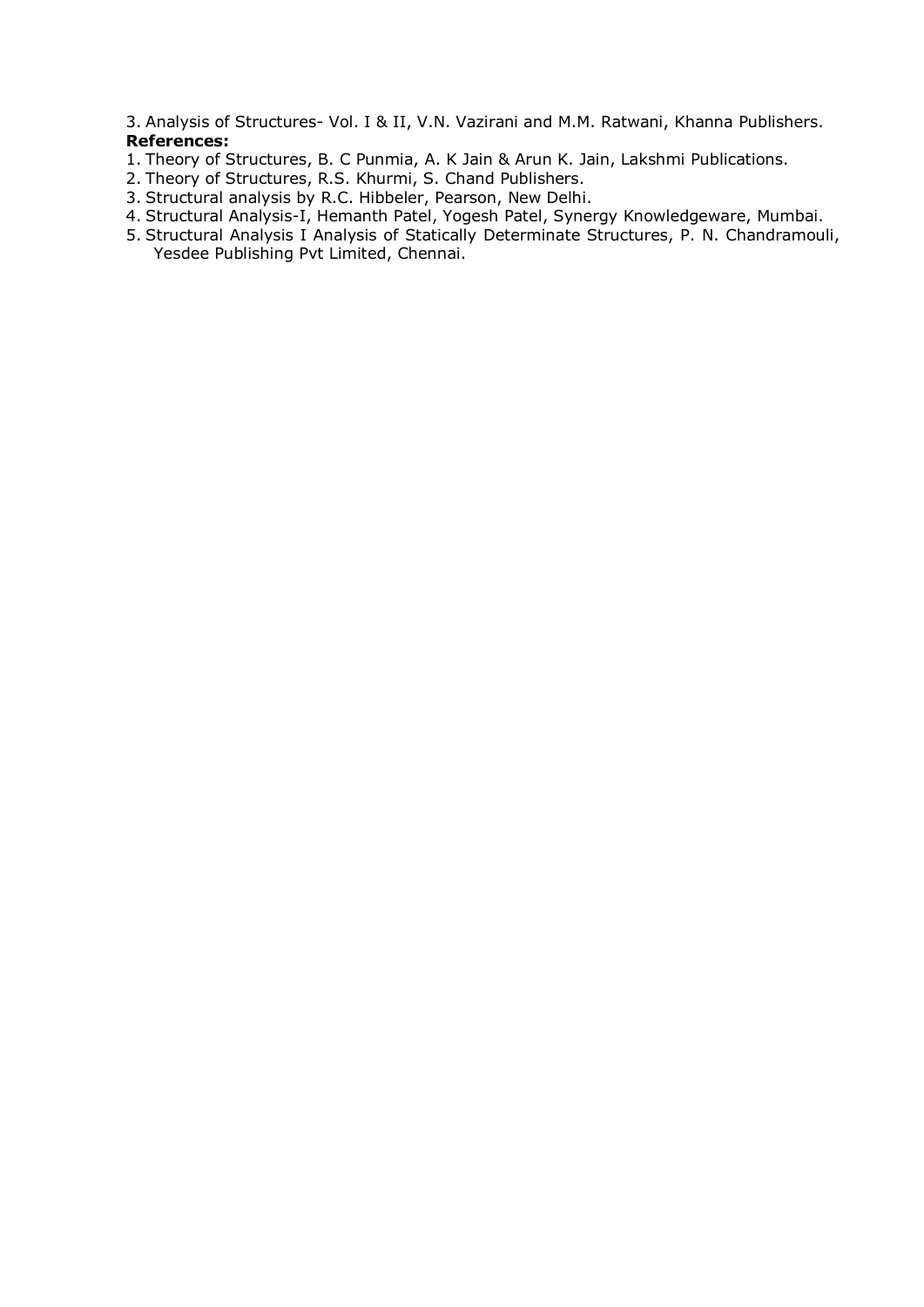| Course Code    | <b>TRANSPORTATION ENGINEERING -</b> |  |  |  |
|----------------|-------------------------------------|--|--|--|
| <b>18CE4T6</b> | Maximum expected contact hours : 64 |  |  |  |
|                | Prereguisites                       |  |  |  |

**PURPOSE:** 

|               | <b>INSTRUCTIONAL COURSE OBJECTIVES</b>                                          |  |  |  |
|---------------|---------------------------------------------------------------------------------|--|--|--|
|               | To impart different concepts in the field of Highway Engineering.               |  |  |  |
| 2             | To acquire design principles of Highway Geometrics and Pavements                |  |  |  |
| $\mathcal{R}$ | To learn various highway construction and maintenance procedures                |  |  |  |
|               | <b>COURSE OUTCOMES</b>                                                          |  |  |  |
|               | Plan highway network for a given area.                                          |  |  |  |
| 2             | Determine Highway alignment and design highway geometrics                       |  |  |  |
| 3             | Design Intersections and prepare traffic management plans                       |  |  |  |
| 4             | Judge suitability of pavement materials and design flexible and rigid pavements |  |  |  |
| 5             | Construct and maintain highways                                                 |  |  |  |

**UNIT I Highway Planning and Alignment**: Highway development in India; Classification of Roads; Road Network Patterns; Necessity for Highway Planning; Different Road Development Plans – First, second, third road development plans, road development vision 2021, Rural Road Development Plan – Vision 2025; Planning Surveys; Highway Alignment- Factors affecting Alignment- Engineering Surveys – Drawings and Reports.

**UNIT – II Highway Geometric Design:** Importance of Geometric Design- Design controls and Criteria- Highway Cross Section Elements- Sight Distance Elements-Stopping sight Distance, Overtaking Sight Distance and Intermediate Sight Distance- Design of Horizontal Alignment-Design of Super elevation and Extra widening- Design of Transition Curves- Design of Vertical alignment-Gradients- Vertical curves.

**UNIT – III Traffic Engineering:** Basic Parameters of Traffic-Volume, Speed and Density-Traffic Volume Studies; Speed studies –spot speed and speed & delay studies; Parking Studies; Road Accidents-Causes and Preventive measures - Condition Diagram and Collision Diagrams; PCU Factors, Capacity of Highways – Factors Affecting; LOS Concepts; Road

Traffic Signs; Road markings; Types of Intersections; At-Grade Intersections – Design of Plain, Flared, Rotary and Channelized Intersections; Design of Traffic Signals –Webster Method –IRC Method.

**UNIT – IV, Highway Materials:** Subgrade soil: classification –Group Index – Subgrade soil strength – California Bearing Ratio – Modulus of Subgrade Reaction. Stone aggregates: Desirable properties – Tests for Road Aggregates – Bituminous Materials: Types – Desirable properties – Tests on Bitumen – Bituminous paving mixes: Requirements – Marshall Method of Mix Design.

**UNIT – V, Design Of Pavements:** Types of pavements; Functions and requirements of different components of pavements; Design Factors*Flexible Pavements:* Design factors – Flexible Pavement Design Methods – CBR method – IRC method – Burmister method – Mechanistic method – IRC Method for Low volume Flexible pavements.

*Rigid Pavements:* Design Considerations – wheel load stresses – Temperature stresses – Frictional stresses – Combination of stresses – Design of slabs – Design of Joints – IRC method – Rigid pavements for low volume roads – Continuously Reinforced Cement Concrete Pavements – Roller Compacted Concrete Pavements.

**UNIT – VI Highway Construction and Maintenance:** Types of Highway Construction – Earthwork; Construction of Earth Roads, Gravel Roads, Water Bound Macadam Roads, Bituminous Pavements and Construction of Cement Concrete Pavements. Pavement Failures, Maintenance of Highways, pavement evaluation, strengthening of existing pavements

## **TEXT BOOKS:**

- 1. Highway Engineering, Khanna S. K., Justo C. E. G and Veeraragavan A, Nem Chand Bros., Roorkee.
- 2. Traffic Engineering and Transportation Planning, Kadiyali L.R Khanna Publishers.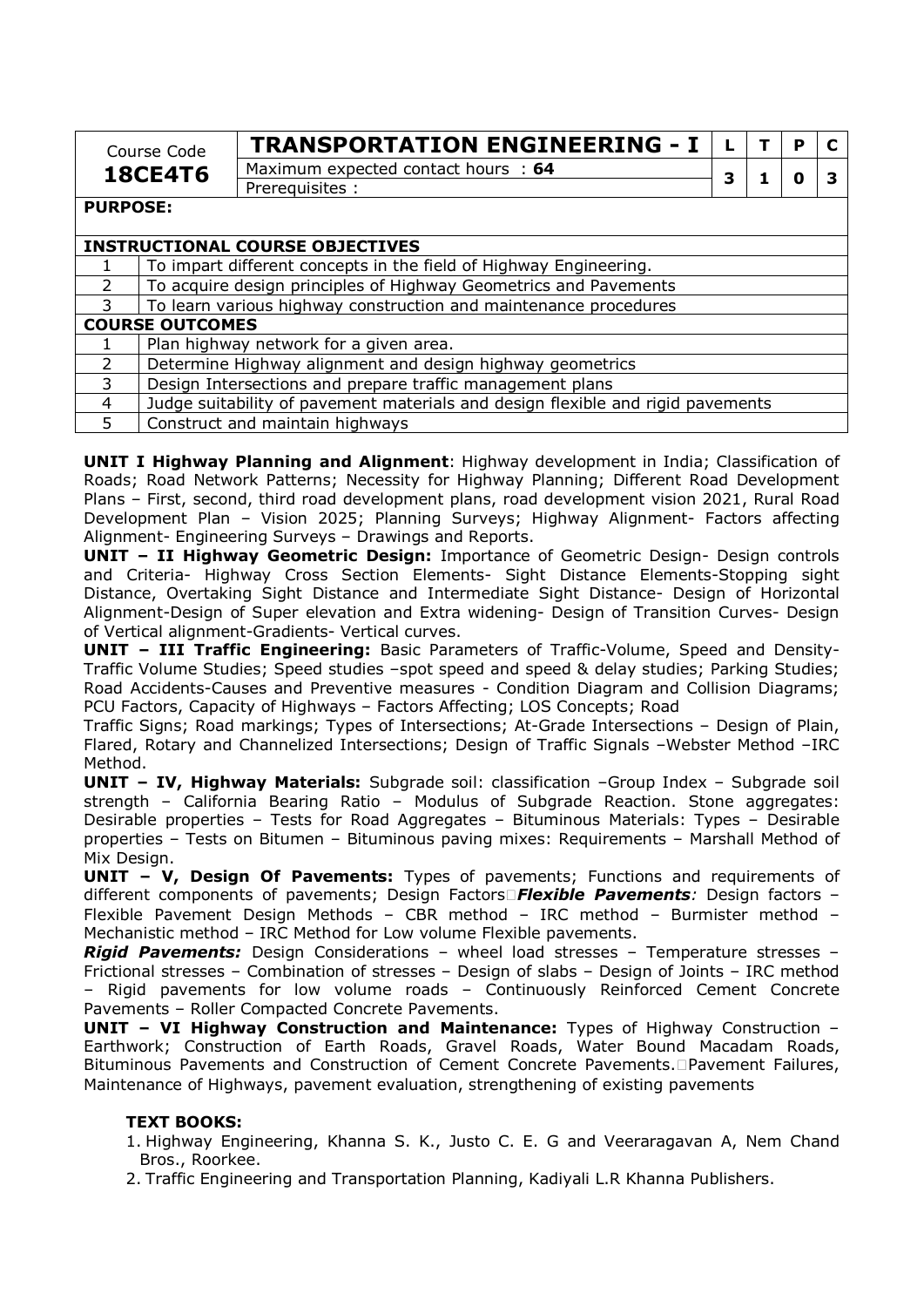#### **REFERENCES:**

- 1. Principles of Highway Engineering, Kadiyali L. R, Khanna Publishers, New Delhi.
- 2. Principles of Transportation Engineering, Partha Chakroborthy and Animesh Das, PHI Learning Private Limited, Delhi.
- 3. Highway Engineering, Paul H. Wright and Karen K Dixon, Wiley Student Edition, Wiley India (P) Ltd., New Delhi.
- 4. Transportation Engineering An Introduction, JotinKhisty C, Prentice Hall, Englewood Cliffs, New Jersey.
- 5. Traffic & Highway Engineering by Nicholas J. Garber, Lester A. Hoel, Fifth Edition, published in 2015, CENGAGE Learning, New Delhi.
- 6. Transportation Engineering and Planning, Papacostas C.S. and P.D. Prevedouros, Prentice Hall of India Pvt.Ltd; New Delhi.
- 7. Highway Engineering, Srinivasa Kumar R, Universities Press, Hyderabad
- 8. Practice and Design of Highway Engineering, Sharma S. K., Principles, S. Chand & Company Private Limited, New Delhi.
- 9. Highway and Traffic Engineering, Subhash C. Saxena, CBS Publishers, New Delhi.
- 10. Transportation Engineering Volume I by C. Venkatramaiah, Universities Press, New Delhi.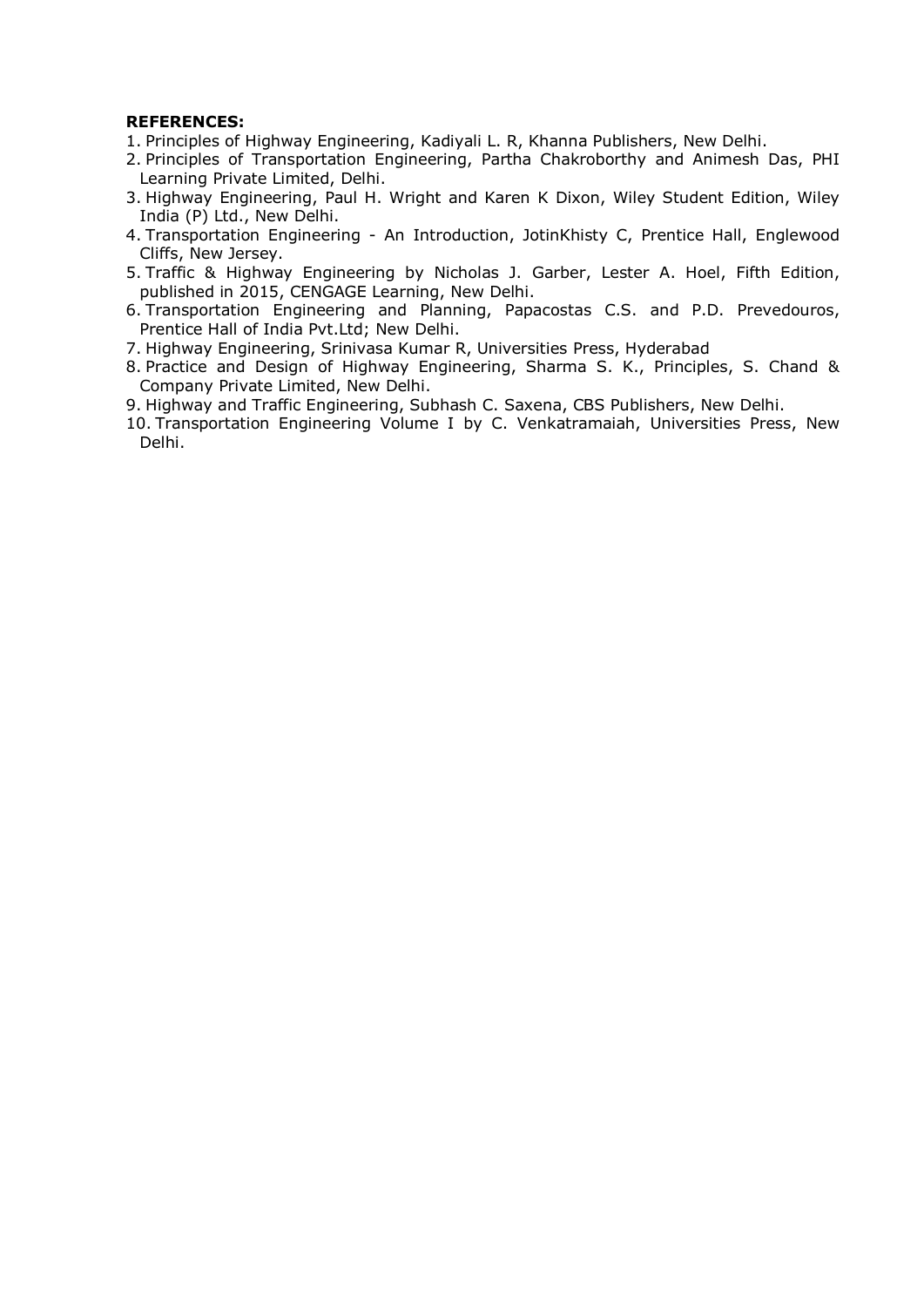### Course Code **18CE4L1**

## **FM & HHM LABORATORY**

Maximum expected contact hours : 30

|   | T | P | $\mathbf C$ |
|---|---|---|-------------|
| 0 | 0 | З | ъ           |

### **List of Experiments**

- 1. Calibration of Venturimeter & Orifice meter
- 2. Determination of Coefficient of discharge for a small orifice by a constant head method.
- 3. Determination of Coefficient of discharge for an external mouth piece by variable head method.
- 4. Calibration of contracted Rectangular Notch and /or Triangular Notch
- 5. Determination of Coefficient of loss of head in a sudden contraction and friction factor.
- 6. Verification of Bernoulli's equation.
- 7. Impact of jet on vanes
- 8. Study of Hydraulic jump.
- 9. Performance test on Pelton wheel turbine
- 10. Performance test on Francis turbine.
- 11. Efficiency test on centrifugal pump.
- 12. Efficiency test on reciprocating pump.

#### **List of Equipment:**

- 1. Venturimeter setup.
- 2. Orifice meter setup.
- 3. Small orifice setup.
- 4. External mouthpiece setup.
- 5. Rectangular and Triangular notch setups.
- 6. Friction factor test setup.
- 7. Bernoulli's theorem setup.
- 8. Impact of jets.
- 9. Hydraulic jump test setup.
- 10. Pelton wheel and Francis turbines.
- 11. Centrifugal and Reciprocating pumps.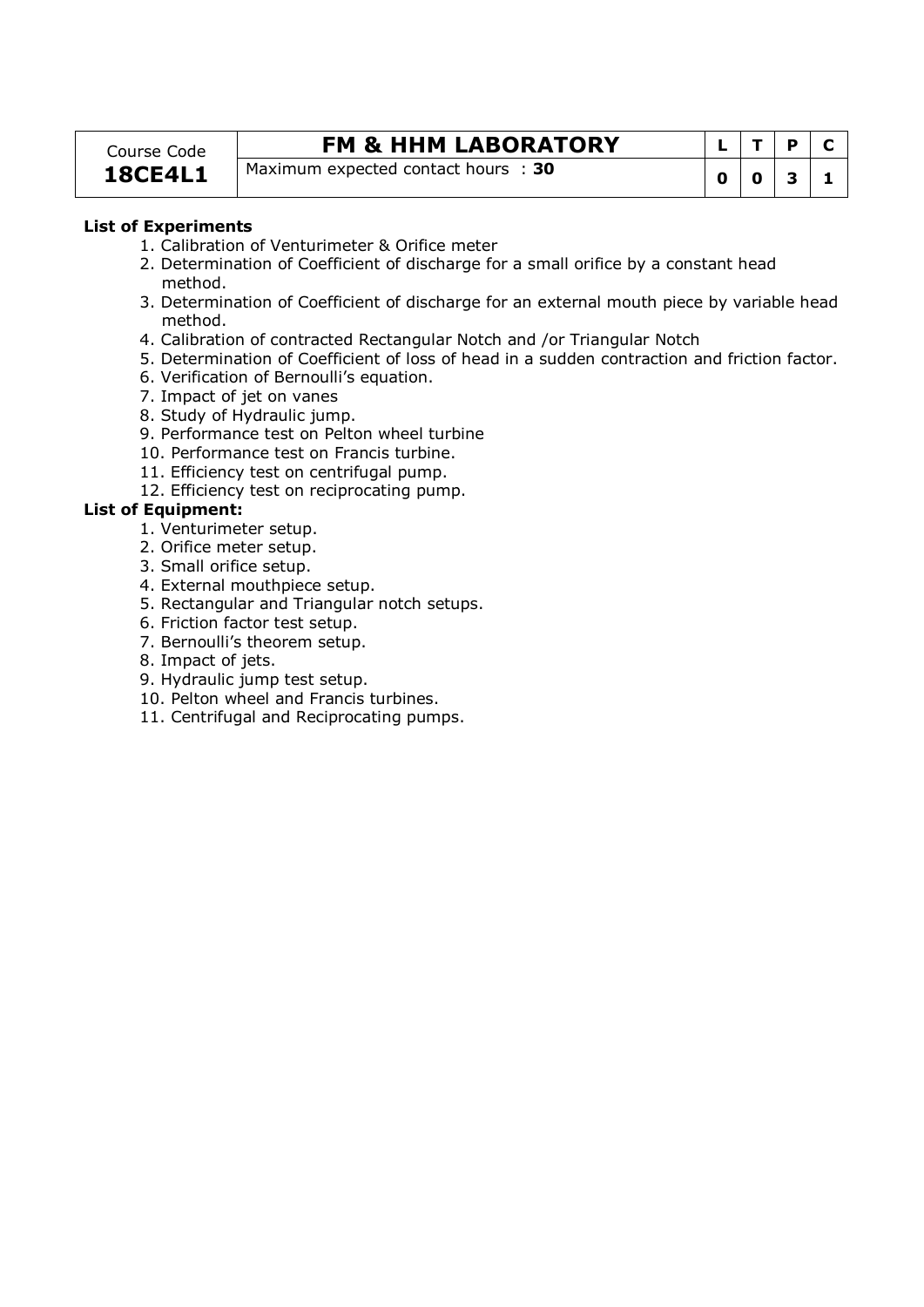## Course Code **18CE4L2**

## **SURVEY FIELD WORK-II**

Maximum expected contact hours : 30

|             |              | <b>P</b>     | C |
|-------------|--------------|--------------|---|
| $\mathbf 0$ | $\mathbf{0}$ | $\mathbf{3}$ | ı |

#### **List of Experiments**

- 1. Theodolite Survey: Determining the Horizontal and Vertical Angles by the method of repetition method.
- 2. Theodolite Survey: Finding the distance between two inaccessible points.
- 3. Theodolite Survey: Finding the height of far object.
- 4. Tacheomatric Survey: Heights and distance problems using tacheomatric principles.
- 5. One Exercise on Curve setting.
- 6. One Exercise on contours.
- 7. Total Station: Introduction to total station and practicing setting up, levelling up and elimination of parallax error.
- 8. Total Station: Determination of area using total station.
- 9. Total Station: Traversing
- 10. Total Station: Contouring
- 11. Total Station: Determination of Remote height.
- 12. Total Station: distance between two inaccessible points.

**Note:** Any 10 field work assignments must be completed**.**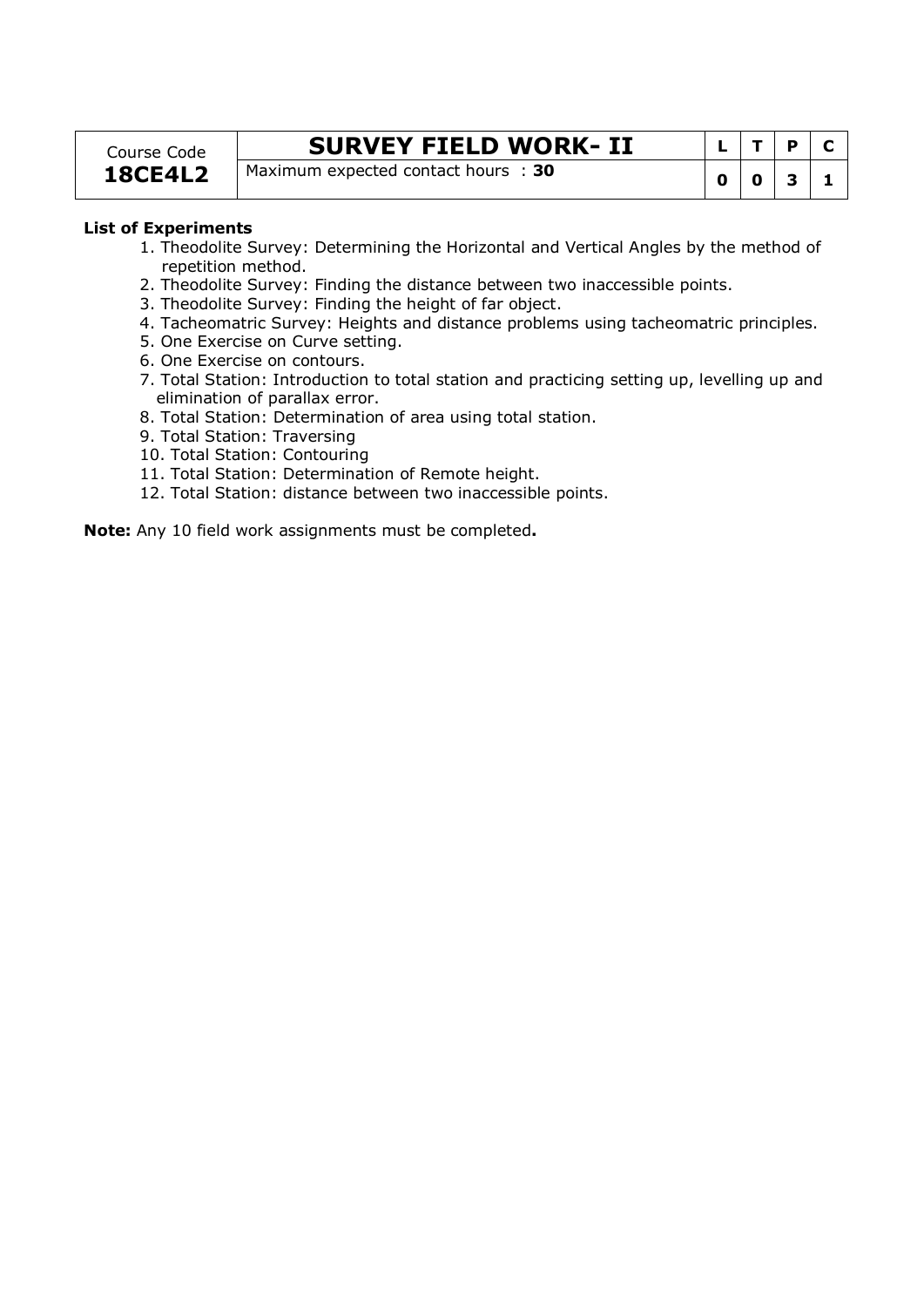| Course Code<br><b>18CE4T7</b> |                                                                                                                                              | PROFESSIONAL ETHICS AND HUMAN<br><b>VALUES</b>                                           |   |   | P |  |  |  |
|-------------------------------|----------------------------------------------------------------------------------------------------------------------------------------------|------------------------------------------------------------------------------------------|---|---|---|--|--|--|
|                               |                                                                                                                                              | Maximum expected contact hours : 64                                                      | 1 | n | Ω |  |  |  |
|                               |                                                                                                                                              | Prerequisites :                                                                          |   |   |   |  |  |  |
| <b>PURPOSE:</b>               |                                                                                                                                              |                                                                                          |   |   |   |  |  |  |
|                               | <b>Course objectives</b>                                                                                                                     |                                                                                          |   |   |   |  |  |  |
| $\mathbf{1}$                  | To give basic insights and inputs to the student to inculcate Human values to grow as a<br>responsible human beings with proper personality. |                                                                                          |   |   |   |  |  |  |
| $\overline{2}$                | Professional Ethics instills the student to maintain ethical conduct and discharge their<br>professional duties.                             |                                                                                          |   |   |   |  |  |  |
|                               | outcomes                                                                                                                                     |                                                                                          |   |   |   |  |  |  |
|                               |                                                                                                                                              | It gives a comprehensive understanding of a variety issues that are encountered by every |   |   |   |  |  |  |

|  | It gives a comprehensive understanding of a variety issues that are encountered by every |
|--|------------------------------------------------------------------------------------------|
|  | professional in discharging professional duties.                                         |
|  | It provides the student the sensitivity and global outlook in the contemporary world to  |
|  | fulfill the professional obligations effectively.                                        |

**UNIT I: Human Values**: Morals, Values and Ethics – Integrity –Trustworthiness - Work Ethics – Service Learning – Civic Virtue – Respect for others – Living Peacefully – Caring – Sharing – Honesty –Courage – Value Time – Co-operation – Commitment – Empathy – Self- confidence – Spirituality- Character.

**UNIT: II: Principles for Harmony:** Truthfulness – Customs and Traditions -Value Education – Human Dignity – Human Rights – Fundamental Duties - Aspirations and Harmony (I, We & Nature) – Gender Bias - Emotional Intelligence – Salovey – Mayer Model – Emotional Competencies – Conscientiousness.

## **UNIT III: Engineering Ethics and Social Experimentation:**

History of Ethics - Need of Engineering Ethics - Senses of Engineering Ethics- Profession and Professionalism ––Self Interest - Moral Autonomy – Utilitarianism – Virtue Theory - Uses of Ethical Theories - Deontology- Types of Inquiry –Kohlberg's Theory - Gilligan's Argument – Heinz's Dilemma - Comparison with Standard Experiments –– Learning from the Past – Engineers as Managers – Consultants and Leaders – Balanced Outlook on Law - Role of Codes – Codes and Experimental Nature of Engineering.

## **UNIT IV: Engineers' Responsibilities towards Safety and Risk:**

Concept of Safety - Safety and Risk – Types of Risks – Voluntary v/sInvoluntary Risk – Consequences - Risk Assessment – Accountability – Liability - Reversible Effects - Threshold Levels of Risk - Delayed v/sImmediate Risk - Safety and the Engineer – Designing for Safety – Risk-Benefit Analysis-Accidents.

## **UNIT V: Engineers' Duties and Rights:**

Concept of Duty - Professional Duties – Collegiality - Techniques for Achieving Collegiality – Senses of Loyalty - Consensus and Controversy - Professional and Individual Rights – Confidential and Proprietary Information - Conflict of Interest-Ethical egoism - Collective Bargaining – Confidentiality - Gifts and Bribes - Problem solving-Occupational Crimes- Industrial Espionage- Price Fixing-Whistle Blowing*.* 

## **UNIT VI: Global Issues:**

Globalization and MNCs –Cross Culture Issues - Business Ethics – Media Ethics - Environmental Ethics – Endangering Lives - Bio Ethics - Computer Ethics - War Ethics *–* Research Ethics - Intellectual Property Rights.

## **References:**

- 1. Professional Ethics, R. Subramaniam Oxford Publications, New Delhi.
- 2. Ethics in Engineering, Mike W. Martin and Roland Schinzinger Tata McGraw-Hill 2003.

3. Professional Ethics and Morals, A. R. Aryasri, Dharanikota Suyodhana - Maruthi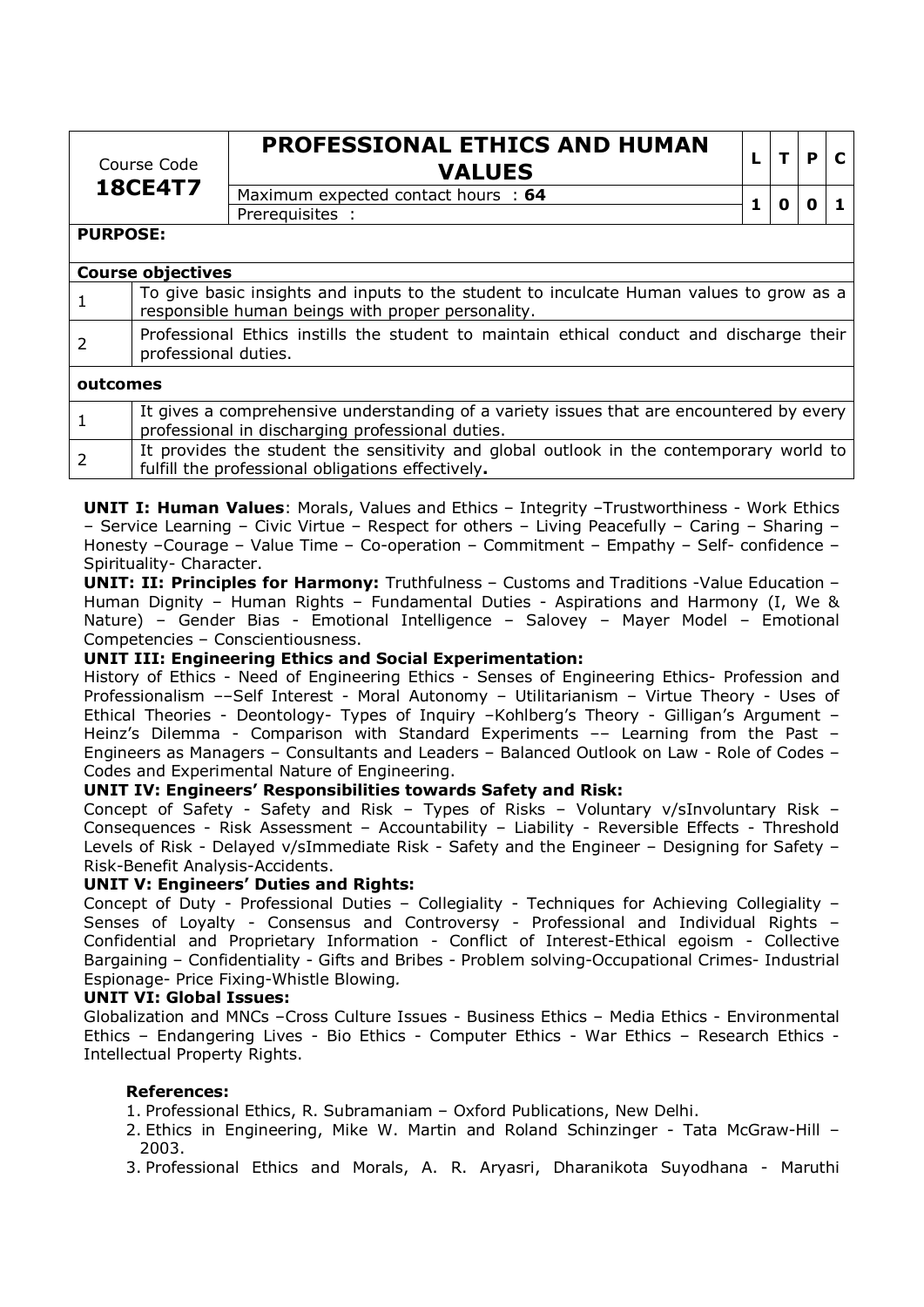Publications.

- 4. Engineering Ethics, Harris, Pritchard and Rabins, Cengage Learning, New Delhi.
- 5. Human Values & Professional Ethics, S. B. Gogate, Vikas Publishing House Pvt. Ltd., Noida.
- 6. Engineering Ethics & Human Values, M. Govindarajan, S. Natarajan and V. S. SenthilKumar-PHI Learning Pvt. Ltd – 2009.
- 7. Professional Ethics and Human Values, A. Alavudeen, R.Kalil Rahman and M. Jayakumaran – University Science Press.
- 8. Professional Ethics and Human Values, D. R. Kiran-Tata McGraw-Hill 2013
- 9. Human Values And Professional Ethics, Jayshree Suresh and B. S. Raghavan, S.Chand Publications.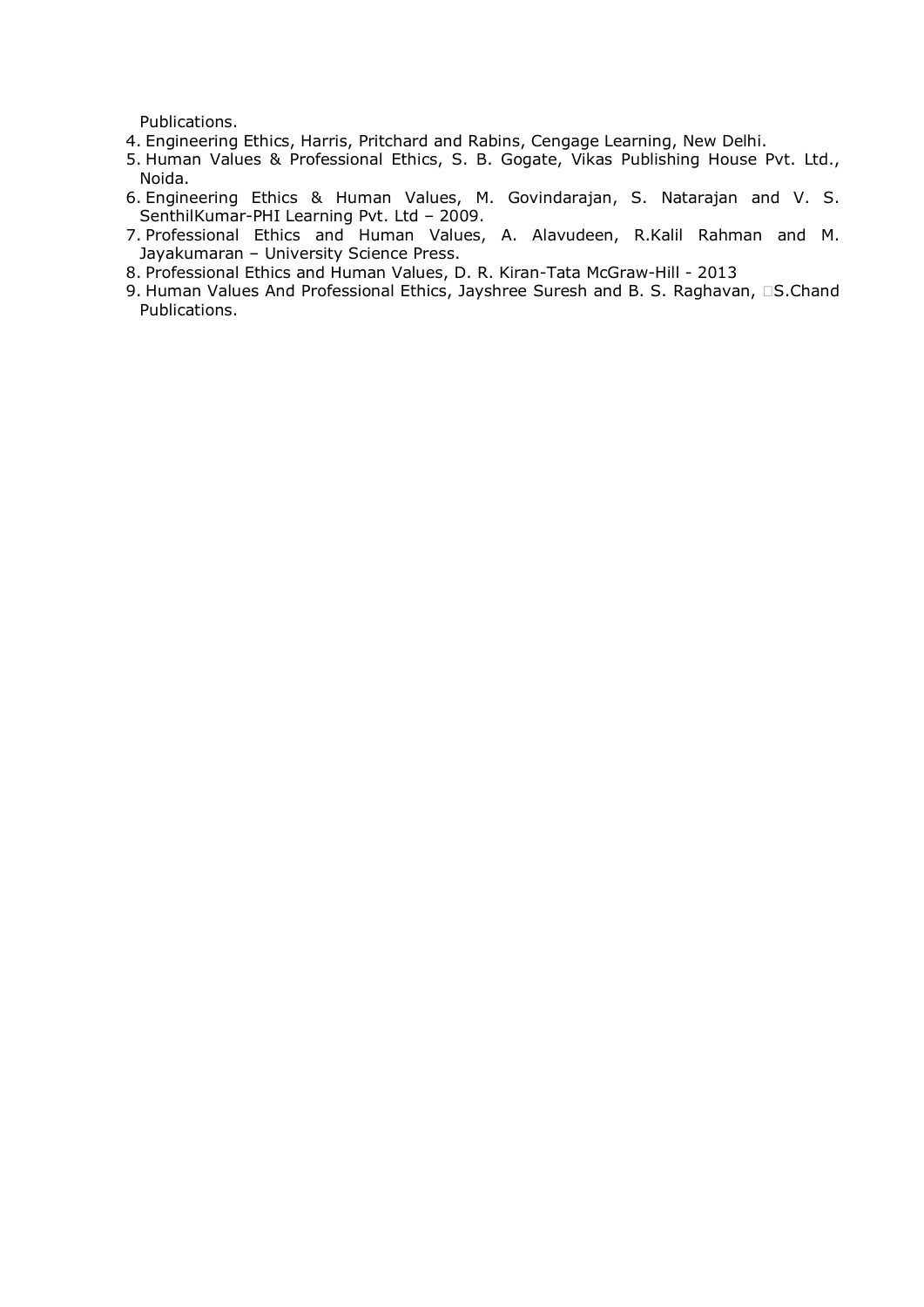|               | Course Code                                                                                                                                      | <b>MANAGEMENT SCIENCE</b>           |   |  | P |  |  |  |
|---------------|--------------------------------------------------------------------------------------------------------------------------------------------------|-------------------------------------|---|--|---|--|--|--|
|               | <b>18CE5T1</b>                                                                                                                                   | Maximum expected contact hours : 64 |   |  |   |  |  |  |
|               |                                                                                                                                                  | Prerequisites :                     | 3 |  | O |  |  |  |
|               | <b>PURPOSE:</b>                                                                                                                                  |                                     |   |  |   |  |  |  |
|               |                                                                                                                                                  |                                     |   |  |   |  |  |  |
|               | <b>INSTRUCTIONAL COURSE OBJECTIVES</b>                                                                                                           |                                     |   |  |   |  |  |  |
|               | To familiarize with the process of management and to provide basic insight into select                                                           |                                     |   |  |   |  |  |  |
|               | contemporary management practices                                                                                                                |                                     |   |  |   |  |  |  |
| $\mathcal{P}$ | To provide conceptual knowledge on functional management and strategic management.                                                               |                                     |   |  |   |  |  |  |
|               | <b>COURSE OUTCOMES</b>                                                                                                                           |                                     |   |  |   |  |  |  |
|               | After completion of the Course the student will acquire the knowledge on management<br>functions, global leadership and organizational behavior. |                                     |   |  |   |  |  |  |
|               | Will familiarize with the concepts of functional management project management and<br>strategic management.                                      |                                     |   |  |   |  |  |  |

**UNIT Introduction to Management**: Concept –nature and importance of Management – Generic Functions of Management – Evaluation of Management thought- Theories of Motivation – Decision making process-Designing organization structure- Principles of organization – Organizational typology- International Management: Global Leadership and Organizational behavior Effectiveness(GLOBE) structure

**UNIT II Operations Management**: Principles and Types of Management – Work study-Statistical Quality Control- Control charts (P-chart, R-chart, and C-chart) Simple problems-Material Management: Need for Inventory control- EOQ, ABC analysis (simple problems) and Types of ABC analysis (HML, SDE, VED, and FSN analysis).

**UNIT III Functional Management**: Concept of HRM, HRD and PMIR- Functions of HR Manager- Wage payment plans(Simple Problems) – Job Evaluation and Merit Rating - Marketing Management- Functions of Marketing – Marketing strategies based on product Life Cycle, Channels of distributions. Operationlizing change through performance management.

**UNIT IV Project Management**: (PERT/CPM): Development of Network – Difference between PERT and CPM Identifying Critical Path- Probability- Project Crashing (Simple Problems)

**UNIT V Strategic Management**: Vision, Mission, Goals, Strategy – Elements of Corporate Planning Process – Environmental Scanning – SWOT analysis- Steps in Strategy Formulation and Implementation, Generic Strategy Alternatives. Global strategies, theories of Multinational Companies.

**UNIT VI Contemporary Management Practice**: Basic concepts of MIS, MRP, Justin-Time(JIT) system, Total Quality Management(TQM), Six sigma and Capability Maturity Model(CMM) Levies, Supply Chain Management , Enterprise Resource Planning (ERP), Business Process outsourcing (BPO), Business process Re-engineering and Bench Marking, Balanced Score Card.

## **Text Books**

1. Dr. P. Vijaya Kumar & Dr. N. Appa Rao, '*Management Science'* Cengage, Delhi, 2012. 2. Dr. A. R. Aryasri, *Management Science'* TMH 2011.

## **References**

- 1. Koontz & Weihrich: 'Essentials *of management'* TMH 2011
- 2. Seth & Rastogi: Global Management Systems, Cengage learning, Delhi, 2011
- 3. Robbins: Organizational Behaviour, Pearson publications, 2011
- 4. Kanishka Bedi: Production & Operations Management, Oxford Publications, 2011
- 5. Philip Kotler & Armstrong: Principles of Marketing, Pearson publications
- 6. Biswajit Patnaik: Human Resource Management, PHI, 2011
- 7. Hitt and Vijaya Kumar: Starategic Management, Cengage learning
- 8. Prem Chadha: Performance Management, Trinity Press(An imprint of Laxmi Publications Pvt. Ltd.) Delhi 2015.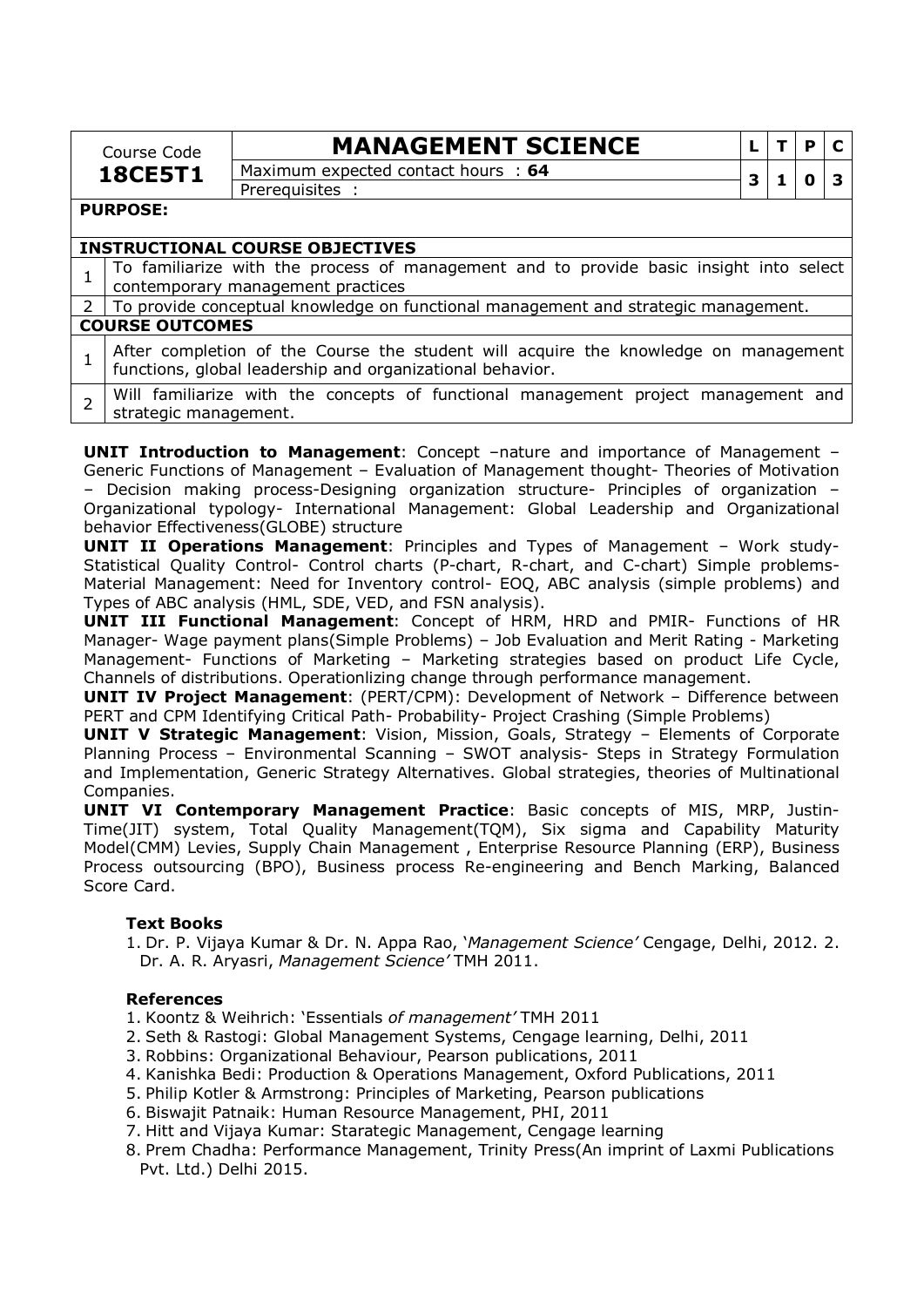| <b>ENGINEERING GEOLOGY</b><br>т<br>L<br>Course Code<br>Maximum expected contact hours : 64<br><b>18CE5T2</b><br>3<br>0<br>1<br>Prerequisites :<br><b>PURPOSE:</b><br><b>INSTRUCTIONAL COURSE OBJECTIVES</b><br>To introduce the Engineering Geology as a subject in Civil Engineering<br>1<br>To enable the student to use subject in civil engineering applications.<br>$\mathcal{P}$<br>3<br>To know the Geological history of India.<br><b>COURSE OUTCOMES</b><br>Identify and classify the geological minerals<br>1<br>$\overline{2}$<br>Measure the rock strengths of various rocks<br>3<br>Classify and measure the earthquake prone areas to practice the hazard zonation | P |   |  |  |  |  |
|----------------------------------------------------------------------------------------------------------------------------------------------------------------------------------------------------------------------------------------------------------------------------------------------------------------------------------------------------------------------------------------------------------------------------------------------------------------------------------------------------------------------------------------------------------------------------------------------------------------------------------------------------------------------------------|---|---|--|--|--|--|
|                                                                                                                                                                                                                                                                                                                                                                                                                                                                                                                                                                                                                                                                                  |   |   |  |  |  |  |
|                                                                                                                                                                                                                                                                                                                                                                                                                                                                                                                                                                                                                                                                                  |   | 3 |  |  |  |  |
|                                                                                                                                                                                                                                                                                                                                                                                                                                                                                                                                                                                                                                                                                  |   |   |  |  |  |  |
|                                                                                                                                                                                                                                                                                                                                                                                                                                                                                                                                                                                                                                                                                  |   |   |  |  |  |  |
|                                                                                                                                                                                                                                                                                                                                                                                                                                                                                                                                                                                                                                                                                  |   |   |  |  |  |  |
|                                                                                                                                                                                                                                                                                                                                                                                                                                                                                                                                                                                                                                                                                  |   |   |  |  |  |  |
|                                                                                                                                                                                                                                                                                                                                                                                                                                                                                                                                                                                                                                                                                  |   |   |  |  |  |  |
|                                                                                                                                                                                                                                                                                                                                                                                                                                                                                                                                                                                                                                                                                  |   |   |  |  |  |  |
|                                                                                                                                                                                                                                                                                                                                                                                                                                                                                                                                                                                                                                                                                  |   |   |  |  |  |  |
|                                                                                                                                                                                                                                                                                                                                                                                                                                                                                                                                                                                                                                                                                  |   |   |  |  |  |  |
|                                                                                                                                                                                                                                                                                                                                                                                                                                                                                                                                                                                                                                                                                  |   |   |  |  |  |  |
|                                                                                                                                                                                                                                                                                                                                                                                                                                                                                                                                                                                                                                                                                  |   |   |  |  |  |  |
| Classify, monitor and measure the Landslides and subsidence<br>4                                                                                                                                                                                                                                                                                                                                                                                                                                                                                                                                                                                                                 |   |   |  |  |  |  |
| 5<br>Prepares, analyses and interpret the Engineering Geologic maps                                                                                                                                                                                                                                                                                                                                                                                                                                                                                                                                                                                                              |   |   |  |  |  |  |
| 6<br>Analyses the ground conditions through geophysical surveys.                                                                                                                                                                                                                                                                                                                                                                                                                                                                                                                                                                                                                 |   |   |  |  |  |  |
| Test the geological material and ground to check the suitability of civil engineering project<br>$\overline{7}$                                                                                                                                                                                                                                                                                                                                                                                                                                                                                                                                                                  |   |   |  |  |  |  |
| construction.                                                                                                                                                                                                                                                                                                                                                                                                                                                                                                                                                                                                                                                                    |   |   |  |  |  |  |
| Investigate the project site for mega/mini civil engineering projects. Site selection for mega<br>engineering projects like Dams, Tunnels, disposal sites etc                                                                                                                                                                                                                                                                                                                                                                                                                                                                                                                    |   |   |  |  |  |  |

**UNIT-I: Introduction:** Branches of Geology, Importance of Geology in Civil Engineering with case studies. **Weathering:** Weathering of rocks, Geological agents, weathering process of Rock, River process and their development.

**UNIT-II Mineralogy And Petrology:** Definitions of mineral, Structures of silicates and rock, Different methods of study of mineral and rock, The study of physical properties of minerals and rocks for megascopic study for the following minerals and rocks, Common rock forming minerals are Feldspar, Quartz Group, Olivine, Augite, Hornblende, Mica Group, Asbestos, Talc, Chlorite, Kyanite, Garnet, Calcite and other ore forming minerals are Pyrite, Hematite, Magnetite, Chlorite, Galena, Pyrolusite, Graphite, Chromite, Magnetite And Bauxite. Classification, structures, textures and forms of Igneous rocks, Sedimentary rocks, Metamorphic rocks, and their megascopic study of granite varieties, (pink, gray, green). Pegmatite, Dolerite, Basalt etc., Shale, Sand Stone, Lime Stone, Laterite, Quartzite, Gneiss, Schist, Marble, Khondalite and Slate and their importance in Civil Engineering.

**UNIT-III Structural Geology:** Strike, Dip and Outcrop study of common geological structures associating with the rocks such as Folds, Faults, Joints and Unconformities- parts, types, mechanism and their importance in Civil Engineering–Indian stratigraphy. Aims of statigrtaphy, Principles, Geological time scour, Geological division in India, Major stratigraphic units in India.

**UNIT-IV Ground Water:** Water table, Cone of depression, Geological controls of Ground Water Movement, Ground Water Exploration Techniques. **Earthquakes And Land Slides:**  Terminology, Classification, causes and effects, Shield areas and Seismic bells, Richter scale intensity, Precautions of building constructions in seismic areas. Classification of Landslides, Causes and Effects, measures to be taken prevent their occurrence at Landslides. Case studies.

**UNIT-V Geophysics:** Importance of Geophysical methods, Classification, Principles of Geophysical study by Gravity method, Magnetic method, Electrical methods, Seismic methods, Radiometric method and Electrical resistivity, Seismic refraction methods and Engineering properties of rocks.

**UNIT-VI Geology of Dams, Reservoirs And Tunnels:** Types and purpose of Dams, Geological considerations in the selection of a Dam site. Life of Reservoirs Purpose of Tunnelling, effects, Lining of Tunnels. Influence of Geology for successful Tunnelling.

## **Text Books:**

- 1. Engineering Geology, N. Chenn Kesavulu, Laxmi Publications, 2<sup>nd</sup> Edition, 2014.
- 2. Engineering Geology, Subinoy Gangopadhay, Oxford University press.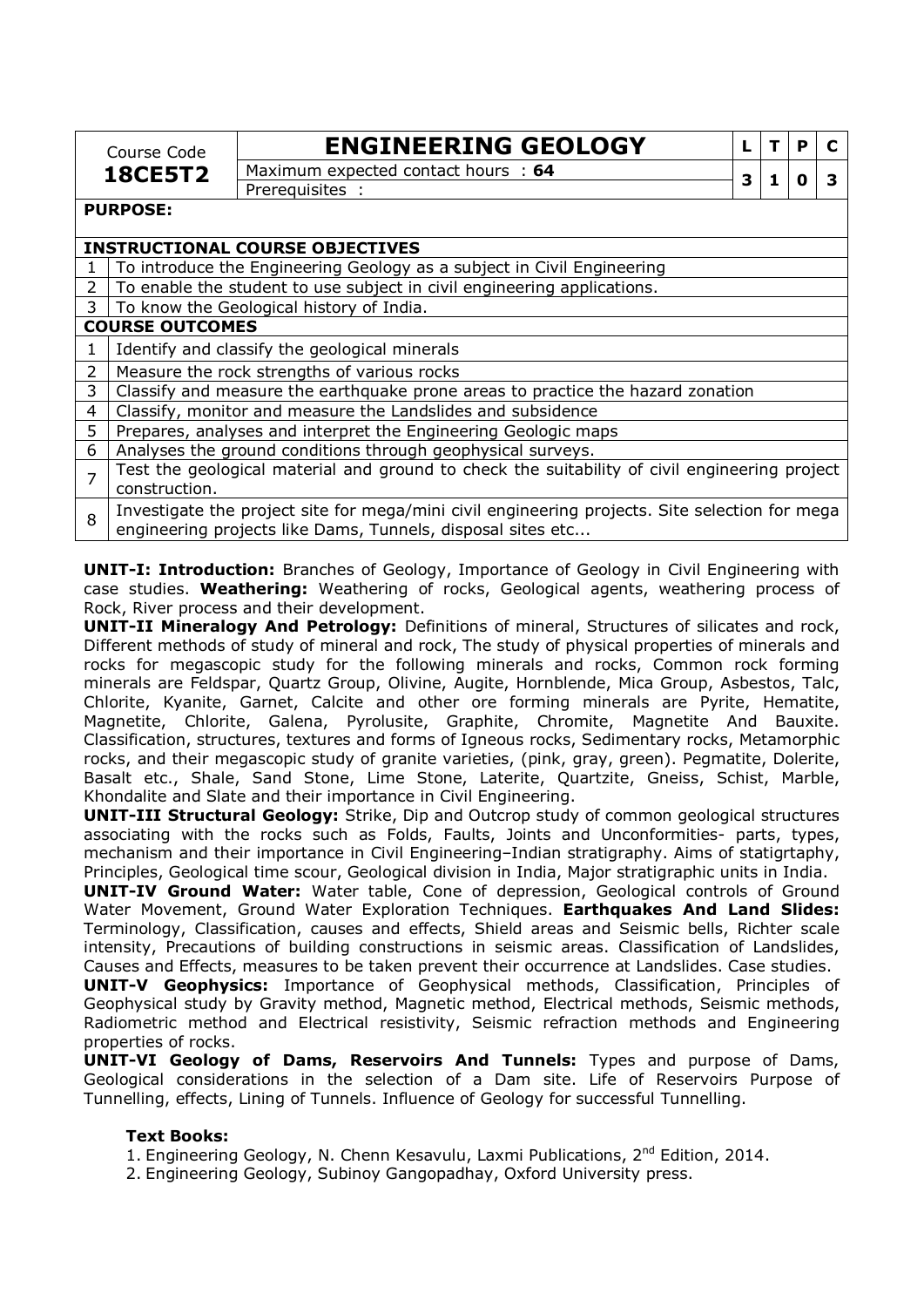#### **References:**

- 1. Engineering Geology, D. Venkat Reddy, Vikas Publishing House pvt. Ltd, 2013.
- 2. Engineering Geology, Vasudev Kanithi, University Press.
- 3. Engineering Geology for Civil Engineers P. C. Varghese, PHI learning pvt. Ltd.
- 4. G Fundamentals of Engineering Geology' P.G. Bell, B. S. P. Publications, 2012
- 5. Geology for Engineers and Environmental Society, Alan E Kehew, person publications, 3<sup>rd</sup> edition.
- 6. Engineer's Geology by S. K. Duggal, H.K. Pandey, N. Rawd, McGraw Hill education.
- 7. Engineering Geology, K. S. Valdiya, McGraw Hill.
- 8. Environmental Geology, K. S Valdiya, Mcgraw Hill Publications, 2<sup>nd</sup> Edition.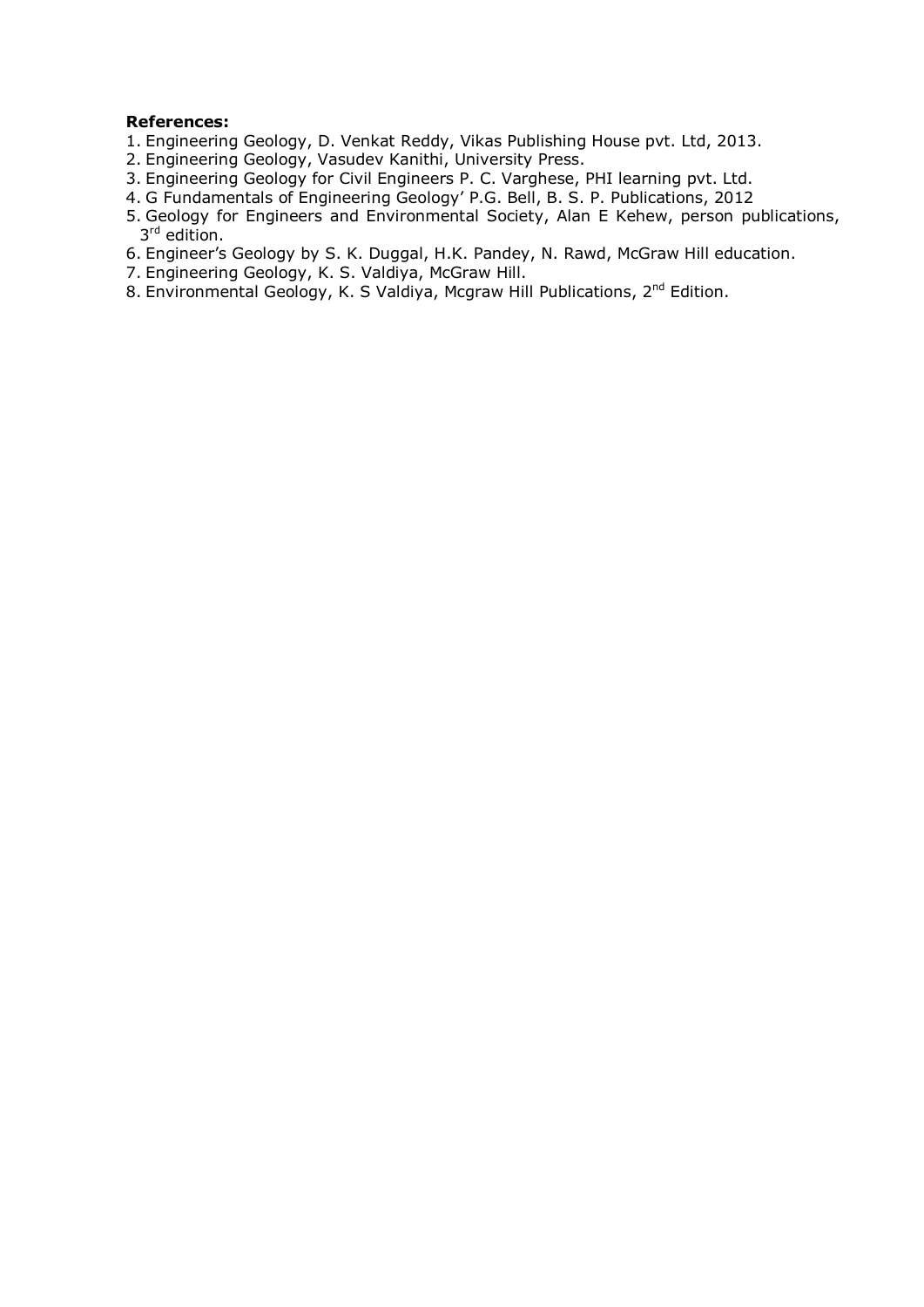| <b>STRUCTU</b>       |
|----------------------|
| Maximum expected cor |
|                      |

Maximum expected contact hours : **<sup>64</sup> <sup>3</sup> <sup>1</sup> <sup>0</sup> <sup>3</sup>**

 $RAL$  ANALYSIS - II  $|L|T|P|C$ 

Prerequisites :

#### **PURPOSE:**

#### **INSTRUCTIONAL COURSE OBJECTIVES**

1 Familiarize Students with Different types of Structures

2 Equip student with concepts of Arches

3 Understand Concepts of lateral Load analysis

4 Familiarize Cables and Suspension Bridges

5 Understand Analysis methods Moment Distribution, Kanis Method and Matrix methods

## **COURSE OUTCOMES**

#### 1 Differentiate Determinate and Indeterminate Structures

2 Carryout lateral Load analysis of structures

3 Analyze Cable and Suspension Bridge structures

4 Analyze structures using Moment Distribution, Kani's Method and Matrix methods

**UNIT I Three Hinged Arches:** Elastic theory of arches – Eddy's theorem – Determination of horizontal thrust, bending moment, normal thrust and radial shear – effect of temperature. Hinges with supports at different levels. **Two Hinged Arches:** Determination of horizontal thrust, bending moment, normal thrust and radial shear – Rib shortening and temperature stresses, Tied arches – Fixed arches – (No analytical question).

**UNIT-II, Lateral Load Analysis Using Approximate Methods**: application to building frames. (i) Portal Method (ii) Cantilever Method.

**UNIT–III, Cable Structures and Suspension Bridges**: Introduction, characteristics of cable, analysis of cables subjected to concentrated and uniformly distributed loads, anchor cable, temperature stresses, analysis of simple suspension bridge, three hinged and two hinged stiffening girder suspension bridges.

**UNIT–IV Moment Distribution Method**: Stiffness and carry over factors – Distribution factors – Analysis of continuous beams with and without sinking of supports – Portal frames – including Sway-Substitute frame analysis by two cycle.

**UNIT–V Kani's Method**: Analysis of continuous beams – including settlement of supports and single bay portal frames with and without side sway.

**UNIT–VI Introduction to Matrix Methods:** Flexibility methods: Introduction, application to continuous beams (maximum of two unknowns) including support settlements. Stiffness method: Introduction, application to continuous beams (maximum of two unknowns) including support settlements.

#### **Text Books:**

- 1. Structural Analysis, T. S. Thandavamoorthy, Oxford university press, India.
- 2. Structural Analysis, R.C. Hibbeler, Pearson Education, India
- 3. Theory of Structures II, B. C. Punmia, Jain & Jain, Laxmi Publications, India.
- 4. Structural Analysis, C.S. Reddy, Tata Mc-Graw hill, New Delhi.

#### **Reference Books:**

- 1. Intermediate Structural Analysis, C. K. Wang, Tata McGraw Hill, India
- 2. Theory of structures, Ramamuratam, Dhanpatrai Publications.
- 3. Analysis of structures, Vazrani & Ratwani Khanna Publications.
- 4. Comprehensive Structural Analysis-Vol. I & 2, R. Vaidyanathan & P. Perumal- Laxmi Publications Pvt. Ltd., New Delhi
- 5. Structural Analysis I, P.N. Chandramouli. Yesdee Publishing Pvt Limited
- 6. Structural Analysis, Aslam Kassimali, Cengage Learning
- 7. Matrix Methods of Structural Analysis, P.N. Godbole, R. S.. Sonaparote, PHI Learning Pvt Limited.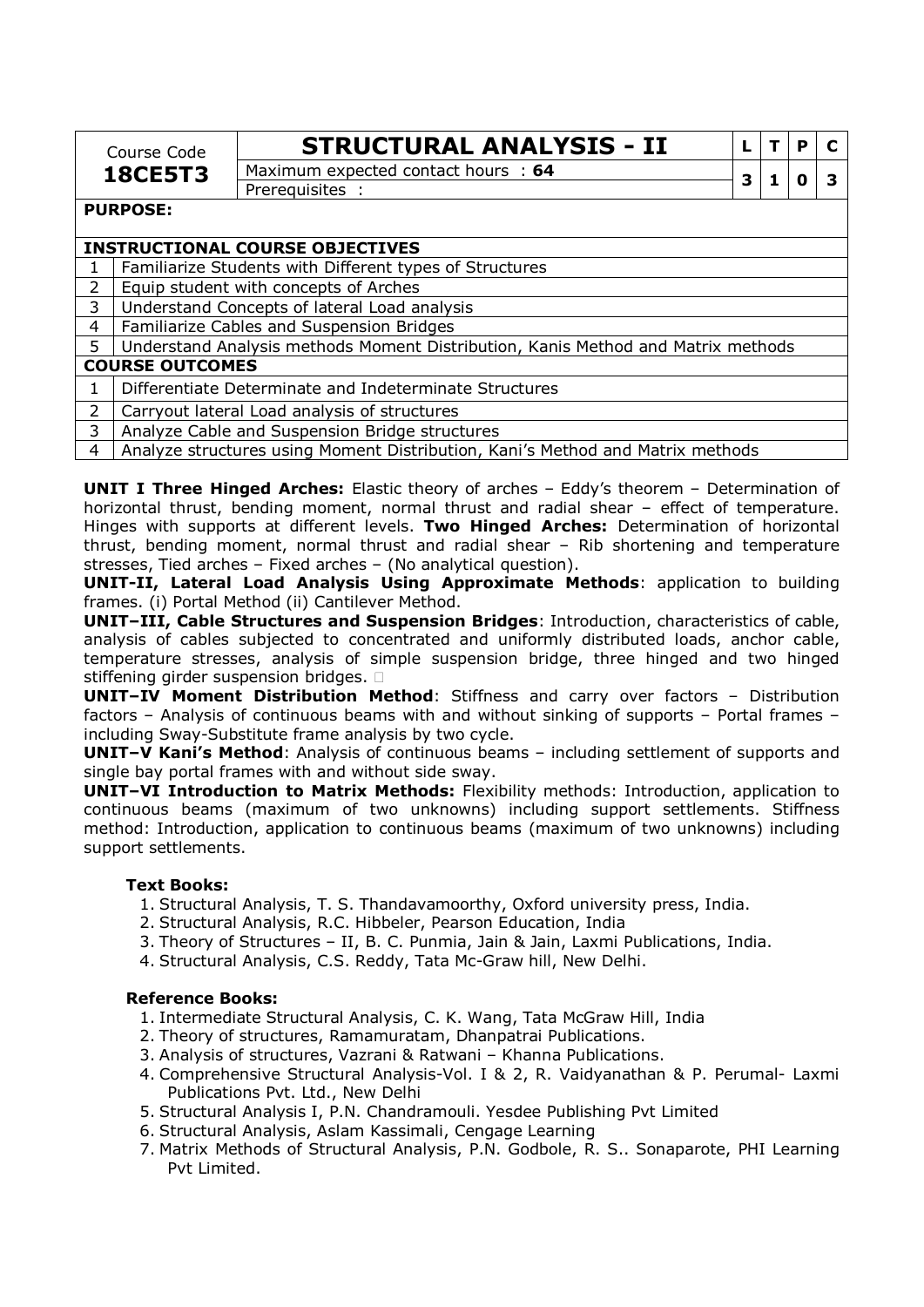| Course Code<br><b>18CE5T4</b>          |                                                                              | <b>DESIGN AND DRAWING OF REINFORCED</b><br><b>CONCRETE STRUCTURES</b>                                                                                                                                                                                                            | L |  | P |   |  |  |  |  |
|----------------------------------------|------------------------------------------------------------------------------|----------------------------------------------------------------------------------------------------------------------------------------------------------------------------------------------------------------------------------------------------------------------------------|---|--|---|---|--|--|--|--|
|                                        |                                                                              | Maximum expected contact hours : 64                                                                                                                                                                                                                                              | 3 |  |   | Ω |  |  |  |  |
|                                        |                                                                              | Prerequisites :                                                                                                                                                                                                                                                                  |   |  |   |   |  |  |  |  |
| <b>PURPOSE:</b>                        |                                                                              |                                                                                                                                                                                                                                                                                  |   |  |   |   |  |  |  |  |
|                                        |                                                                              |                                                                                                                                                                                                                                                                                  |   |  |   |   |  |  |  |  |
| <b>INSTRUCTIONAL COURSE OBJECTIVES</b> |                                                                              |                                                                                                                                                                                                                                                                                  |   |  |   |   |  |  |  |  |
|                                        | Familiarize Students with different types of design philosophies             |                                                                                                                                                                                                                                                                                  |   |  |   |   |  |  |  |  |
| $\overline{2}$                         | Equip student with concepts of design of flexural members                    |                                                                                                                                                                                                                                                                                  |   |  |   |   |  |  |  |  |
| 3                                      | Understand Concepts of shear, bond and torsion                               |                                                                                                                                                                                                                                                                                  |   |  |   |   |  |  |  |  |
| 4                                      | Familiarize students with different types of compressions members and Design |                                                                                                                                                                                                                                                                                  |   |  |   |   |  |  |  |  |
| 5.                                     | Understand different types of footings and their design                      |                                                                                                                                                                                                                                                                                  |   |  |   |   |  |  |  |  |
|                                        | <b>COURSE OUTCOMES</b>                                                       |                                                                                                                                                                                                                                                                                  |   |  |   |   |  |  |  |  |
| 1                                      |                                                                              | Work on different types of design philosophies                                                                                                                                                                                                                                   |   |  |   |   |  |  |  |  |
| $\overline{2}$                         |                                                                              | Carryout analysis and design of flexural members and detailing                                                                                                                                                                                                                   |   |  |   |   |  |  |  |  |
| 3                                      |                                                                              | Design structures subjected to shear, bond and torsion                                                                                                                                                                                                                           |   |  |   |   |  |  |  |  |
|                                        |                                                                              | $\sim$ 1.000 $\sim$ 1.1 $\sim$ 0.1 $\sim$ 1.1 $\sim$ 1.1 $\sim$ 1.1 $\sim$ 1.1 $\sim$ 1.1 $\sim$ 1.1 $\sim$ 1.1 $\sim$ 1.1 $\sim$ 1.1 $\sim$ 1.1 $\sim$ 1.1 $\sim$ 1.1 $\sim$ 1.1 $\sim$ 1.1 $\sim$ 1.1 $\sim$ 1.1 $\sim$ 1.1 $\sim$ 1.1 $\sim$ 1.1 $\sim$ 1.1 $\sim$ 1.1 $\sim$ |   |  |   |   |  |  |  |  |

| 4 | Design different type of compression members and footings

**UNIT –I Introduction:** a) **Working stress method**: Design codes and handbooks, loading standards – Dead, live, wind and earthquake loads, Elastic theory: design constants, modular ratio, neutral axis depth and moment of resistance for balanced, under-reinforced and overreinforced sections. Design of singly and doubly reinforced beams. **b) Limit State Design**: Concepts of limit state design – Basic statistical principles – Characteristic loads –Characteristic strength – Partial load and safety factors – representative stress-strain curves for cold worked deformed bars and mild steel bars. Assumptions in limit state design – stress - block parameters – limiting moment of Resistance.

**All units i.e. from unit II to unit VI are to be taught in Limit State Design.** 

**UNIT –II Design for Flexure:** Limit state analysis and design of singly reinforced sectionseffective depth- Moment of Resistance- Doubly reinforced and flanged (T and L) beam sections-Minimum depth for a given capacity- Limiting Percentage of Steel- Minimum Tension Reinforcement-Maximum Flexural Steel- Design of Flanged Sections (T&L)- Effective width of flange –Behavior- Analysis and Design.

**UNIT – III Design for Shear, Torsion and Bond:** Limit state analysis and design of section for shear and torsion – concept of bond, anchorage and development length, I.S. code provisions. Design examples in simply supported and continuous beams, detailing. **Limit state design for serviceability:** Deflection, cracking and code provision, Design of formwork for beams and slabs.

**UNIT – IV Slabs:** Classification of slabs, design of one - way slabs, one way continuous slab using IS Coefficients (Conventional) -Design of two - way slabs-simply supported and various edge conditions using IS Coefficients .

**UNIT – V Design of Compression members**: Effective length of a column, Design of short and long columns – under axial loads, uniaxial bending and biaxial bending – Braced and unbraced columns – I S Code provisions.

**UNIT –VI Footings:** Different types of footings – Design of isolated footings – pedestal, square, rectangular and circular footings subjected to axial loads, uni-axial and bi-axial bending moments.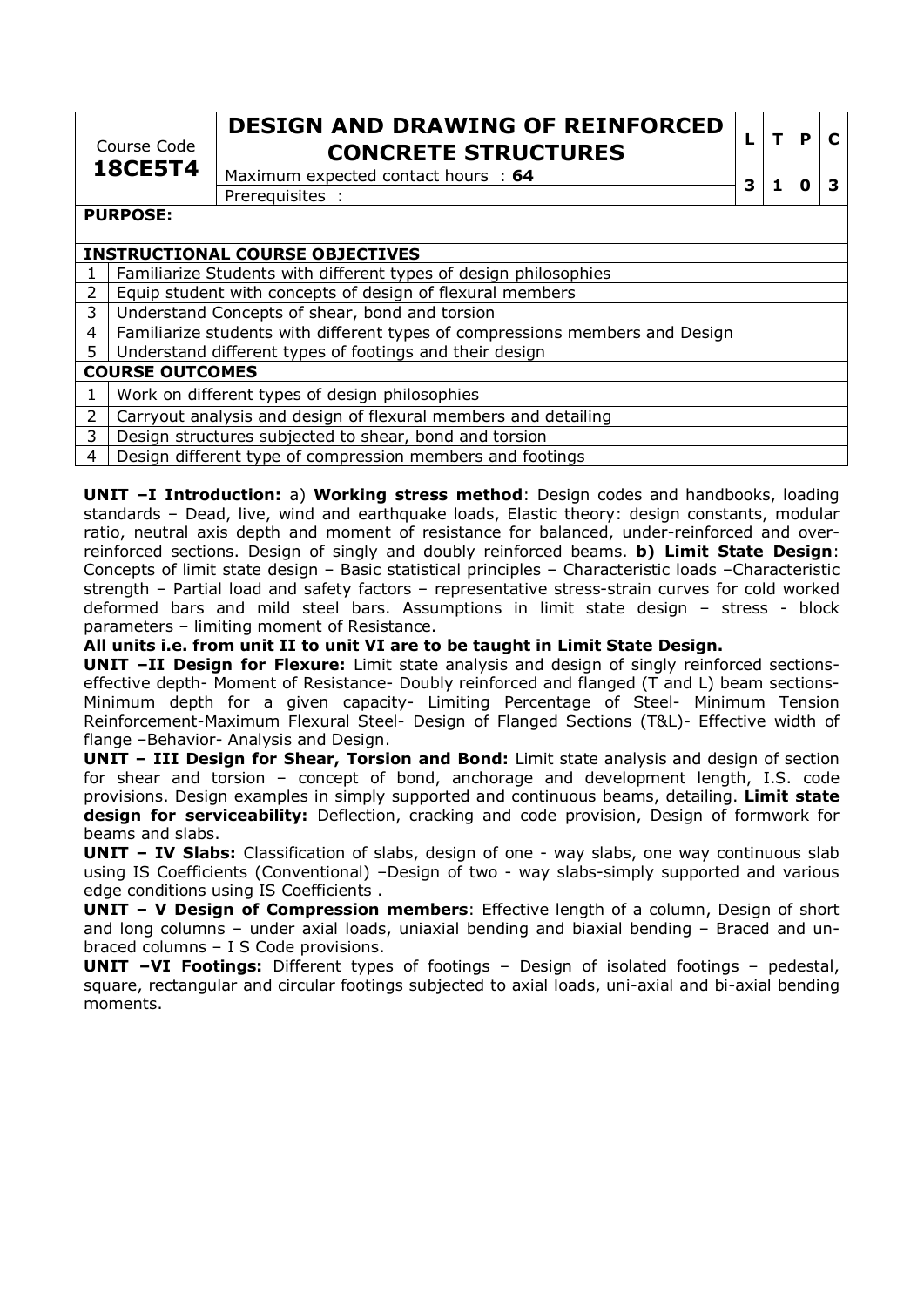| Course Code     | <b>TRANSPORTATION ENGINEERING - II</b> |  |  |
|-----------------|----------------------------------------|--|--|
| <b>18CE5T4</b>  | Maximum expected contact hours: 64     |  |  |
|                 | Prereguisites:                         |  |  |
| <b>PURPOSE:</b> |                                        |  |  |

#### **INSTRUCTIONAL COURSE OBJECTIVES**

 $1$  To know various components and their functions in a railway track

2  $\vert$  To acquire design principles of geometrics in a railway track.

 $3$  To know various techniques for the effective movement of trains.

4 To acquire design principles of airport geometrics and pavements

5 To know the planning, construction and maintenance of Docks and Harbours.

## **COURSE OUTCOMES**

 $1$  Design geometrics in a railway track.

2 Design airport geometrics and airfield pavements.

3 | Plan, construct and maintain Docks and Harbours.

#### **A.RAILWAY ENGINEERING**

**UNIT – I Components of Railway Engineering:** Permanent way components – Railway Track Gauge - Cross Section of Permanent Way - Functions of various Components like Rails, Sleepers and Ballast –Rail Fastenings – Creep of Rails- Theories related to creep – Adzing of Sleepers- Sleeper density – Rail joints.

**UNIT – II Geometric Design of Railway Track:** Alignment – Engineering Surveys - Gradients- Grade Compensation- Cant and Negative Super elevation- Cant Deficiency – Degree of Curve – safe speed on curves – Transition curve – Compound curves – Reverse curves – Extra clearance on curves – widening of gauge on curves – vertical curves – cheek rails on curves.

**UNIT – III Turnouts & Controllers:** Track layouts – Switches – Design of Tongue Rails – Crossings – Turnouts – Layout of Turnout – Double Turnout – Diamond crossing – Scissors crossing. Signal Objectives – Classification – Fixed signals – Stop signals – Signalling systems – Mechanical signalling system – Electrical signalling system – System for Controlling Train Movement – Interlocking – Modern signalling Installations.

#### **B.AIRPORT ENGINEERING**

**UNIT – IV Airport Planning & Design:** Airport Master plan – Airport site selection – Air craft characteristics – Zoning laws – Airport classification – Runway orientation – Wind rose diagram – Runway length – Taxiway design – Terminal area and Airport layout – Visual aids and Air traffic control.

**UNIT – V Runway Design:** Various Design factors – Design methods for Flexible pavements – Design methods for Rigid pavements – LCN system of Pavement Design – Airfield Pavement Failures – Maintenance and Rehabilitation of Airfield pavements – Evaluation & Strengthening of Airfield pavements – Airport Drainage – Design of surface and subsurface drainage.

#### **C.DOCKS & HARBOURS**

**UNIT – VI Planning, Layout, Construction & Maintenance Of Docks & Harbors:** 

Classification of ports – Requirement of a good port – classification of Harbors – Docks - Dry & wet docks – Transition sheds and workhouses – Layouts; Quays – construction of Quay walls – Wharves – Jetties – Tides - Tidal data and Analysis – Break waters – Dredging – Maintenance of Ports and Harbors – Navigational aids.

#### **TEXT BOOKS:**

1. Railway Engineering, Satish Chandra and Agarwal M. M., Oxford University Press, New Delhi.

2. Airport Engineering, Khanna & Arora - Nemchand Bros, New Delhi.

3. Docks and Harbor Engineering, Bindra S.P. – Dhanpathi Rai & Sons, New Delhi.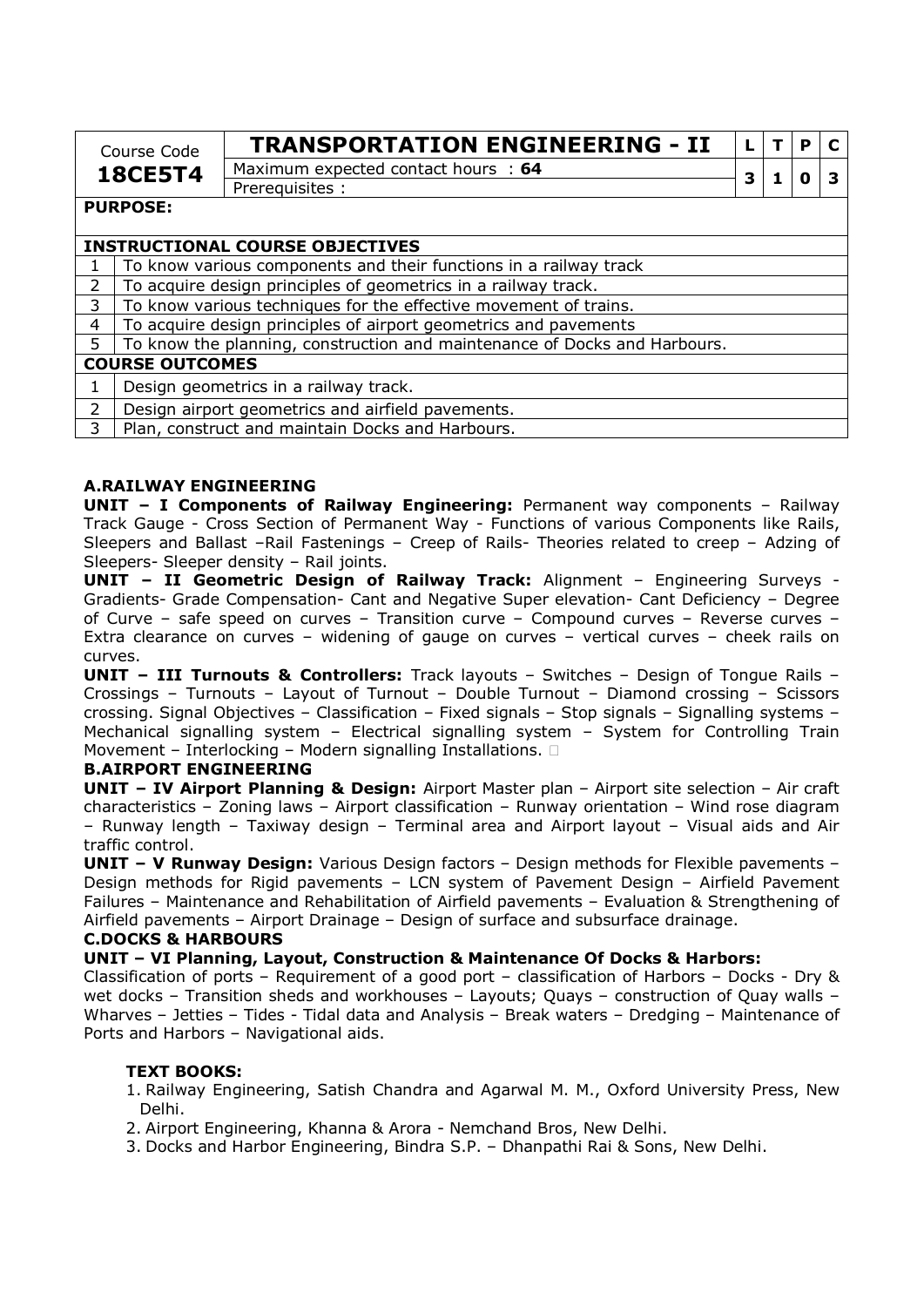### **REFERENCES:**

- 1. Railway Engineering, Saxena & Arora Dhanpat Rai, New Delhi.
- 2. Transportation Engineering Planning Design, Wright P. H. & Ashfort N. J., John Wiley & Sons.
- 3. Transportation Engineering V olume II, C V enkatramaiah, 2016, Universities Press, Hyderabad.
- 4. Transportation Engineering, Railways, Airports, Docks & Harbours, Srinivasa Kumar R, University Press, Hyderabad.
- 5. Airport Engineering Planning & Design, Subhash C. Saxena, 2016, CBS Publishers, New Delhi.
- 6. Highway, Railway, Airport and Harbor Engineering, Subramanian K. P, Scitech Publications (India) Pvt Limited, Chennai.
- 7. Airport Engineering, Virendra Kumar, Dhanpat Rai Publishers, New Delhi.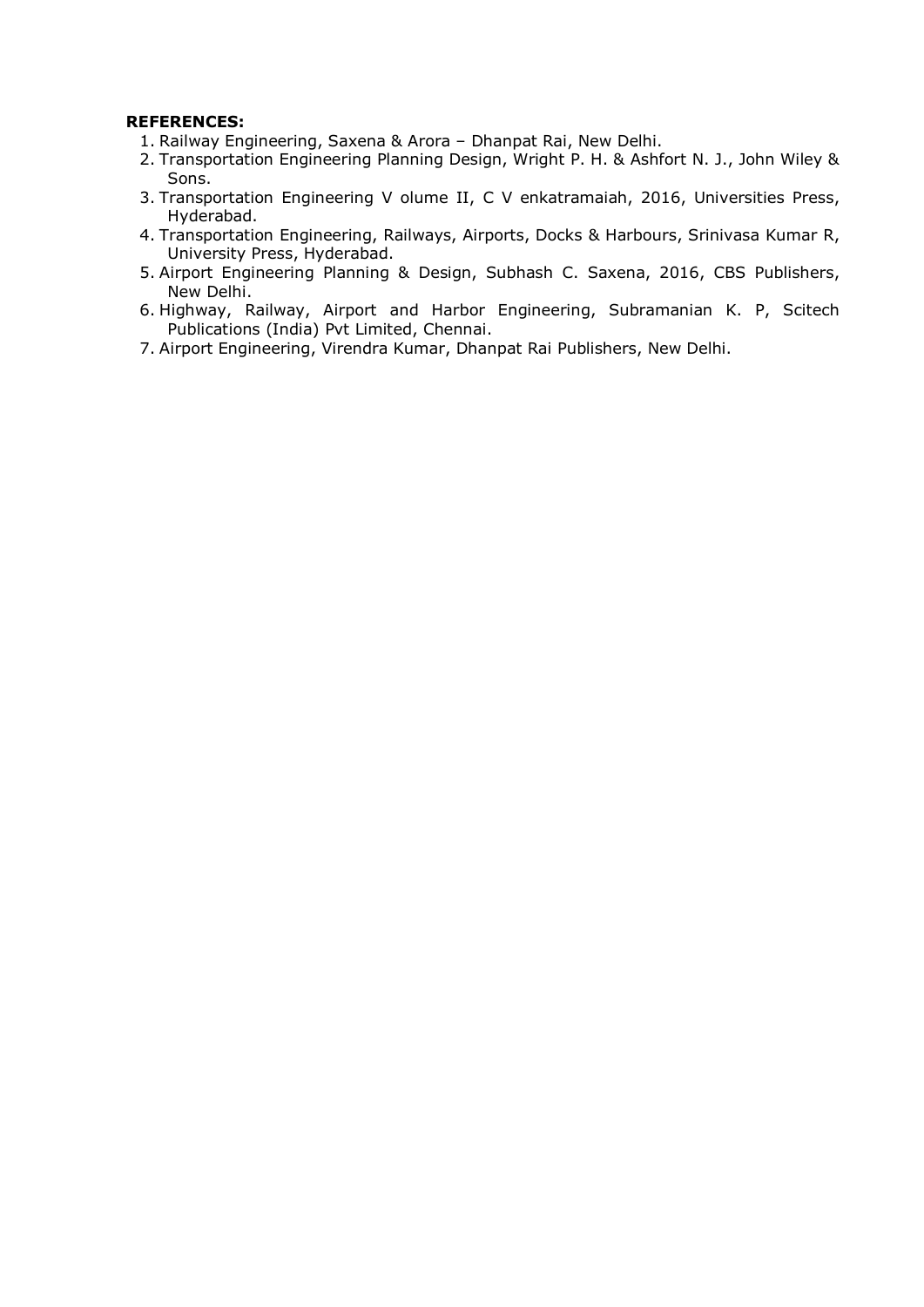| Course Code    | <b>CONCRETE TECHNOLOGY LABORATORY</b> |  |  |
|----------------|---------------------------------------|--|--|
| <b>18CE5L1</b> | Maximum expected contact hours: 64    |  |  |
|                | <b>Prereguisites</b>                  |  |  |

### **PURPOSE:**

# **INSTRUCTIONAL COURSE OBJECTIVES**

1 To test the basic properties ingredients of concrete, fresh and hardened concrete properties

### **COURSE OUTCOMES**

1 | Determine the consistency and fineness of cement.

2 Determine the setting times of cement.

3 Determine the specific gravity and soundness of cement.

4 Determine the compressive strength of cement.

 $5$  Determine the workability of cement concrete by compaction factor, slump & Vee – Bee tests

6 Determine the specific gravity of coarse aggregate and fine aggregate by Sieve analysis.

7 Determine the flakiness and elongation index of aggregates.

8 Determine the bulking of sand.

9 Understand the non-destructive testing procedures on concrete.

**List of Experiments:** At least 10 experiments must be conducted (at least one for each property)

- 1. Determination of normal Consistency and fineness of cement.
- 2. Determination of initial setting time and final setting time of cement.
- 3. Determination of specific gravity and soundness of cement.
- 4. Determination of compressive strength of cement.
- 5. Determination of grading and fineness modulus of Coarse aggregate by sieve analysis.
- 6. Determination of specific gravity of coarse aggregate.
- 7. Determination of grading and fineness modulus of fine aggregate (sand) by sieve analysis.
- 8. Determination of bulking of sand
- 9. Determination of workability of concrete by compaction factor method.
- 10.Determination of workability of concrete by slump test
- 11.Determination of workability of concrete by Vee-bee test.
- 12.Determination of compressive strength of cement concrete and its young's modulus.
- 13.Determination of split tensile strength of concrete.
- 14.Non-Destructive testing on concrete (for demonstration)

### **List of Equipment:**

- 1. Standard set of sieves for coarse aggregate and fine aggregate
- 2. Vicat's apparatus
- 3. Specific gravity bottle.
- 4. Lechatlier's apparatus.
- 5. Slump Test Apparatus
- 6. Compaction Factor Test Apparatus.
- 7. Vee- Bee test apparatus
- 8. Longitudinal compresso meter
- 9. Universal testing Machine (UTM)/Compression Testing Machine (CTM).

10. Rebound hammer, Ultrasonic pulse velocity machine, micro cover meter etc.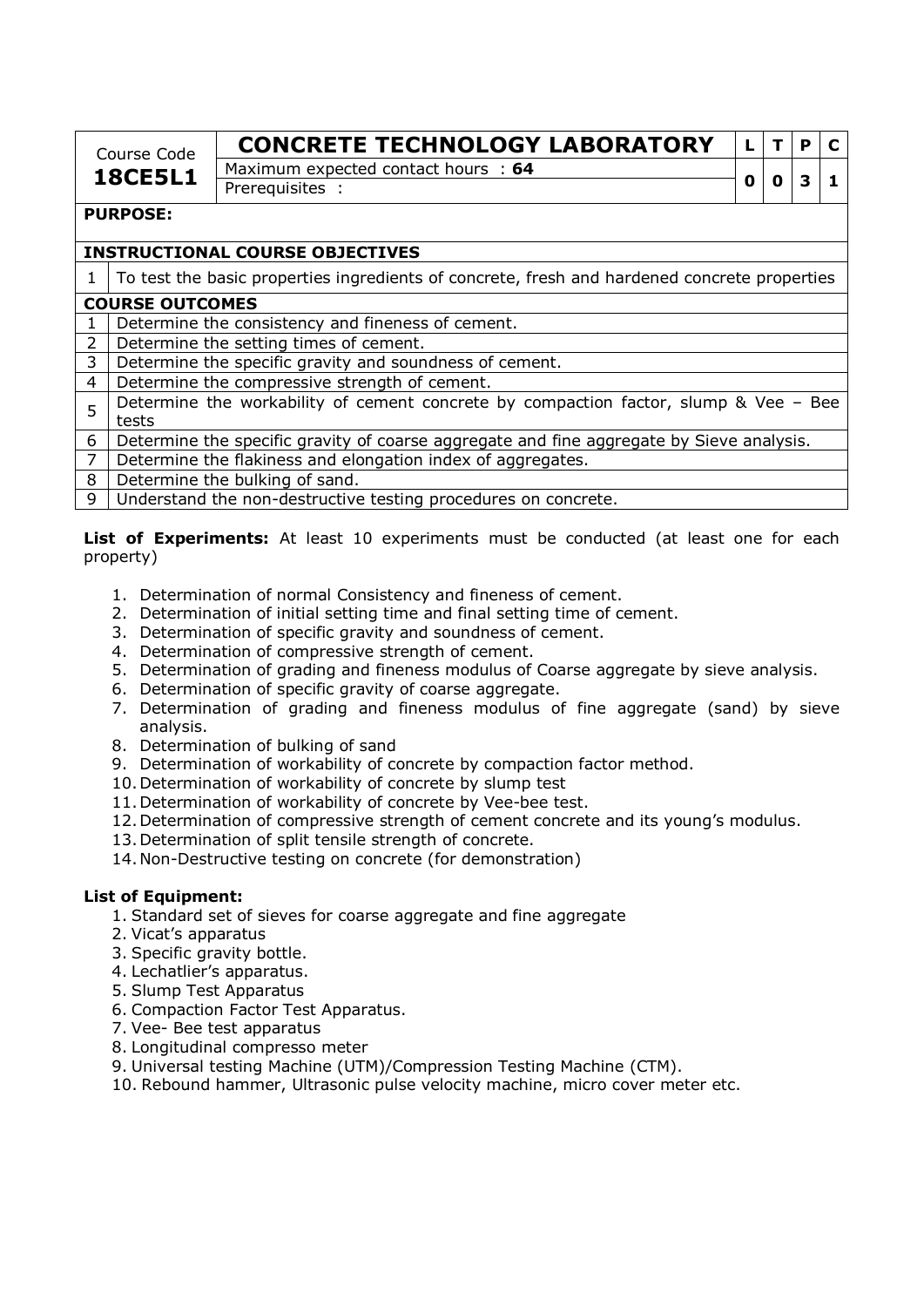| Course Code    | <b>ENGINEERING GEOLOGY LABORATORY</b> |  |  |
|----------------|---------------------------------------|--|--|
| <b>18CE5L2</b> | Maximum expected contact hours : 64   |  |  |
|                | Prerequisites                         |  |  |

### **PURPOSE:**

### **INSTRUCTIONAL COURSE OBJECTIVES**

1 To identify the mega-scopic types of Ore minerals & Rock forming minerals.

2 To identify the mega-scopic types of Igneous, Sedimentary, Metamorphic rocks.

3 To identify the topography of the site & material selection.

### **COURSE OUTCOMES**

1 | Identify Mega-scopic minerals & their properties.

2 I Identify Mega-scopic rocks & their properties.

3 | Identify the site parameters such as contour, slope & aspect for topography.

4 | 4. Know the occurrence of materials using the strike & dip problems.

### **LIST OF EXPERIMENTS**

1. Physical properties of minerals:

- a) Mega-scopic identification of Rock forming minerals Quartz group, Feldspar group, Garnet group, Mica group & Talc, Chlorite, Olivine, Kyanite, Asbestos, Tourmelene, Calcite, Gypsum, etc...
- b) Ore forming minerals Magnetite, Hematite, Pyrite, Pyralusite, Graphite, Chromite, etc...
- 2. Megascopic description and identification of rocks.
- a) Igneous rocks Types of Granite, Pegmatite, Gabbro, Dolerite, Syenite, Granite Poryphery, Basalt, etc...
- b) Sedimentary rocks Sand stone, Ferrugineous sand stone, Lime stone, Shale, Laterite, Conglamorate, etc...
- c) Metamorphic rocks Biotite Granite Gneiss, Slate, Muscovite & Biotiteschist, Marble, Khondalite, etc...
- 3. Interpretation and drawing of sections for geological maps showing tilted beds, faults, unconformities etc.
- 4. Simple Structural Geology problems.
- 5. Bore hole data.
- 6. Strength of the rock using laboratory tests.7. Field work To identify Minerals, Rocks, Geomorphology& Structural Geology.

### **LAB EXAMINATION PATTERN:**

- 1. Description and identification of FOUR minerals
- 2. Description and identification of FOUR (including igneous, sedimentary and metamorphic rocks)
- 3. ONE Question on Interpretation of a Geological map along with a geological section.
- 4. TWO Questions on Simple strike and Dip problems.
- 5. Bore hole problems.
- 6. Project report on geology.

### **REFERENCE BOOKS:**

- 1. Applied Engineering Geology Practical, M. T. Mauthesha Reddy, New Age International Publishers, 2<sup>nd</sup> Edition.
- 2. Foundations of Engineering Geology' by Tony Waltham, Spon Press, 3<sup>rd</sup> edition, 2009.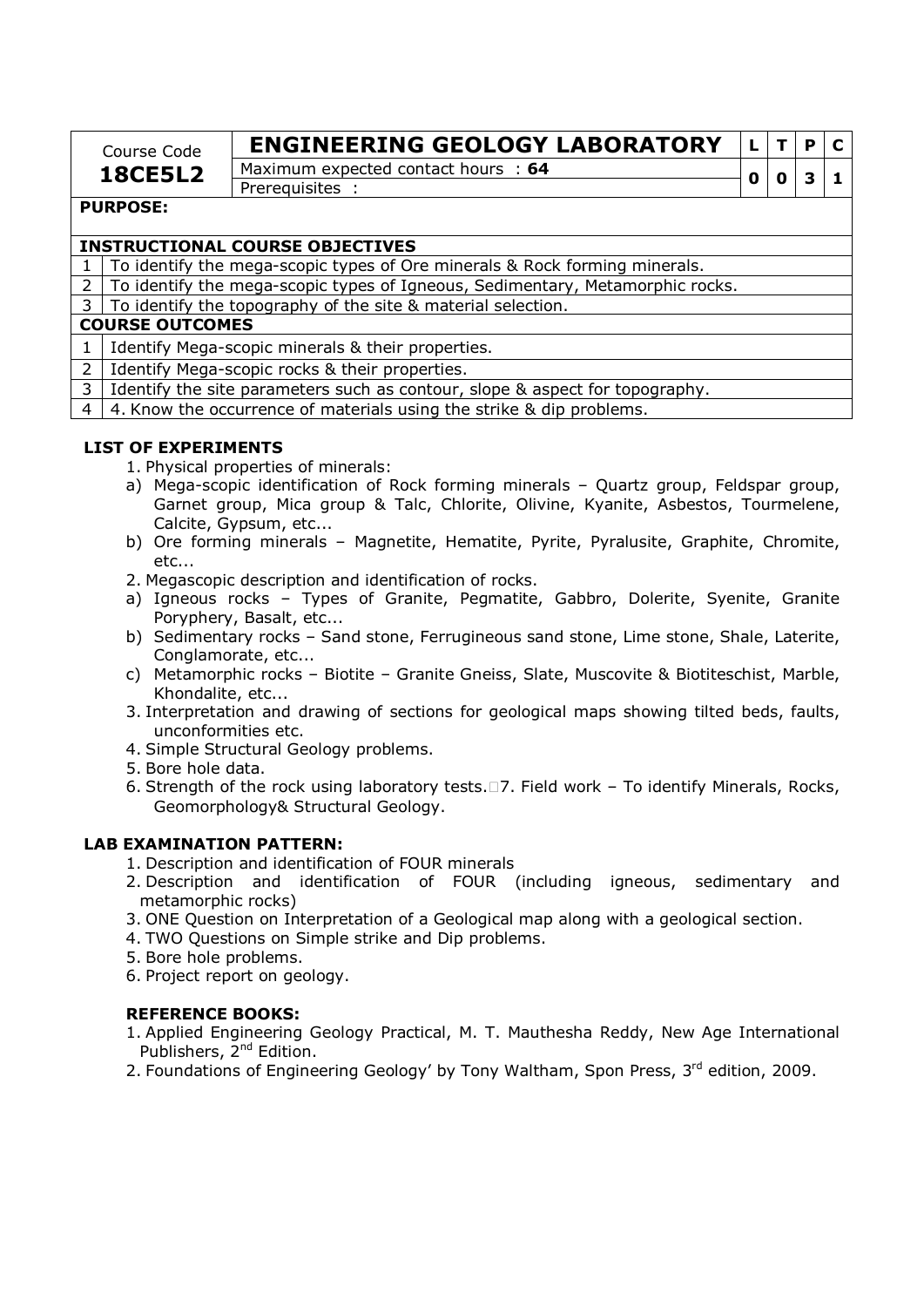| Course Code<br><b>18CE5L3</b> |                                                                                                                                                                                                        | <b>TRANSPORTATION ENGINEERING</b><br><b>LABORATORY</b>      |   |   | P |   |
|-------------------------------|--------------------------------------------------------------------------------------------------------------------------------------------------------------------------------------------------------|-------------------------------------------------------------|---|---|---|---|
|                               |                                                                                                                                                                                                        | Maximum expected contact hours : 64<br>Prerequisites :      | 0 | O | З | 1 |
|                               | <b>PURPOSE:</b>                                                                                                                                                                                        | <b>INSTRUCTIONAL COURSE OBJECTIVES</b>                      |   |   |   |   |
|                               |                                                                                                                                                                                                        |                                                             |   |   |   |   |
| $\mathbf{1}$                  | To test crushing value, impact resistance, specific gravity and water absorption, percentage<br>attrition, percentage abrasion, flakiness index and elongation index for the given road<br>aggregates. |                                                             |   |   |   |   |
| $\overline{2}$                | To know penetration value, ductility value, softening point, flash and fire point, viscosity and<br>stripping for the given bitumen grade.                                                             |                                                             |   |   |   |   |
| 3 <sup>1</sup>                |                                                                                                                                                                                                        | To test the stability for the given bitumen mix             |   |   |   |   |
| $4 \quad$                     |                                                                                                                                                                                                        | To carry out surveys for traffic volume, speed and parking. |   |   |   |   |

### **COURSE OUTCOMES**

| COURSE OUTCOMES                                                                                 |  |  |  |  |  |  |  |  |
|-------------------------------------------------------------------------------------------------|--|--|--|--|--|--|--|--|
| Ability to test aggregates and judge the suitability of materials for the road construction     |  |  |  |  |  |  |  |  |
| Ability to test the given bitumen samples and judge their suitability for the road construction |  |  |  |  |  |  |  |  |
| 3 Ability to obtain the optimum bitumen content for the mix design                              |  |  |  |  |  |  |  |  |
| 4   Ability to determine the traffic volume, speed and parking characteristics.                 |  |  |  |  |  |  |  |  |

### **I. ROAD AGGREGATES:**

- 1. Aggregate Crushing value
- 2. Aggregate Impact Test.
- 3. Specific Gravity and Water Absorption.
- 4. Attrition Test
- 5. Abrasion Test.
- 6. Shape tests

# **II. BITUMINOUS MATERIALS:**

- 1. Penetration Test.
- 2. Ductility Test.
- 3. Softening Point Test.
- 4. Flash and fire point tests.
- 5. Stripping Test
- 6. Viscosity Test.

# **III. BITUMINOUS MIX:**

# 1. Marshall Stability test.

# **IV. TRAFFIC SURVEYS:**

- 1. Traffic volume study at mid blocks.
- 2. Traffic Volume Studies (Turning Movements) at intersection.
- 3. Spot speed studies.
- 4. Parking study.

# **V. DESIGN & DRAWING:**

- 1. Earthwork calculations for road works.
- 2. Drawing of road cross sections.
- 3. Rotors intersection design.

# **LIST OF EQUIPMENT:**

- 1. Apparatus for aggregate crushing test.
- 2. Aggregate Impact testing machine
- 3. Pycnometers.
- 4. Los angles Abrasion test machine
- 5. Deval's Attrition test machine
- 6. Length and elongation gauges
- 7. Bitumen penetration test setup.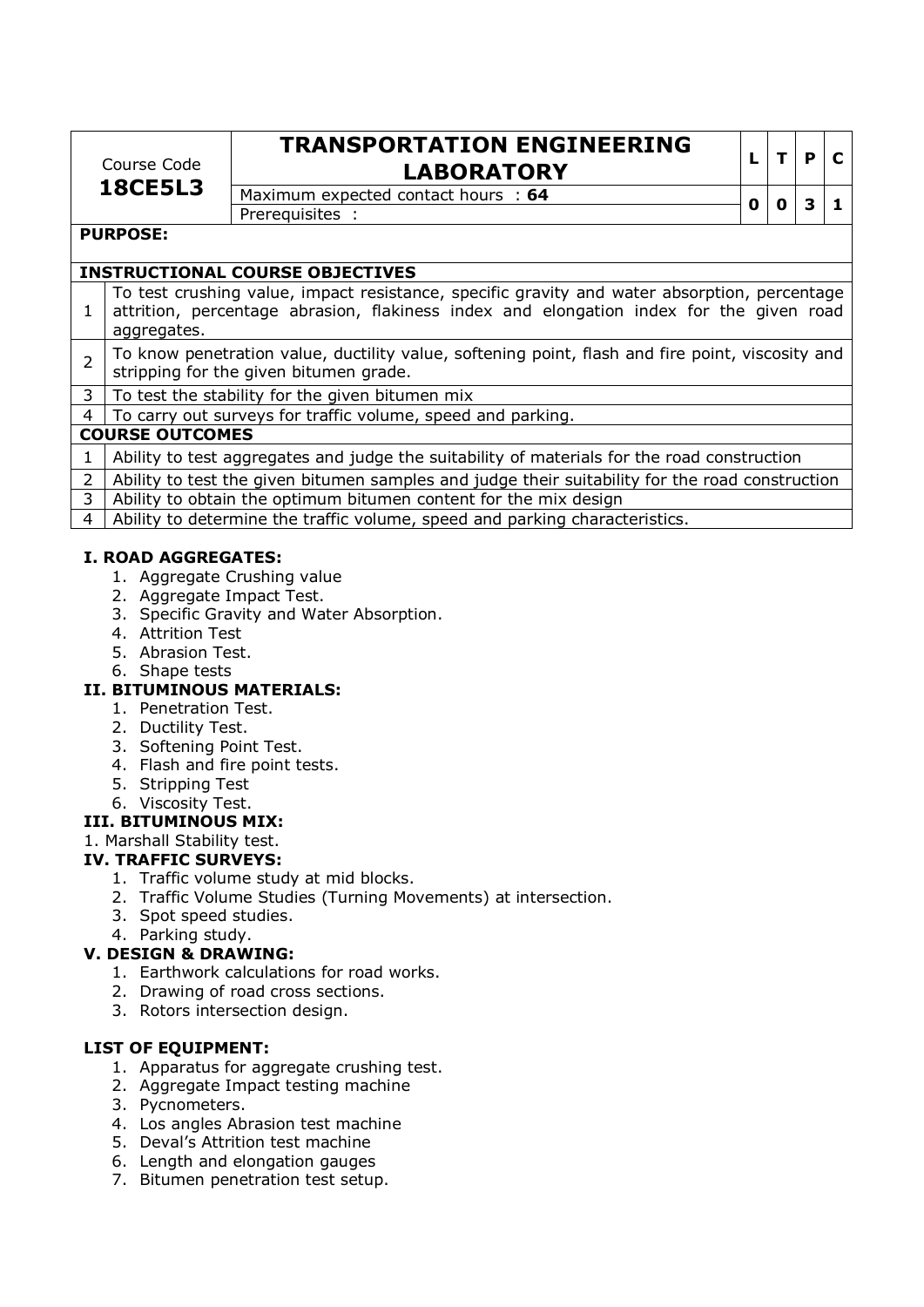- 8. Bitumen Ductility test setup.
- 9. Ring and ball apparatus
- 10.Viscometer.
- 11.Marshal Mix design apparatus.
- 12.Enoscope for spot speed measurement.
- 13.Stop Watches

### **Text Books:**

1. Highway Material Testing Manual, S. K. Khanna, C. E. G Justo and A. Veeraraghavan, Neam Chan Brothers New Chand Publications, New Delhi.

# **Reference Books:**

- 1. I R C Codes of Practice
- 2. Asphalt Institute of America Manuals
- 3. Code of Practice of B.I.S.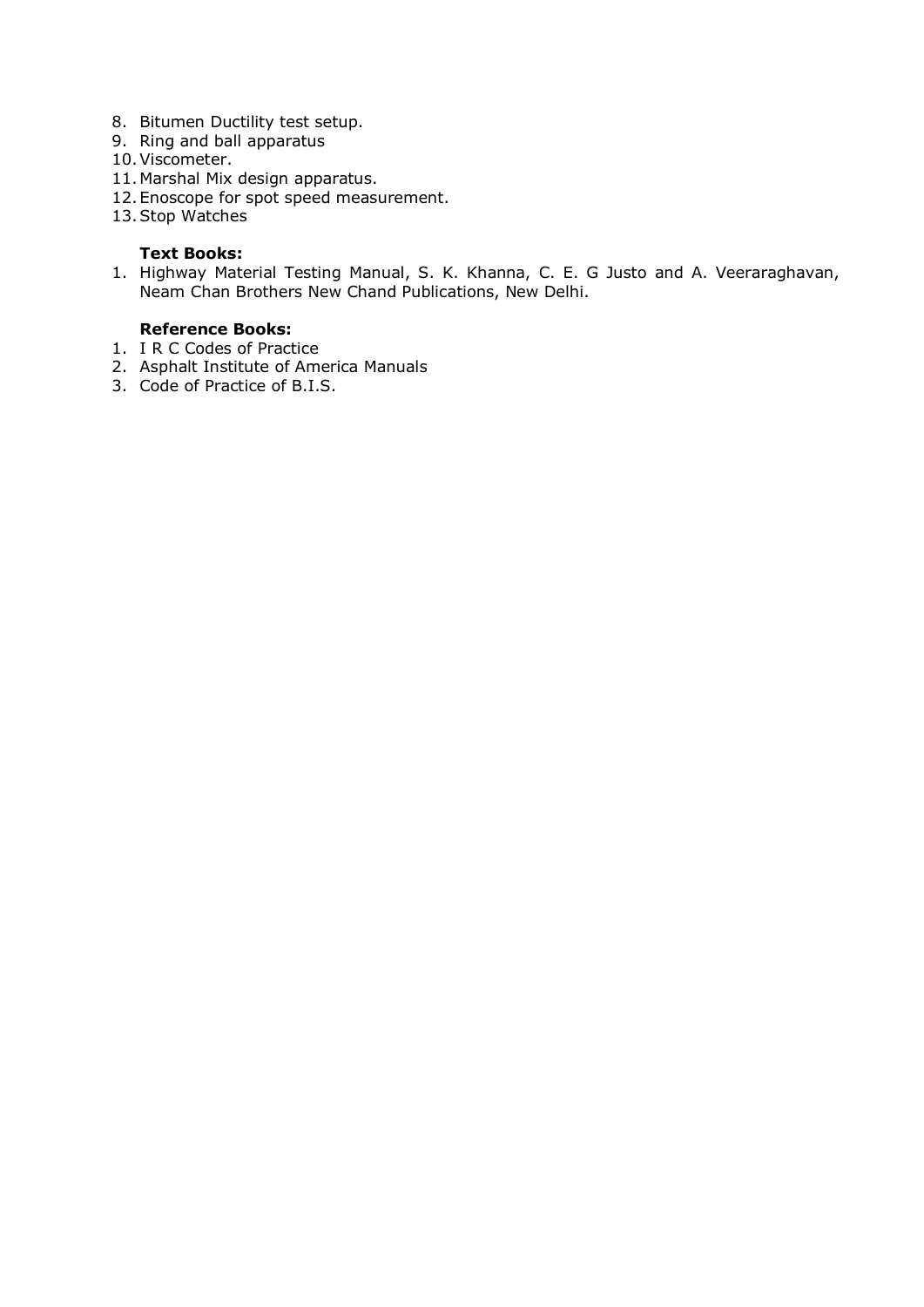|                 | Course Code                                                                                                                                | PERSONALITY DEVELOPMENT                                                                                                                                                                                |   |   | P |  |
|-----------------|--------------------------------------------------------------------------------------------------------------------------------------------|--------------------------------------------------------------------------------------------------------------------------------------------------------------------------------------------------------|---|---|---|--|
|                 | <b>18CE5T6</b>                                                                                                                             | Maximum expected contact hours : 64                                                                                                                                                                    | 2 | 0 | O |  |
|                 |                                                                                                                                            | Prerequisites :                                                                                                                                                                                        |   |   |   |  |
| <b>PURPOSE:</b> |                                                                                                                                            |                                                                                                                                                                                                        |   |   |   |  |
|                 |                                                                                                                                            | <b>INSTRUCTIONAL COURSE OBJECTIVES</b>                                                                                                                                                                 |   |   |   |  |
|                 |                                                                                                                                            | To test crushing value, impact resistance, specific gravity and water absorption,<br>percentage attrition, percentage abrasion, flakiness index and elongation index for the<br>given road aggregates. |   |   |   |  |
| $\overline{2}$  | To know penetration value, ductility value, softening point, flash and fire point, viscosity<br>and stripping for the given bitumen grade. |                                                                                                                                                                                                        |   |   |   |  |
| 3               |                                                                                                                                            | To test the stability for the given bitumen mix                                                                                                                                                        |   |   |   |  |
| 4               |                                                                                                                                            | To carry out surveys for traffic volume, speed and parking.                                                                                                                                            |   |   |   |  |
|                 | <b>COURSE OUTCOMES</b>                                                                                                                     |                                                                                                                                                                                                        |   |   |   |  |
| $\mathbf{1}$    |                                                                                                                                            | Ability to test aggregates and judge the suitability of materials for the road construction                                                                                                            |   |   |   |  |
| $\overline{2}$  | construction                                                                                                                               | Ability to test the given bitumen samples and judge their suitability for the road                                                                                                                     |   |   |   |  |
| 3               |                                                                                                                                            | Ability to obtain the optimum bitumen content for the mix design                                                                                                                                       |   |   |   |  |
| 4               |                                                                                                                                            | Ability to determine the traffic volume, speed and parking characteristics.                                                                                                                            |   |   |   |  |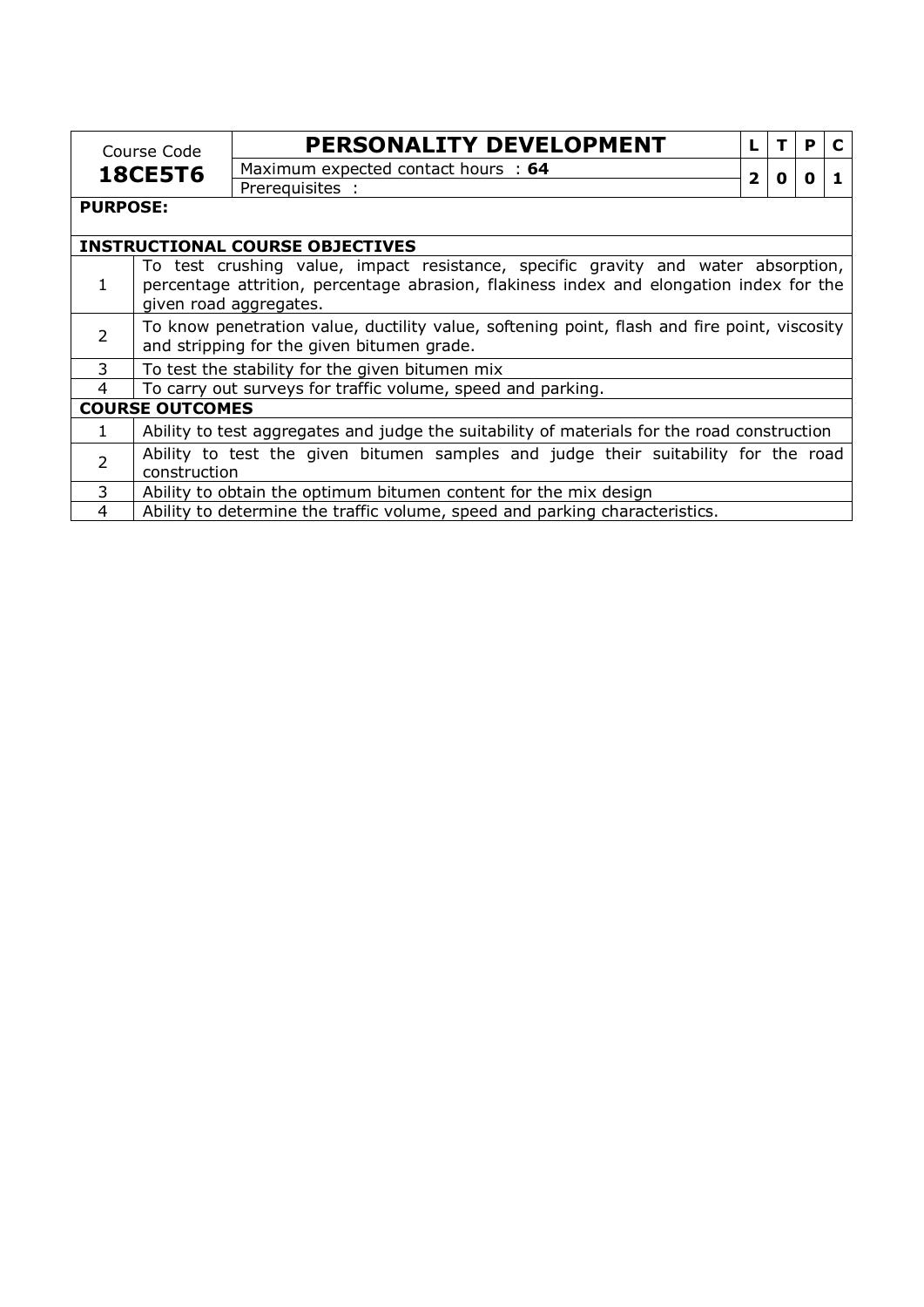| Course Code     |                                                                             | <b>DESIGN AND DRAWING OF STEEL</b><br><b>STRUCTURES</b>                                | L | T | P | $\mathbf{C}$ |
|-----------------|-----------------------------------------------------------------------------|----------------------------------------------------------------------------------------|---|---|---|--------------|
|                 | <b>18CE6T1</b>                                                              | Maximum expected contact hours : 64                                                    |   | 1 | 0 | 3            |
|                 |                                                                             | Prerequisites :                                                                        | 3 |   |   |              |
| <b>PURPOSE:</b> |                                                                             |                                                                                        |   |   |   |              |
|                 |                                                                             |                                                                                        |   |   |   |              |
|                 |                                                                             | <b>INSTRUCTIONAL COURSE OBJECTIVES</b>                                                 |   |   |   |              |
| 1               |                                                                             | Familiarize Students with different types of Connections and relevant IS codes         |   |   |   |              |
| $\overline{2}$  |                                                                             | Equip student with concepts of design of flexural members                              |   |   |   |              |
| 3               |                                                                             | Understand Design Concepts of tension and compression members in trusses               |   |   |   |              |
| 4               |                                                                             | Familiarize students with different types of Columns and column bases and their design |   |   |   |              |
| 5.              |                                                                             | Familiarize students with Plate girder and Gantry Girder and their Design              |   |   |   |              |
|                 | <b>COURSE OUTCOMES</b>                                                      |                                                                                        |   |   |   |              |
| $\mathbf{1}$    |                                                                             | Work with relevant IS codes                                                            |   |   |   |              |
| $\overline{2}$  |                                                                             | Carryout analysis and design of flexural members and detailing                         |   |   |   |              |
| 3               |                                                                             | Design compression members of different types with connection detailing                |   |   |   |              |
| 4               |                                                                             | Design Plate Girder and Gantry Girder with connection detailing                        |   |   |   |              |
| 5               | Produce the drawings pertaining to different components of steel structures |                                                                                        |   |   |   |              |

**UNIT–I Connections: Introduction: (a) Riveted connections** – Definition, rivet strength and capacity- Codal Provisions, (**b) Welded connections**: Introduction, Advantages and disadvantages of welding- Strength of welds-Butt and fillet welds: Permissible stresses – IS Code requirements. Design of fillet weld subjected to moment acting in the plane and at right angles to the plane of the joints. **All units i.e. from unit II to unit-VI to be taught in Limit State Design and in Welded connections only.** 

**UNIT–II Beams**: Allowable stresses, design requirements as per IS Code-Design of simple and compound beams-Curtailment of flange plates, Beam to beam connection, check for deflection, shear, buckling, check for bearing, laterally unsupported beams.

**UNIT–III Tension Members and compression members:** General Design of members subjected to direct tension and bending –effective length of columns. Slenderness ratio – permissible stresses. Design of compression members, struts etc. **Roof Trusses:** Different types of trusses – Design loads – Load combinations as per IS Code recommendations, structural details –Design of simple roof trusses involving the design of purlins, members and joints – tubular trusses.

**UNIT – IV Design of Columns:** Built up compression members – Design of lacings and battens. Design Principles of Eccentrically loaded columns, Splicing of columns.

**UNIT - V Design of Column Foundations:** Design of slab base and gusseted base. Column bases subjected moment.

**UNIT - VI Design of Plate Girder:** Design consideration - I S Code recommendations Design of plate girder-Welded – Curtailment of flange plates, stiffeners – splicing and connections. **Design of Gantry Girder:** impact factors - longitudinal forces, Design of Gantry girders.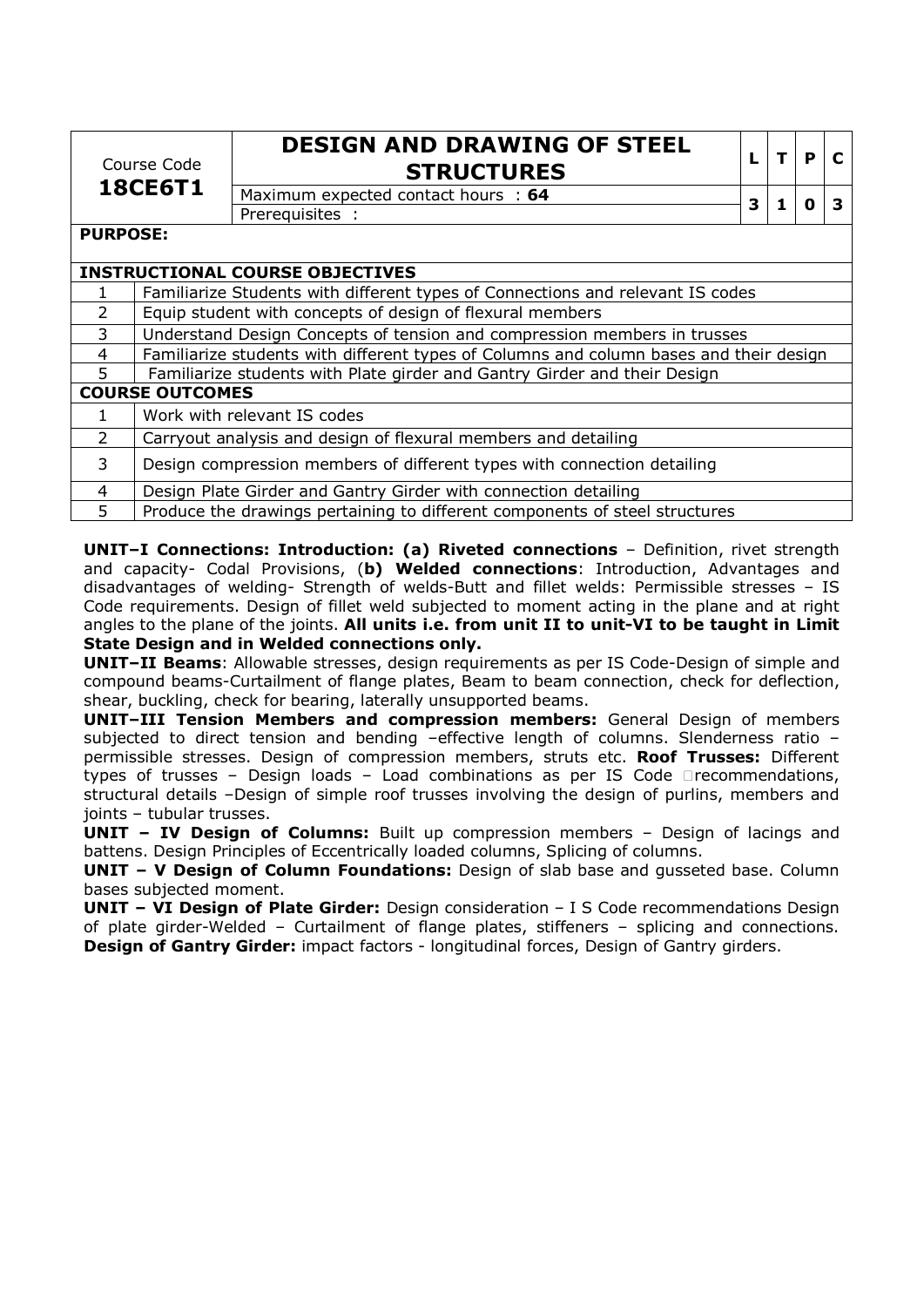|                 | Course Code                                                                                                                                                                                                          | <b>GEOTECHNICAL ENGINEERING - I</b>                                                                                                     | L |   | P.           | C |
|-----------------|----------------------------------------------------------------------------------------------------------------------------------------------------------------------------------------------------------------------|-----------------------------------------------------------------------------------------------------------------------------------------|---|---|--------------|---|
|                 | <b>18CE6T2</b>                                                                                                                                                                                                       | Maximum expected contact hours : 64                                                                                                     | 3 | 1 | $\mathbf{0}$ | 3 |
|                 |                                                                                                                                                                                                                      | Prerequisites :                                                                                                                         |   |   |              |   |
| <b>PURPOSE:</b> |                                                                                                                                                                                                                      |                                                                                                                                         |   |   |              |   |
|                 |                                                                                                                                                                                                                      | <b>INSTRUCTIONAL COURSE OBJECTIVES</b>                                                                                                  |   |   |              |   |
| $\mathbf{1}$    |                                                                                                                                                                                                                      | To enable the student to find out the index properties of the soil and classify it.                                                     |   |   |              |   |
| $\overline{2}$  | To impart the concept of seepage of water through soils and determine the seepage<br>discharge.                                                                                                                      |                                                                                                                                         |   |   |              |   |
| 3               | To enable the students to differentiate between compaction and consolidation of soils<br>and to determine the magnitude and the rate of consolidation settlement.                                                    |                                                                                                                                         |   |   |              |   |
| $\overline{4}$  | To enable the student to understand the concept of shear strength of soils, assessment<br>of the shear parameters of sands and clays and the areas of their application.                                             |                                                                                                                                         |   |   |              |   |
|                 | <b>COURSE OUTCOMES</b>                                                                                                                                                                                               |                                                                                                                                         |   |   |              |   |
| 1               |                                                                                                                                                                                                                      | The student must know the definition of the various parameters related to soil mechanics<br>and establish their inter-relationships.    |   |   |              |   |
| $\overline{2}$  |                                                                                                                                                                                                                      | The student should be able to know the methods of determination of the various index<br>properties of the soils and classify the soils. |   |   |              |   |
| 3               | The student should be able to know the importance of the different engineering<br>properties of the soil such as compaction, permeability, consolidation and shear strength<br>and determine them in the laboratory. |                                                                                                                                         |   |   |              |   |
| $\overline{4}$  | The student should be able to apply the above concepts in day-to-day civil engineering<br>practice.                                                                                                                  |                                                                                                                                         |   |   |              |   |

**UNIT – I Introduction:** Soil formation – soil structure and clay mineralogy – Adsorbed water – Mass- volume relationship -Relative density, Mechanism of compaction - factors affecting effects of compaction on soil properties - compaction control.

**UNIT – II Index Properties Of Soils:** Grain size analysis – Sieve and Hydrometer methods – consistency limits and indices – Various Types of soil Classifications – Unified soil classification and I.S. Soil classification.

**UNIT –III Permeability:** Soil water – capillary rise – One dimensioned flow of water through soils – Darcy's law- permeability – Factors affecting –laboratory determination of coefficient of permeability –Permeability of layered systems. Total, neutral and effective stresses –quick sand condition – 2-D flow and Laplace's equation - Seepage through soils – Flow nets: Characteristics and Uses.

**UNIT – IV Stress Distribution In Soils:** Stresses induced by applied loads - Boussinesq's and Westergaard's theories for point loads and areas of different shapes– Newmark's influence chart – 2:1 stress distribution method.

**UNIT – V Consolidation:** Compressibility of soils – e-p and e-log p curves – Stress history – Concept of consolidation - Spring Analogy - Terzaghi's theory of one-dimensional Consolidation – Time rate of consolidation and degree of consolidation – Determination of coefficient of consolidation  $(c_V)$  - Over consolidated and normally consolidated clays.

**UNIT – VI Shear Strength of Soils:** Basic mechanism of shear strength - Mohr – Coulomb Failure theories – Stress-Strain behavior of Sands - Critical Void Ratio – Stress-Strain behavior of clays – Shear Strength determination- various drainage conditions.

# **Text Books:**

1. Basic and Applied Soil Mechanics, Gopal Ranjan and A. S. R. Rao, New Age International Publishers.

2. Soil Mechanics and Foundation Engineering, V. N. S. Murthy, CBS publishers

### **References:**

- 1. Fundamentals of Soil Mechanics, D. W. Taylor, Wiley.
- 2. An introduction to Geotechnical Engineering, Holtz and Kovacs; Prentice Hall.
- 3. Fundamentals of Geotechnical Engineering, B M Das, Cengage Learning, New Delhi.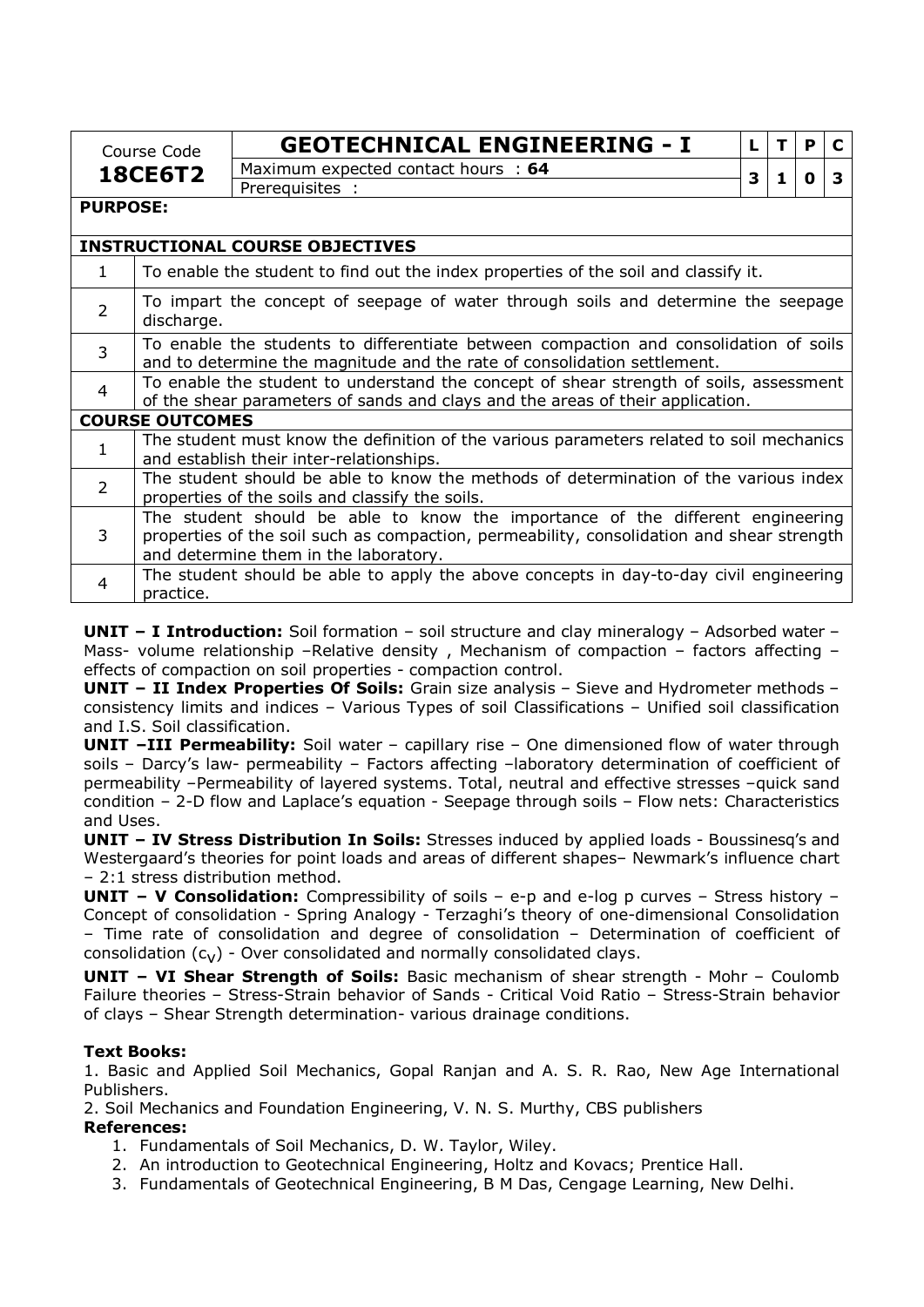|                 | Course Code                                                                       | <b>ENVIRONMENTAL ENGINEERING - I</b>                                                                                                                          |   | P |     |
|-----------------|-----------------------------------------------------------------------------------|---------------------------------------------------------------------------------------------------------------------------------------------------------------|---|---|-----|
|                 | <b>18CE6T3</b>                                                                    | Maximum expected contact hours : 64                                                                                                                           | З |   |     |
|                 |                                                                                   | Prerequisites :                                                                                                                                               |   |   |     |
| <b>PURPOSE:</b> |                                                                                   |                                                                                                                                                               |   |   |     |
|                 |                                                                                   |                                                                                                                                                               |   |   |     |
|                 |                                                                                   | <b>INSTRUCTIONAL COURSE OBJECTIVES</b>                                                                                                                        |   |   |     |
|                 | Outline planning and the design of water supply systems for a community/town/city |                                                                                                                                                               |   |   |     |
| $\mathcal{P}$   |                                                                                   | Provide knowledge of water quality requirement for domestic usage                                                                                             |   |   |     |
| $\mathbf{3}$    |                                                                                   | Impart understanding of importance of protection of water source quality<br>enlightens the efforts involved in converting raw water into clean potable water. |   |   | and |
|                 |                                                                                   | Selection of valves and fixture in water distribution systems, Impart knowledge on<br>design of water distribution network                                    |   |   |     |

|                | acsign of watch alstribution network                                     |  |  |  |  |
|----------------|--------------------------------------------------------------------------|--|--|--|--|
|                | <b>COURSE OUTCOMES</b>                                                   |  |  |  |  |
|                | Plan and design the water and distribution networks and sewerage systems |  |  |  |  |
|                | Identify the water source and select proper intake structure             |  |  |  |  |
| 3              | Characterisation of water                                                |  |  |  |  |
| $\overline{4}$ | Select the appropriate appurtenances in the water supply                 |  |  |  |  |
|                | Selection of suitable treatment flow for raw water treatments            |  |  |  |  |
|                |                                                                          |  |  |  |  |

**UNIT–I Introduction**: Importance and Necessity of Protected Water Supply systems, Water borne diseases, Flow chart of public water supply system, Role of Environmental Engineer, Agency activities **Water Demand and Quantity Estimation**: Estimation of water demand for a town or city, Per capita Demand and factors influencing it - Types of water demands and its variations- factors affecting water demand, Design Period, Factors affecting the Design period, Population Forecasting.

**UNIT-II Sources of Water**: Lakes, Rivers, Impounding Reservoirs, comparison of sources with reference to quality, quantity and other considerations- Capacity of storage reservoirs, Mass curve analysis. Groundwater sources of water: Types of water bearing formations, springs, Wells and Infiltration galleries, Yields from infiltration galleries. **Collection and Conveyance of Water**: Factors governing the selection of the intake structure, Types of Intakes. Conveyance of Water: Gravity and Pressure conduits, Types of Pipes, Pipe Materials, Pipe joints, Design aspects of pipe lines, laying of pipe lines.

**UNIT-III Quality and Analysis of Water**: Characteristics of water–Physical, Chemical and Biological-Analysis of Water – Physical, Chemical and Biological characteristics. Comparison of sources with reference to quality- I.S. Drinking water quality standards and WHO guidelines for drinking water

**UNIT–IV Treatment of Water**: Flowchart of water treatment plant, Treatment methods: Theory and Design of Sedimentation, Coagulation, Sedimentation with Coagulation, Filtration

**UNIT-V Disinfection**: Theory of disinfection-Chlorination and other Disinfection methods, Softening of Water, Removal of color and odours - Iron and manganese removal – Adsorptionfluoridation and deflouridation–aeration–Reverse Osmosis-Iron exchange–Ultra filtration

**UNIT–VI Distribution of Water**: Requirements- Methods of Distribution system, Layouts of Distribution networks, Pressures in the distribution layouts, Analysis of Distribution networks: Hardy Cross and equivalent pipe methods -Components of Distribution system: valves such as sluice valves, air valves, scour valves and check valves, hydrants, and water meters–Laying and testing of pipe lines- selection of pipe materials, pipe joints

# **Text Books**

1. Environmental Engineering – Howard S. Peavy, Donald R. Rowe, Teorge George Tchobanoglus – Mc-Graw-Hill Book Company, New Delhi, 1985.

2. Elements of Environmental Engineering – K. N. Duggal, S. Chand & Company Ltd., New Delhi, 2012.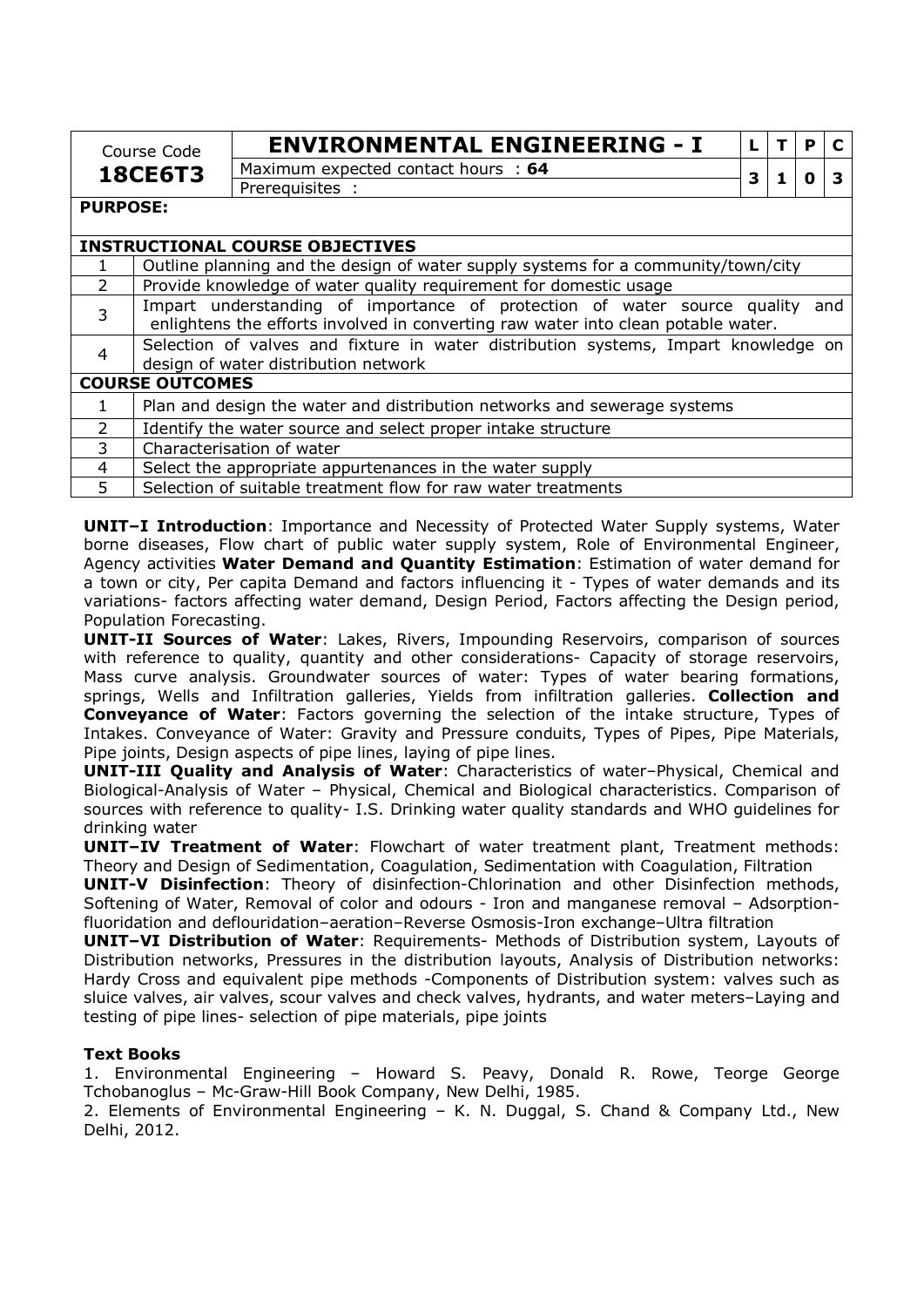# **References**

- 1. Water Supply Engineering P. N. Modi.
- 2. Water Supply Engineering B. C. Punmia
- 3. Water Supply and Sanitary Engineering G. S. Birdie and J. S. Birdie
- 4. Environmental Engineering, D. Srinivasan, PHI Learning Private Limited, New Delhi, 2011.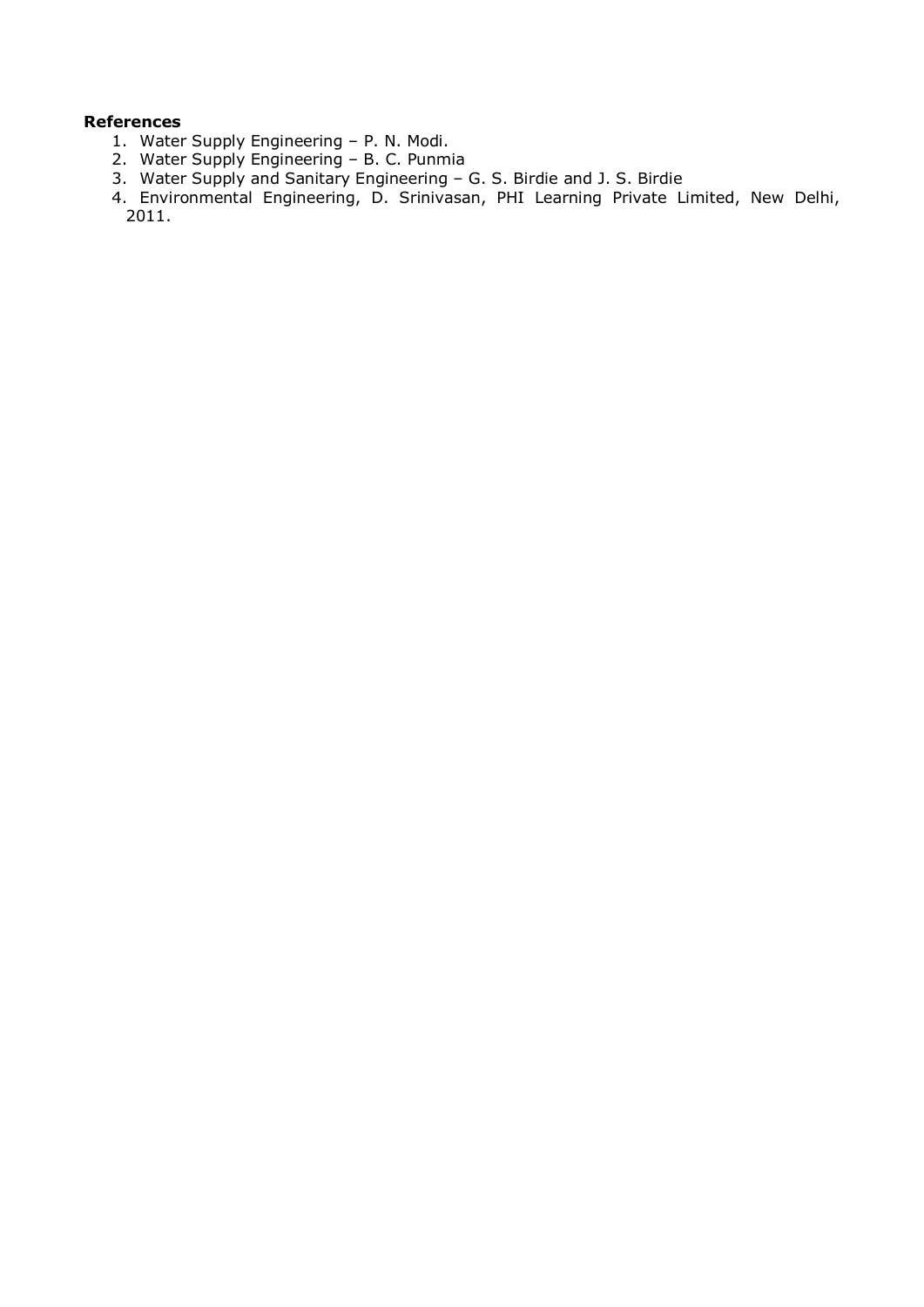|                 | Course Code                                                                                             | <b>WATER RESOURCES ENGINEERING - I</b>                                                                                                                   | L | т | P | C |  |  |  |
|-----------------|---------------------------------------------------------------------------------------------------------|----------------------------------------------------------------------------------------------------------------------------------------------------------|---|---|---|---|--|--|--|
|                 | 118CE6T4                                                                                                | Maximum expected contact hours : 64                                                                                                                      | 3 |   | 0 | 3 |  |  |  |
|                 |                                                                                                         | Prerequisites :                                                                                                                                          |   | 1 |   |   |  |  |  |
| <b>PURPOSE:</b> |                                                                                                         |                                                                                                                                                          |   |   |   |   |  |  |  |
|                 |                                                                                                         | <b>INSTRUCTIONAL COURSE OBJECTIVES</b>                                                                                                                   |   |   |   |   |  |  |  |
| 1               |                                                                                                         | introduce hydrologic cycle and its relevance to Civil engineering                                                                                        |   |   |   |   |  |  |  |
| $\overline{2}$  | make the students understand physical processes in hydrology and, components of the<br>hydrologic cycle |                                                                                                                                                          |   |   |   |   |  |  |  |
| 3               |                                                                                                         | appreciate concepts and theory of physical processes and interactions                                                                                    |   |   |   |   |  |  |  |
| $\overline{4}$  |                                                                                                         | learn measurement and estimation of the components hydrologic cycle.                                                                                     |   |   |   |   |  |  |  |
| 5               |                                                                                                         | provide an overview and understanding of Unit Hydrograph theory and its analysis                                                                         |   |   |   |   |  |  |  |
| 6               |                                                                                                         | understand flood frequency analysis, design flood, flood routing                                                                                         |   |   |   |   |  |  |  |
| 7               |                                                                                                         | appreciate the concepts of groundwater movement and well hydraulics                                                                                      |   |   |   |   |  |  |  |
|                 | <b>COURSE OUTCOMES</b>                                                                                  |                                                                                                                                                          |   |   |   |   |  |  |  |
| 1               | processes                                                                                               | have a thorough understanding of the theories and principles governing the hydrologic                                                                    |   |   |   |   |  |  |  |
| $\overline{2}$  |                                                                                                         | be able to quantify major hydrologic components and apply key concepts to several<br>practical areas of engineering hydrology and related design aspects |   |   |   |   |  |  |  |
| 3               | develop Intensity-Duration-Frequency and Depth-Area Duration curves to design<br>hydraulic structures.  |                                                                                                                                                          |   |   |   |   |  |  |  |
| 4               |                                                                                                         | be able to develop design storms and carry out frequency analysis                                                                                        |   |   |   |   |  |  |  |
| $\overline{5}$  |                                                                                                         | be able to determine storage capacity and life of reservoirs.                                                                                            |   |   |   |   |  |  |  |
| 6               |                                                                                                         | develop unit hydrograph and synthetic hydrograph                                                                                                         |   |   |   |   |  |  |  |
|                 | be able to estimate flood magnitude and carry out flood routing.                                        |                                                                                                                                                          |   |   |   |   |  |  |  |
| $\overline{7}$  |                                                                                                         | be able to determine aquifer parameters and yield of wells.                                                                                              |   |   |   |   |  |  |  |
|                 |                                                                                                         | be able to model hydrologic processes                                                                                                                    |   |   |   |   |  |  |  |

**UNIT I Introduction**: Engineering hydrology and its applications, Hydrologic cycle, hydrological data-sources of data. **Precipitation**: Types and forms, measurement, raingauge network, presentation of rainfall data, average rainfall, continuity and consistency of rainfall data, frequency of rainfall, Intensity-Duration-Frequency (IDF) curves, Depth-Area-Duration (DAD) curves, Probable Maximum Precipitation (PMP), design storm

**UNIT-II Abstractions from Precipitation**: Initial abstractions. **Evaporation**: factors affecting, measurement, reduction **Evapotranspiration**: factors affecting, measurement, control **Infiltration**: factors affecting, Infiltration capacity curve, measurement, infiltration indices.

**UNIT-III Runoff:** Catchment characteristics**,** Factors affecting runoff, components, computation- empirical formulae, tables and curves, stream gauging, rating curve, flow mass curve and flow duration curve. **Hydrograph analysis**: Components of hydrograph, separation of base flow, effective rainfall hyetograph and direct runoff hydrograph, unit hydrograph, assumptions, derivation of unit hydrograph, unit hydrographs of different durations, principle of superposition and S- hydrograph methods, limitations and applications of unit hydrograph, synthetic unit hydrograph.

**UNIT-IV Floods:** Causes and effects, frequency analysis- Gumbel's and Log-Pearson type III distribution methods, Standard Project Flood (SPF) and Probable Maximum Flood (MPF), flood control methods and management. **Flood Routing:** Hydrologic routing, channel and reservoir routing-Muskingum and Puls methods of routing.

**UNIT-V Groundwater:** Occurrence, types of aquifers, aquifer parameters, porosity, specific yield, permeability, transmissivity and storage coefficient, types of wells, Darcy's law, Dupuit's equation- steady radial flow to wells in confined and unconfined aquifers, yield of a open wellrecuperation test.

**UNIT VI Advanced Topics in Hydrology:** Rainfall-runoff Modelling, instantaneous unit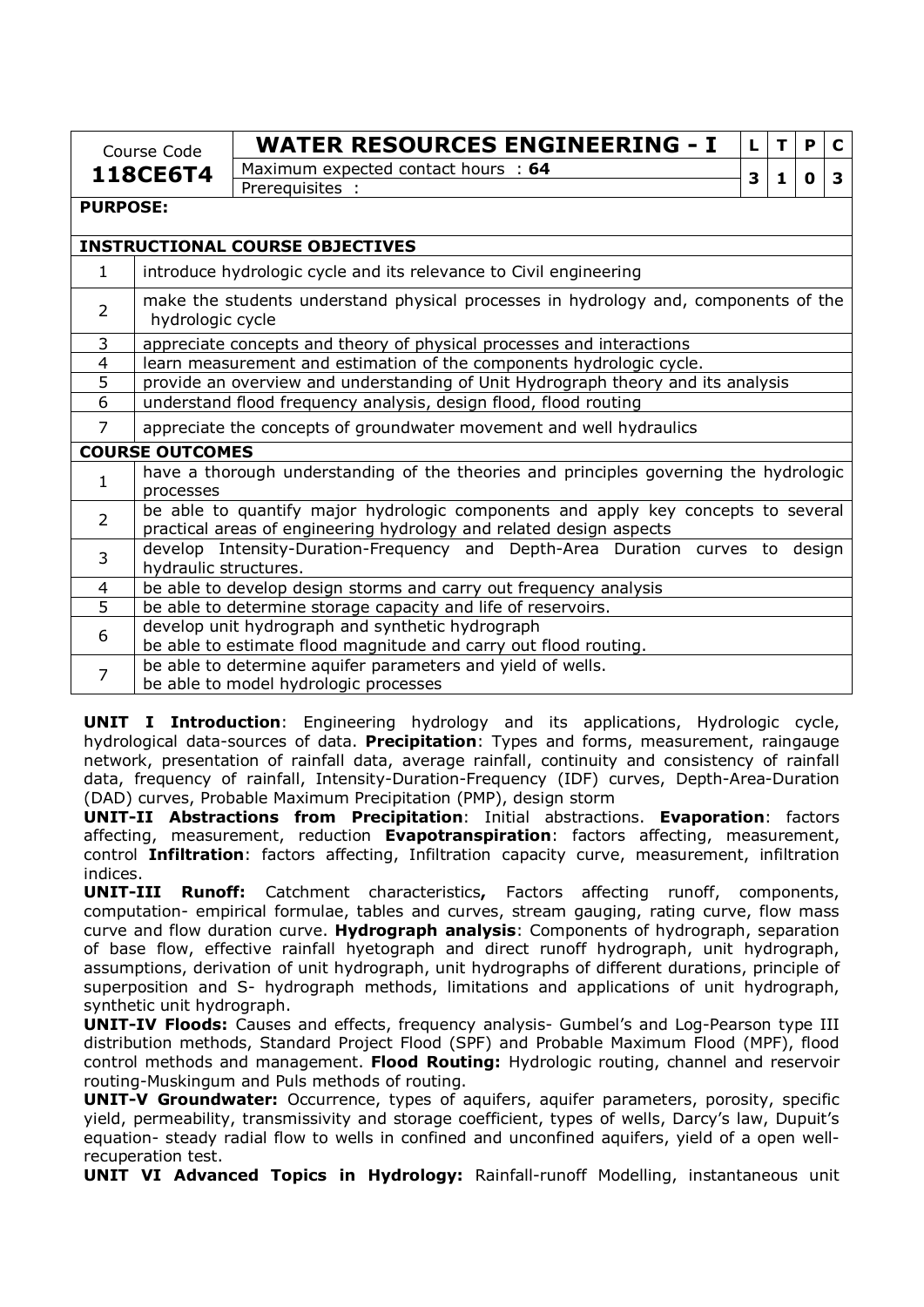hydrograph (IUH) - conceptual models - Clark and Nash models, general hydrological models-Chow - Kulandaiswamy model.

### **Text Books:**

- 1. Engineering Hydrology, Jayarami Reddy, P., Laxmi Publications Pvt. Ltd., (2013), New Delhi
- 2. Irrigation and Water Power Engineering, B. C. Punmia, Pande B. B. Lal, Ashok Kumar Jain and Arun Kumar Jain, Lakshmi Publications (P) Ltd.

### **References:**

- 1. Engineering Hydrology Subramanya, K, Tata McGraw-Hill Education Pvt Ltd, (2013),New Delhi.
- 2. Irrigation Engineering and Hydraulic Structure, Santosh Kumar Garg, Khanna Publishers.
- 3. Applied hydrology, Chow V. T., D. R Maidment and L.W. Mays, Tata McGraw Hill Education Pvt Ltd, (2011), New Delhi.
- 4. Water Resources Engineering, Mays L.W, Wiley India Pvt. Ltd, (2013).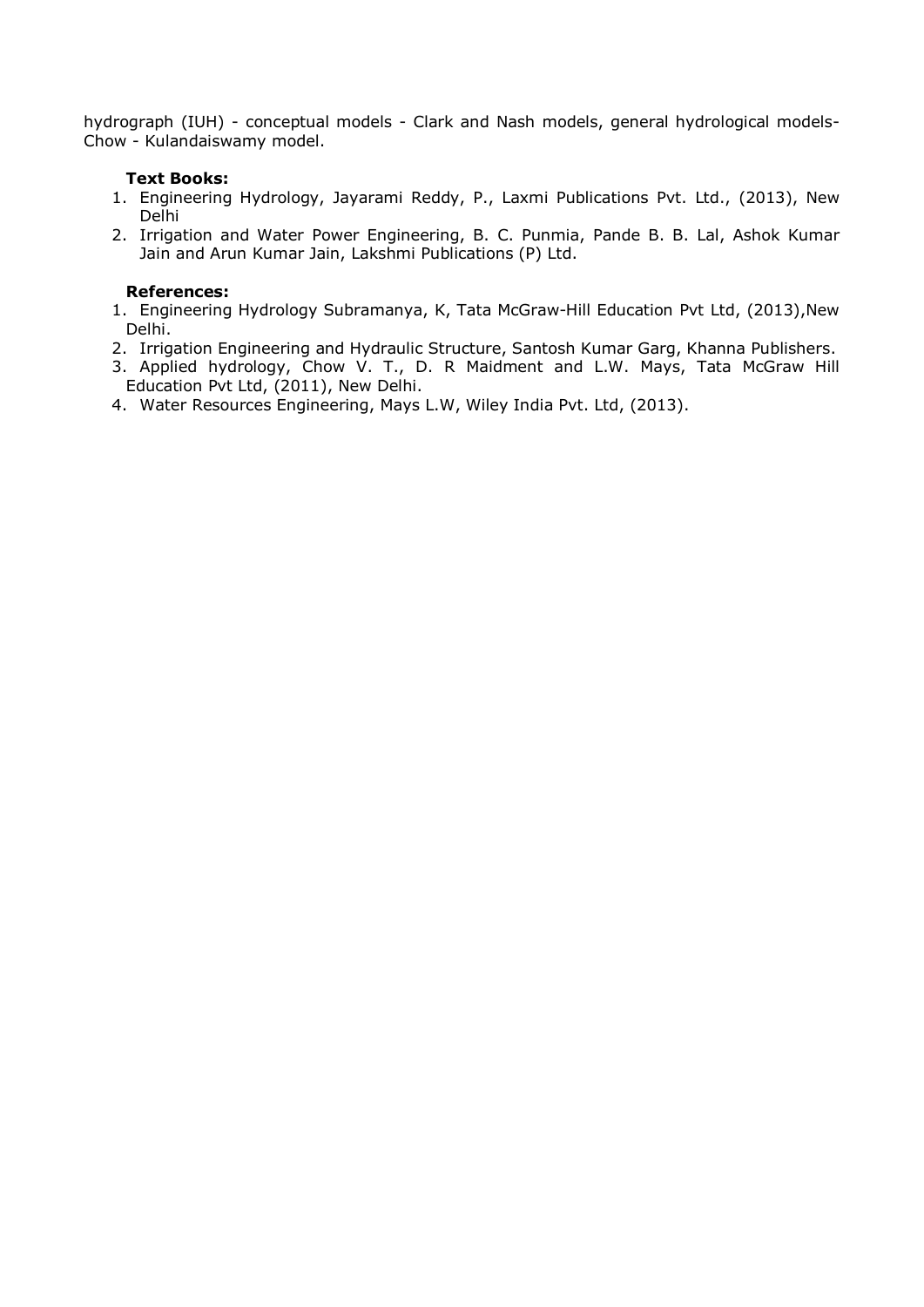| Course Code     |                                                                       | <b>ELECTRONIC INSTRUMENTATION OPEN</b><br><b>ELECTIVE</b>                                                                                                | L | T | P | C |
|-----------------|-----------------------------------------------------------------------|----------------------------------------------------------------------------------------------------------------------------------------------------------|---|---|---|---|
|                 | <b>18CE6T5</b>                                                        | Maximum expected contact hours : 64                                                                                                                      |   |   |   |   |
|                 |                                                                       | Prerequisites :                                                                                                                                          | 3 | 1 | 0 | 3 |
| <b>PURPOSE:</b> |                                                                       |                                                                                                                                                          |   |   |   |   |
|                 |                                                                       | <b>INSTRUCTIONAL COURSE OBJECTIVES</b>                                                                                                                   |   |   |   |   |
| $\mathbf{1}$    |                                                                       | introduce hydrologic cycle and its relevance to Civil engineering                                                                                        |   |   |   |   |
| $\overline{2}$  | hydrologic cycle                                                      | make the students understand physical processes in hydrology and, components of the                                                                      |   |   |   |   |
| 3               | appreciate concepts and theory of physical processes and interactions |                                                                                                                                                          |   |   |   |   |
| $\overline{4}$  | learn measurement and estimation of the components hydrologic cycle.  |                                                                                                                                                          |   |   |   |   |
| $\overline{5}$  |                                                                       | provide an overview and understanding of Unit Hydrograph theory and its analysis                                                                         |   |   |   |   |
| $\overline{6}$  |                                                                       | understand flood frequency analysis, design flood, flood routing                                                                                         |   |   |   |   |
| $\overline{7}$  |                                                                       | appreciate the concepts of groundwater movement and well hydraulics                                                                                      |   |   |   |   |
|                 | <b>COURSE OUTCOMES</b>                                                |                                                                                                                                                          |   |   |   |   |
| $\mathbf{1}$    | processes                                                             | have a thorough understanding of the theories and principles governing the hydrologic                                                                    |   |   |   |   |
| $\overline{2}$  |                                                                       | be able to quantify major hydrologic components and apply key concepts to several<br>practical areas of engineering hydrology and related design aspects |   |   |   |   |
| $\overline{3}$  | hydraulic structures.                                                 | develop Intensity-Duration-Frequency and Depth-Area Duration curves to design                                                                            |   |   |   |   |
| 4               |                                                                       | be able to develop design storms and carry out frequency analysis                                                                                        |   |   |   |   |
| $\overline{5}$  |                                                                       | be able to determine storage capacity and life of reservoirs.                                                                                            |   |   |   |   |
| 6               |                                                                       | develop unit hydrograph and synthetic hydrograph                                                                                                         |   |   |   |   |
|                 |                                                                       | be able to estimate flood magnitude and carry out flood routing.                                                                                         |   |   |   |   |
| 7               |                                                                       | be able to determine aquifer parameters and yield of wells.                                                                                              |   |   |   |   |
|                 |                                                                       | be able to model hydrologic processes                                                                                                                    |   |   |   |   |

**UNIT-I: Introduction:** (a) **Measurement Errors:** Gross errors and systematic errors, Absolute and relative errors, Accuracy, Precision, Resolution and Significant figures. (b) **Voltmeters and Multimeters:** Introduction Multi range voltmeter, Extending voltmeter ranges, Loading, AC voltmeter using Rectifiers – Half wave and full wave, Peak responding and True RMS voltmeters.

**UNIT -II: Digital Instruments:**Digital Voltmeters – Introduction, DVM's based on V – T, V – F and Successive approximation principles, Resolution and sensitivity, General specifications, Digital Multi-meters, Digital frequency meters, Digital measurement of time.

**UNIT -III: Oscilloscopes:**Introduction, Basic principles, CRT features, Block diagram and working of each block, Typical CRT connections, Dual beam and dual trace CROs, Electronic switch. **Special Oscilloscopes:**Delayed time-base oscilloscopes, Analog storage, Sampling and Digital storage oscilloscopes.

**UNIT-IV: Signal Generators:**Introduction, Fixed and variable AF oscillator, Standard signal generator, Laboratory type signal generator, AF sine and Square wave generator, Function generator, Square and Pulse generator, Sweep frequency generator, Frequency synthesizer.

**UNIT-V: Measurement of resistance, inductance and capacitance:** Whetstone's bridge, Kelvin Bridge; AC bridges, Capacitance Comparison Bridge, Maxwell's bridge, Wein's bridge, W agner' s earth connection .

**UNIT -VI: Transducers & Miscellaneous:** Introduction, Electrical transducers, Selecting a transducer, Resistive transducer, Resistive position transducer, Strain gauges, Resistance thermometer. Thermistor, Inductive transducer, Differential output transducers, LVDT,Piezoelectric transducer, Photoelectric transducer, Photovoltaic transducer, Semiconductor photo devices, Temperature transducers-RTD, Thermocouple.

**Display devices:** Digital display system, classification of display, Display devices, LEDs, LCD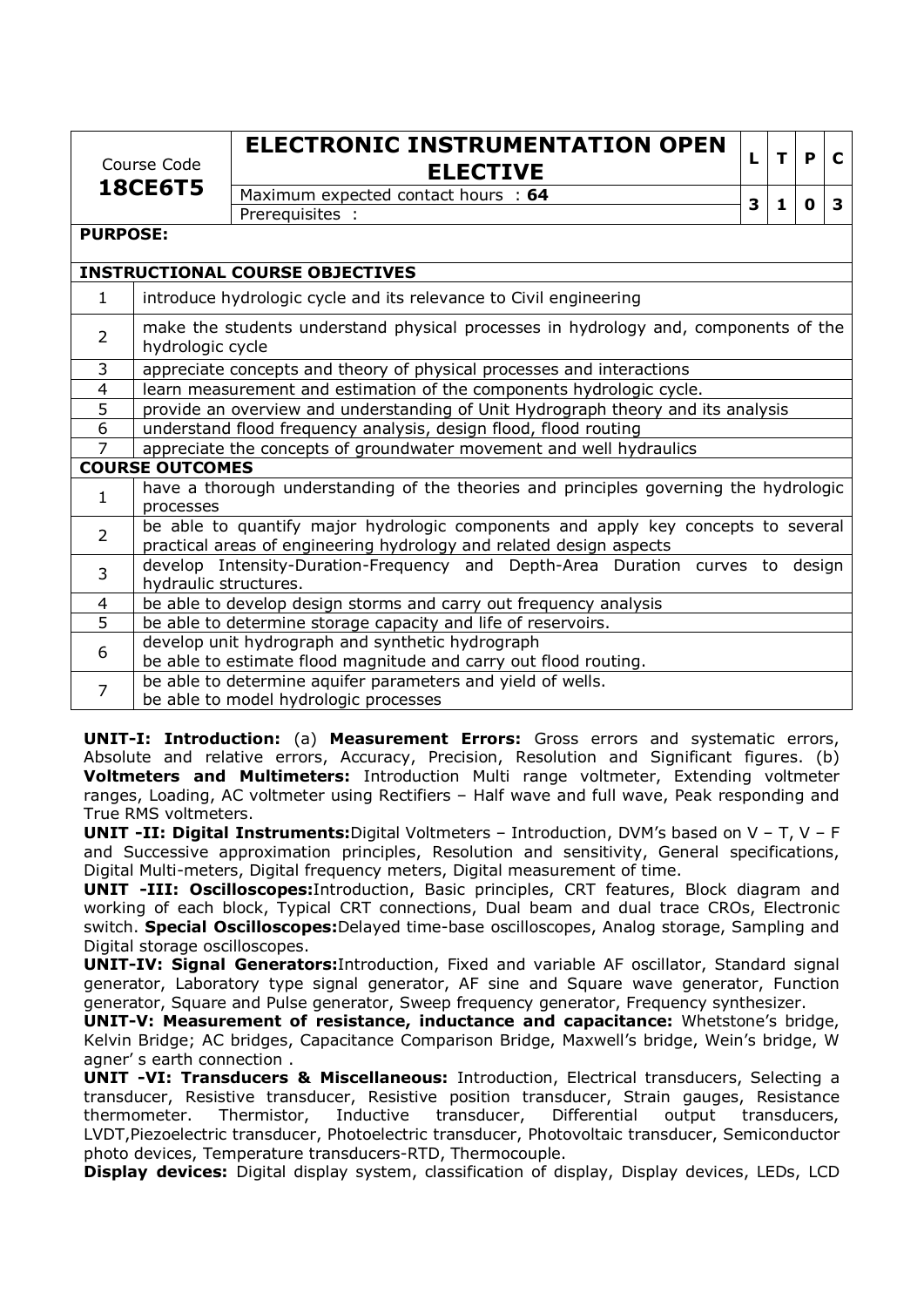displays; Bolometer and RF power measurement using Bolometer; Introduction to Signal conditioning.

### **Text Books:**

1. Electronic Instrumentation, H. S. Kalsi, TMH, 2004.

2. Electronic Instrumentation and Measurements,David A Bell, PHI / Pearson Education, 2006.

### **Reference Books:**

1. Principles of Measurement Systems, John P. Beately, 3<sup>rd</sup> Edition, Pearson Education, 2000.

2. Modern Electronic Instrumentation and Measuring Techniques, Cooper D & A D Helfrick, PHI, 1998.

3. Electronic and Electrical Measurements and Instrumentation, J. B. Gupta, S. K. Kataria& Sons, Delhi.

4. Electronics & Electrical Measurements, A K Sawhney, DhanpatRai& Sons, 9<sup>th</sup>edition.

Instrumentation & Control Systems, K.Padmaraju, Y.J. Reddy, McGraw Hill Education, 2016.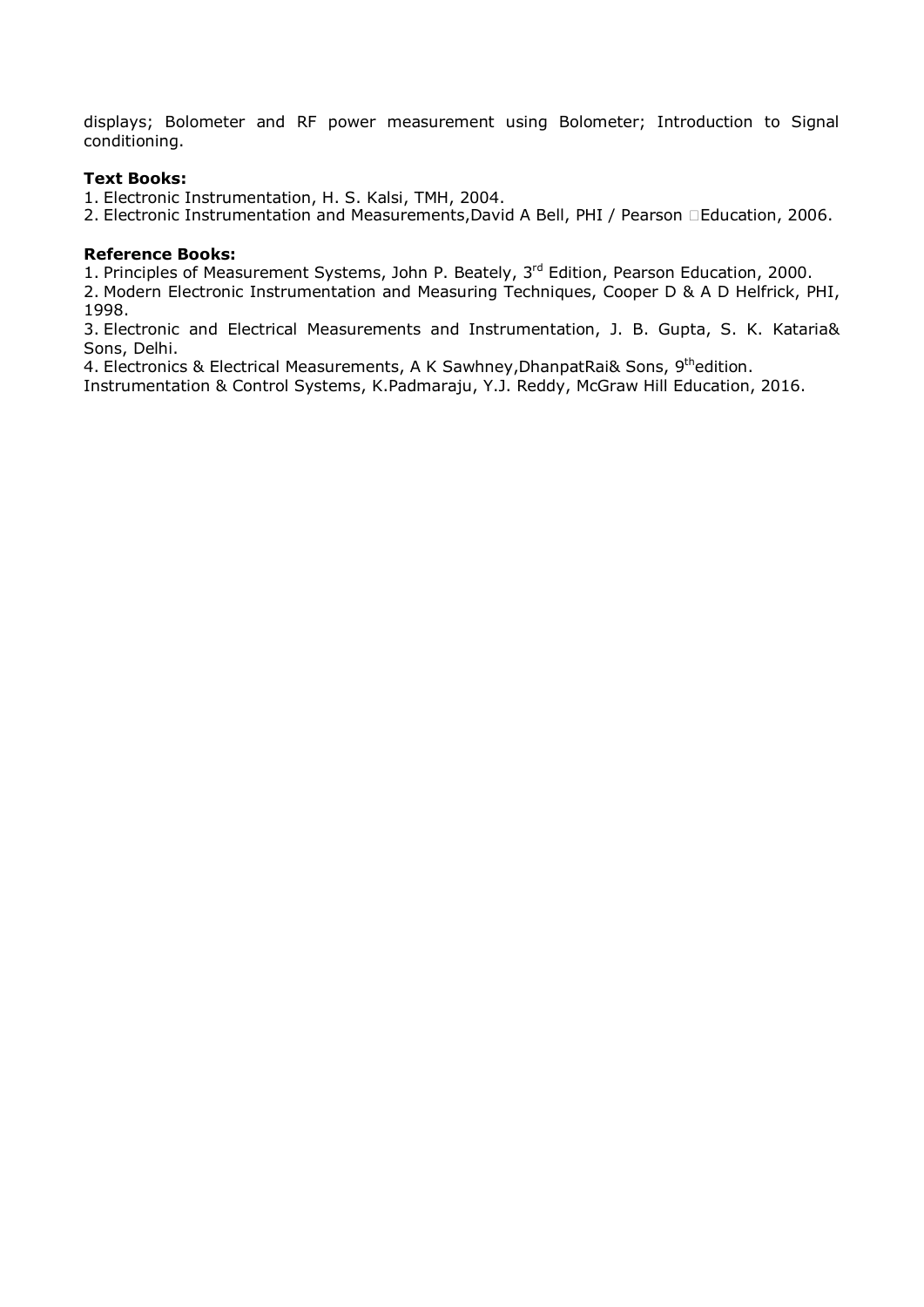| Course Code    |  |
|----------------|--|
| <b>18CE6L1</b> |  |

# **GEOTECHNICAL ENGINEERING LABORATORY**  $\vert \cdot \vert \cdot \vert \cdot \vert e \vert$ **C**

Maximum expected contact hours : **64 0 0 3 1** Prerequisites :

### **PURPOSE:**

|              | <b>INSTRUCTIONAL COURSE OBJECTIVES</b>                                                                                                          |
|--------------|-------------------------------------------------------------------------------------------------------------------------------------------------|
|              | To impart knowledge of determination of index properties required for classification of<br>soils.                                               |
|              | To teach how to determine compaction characteristics and consolidation behavior from<br>relevant lab tests; to determine permeability of soils. |
| 3            | To teach how to determine shear parameters of soil through different laboratory tests.                                                          |
|              | <b>COURSE OUTCOMES</b>                                                                                                                          |
| $\mathbf{1}$ | Determine index properties of soil and classify them.                                                                                           |
| $\mathbf{2}$ | Determine permeability of soils.                                                                                                                |
| 3            | Determine Compaction, Consolidation and shear strength characteristics.                                                                         |

# **LIST OF EXPERIMENTS**

- 3. Specific gravity, G
- 4. Atterberg' s Limits.
- 5. Field density-Core cutter and Sand replacement methods
- 6. Grain size analysis by sieving
- 7. Hydrometer Analysis Test
- 8. Permeability of soil Constant and Variable head tests
- 9. Compaction test
- 10. Consolidation test (to be demonstrated)
- 11. Direct Shear test
- 12. Triaxial Compression test (UU Test)
- 13. Unconfined Compression test
- 14. Vane Shear test
- 15. Differential free swell (DFS)
- 16. CBR Test

At least **Ten** experiments shall be conducted.

# **LIST OF EQUIPMENT:**

- 1. Casagrande's liquid limit apparatus.
- 2. Apparatus for plastic and shrinkage limits
- 3. Field density apparatus for
- a) Core cutter method
- b) Sand replacement method
- 4. Set of sieves: 4.75mm, 2mm, 1mm, 0.6mm, 0.42mm, 0.3mm, 0.15mm, and 0.075mm.
- 5. Hydrometer
- 6. Permeability apparatus for
- a) Constant head test
- b) Variable head test
- 7. Universal auto compactor for I.S light and heavy compaction tests.
- 8. Shaking table, funnel for sand raining technique.
- 9. Apparatus for CBR test
- 10 tons loading frame with proving rings of 0.5 tons and 5 tons capacity
- 11. One dimensional consolation test apparatus with all accessories.
- 12. Triaxial cell with provision for accommodating 38 mm dia specimens.
- 13. Box shear test apparatus
- 14. Laboratory vane shear apparatus.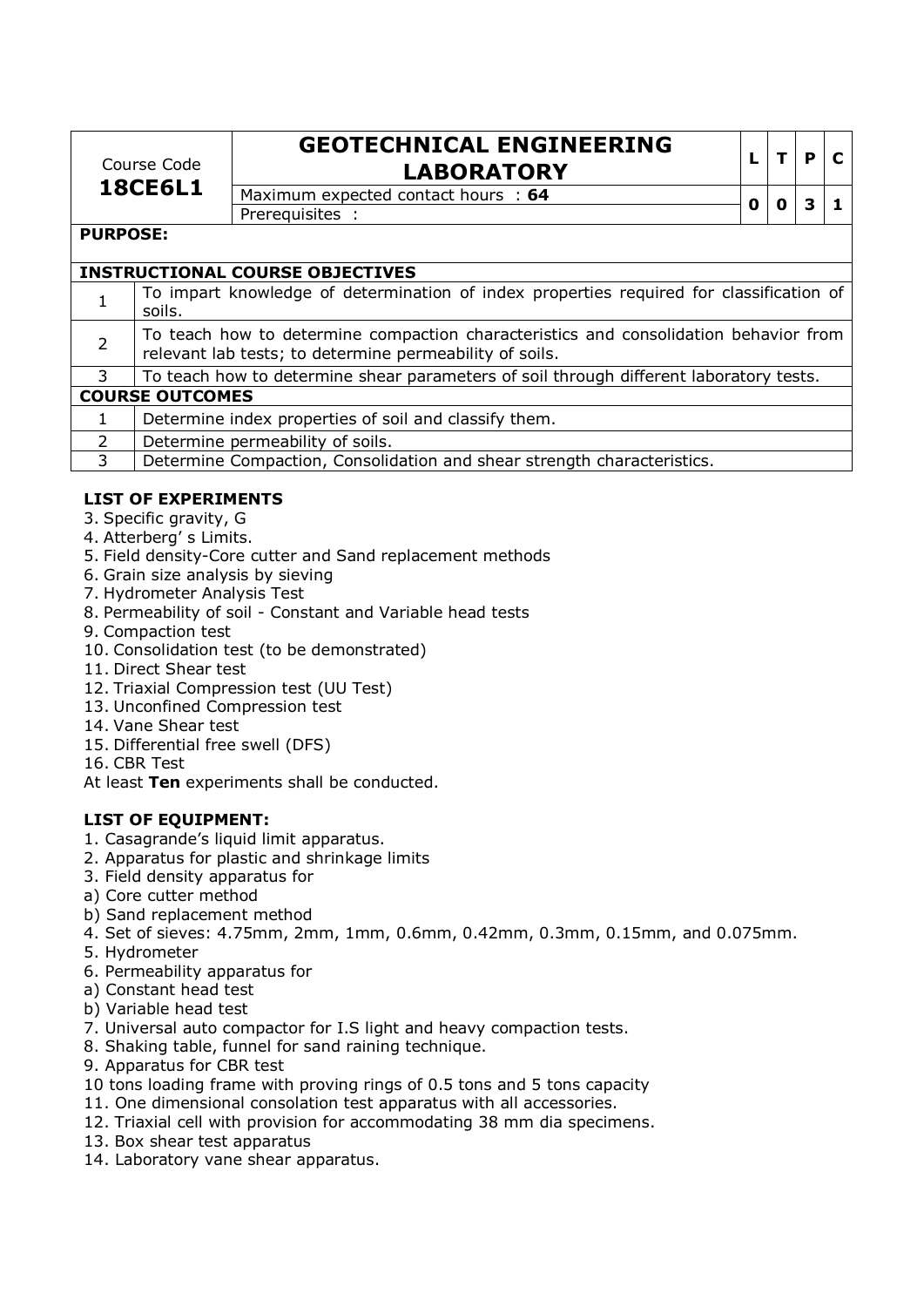15. Hot air ovens (range of temperature  $50^0$  - 150  $^0$ C

### **Reference:**

- 1. Determination of Soil Properties, J. E. Bowles.
- 2. IS Code 2720 relevant parts.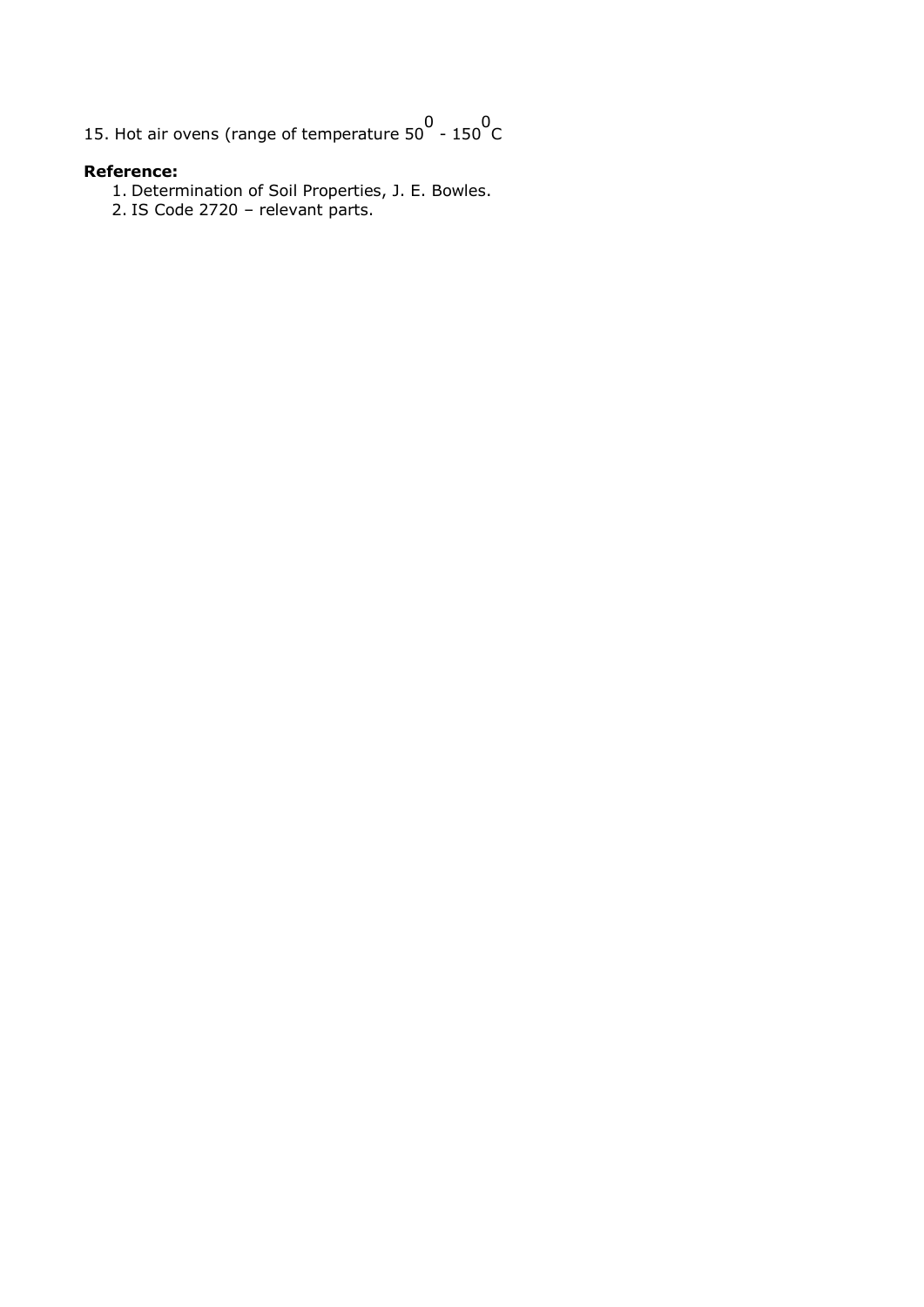Course Code **18CE6L2**

# **ENVIRONMENTAL ENGINEERING LABORATORY <sup>L</sup> <sup>T</sup> <sup>P</sup> <sup>C</sup>**

Maximum expected contact hours : **64 0 0 3 1** Prerequisites :

## **PURPOSE:**

|               | <b>INSTRUCTIONAL COURSE OBJECTIVES</b>                                              |  |  |  |  |  |  |
|---------------|-------------------------------------------------------------------------------------|--|--|--|--|--|--|
|               | Estimation some important characteristics of water and wastewater in the laboratory |  |  |  |  |  |  |
| 2             | It also gives the significance of the characteristics of the water and wastewater   |  |  |  |  |  |  |
|               | <b>COURSE OUTCOMES</b>                                                              |  |  |  |  |  |  |
|               | Estimation some important characteristics of water and wastewater in the laboratory |  |  |  |  |  |  |
| $\mathcal{P}$ | Draw some conclusion and decide whether the water is potable or not.                |  |  |  |  |  |  |

Decide whether the water body is polluted or not with reference to the state parameters in the list of experiments

4 Estimation of the strength of the sewage in terms of BOD and COD

# **List of Experiments**

- 1. Determination of pH and Electrical Conductivity (Salinity) of Water and Soil.
- 2. Determination and estimation of Total Hardness–Calcium & Magnesium.
- 3. Determination of Alkalinity/Acidity
- 4. Determination of Chlorides in water and soil
- 5. Determination and Estimation of total solids, organic solids and inorganic solids and settleable solids by Imhoff Cone.
- 6. Determination of Iron.
- 7. Determination of Dissolved Oxygen with D.O. Meter & Wrinklers Method and B.O.D.
- 8. Determination of N, P, K values in solid waste
- 9. Physical parameters Temperature, Colour, Odour, Turbidity, Taste.
- 10.Determination of C.O.D.
- 11.Determination of Optimum coagulant dose.
- 12.Determination of Chlorine demand.
- 13.Presumptive Coliform test.

**NOTE:** At least 10 of the above experiments are to be conducted.

### **List of Equipments**

- 1) pH meter
- 2) Turbidity meter
- 3) Conductivity meter
- 4) Hot air oven
- 5) Muffle furnace
- 6) Dissolved Oxygen meter
- 7) U–V visible spectrophotometer
- 8) COD Reflux Apparatus
- 9) Jar Test Apparatus
- 10) BOD incubator
- 11) Autoclave
- 12) Laminar flow chamber
- 13) Hazen's Apparatus

# **Text Books**

- 1. Standard Methods for Analysis of Water and Waste Water APHA
- 2. Chemical Analysis of Water and Soil by KVSG Murali Krishna, Reem Publications, New Delhi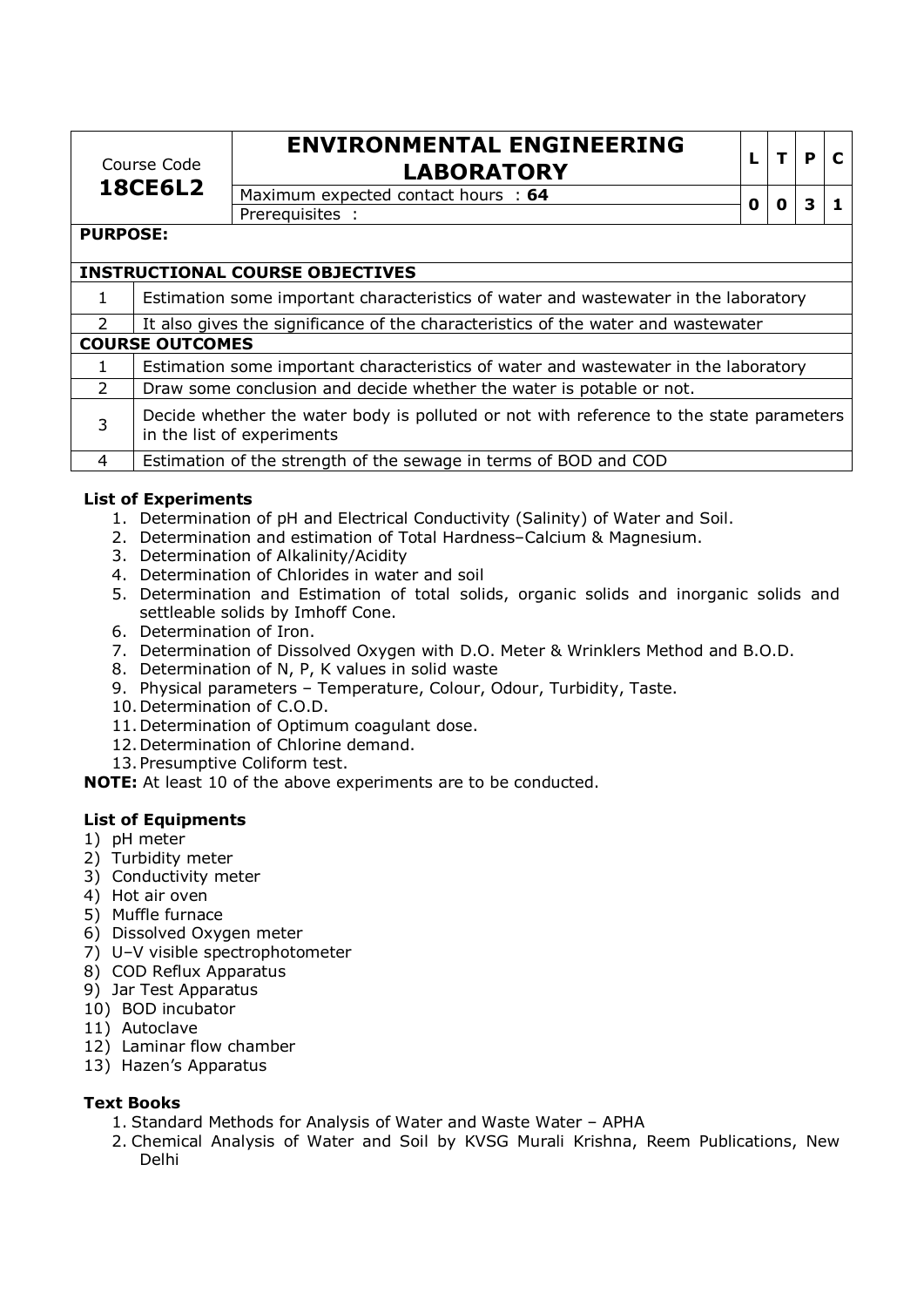# **Reference**

1.Relevant IS Codes.

2.Chemistry for Environmental Engineering by Sawyer and Mc. Carty.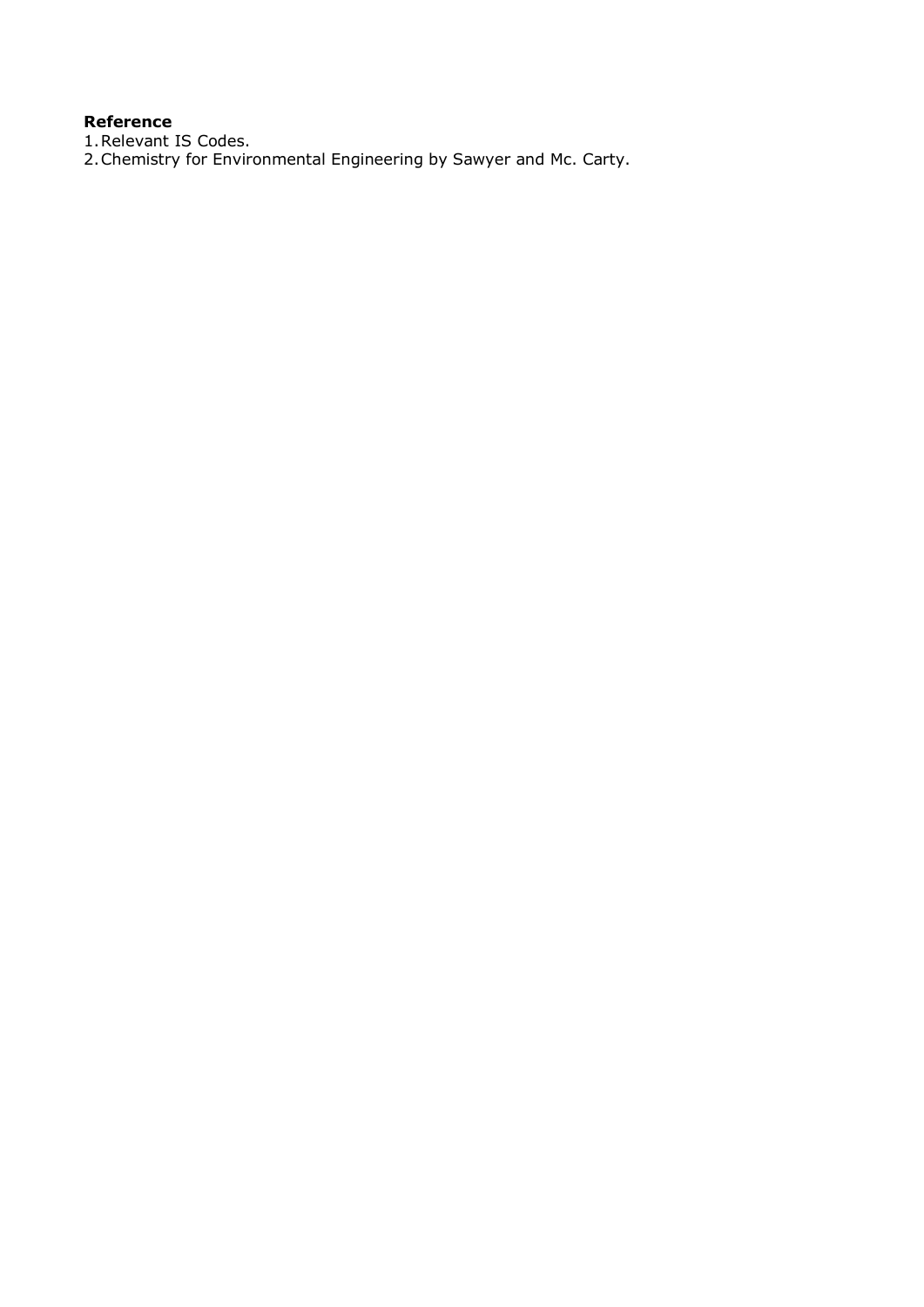Course Code **18CE6L3**

# **COMPUTER AIDED ENGINEERING LABORATORY**

| ٠ | Р | С |
|---|---|---|
|   |   |   |

Maximum expected contact hours : **<sup>64</sup> <sup>0</sup> <sup>0</sup> <sup>3</sup> <sup>1</sup>** Prerequisites :

**PURPOSE:** 

|                | <b>INSTRUCTIONAL COURSE OBJECTIVES</b>                                                          |
|----------------|-------------------------------------------------------------------------------------------------|
|                | Outline planning and the design of wastewater collection, conveyance and treatment              |
|                | systems for a community/town/city                                                               |
| $\overline{2}$ | Provide knowledge of characterisation of wastewater generated in a community                    |
| $\overline{3}$ | Impart understanding of treatment of sewage and the need for its treatment.                     |
| $\overline{4}$ | Summarize the appurtenance in sewerage systems and their necessity                              |
| 5              | Teach planning, and design of septic tank and imhoff tank and the disposal of the               |
|                | effluent from these low cost treatment systems                                                  |
|                | Effluent disposal method and realise the importance of regulations in the disposal of           |
| 6              | effluents in rivers                                                                             |
|                | <b>COURSE OUTCOMES</b>                                                                          |
| 1.             | Plan and design the sewerage systems                                                            |
| $\overline{2}$ | Select the appropriate appurtenances in the sewerage systems                                    |
| 3              | Analyze sewage and suggest and design suitable treatment system for sewage treatment            |
| $\overline{4}$ | Identify the critical point of pollution in a river for a specific amount of pollutant disposal |
|                | into the river. Suggest a suitable disposal method with respect to effluent standards.          |

**UNIT–I**: **Introduction to Sanitation** – Systems of sanitation – relative merits & demerits – collection and conveyance of waste water – sewerage – classification of sewerage systems-Estimation of sewage flow and storm water drainage – fluctuations – types of sewers - Hydraulics of sewers and storm drains– design of sewers – appurtenances in sewerage – cleaning and ventilation of sewers

**UNIT–II**: **Pumping of wastewater**: Pumping stations – location – components– types of pumps and their suitability with regard to wastewaters. **House Plumbing**: Systems of plumbing-sanitary fittings and other accessories–one pipe and two pipe systems – Design of building drainage

**UNIT–III**: **Sewage characteristics** – Sampling and analysis of wastewater - Physical, Chemical and Biological Examination-Measurement of BOD and COD - BOD equations Treatment of sewage: Primary treatment-Screens-grit chambers-grease traps–floatation–

sedimentation – design of preliminary and primary treatment units.

**UNIT–IV: Secondary treatment**: Aerobic and anaerobic treatment process-comparison. **Suspended growth process**: Activated Sludge Process, principles, designs, and operational problems, modifications of Activated Sludge Processes, Oxidation ponds, Aerated Lagoons. **Attached Growth Process:** Trickling Filters–mechanism of impurities removal- classification– design-operation and maintenance problems. RBCs, Fluidized bed reactors

**UNIT V: Miscellaneous Treatment Methods**: Nitrification and Denitrification – Removal of Phosphates –UASB–Membrane reactors-Integrated fixed film reactors. Anaerobic Processes: Septic Tanks and Imhoff tanks- working Principles and Design–Reuse and disposal of septic tank effluent, FAB Reactors.

**UNIT–VI**: **Bio-solids (Sludge) management**: Characteristics-SVI, handling and treatment of sludge-thickening – anaerobic digestion of sludge, Sludge Drying Beds. Centrifuge. **Disposal of sewage**: Methods of disposal – disposal into water bodies-Oxygen Sag Curve- Disposal into sea, disposal on land- sewage sickness.

# **Text Books**

- 1. Wastewater Engineering Treatment and Reuse, Metcalf & Eddy, Tata McGraw-Hill edition.
- 2. Industrial Water and Wastewater Management, K.V.S.G. Murali Krishna.
- 3. Elements of Environmental Engineering, K. N. Duggal, S. Chand & Company Ltd. New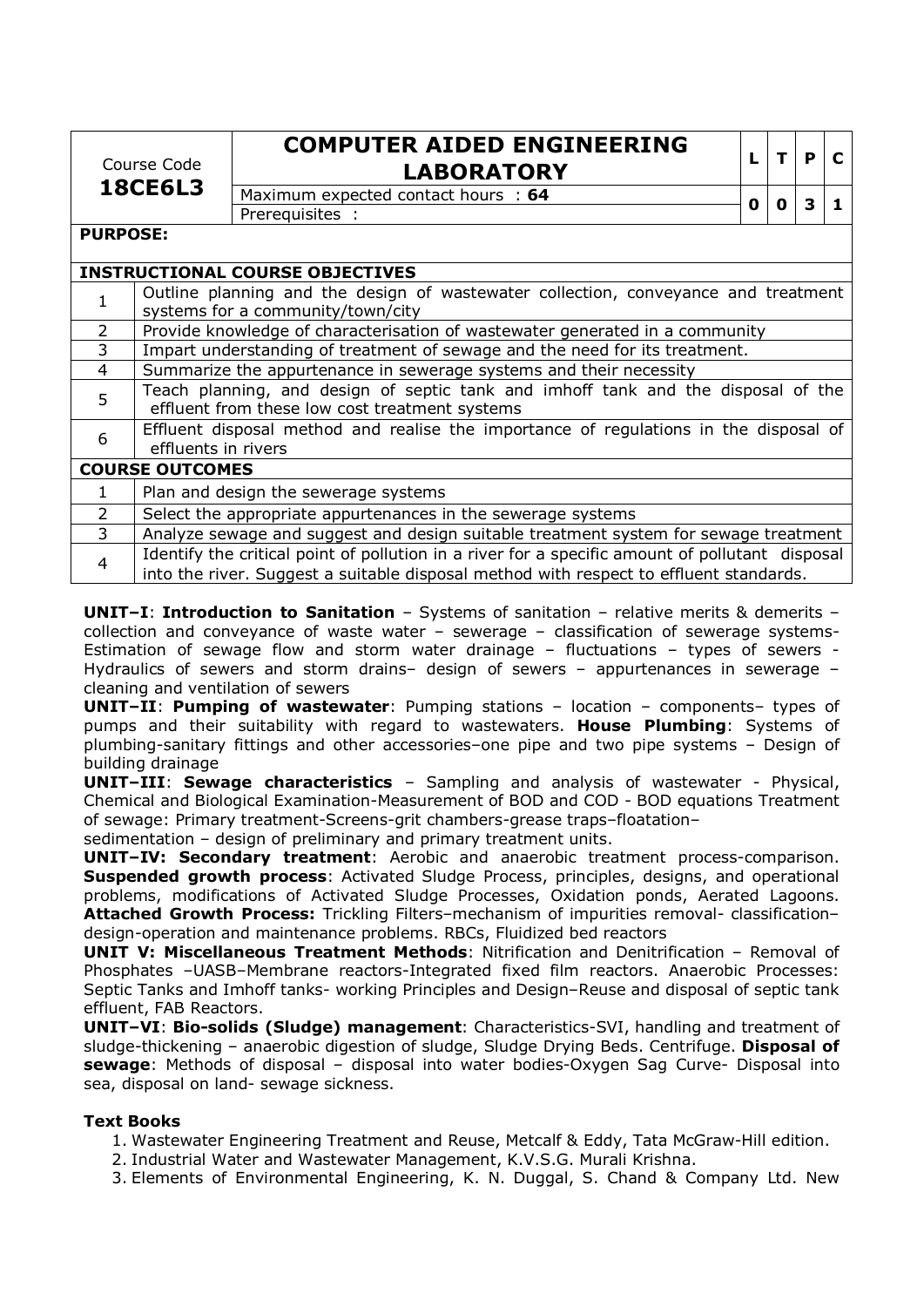Delhi, 2012.

### **References**

- 1. Environmental Engineering, Howard S. Peavy, Donald R. Rowe, Teorge George Tchobanoglus – Mc-Graw-Hill Book Company, New Delhi, 1985
- 2. Wastewater Treatment for Pollution Control and Reuse, Soli. J Arceivala, Sham R Asolekar, Mc-GrawHill, NewDelhi; 3rd Edition
- 3. Environmental Engineering –II: Sewage disposal and Air Pollution Engineering, Garg, S. K., Khanna Publishers
- 4. Sewage treatment and disposal, P. N. Modi & Sethi.
- 5. Environmental Engineering, Ruth F. Weiner and Robin Matthews 4th Edition Elsevier, 2003
- 6. Environmental Engineering, D. Srinivasan, PHI Learning Private Limited, New Delhi, 2011.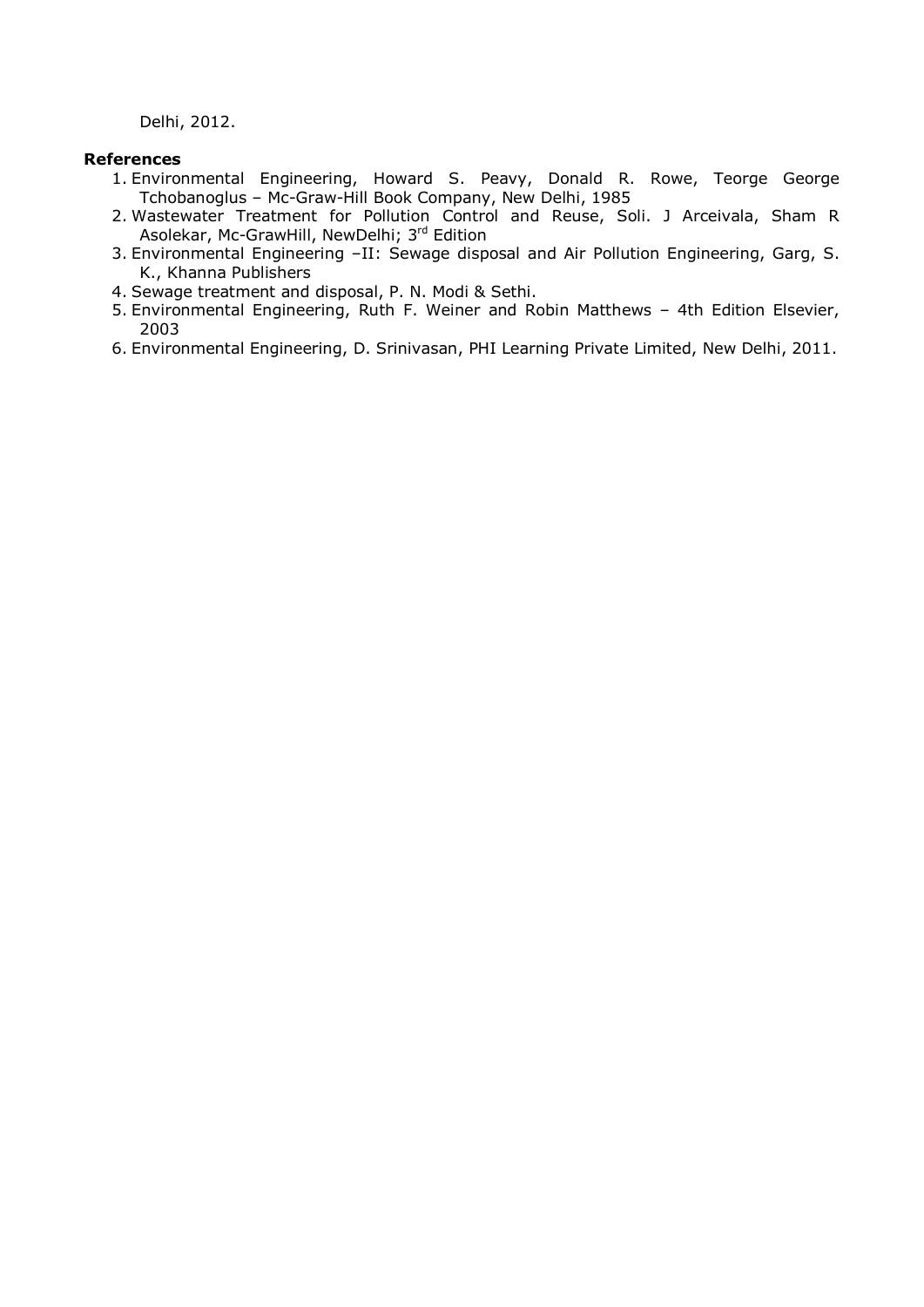| Course Code<br><b>18CE7T1</b> |                        | <b>ENVIRONMENTAL ENGINEERING - II</b>                                                                                                                                                     | L |   | P |   |  |  |
|-------------------------------|------------------------|-------------------------------------------------------------------------------------------------------------------------------------------------------------------------------------------|---|---|---|---|--|--|
|                               |                        | Maximum expected contact hours : 64                                                                                                                                                       | 3 | 1 | O | 3 |  |  |
|                               |                        | Prerequisites :                                                                                                                                                                           |   |   |   |   |  |  |
| <b>PURPOSE:</b>               |                        |                                                                                                                                                                                           |   |   |   |   |  |  |
|                               |                        | <b>INSTRUCTIONAL COURSE OBJECTIVES</b>                                                                                                                                                    |   |   |   |   |  |  |
| 1                             |                        | Outline planning and the design of wastewater collection, conveyance and treatment                                                                                                        |   |   |   |   |  |  |
|                               |                        | systems for a community/town/city                                                                                                                                                         |   |   |   |   |  |  |
| $\overline{2}$                |                        | Provide knowledge of characterisation of wastewater generated in a community                                                                                                              |   |   |   |   |  |  |
| $\overline{3}$                |                        | Impart understanding of treatment of sewage and the need for its treatment.                                                                                                               |   |   |   |   |  |  |
| $\overline{4}$                |                        | Summarize the appurtenance in sewerage systems and their necessity                                                                                                                        |   |   |   |   |  |  |
| 5                             |                        | Teach planning, and design of septic tank and imhoff tank and the disposal of the<br>effluent from these low cost treatment systems                                                       |   |   |   |   |  |  |
| 6                             | effluents in rivers    | Effluent disposal method and realize the importance of regulations in the disposal of                                                                                                     |   |   |   |   |  |  |
|                               | <b>COURSE OUTCOMES</b> |                                                                                                                                                                                           |   |   |   |   |  |  |
| $\mathbf{1}$                  |                        | Plan and design the sewerage systems                                                                                                                                                      |   |   |   |   |  |  |
| $\mathcal{P}$                 |                        | Select the appropriate appurtenances in the sewerage systems                                                                                                                              |   |   |   |   |  |  |
| $\overline{3}$                | treatment              | Analyze sewage and suggest and design suitable treatment system for sewage                                                                                                                |   |   |   |   |  |  |
| 4                             |                        | Identify the critical point of pollution in a river for a specific amount of pollutant disposal<br>into the river. Suggest a suitable disposal method with respect to effluent standards. |   |   |   |   |  |  |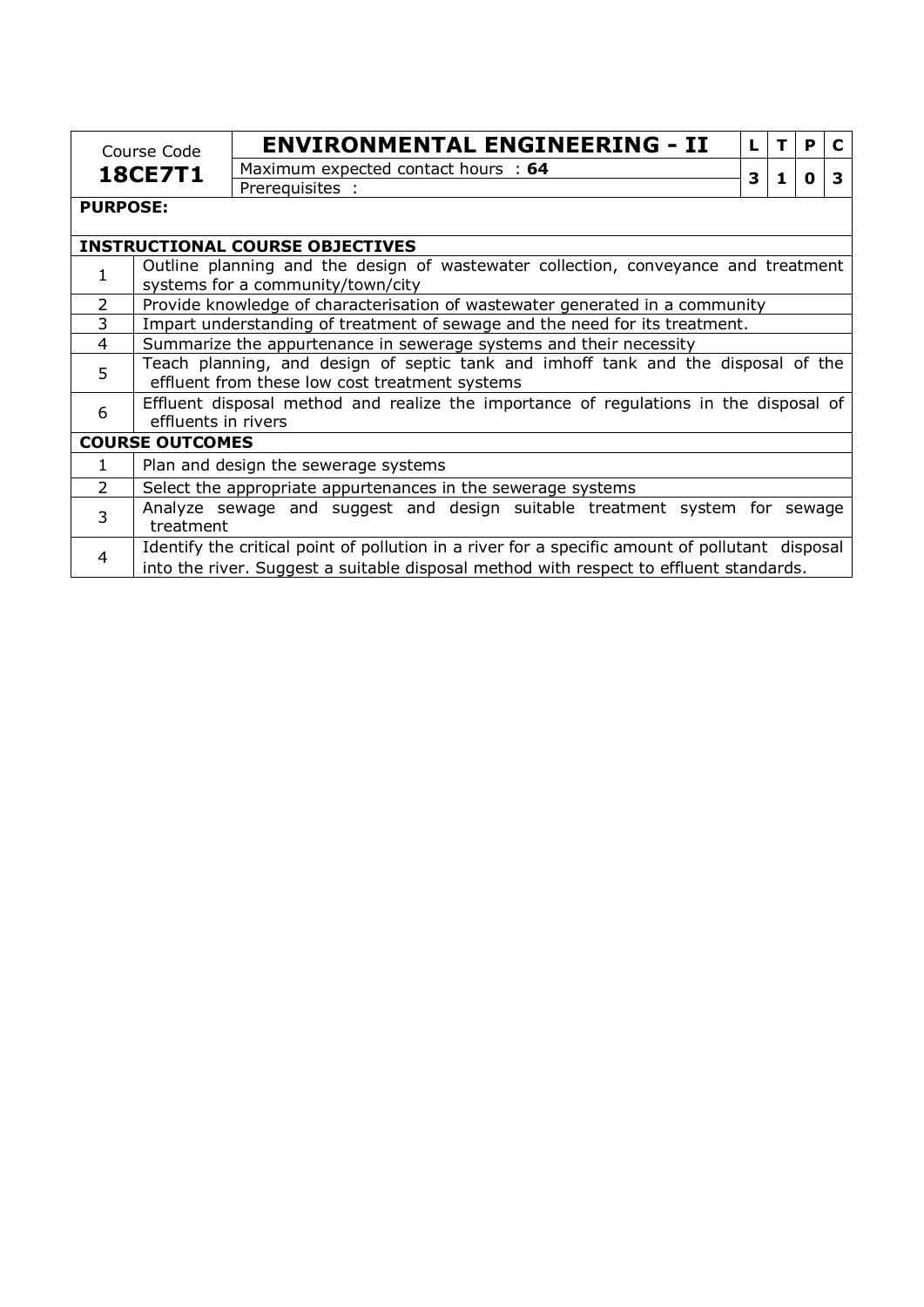| Course Code<br><b>18CE7T3</b>          |                                                                                                                         | <b>GEOTECHNICAL ENGINEERING - II</b>                                                                                                                                                      | L |   | P |   |  |  |
|----------------------------------------|-------------------------------------------------------------------------------------------------------------------------|-------------------------------------------------------------------------------------------------------------------------------------------------------------------------------------------|---|---|---|---|--|--|
|                                        |                                                                                                                         | Maximum expected contact hours : 64                                                                                                                                                       | 3 | 1 | 0 | 3 |  |  |
|                                        |                                                                                                                         | Prerequisites :                                                                                                                                                                           |   |   |   |   |  |  |
| <b>PURPOSE:</b>                        |                                                                                                                         |                                                                                                                                                                                           |   |   |   |   |  |  |
| <b>INSTRUCTIONAL COURSE OBJECTIVES</b> |                                                                                                                         |                                                                                                                                                                                           |   |   |   |   |  |  |
| 1                                      | Outline planning and the design of wastewater collection, conveyance and treatment<br>systems for a community/town/city |                                                                                                                                                                                           |   |   |   |   |  |  |
| $\overline{2}$                         |                                                                                                                         | Provide knowledge of characterisation of wastewater generated in a community                                                                                                              |   |   |   |   |  |  |
| $\overline{3}$                         |                                                                                                                         | Impart understanding of treatment of sewage and the need for its treatment.                                                                                                               |   |   |   |   |  |  |
| $\overline{4}$                         |                                                                                                                         | Summarize the appurtenance in sewerage systems and their necessity                                                                                                                        |   |   |   |   |  |  |
| 5                                      |                                                                                                                         | Teach planning, and design of septic tank and imhoff tank and the disposal of the<br>effluent from these low cost treatment systems                                                       |   |   |   |   |  |  |
| 6                                      | effluents in rivers                                                                                                     | Effluent disposal method and realise the importance of regulations in the disposal of                                                                                                     |   |   |   |   |  |  |
|                                        | <b>COURSE OUTCOMES</b>                                                                                                  |                                                                                                                                                                                           |   |   |   |   |  |  |
| $\mathbf{1}$                           |                                                                                                                         | Plan and design the sewerage systems                                                                                                                                                      |   |   |   |   |  |  |
| $\overline{2}$                         |                                                                                                                         | Select the appropriate appurtenances in the sewerage systems                                                                                                                              |   |   |   |   |  |  |
| 3                                      | Analyze sewage and suggest and design suitable treatment system for sewage<br>treatment                                 |                                                                                                                                                                                           |   |   |   |   |  |  |
| 4                                      |                                                                                                                         | Identify the critical point of pollution in a river for a specific amount of pollutant disposal<br>into the river. Suggest a suitable disposal method with respect to effluent standards. |   |   |   |   |  |  |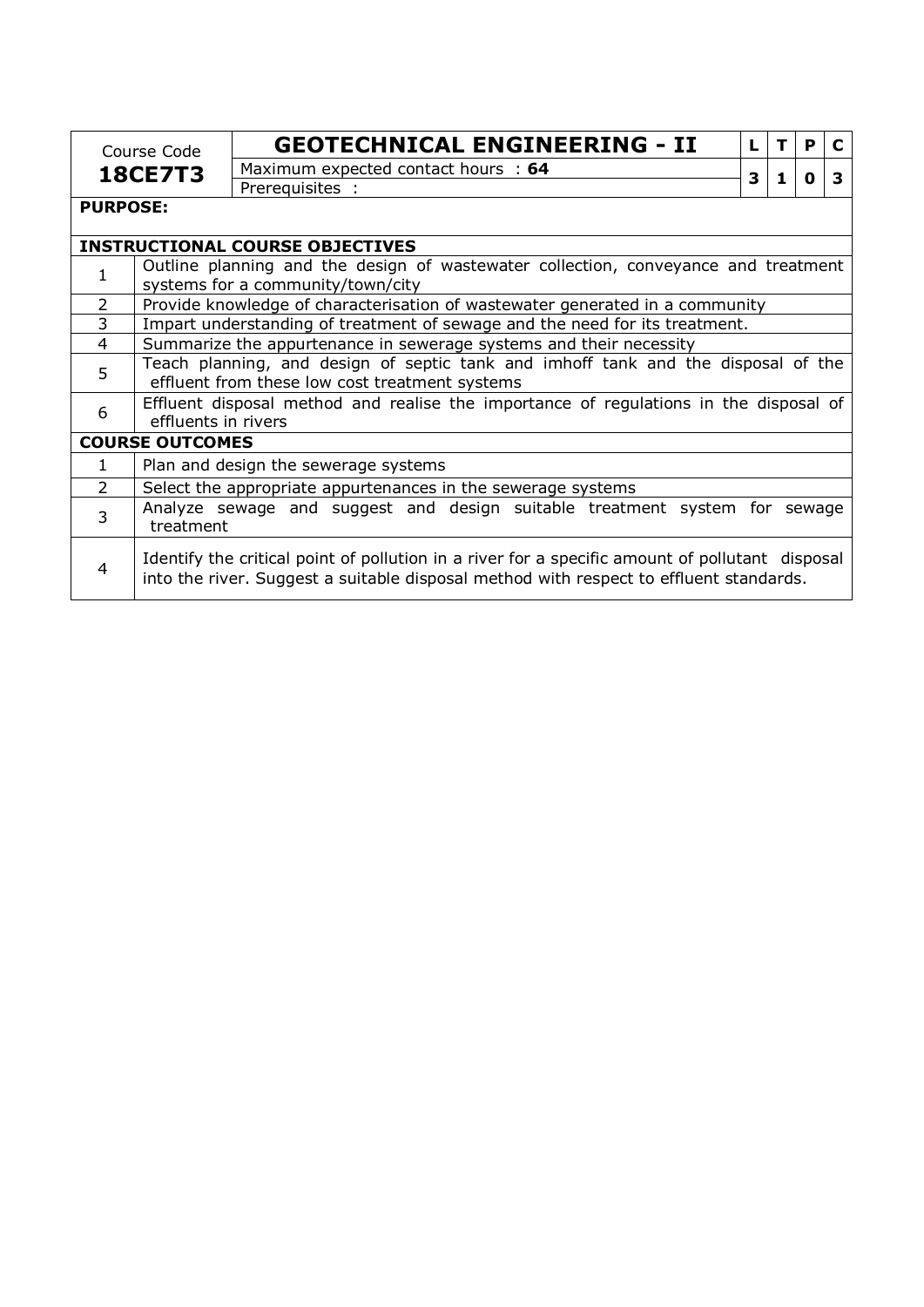| Course Code<br><b>18CE7T4</b> |                                                                      | <b>REMOTE SENSING AND GIS</b><br><b>APPLICATIONS</b>              | L | $\mathbf T$ | P |   |
|-------------------------------|----------------------------------------------------------------------|-------------------------------------------------------------------|---|-------------|---|---|
|                               |                                                                      | Maximum expected contact hours : 64                               | 3 |             | O | З |
|                               |                                                                      | Prerequisites :                                                   |   |             |   |   |
| <b>PURPOSE:</b>               |                                                                      |                                                                   |   |             |   |   |
|                               |                                                                      | <b>INSTRUCTIONAL COURSE OBJECTIVES</b>                            |   |             |   |   |
| 1                             | introduce the basic principles of Remote Sensing and GIS techniques. |                                                                   |   |             |   |   |
| $\overline{2}$                |                                                                      | learn various types of satellite sensors and platforms            |   |             |   |   |
| 3                             |                                                                      | learn concepts of visual and digital image analyses               |   |             |   |   |
| 4                             |                                                                      | understand the principles of spatial analysis                     |   |             |   |   |
| 5                             |                                                                      | appreciate application of RS and GIS to Civil engineering         |   |             |   |   |
|                               | <b>COURSE OUTCOMES</b>                                               |                                                                   |   |             |   |   |
| $\mathbf{1}$                  |                                                                      | be familiar with ground, air and satellite based sensor platforms |   |             |   |   |
| $\overline{2}$                |                                                                      | interpret the aerial photographs and satellite imageries          |   |             |   |   |
| 3                             |                                                                      | create and input spatial data for GIS application                 |   |             |   |   |
| 4                             |                                                                      | apply RS and GIS concepts in water resources engineering          |   |             |   |   |
| 5                             |                                                                      | applications of various satellite data                            |   |             |   |   |

**UNIT I Introduction to remote sensing:** Basic concepts of remote sensing, electromagnetic radiation, electromagnetic spectrum, interaction with atmosphere, energy interaction with the earth surfaces, Characteristics of remote sensing systems **Sensors and platforms:**  Introduction, types of sensors, airborne remote sensing, space borne remote sensing, image data characteristics, digital image data formats-band interleaved by pixel, band interleaved by line, band sequential, IRS, LANDSAT, SPOT, MODIS, ASTER,RISAT and CARTOSAT

**UNIT II Image analysis: I**ntroduction, elements of visual interpretations, digital image processing- image preprocessing, image enhancement, image classification, supervised classification, unsupervised classification.

**UNIT III Geographic Information System:** Introduction, key components, application areas of GIS, map projections. **Data entry and preparation**: spatial data input, raster data models, vector data models.

**UNIT – IV Spatial data analysis**: Introduction, overlay function-vector overlay operations, raster overlay operations, arithmetic operators, comparison and logical operators, conditional expressions, overlay using a decision table, network analysis-optimal path finding, network allocation, network tracing and buffer analysis.

**UNIT – V RS and GIS applications General**: Land cover and land use, agriculture, forestry, geology, geomorphology, urban applications,

**UNIT – VI Applications of Hydrology, Water Resources and Disaster Management:**  Flood zoning and mapping, groundwater prospects and potential recharge zones, watershed management and disaster management with case studies.

# **TEXT BOOKS:**

1. Remote sensing and GIS, Bhatta B (2008) , Oxford University Press

2. Remote Sensing and Image Interpretation, Lillesand, T.M, R.W. Kiefer and J.W.

Chipman (2013), Wiley India Pvt. Ltd., New Delhi

3. Fundamentals of Geographic Information Systems, Demers, M.N, Wiley India Pvt. Ltd, 2013.

# **REFERENCES:**

1. Fundamentals of Remote Sensing, George Joseph, Universities Press, 2013.

- 2. Concepts and Techniques of Geographical Information System, Chor Pang Lo and A K W Yeung, Prentice Hall (India), 2006
- 3. Remote Sensing and its Applications, Narayan LRA, Universities Press, 2012.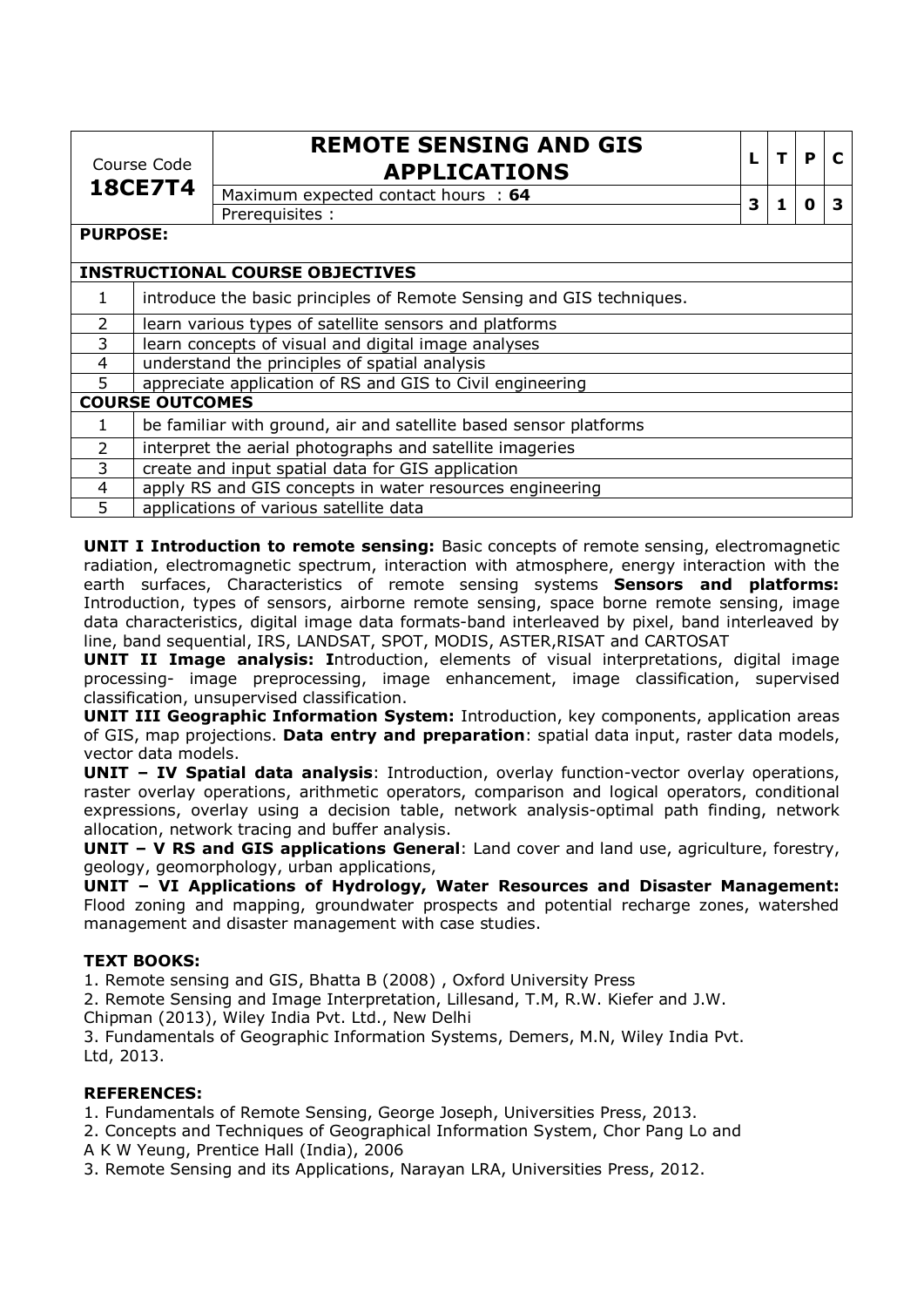4. Introduction to Geographic Information Systems, Kand Tsung Chang, McGraw Hill Higher Education, 2009.

- 5. Basics of Remote sensing & GIS, Kumar S, Laxmi Publications, New Delhi, 2005.
- 6. Principals of Geographical Information Systems, Burrough P A and R.A. McDonnell, Oxford University Press, 1998.

7. Remote Sensing, Schowenger, R. A (2006), Elsevier publishers.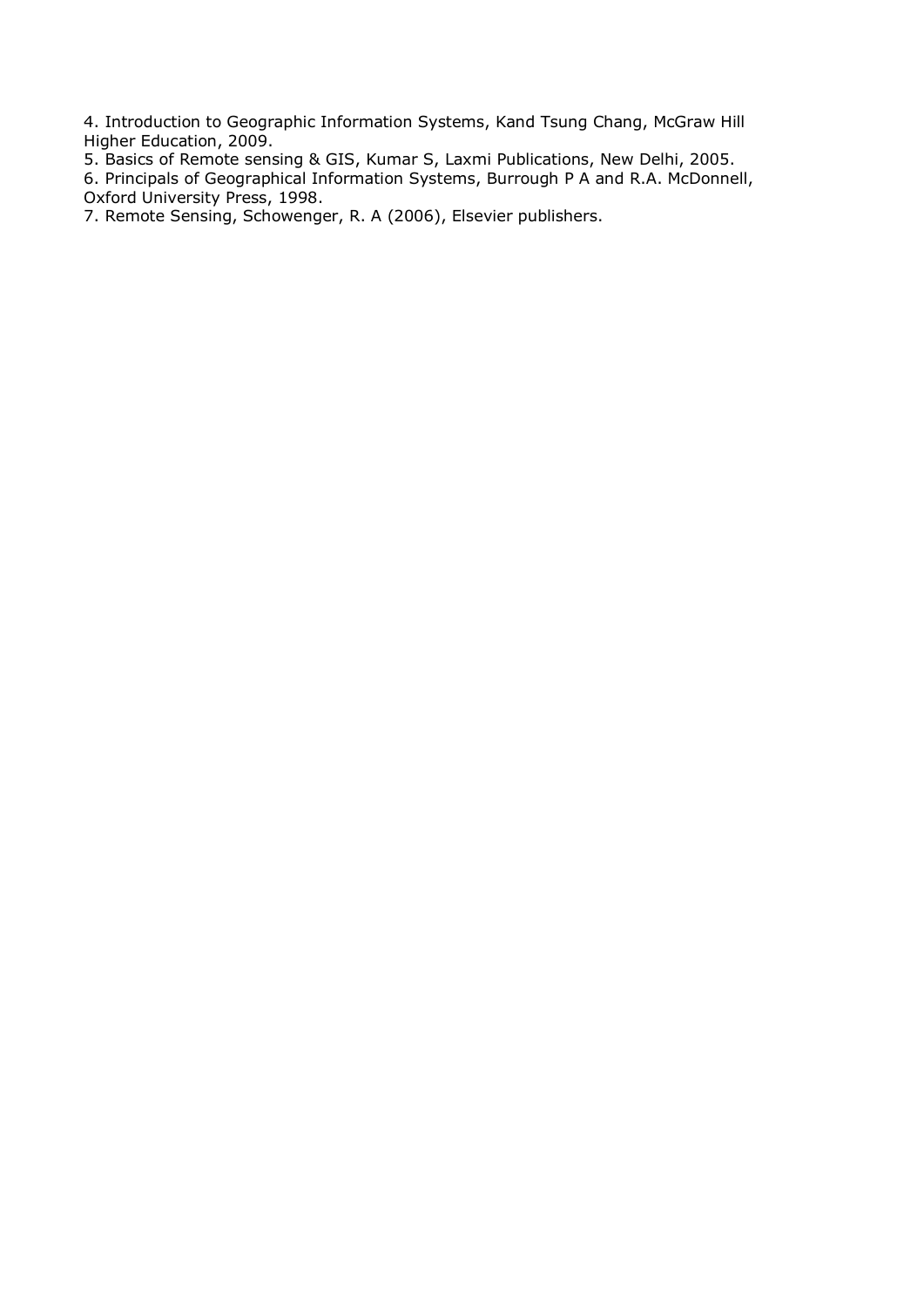| Course Code<br><b>18CE7T5</b> |                                                                                                                                                                                                                                                   | <b>GROUND IMPROVEMENT TECHNIQUES</b><br>(ELECTIVE - I)                                                                                                                         | L | T. | P | C |  |  |
|-------------------------------|---------------------------------------------------------------------------------------------------------------------------------------------------------------------------------------------------------------------------------------------------|--------------------------------------------------------------------------------------------------------------------------------------------------------------------------------|---|----|---|---|--|--|
|                               |                                                                                                                                                                                                                                                   | Maximum expected contact hours : 64                                                                                                                                            | 3 | 1  | 0 | 3 |  |  |
|                               |                                                                                                                                                                                                                                                   | Prerequisites :                                                                                                                                                                |   |    |   |   |  |  |
| <b>PURPOSE:</b>               |                                                                                                                                                                                                                                                   |                                                                                                                                                                                |   |    |   |   |  |  |
|                               |                                                                                                                                                                                                                                                   | <b>INSTRUCTIONAL COURSE OBJECTIVES</b>                                                                                                                                         |   |    |   |   |  |  |
| $\mathbf{1}$                  | To make the student appreciate the need for different ground improvement methods<br>adopted for improving the properties of remoulded and in-situ soils by adopting different<br>techniques such as in situ densification and dewatering methods. |                                                                                                                                                                                |   |    |   |   |  |  |
| $\overline{2}$                | To make the student understand how the reinforced earth technology and soil nailing can<br>obviate the problems posed by the conventional retaining walls.                                                                                        |                                                                                                                                                                                |   |    |   |   |  |  |
| 3                             |                                                                                                                                                                                                                                                   | To enable the students to know how geotextiles and geosynthetics can be used to<br>improve the engineering performance of soils.                                               |   |    |   |   |  |  |
| $\overline{4}$                |                                                                                                                                                                                                                                                   | To make the student learn the concepts, purpose and effects of grouting                                                                                                        |   |    |   |   |  |  |
|                               | <b>COURSE OUTCOMES</b>                                                                                                                                                                                                                            |                                                                                                                                                                                |   |    |   |   |  |  |
| 1                             |                                                                                                                                                                                                                                                   | By the end of the course, the student should be able to possess the knowledge of various<br>methods of ground improvement and their suitability to different field situations. |   |    |   |   |  |  |
| $\overline{2}$                |                                                                                                                                                                                                                                                   | The student should be in a position to design a reinforced earth embankment and check<br>its stability.                                                                        |   |    |   |   |  |  |
| 3                             | The student should know the various functions of Geosynthetics and their applications in<br>Civil Engineering practice.                                                                                                                           |                                                                                                                                                                                |   |    |   |   |  |  |
| $\overline{4}$                | The student should be able to understand the concepts and applications of grouting.                                                                                                                                                               |                                                                                                                                                                                |   |    |   |   |  |  |

**UNIT I** In situ densification methods- in situ densification of granular soils- vibration at ground surface and at depth, impact at ground and at depth – in situ densification of cohesive soils – pre loading – vertical drains – sand drains and geo drains – stone columns.

**UNIT –II** Dewatering – sumps and interceptor ditches – single and multi stage well points – vacuum well points – horizontal wells – criteria for choice of filler material around drains – electro osmosis

**UNIT- III** Stabilization of soils – methods of soil stabilization – mechanical – cement – lime – bitumen and polymer stabilization – use of industrial wastes like fly ash and granulated blast furnace slag.

**UNIT- IV** Reinforce earth – principles – components of reinforced earth – design principles of reinforced earth walls – stability checks – soil nailing.

**UNIT- V** Geosynthetics – geotextiles – types – functions , properties and applications – geogrids , geomembranes and gabions - properties and applications.

**UNIT-VI** Grouting – objectives of grouting – grouts and their applications – methods of grouting – stage of grouting – hydraulic fracturing in soils and rocks – post grout tests

# **Text Books:**

1. Ground Improvement Techniques, Purushotham Raj, Laxmi Publications, New Delhi.

2. Ground Improvement Techniques, Nihar Ranjan Patro, Vikas Publishing House (p) limited, New Delhi.

3. An introduction to Soil Reinforcement and Geosynthetics, G. L. Siva Kumar Babu, Universities Press.

# **Reference:**

1. Ground Improvement, M.P. Moseley, Blackie Academic and Professional, USA.

2. Designing with Geosynethetics, R. M Koerner, Prentice Hall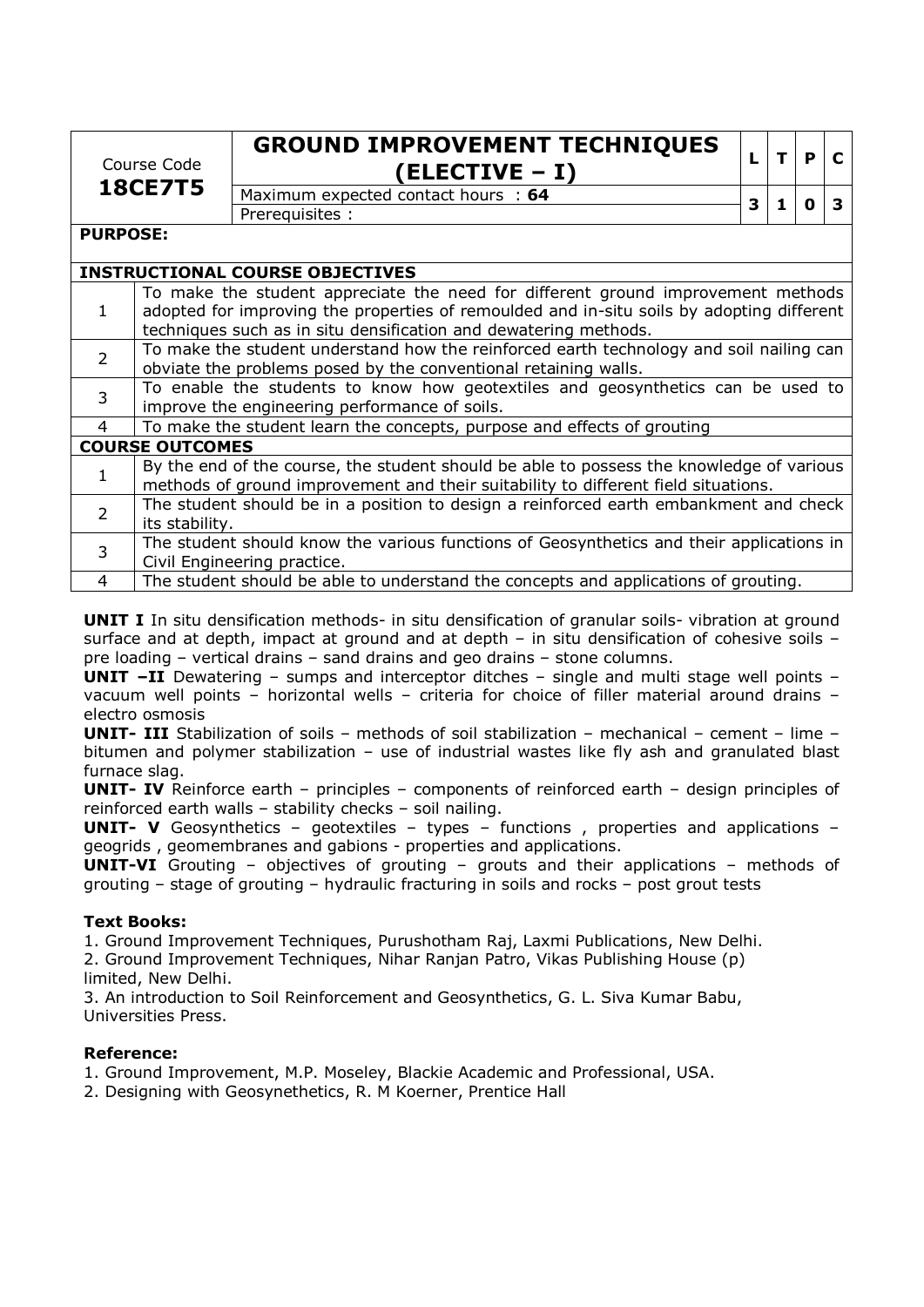| Course Code<br><b>18CE7T6</b> |                        | <b>GROUND WATER DEVELOPMENT</b><br>(ELECTIVE – II)                                |   | т | P | C |
|-------------------------------|------------------------|-----------------------------------------------------------------------------------|---|---|---|---|
|                               |                        | Maximum expected contact hours : 64                                               | 3 | 1 | 0 | З |
|                               |                        | Prerequisites :                                                                   |   |   |   |   |
| <b>PURPOSE:</b>               |                        |                                                                                   |   |   |   |   |
|                               |                        | <b>INSTRUCTIONAL COURSE OBJECTIVES</b>                                            |   |   |   |   |
|                               |                        |                                                                                   |   |   |   |   |
| $\overline{2}$                |                        |                                                                                   |   |   |   |   |
| 3                             |                        |                                                                                   |   |   |   |   |
| 4                             |                        |                                                                                   |   |   |   |   |
| 5                             |                        |                                                                                   |   |   |   |   |
|                               | <b>COURSE OUTCOMES</b> |                                                                                   |   |   |   |   |
|                               |                        | Estimate aquifer parameters and yield of wells                                    |   |   |   |   |
|                               |                        | Analyse radial flow towards wells in confined and unconfined aquifers.            |   |   |   |   |
| 3                             |                        | Design wells and understand the construction practices.                           |   |   |   |   |
| 4                             |                        | interpret geophysical exploration data for scientific source finding of aquifers. |   |   |   |   |
| 5                             |                        |                                                                                   |   |   |   |   |

**UNIT – I Introduction** Groundwater in the hydrologic cycle, groundwater occurrence, aquifer parameters and their determination, general groundwater flow equation.

**Well Hydraulics** Steady radial flow and unsteady radial flow to a well in confined and unconfined aquifers, Theis solution, Jocob and Chow's methods, Leaky aquifers.

**UNIT – II Well Design** Water well design-well diameter, well depth, well screen-screen length, slot size, screen diameter and screen selection, design of collector wells, infiltration gallery

**UNIT III Well Construction and Development** Water wells, drilling methods-rotary drilling, percussion drilling, well construction-installation of well screens-pull-back method, open- hole, bail- down and wash-down methods, well development-mechanical surging using compressed air, high velocity jetting of water, over pumping and back washing, well completion, well disinfection, well maintenance.

**UNIT IV Artificial Recharge** Concept of artificial recharge of groundwater, recharge methods-basin, stream-channel, ditch and furrow, flooding and recharge well methods, recharge mounds and induced recharge

**Saline Water Intrusion** Occurrence of saline water intrusion, Ghyben- Herzberg relation, Shape of interface, control of saline water intrusion.

**UNIT – V Geophysics** Surface methods of exploration of groundwater – Electrical resistivity and Seismic refraction methods, Sub-surface methods – Geophysical logging and resistivity logging. Aerial Photogrammetry applications

**UNIT – VI Groundwater Modelling and Management** Basic principles of groundwater modelling- Analog models-viscous fluid models and membrane models, digital models-Finite difference and finite element models, Concepts of groundwater management, basin management by conjunctive use-case studies.

# **Text Books:**

1. Groundwater, Raghunath H M, New Age International Publishers, 2005.

2. Groundwater Hydrology, Todd D. K., Wiley India Pvt Ltd., 2014.

3. Groundwater Hydrology, Todd D K and L W Mays, CBS Publications, 2005.

### **References:**

1. Groundwater Assessment and Management, Karanth K R, Tata McGraw Hill Publishing Co., 1987.

2. Groundwater Hydrology, Bouwer H, McGraw Hill Book Company, 1978.

3. Groundwater Systems Planning and Management, Willis R and W.W.G. Yeh, Prentice Hall Inc., 1986.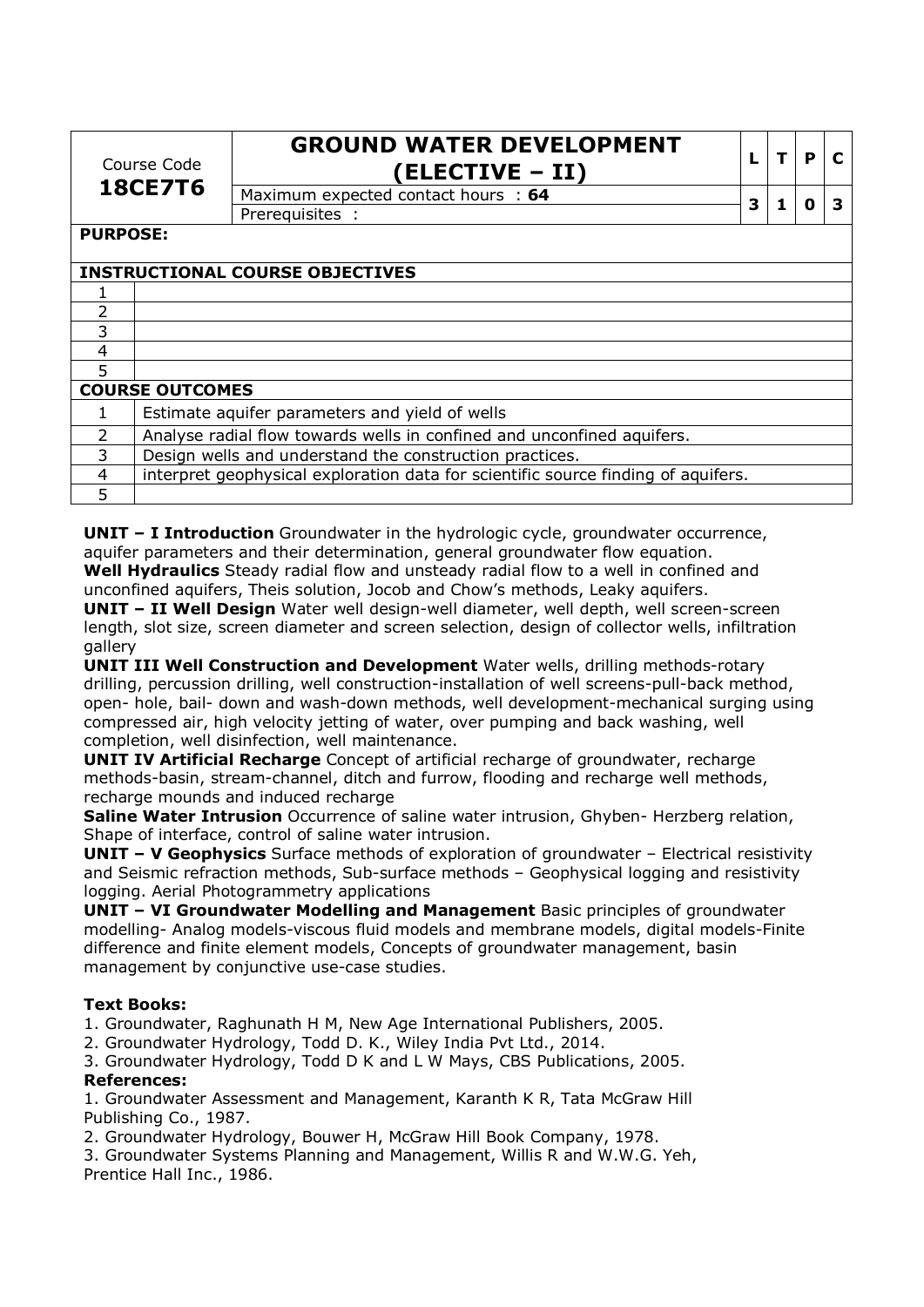4. Groundwater Resources Evaluation, Walton W C, McGraw Hill Book Company, 1978.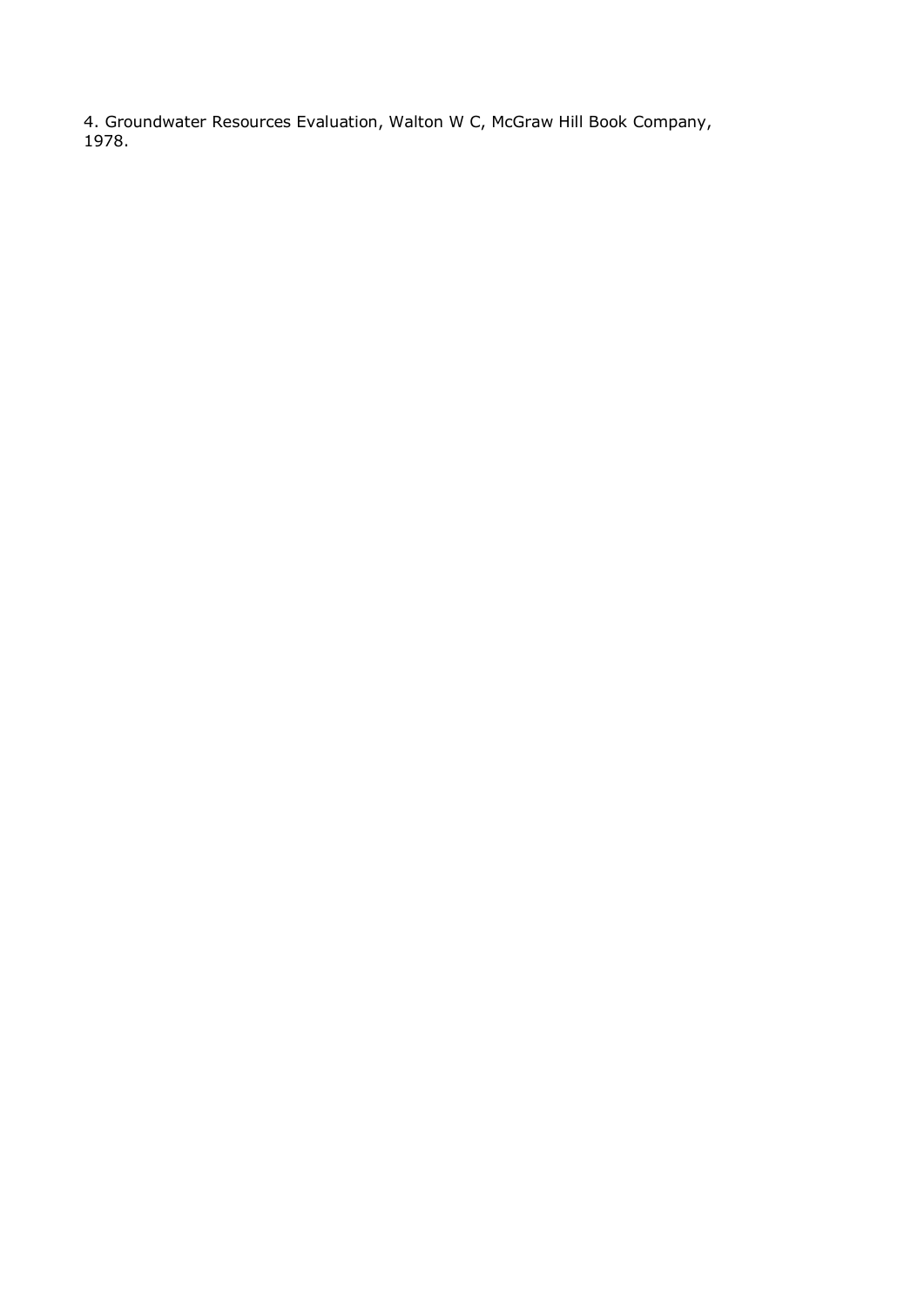| Course Code<br><b>18CE7L1</b>                                                             |                                          | <b>CAD AND GIS LABORATORY</b>                                                           |   |   | P |  |  |  |
|-------------------------------------------------------------------------------------------|------------------------------------------|-----------------------------------------------------------------------------------------|---|---|---|--|--|--|
|                                                                                           |                                          | Maximum expected contact hours : 64                                                     |   |   | 3 |  |  |  |
|                                                                                           |                                          | Prerequisites :                                                                         | 0 | 0 |   |  |  |  |
| <b>PURPOSE:</b>                                                                           |                                          |                                                                                         |   |   |   |  |  |  |
|                                                                                           |                                          |                                                                                         |   |   |   |  |  |  |
|                                                                                           |                                          | <b>INSTRUCTIONAL COURSE OBJECTIVES</b>                                                  |   |   |   |  |  |  |
|                                                                                           |                                          | Introduce image processing and GIS software                                             |   |   |   |  |  |  |
| $\overline{2}$                                                                            | familiarize structural analysis software |                                                                                         |   |   |   |  |  |  |
| 3                                                                                         |                                          | understand the process of digitization, creation of thematic map from toposheets and    |   |   |   |  |  |  |
| maps                                                                                      |                                          |                                                                                         |   |   |   |  |  |  |
| learn to apply GIS software to simple problems in water resources and transportation<br>4 |                                          |                                                                                         |   |   |   |  |  |  |
|                                                                                           | engineering                              |                                                                                         |   |   |   |  |  |  |
| 5                                                                                         |                                          | earn to analyze 2 D and 3D frame steel tubular truss using structural analysis software |   |   |   |  |  |  |
| 6                                                                                         |                                          | learn to analyze and design retaining wall and simple towers                            |   |   |   |  |  |  |
|                                                                                           | <b>COURSE OUTCOMES</b>                   |                                                                                         |   |   |   |  |  |  |
| 1                                                                                         |                                          | work comfortably on GIS software                                                        |   |   |   |  |  |  |
| $\overline{2}$                                                                            |                                          | digitize and create thematic map and extract important features                         |   |   |   |  |  |  |
| 3                                                                                         |                                          | develop digital elevation model                                                         |   |   |   |  |  |  |
| 4                                                                                         |                                          | use structural analysis software to analyze and design 2D and 3D frames                 |   |   |   |  |  |  |
| 5                                                                                         |                                          | design and analyze retaining wall and simple towers using CADD software.                |   |   |   |  |  |  |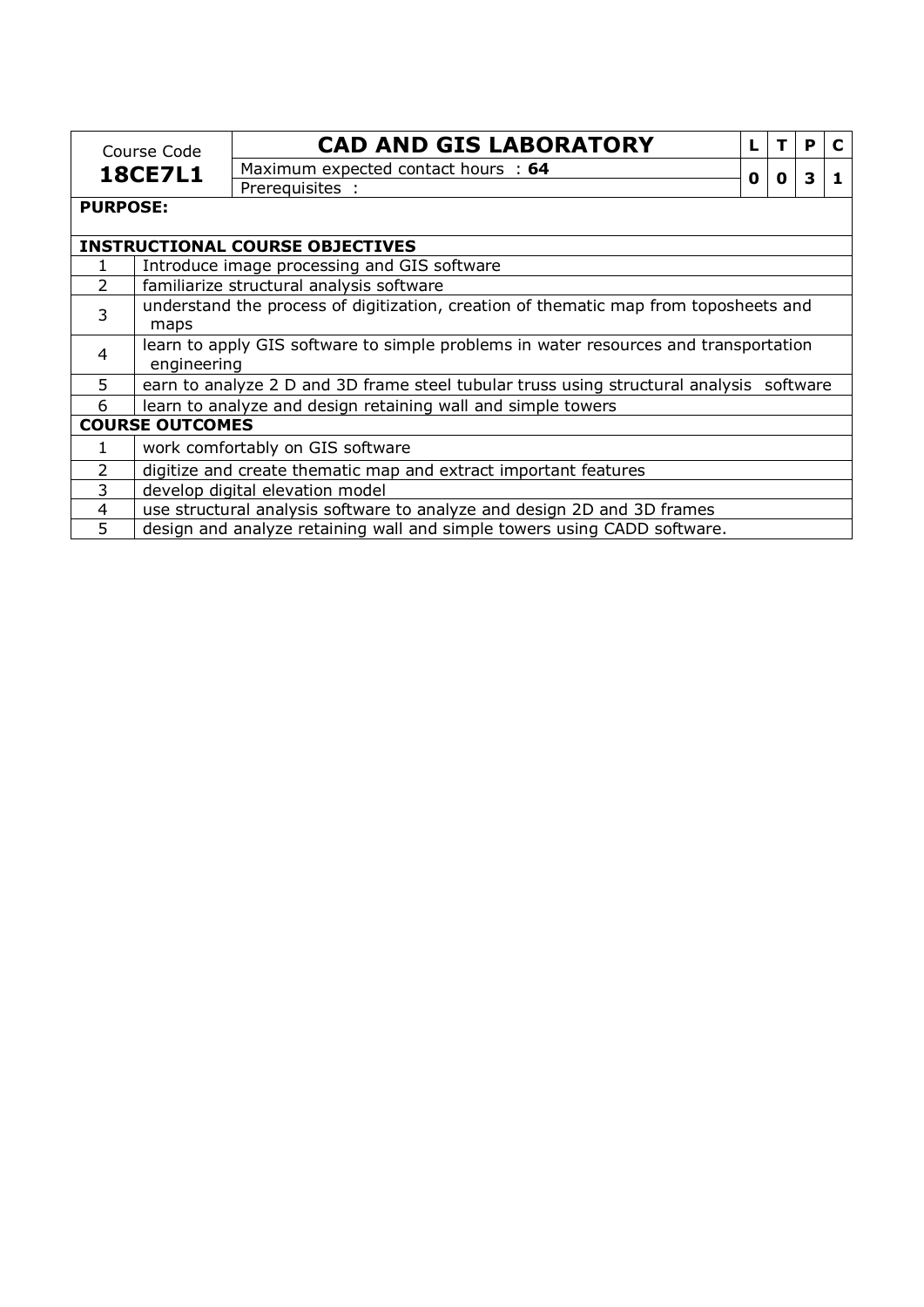| Course Code    | <b>IRRIGATION DESIGN AND DRAWING</b> |   |  |
|----------------|--------------------------------------|---|--|
| <b>18CE7L2</b> | Maximum expected contact hours : 64  |   |  |
|                | Prereguisites                        | O |  |

### **PURPOSE:**

## **INSTRUCTIONAL COURSE OBJECTIVES**

1 To understand design principle of various irrigation structures

#### **COURSE OUTCOMES**

 $1$  At the end of the course the student will be able to To design various irrigation structures.

#### **Design and drawing of**

- 1. Surplus weir
- 2. Tank sluice with a tower head
- 3. Canal drop-Notch type
- 4. Canal regulator
- 5. Under tunnel
- 6. Syphon aqueduct type III

Final Examination pattern: Any two question of the above six designs may be asked out of which the candidated has to answer one question. The duration of the examination is three hours.

### **Text Books:**

1. Water Resources Engineering – Principles and Practice by C. Satyanarayana Murthy, New age International Publishers.

### **Reference :**

1. Irrigation Engineering and Hydraulic Structures, S. K. Garg, Standard Book House. 2. Irrigation and Water Power Engineering, B. C Punmia & Lal, Lakshmi Publications Pvt. Ltd., New Delhi.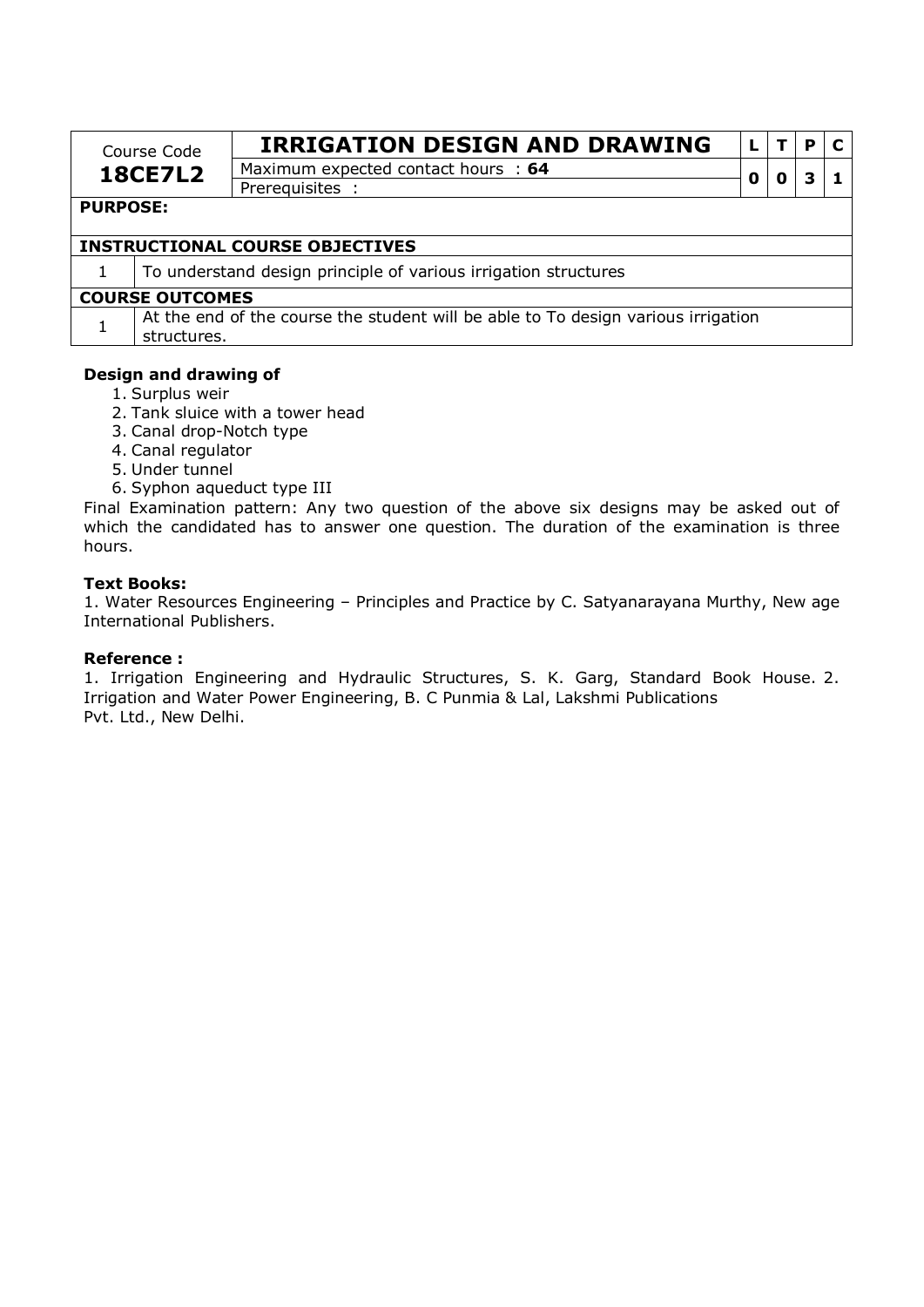|                   |                                                                                           | <b>IPR &amp; PATENTS</b>                                                                |              |   | P |  |  |  |  |
|-------------------|-------------------------------------------------------------------------------------------|-----------------------------------------------------------------------------------------|--------------|---|---|--|--|--|--|
|                   | Course Code                                                                               |                                                                                         |              |   |   |  |  |  |  |
|                   | <b>18CE7T7</b>                                                                            | Maximum expected contact hours : 64                                                     | $\mathbf{2}$ | 0 | 0 |  |  |  |  |
|                   |                                                                                           | Prerequisites :                                                                         |              |   |   |  |  |  |  |
| <b>PURPOSE:</b>   |                                                                                           |                                                                                         |              |   |   |  |  |  |  |
| <b>OBJECTIVES</b> |                                                                                           |                                                                                         |              |   |   |  |  |  |  |
| $\mathbf{1}$      | To know the importance of Intellectual property rights, which plays a vital role          |                                                                                         |              |   |   |  |  |  |  |
| $\overline{2}$    | advanced Technical and Scientific disciplines. *Imparting IPR protections and regulations |                                                                                         |              |   |   |  |  |  |  |
|                   | for further advancement.                                                                  |                                                                                         |              |   |   |  |  |  |  |
|                   | <b>COURSE OUTCOMES</b>                                                                    |                                                                                         |              |   |   |  |  |  |  |
| 1                 |                                                                                           | IPR Laws and patents pave the way for innovative ideas which are instrumental.          |              |   |   |  |  |  |  |
|                   |                                                                                           |                                                                                         |              |   |   |  |  |  |  |
| $\overline{2}$    |                                                                                           | inventions to seek Patents. *Student get an insight on Copyrights, Patents and Software |              |   |   |  |  |  |  |
|                   | patents                                                                                   |                                                                                         |              |   |   |  |  |  |  |

# **UNIT I: Introduction to Intellectual Property Rights (IPR)**

Concept of Property - Introduction to IPR – International Instruments and IPR - WIPO - TRIPS – WTO -Laws Relating to IPR - IPR Tool Kit - Protection and Regulation - Copyrights and Neighboring Rights – Industrial Property – Patents - Agencies for IPR Registration – Traditional Knowledge –Emerging Areas of IPR - Layout Designs and Integrated Circuits – Use and Misuse of Intellectual Property Rights.

# **UNIT II: Copyrights and Neighboring Rights**

Introduction to Copyrights – Principles of Copyright Protection – Law Relating to Copyrights - Subject Matters of Copyright – Copyright Ownership – Transfer and Duration – Right to Prepare Derivative Works –Rights of Distribution – Rights of Performers **–** Copyright Registration – Limitations – Infringement of Copyright – Relief and Remedy – Case Law - Semiconductor Chip Protection Act.

### **UNIT III: Patents**

Introduction to Patents - Laws Relating to Patents in India – Patent Requirements – Product Patent and Process Patent - Patent Search - Patent Registration and Granting of Patent - Exclusive Rights – Limitations - Ownership and Transfer –– Revocation of Patent – Patent Appellate Board - Infringement of Patent – Compulsory Licensing –– Patent Cooperation Treaty – New developments in Patents – Software Protection and Computer related Innovations.

### **UNIT IV: Trademarks**

Introduction to Trademarks – Laws Relating to Trademarks – Functions of Trademark – Distinction between Trademark and Property Mark – Marks Covered under Trademark Law - Trade Mark Registration – Trade Mark Maintenance – Transfer of rights - Deceptive Similarities - Likelihood of Confusion - Dilution of Ownership – Trademarks Claims and Infringement – Remedies – Passing Off Action.

### **UNIT V: Trade Secrets**

Introduction to Trade Secrets – General Principles - Laws Relating to Trade Secrets - Maintaining Trade Secret – Physical Security – Employee Access Limitation – Employee

Confidentiality Agreements – Breach of Contract –Law of Unfair Competition – Trade Secret Litigation – Applying State Law.

### **Unit VI: Cyber Law and Cyber Crime**

Introduction to Cyber Law – Information Technology Act 2000 - Protection of Online and Computer Transactions - E-commerce - Data Security – Authentication and Confidentiality - Privacy - Digital Signatures – Certifying Authorities - Cyber Crimes - Prevention and Punishment – Liability of Network Providers.

### **References:**

- 1. Intellectual Property Rights (Patents & Cyber Law), Dr. A. Srinivas. Oxford University Press, New Delhi.
- 2. Deborah E.Bouchoux: Intellectual Property, Cengage Learning, New Delhi.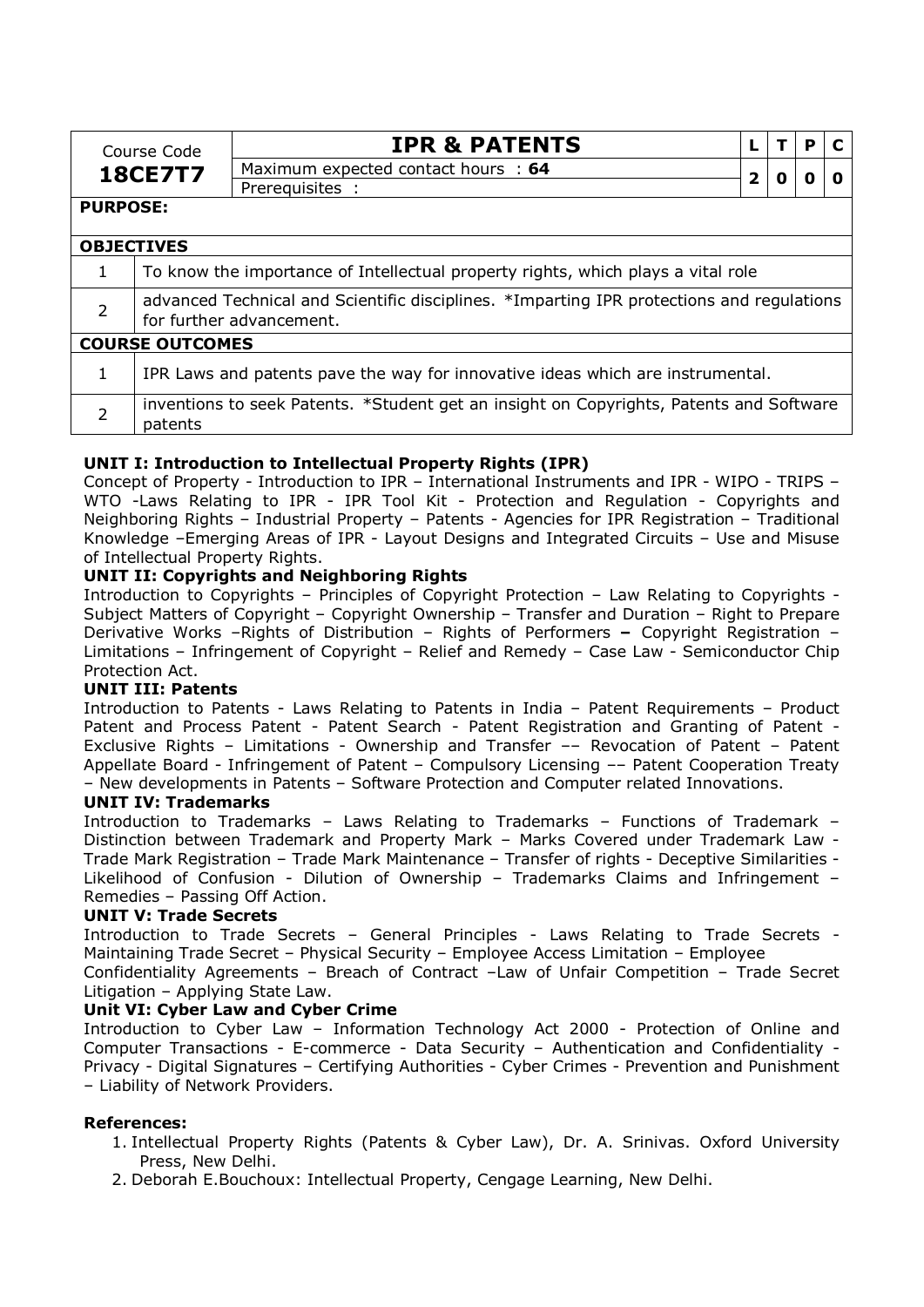- 3. PrabhuddhaGanguli: Intellectual Property Rights, Tata Mc-Graw –Hill, New Delhi
- 4. Richard Stim: Intellectual Property, Cengage Learning, New Delhi.
- 5. Kompal Bansal &Parishit Bansal Fundamentals of IPR for Engineers, B. S. Publications (Press).
- 6. Cyber Law Texts & Cases, South-Western's Special Topics Collections.
- 7. R.Radha Krishnan, S.Balasubramanian: Intellectual Property Rights, Excel Books. New Delhi.
- 8. M.Ashok Kumar and MohdIqbal Ali: Intellectual Property Rights, Serials Pub.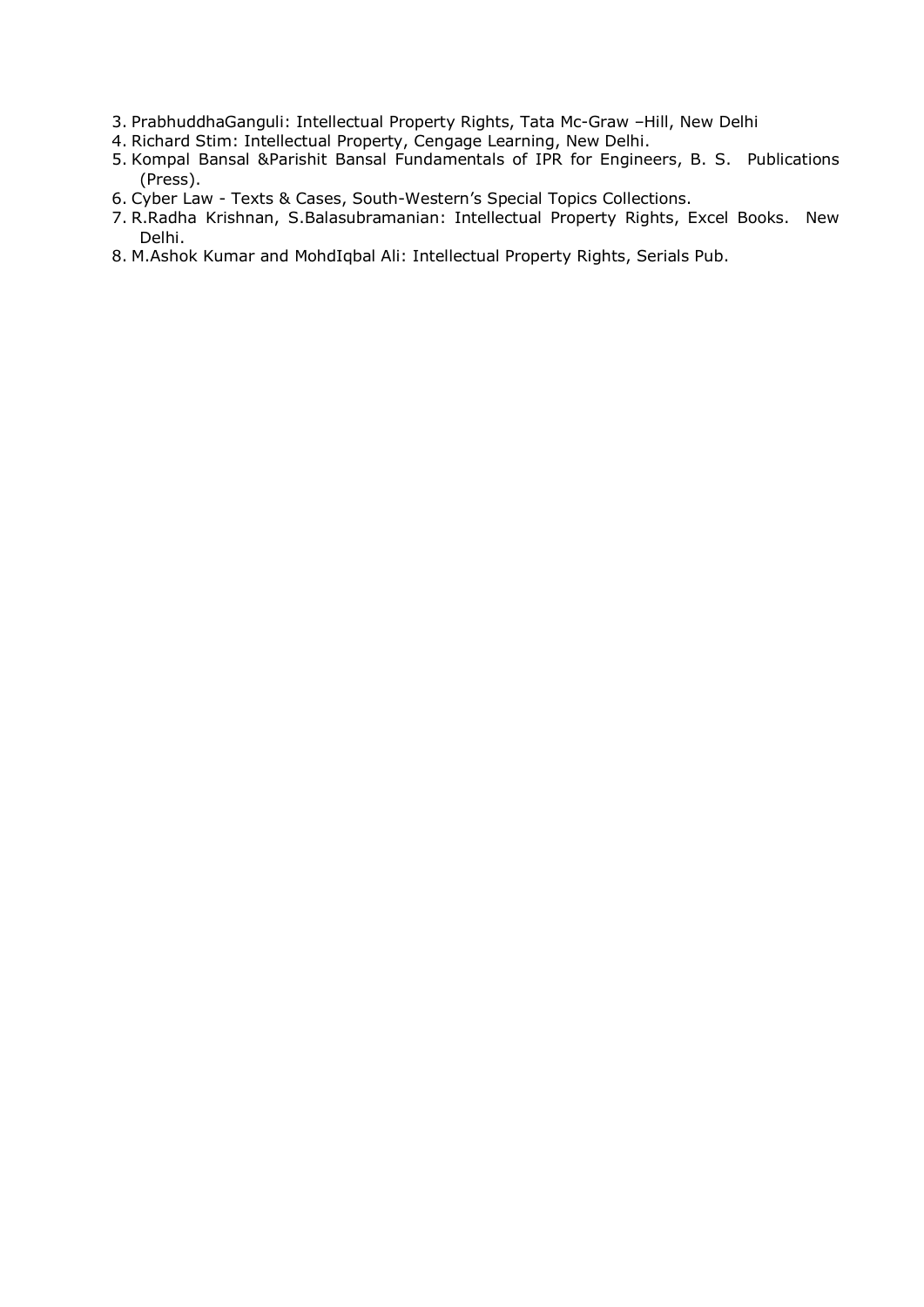| Course Code    |  |
|----------------|--|
| <b>18CE8T1</b> |  |

# **ESTIMATION SPECIFICATION AND CONTRACTS <sup>L</sup> <sup>T</sup> <sup>P</sup> <sup>C</sup>**

Maximum expected contact hours : **<sup>64</sup> <sup>3</sup> <sup>1</sup> <sup>0</sup> <sup>3</sup>** Prerequisites :

# **PURPOSE:**

# **INSTRUCTIONAL COURSE OBJECTIVES**

|                | Understand the quantity calculations of different components of the buildings.                  |  |  |  |  |
|----------------|-------------------------------------------------------------------------------------------------|--|--|--|--|
| 2              | Understand the rate analysis of different quantities of the buildings components.               |  |  |  |  |
| 3              | Learn various specifications and components of the buildings.                                   |  |  |  |  |
|                | <b>COURSE OUTCOMES</b>                                                                          |  |  |  |  |
|                | The student should be able to determine the quantities of different components of<br>buildings. |  |  |  |  |
| $\overline{2}$ | The student should be in a position to find the cost of various building components.            |  |  |  |  |
| 3              | The student should be capable of finalizing the value of structures.                            |  |  |  |  |

**UNIT–I** General items of work in Building – Standard Units Principles of working out quantities for detailed and abstract estimates –Approximate method of Estimating.

**UNIT–II** Rate Analysis – Working out data for various items of work over head and contigent charges.

**UNIT-III** Earthwork for roads and canals, Reinforcement bar bending and bar requirement schedules.

**UNIT–IV** Contracts – Types of contracts – Contract Documents – Conditions of contract, Valuation of buildings Standard specifications for different items of building construction. **UNIT-V** Detailed Estimation of Buildings using individual wall method.

**UNIT -VI** Detailed Estimation of Buildings using centre line method.

# **FINAL EXAMINATION PATTERN:**

The end examination paper should consist of SIX questions from Unit 1 to Unit 4, out of which THREE are to be answered (60% weight-age) & ONE mandatory question (40% weight-age) from Units 5 & 6 is to be answered.

# **Text Books:**

1. Estimating and Costing, B.N. Dutta, UBS publishers, 2000.

2. Civil Engineering Contracts and Estimates, B. S. Patil, Universities Press (India) Pvt. Ltd., Hyd.

3. Construction Planning and Technology, Rajiv Gupta, CBS Publishers & Distributors Pvt. Ltd. New Delhi.

4. Estimating and Costing, G.S. Birdie.

### **References:**

1. Standard Schedule of rates and standard data book, Public works department.

2. IS 1200 (Parts I to XXV-1974/ Method of Measurement of Building & Civil Engg Works – B.I.S.

3. Estimation, Costing and Specifications, M. Chakraborthi; Laxmi publications.

4. National Building Code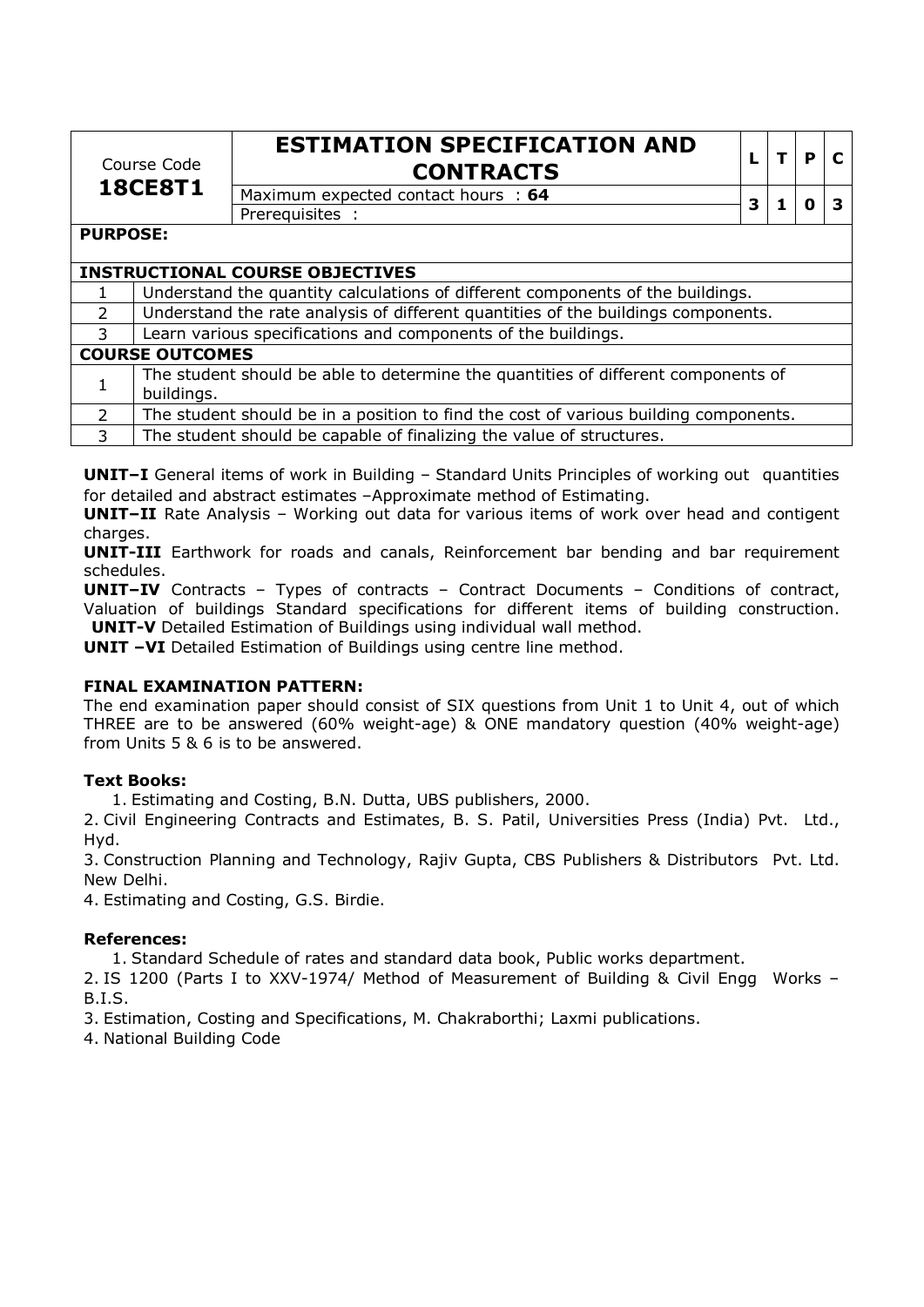| Course Code    |  |
|----------------|--|
| <b>18CE8T2</b> |  |

# **CONSTRUCTION TECHNOLOGY AND MANAGEMENT <sup>L</sup> <sup>T</sup> <sup>P</sup> <sup>C</sup>**

| Maximum expected contact hours: 64 |  |  |  |
|------------------------------------|--|--|--|
| Prerequisites                      |  |  |  |

| г | P | Г. |
|---|---|----|
|   |   |    |

**PURPOSE:** 

|                | <b>INSTRUCTIONAL COURSE OBJECTIVES</b>                                                                                                                                                    |  |  |  |  |  |
|----------------|-------------------------------------------------------------------------------------------------------------------------------------------------------------------------------------------|--|--|--|--|--|
| 1              | to introduce to the student the concept of project management including network<br>drawing and monitoring                                                                                 |  |  |  |  |  |
| $\overline{2}$ | to introduce various equipments like earth moving equipment, trucks and handling<br>equipment, aggregate production and construction equipment and machinery, related to<br>constriction. |  |  |  |  |  |
| 3              | to introduce the importance of safety in construction projects                                                                                                                            |  |  |  |  |  |
|                | <b>COURSE OUTCOMES</b>                                                                                                                                                                    |  |  |  |  |  |
| 1              | appreciate the importance of construction planning                                                                                                                                        |  |  |  |  |  |
| 2              | understand the functioning of various earth moving equipment                                                                                                                              |  |  |  |  |  |
| 3              | know the methods of production of aggregate products and concreting and usage of<br>machinery required for the works.                                                                     |  |  |  |  |  |
| 4              | apply the gained knowledge to project management and construction techniques                                                                                                              |  |  |  |  |  |

**UNIT- I** Construction project management and its relevance – qualities of a project manager – project planning – coordination –scheduling - monitoring – bar charts – milestone charts – critical Path Method – Applications

**UNIT -II** Project Evaluation and Review Technique – cost analysis - updating – crashing for optimum cost – crashing for optimum resources – allocation of resources

**UNIT- III** Construction equipment – economical considerations – earthwork equipment – Trucks and handling equipment – rear dump trucks – capacities of trucks and handling equipment – calculation of truck production – compaction equipment – types of compaction rollers

**UNIT –IV** Hoisting and earthwork equipment – hoists – cranes – tractors - bulldozers – graders – scrapers– draglines - clamshell buckets

**UNIT -V** Concreting equipment – crushers – jaw crushers – gyratory crushers – impact crushers – selection of crushing equipment - screening of aggregate – concrete mixers – mixing and placing of concrete – consolidating and finishing

**UNIT –VI** Construction methods – earthwork – piling – placing of concrete – form work – fabrication and erection – quality control and safety engineering

# **Text Books:**

1. Construction Planning Equipment and Methods, Peurifoy and Schexnayder , Shapira, Tata **Mcgrawhill** 

2. Construction Project Management Theory and Practice, Kumar Neeraj Jha (2011), Pearson. Construction Technology, Subir K. Sarkar and Subhajit Saraswati, Oxford University press.

3. Project Planning and Control with PERT and CPM, B. C. Punamia and K K Khandelwal, Laxmi Publications Pvt Ltd. Hyderabad.

# **References:**

1. Construction Project Management - An Integrated Approach, Peter Fewings , Taylor and Francis

2. Construction Management Emerging Trends and Technologies, Trefor Williams , Cengage learning.

3. Hand Book of Construction Management, P. K. Joy, Trinity Press Chennai, New Delhi.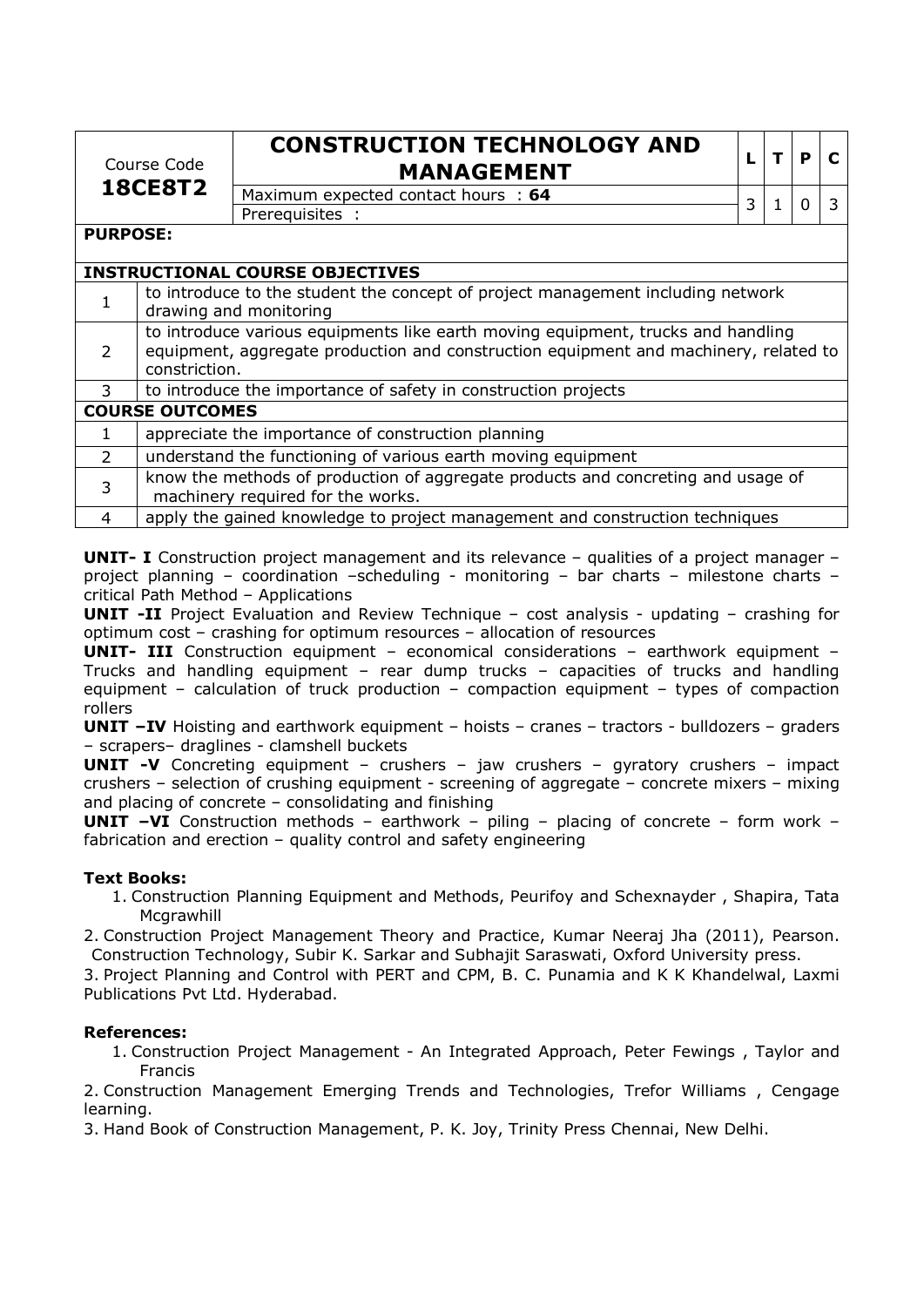|                                  | Course Code                                                                       | <b>PRE-STRESSED CONCRETE</b>                                                      |   |  | Р        |  |
|----------------------------------|-----------------------------------------------------------------------------------|-----------------------------------------------------------------------------------|---|--|----------|--|
|                                  | <b>18CE8T3</b>                                                                    | Maximum expected contact hours : 64                                               | 3 |  | $\Omega$ |  |
|                                  |                                                                                   | Prerequisites :                                                                   |   |  |          |  |
| <b>PURPOSE:</b>                  |                                                                                   |                                                                                   |   |  |          |  |
|                                  |                                                                                   |                                                                                   |   |  |          |  |
|                                  |                                                                                   | <b>INSTRUCTIONAL COURSE OBJECTIVES</b>                                            |   |  |          |  |
|                                  | Familiarize Students with concepts of prestressing                                |                                                                                   |   |  |          |  |
| $\mathcal{L}$                    | Equip student with different systems and devices used in prestressing             |                                                                                   |   |  |          |  |
| 3                                | Understand the different losses of prestress including short and long term losses |                                                                                   |   |  |          |  |
| $\overline{4}$                   |                                                                                   | Familiarize students with the analysis and design of prestressed concrete members |   |  |          |  |
| under flexure, shear and torsion |                                                                                   |                                                                                   |   |  |          |  |
|                                  | <b>COURSE OUTCOMES</b>                                                            |                                                                                   |   |  |          |  |
|                                  |                                                                                   | Understand the different methods of prestressing                                  |   |  |          |  |
| $\mathcal{P}$                    |                                                                                   | Estimate effective prestress including the short and long term losses             |   |  |          |  |
| 3                                |                                                                                   | Analyze and design prestressed concrete beams under flexure and shear             |   |  |          |  |

4 Understand the relevant IS Codal provisions for prestressed concrete

**UNIT-I** Basic concepts of Prestressing- Advantages and Applications of Prestressed Concretes, High Strength Concrete- Permissible Stresses, Shrinkage, Creep, Deformation Characteristics, High strength Steel- Types, Strength- Permissible Stresses- Relaxation of Stress, Cover Requirements.

**UNIT-II** Prestressing Systems- Introduction, Tensioning devices, Pre-tensioning Systems, Post tensioning Systems, Basic Assumptions in Analysis of prestress and design, Analysis of prestress, Resultant Stresses at a section- pressure line- Concepts of load balancing- Stresses in Tendons, Cracking moment.

**UNIT-III** Losses of Pre-stressing- Loss of Pre-stress in pre-tensioned and post tensioned members due to various causes -Elastic shortening of concrete, shrinkage of concrete, creep of concrete, Relaxation stress in steel, slip in anchorage, differential shrinkage- bending of members and frictional losses- Total losses allowed for design

**UNIT-V** Design for Shear and Torsion- Shear and Principal Stresses- Design of Shear reinforcements- Codal Provisions- Design for Torsion, Design for Combined bending, shear and torsion.

**UNIT-IV** Design for Flexural resistance- Types of flexural failure – Code procedures- Design of sections for flexure- Control of deflections- Factors influencing Deflection- Prediction of short term and long term deflections.

**UNIT-VI** Transfer of Prestress in pre tensioned members- Transmission length- Bond stressesend zone reinforcement- Codal provisions- Anchorage zone Stresses in Post tensioned members- Stress distribution in end block- Anchorage Zone reinforcement.

# **Text Books**

4. Prestressed Concrete, N. Krishna Raju, Tata McGraw hill

5. Prestressed Concrete, S. Ramamrutham

### **References:**

1. Prestressed Concrete, P. Dayaratnam 2. Prestressed Concrete, T. Y. Lin & Burns, Wiley Publications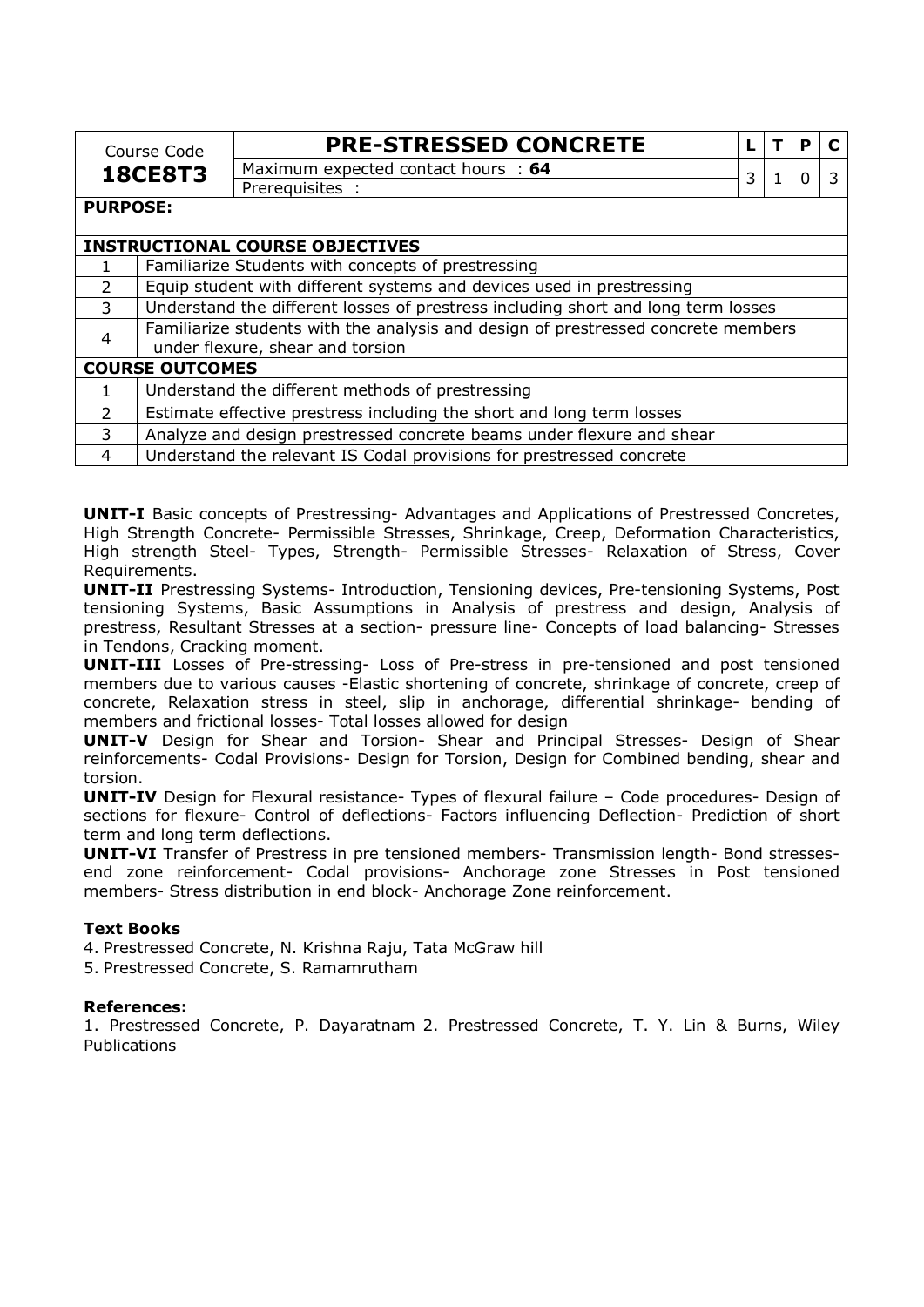|                 | Course Code                                                                                         | <b>ELECTIVE - III</b>                                                                   |   |  | P        |   |
|-----------------|-----------------------------------------------------------------------------------------------------|-----------------------------------------------------------------------------------------|---|--|----------|---|
| <b>18CE8T4</b>  |                                                                                                     | Maximum expected contact hours : 64                                                     | 3 |  | $\Omega$ | 3 |
|                 |                                                                                                     | Prerequisites :                                                                         |   |  |          |   |
| <b>PURPOSE:</b> |                                                                                                     |                                                                                         |   |  |          |   |
|                 |                                                                                                     | <b>INSTRUCTIONAL COURSE OBJECTIVES</b>                                                  |   |  |          |   |
|                 |                                                                                                     | Introduce image processing and GIS software                                             |   |  |          |   |
| $\overline{2}$  |                                                                                                     | familiarize structural analysis software                                                |   |  |          |   |
| 3               | understand the process of digitization, creation of thematic map from toposheets and<br>maps        |                                                                                         |   |  |          |   |
| $\overline{4}$  | learn to apply GIS software to simple problems in water resources and transportation<br>engineering |                                                                                         |   |  |          |   |
| 5               |                                                                                                     | earn to analyze 2 D and 3D frame steel tubular truss using structural analysis software |   |  |          |   |
| 6               |                                                                                                     | learn to analyze and design retaining wall and simple towers                            |   |  |          |   |
|                 | <b>COURSE OUTCOMES</b>                                                                              |                                                                                         |   |  |          |   |
| 1.              |                                                                                                     | work comfortably on GIS software                                                        |   |  |          |   |
| $\overline{2}$  |                                                                                                     | digitize and create thematic map and extract important features                         |   |  |          |   |
| 3               |                                                                                                     | develop digital elevation model                                                         |   |  |          |   |
| 4               |                                                                                                     | use structural analysis software to analyze and design 2D and 3D frames                 |   |  |          |   |
| 5               |                                                                                                     | design and analyze retaining wall and simple towers using CADD software.                |   |  |          |   |